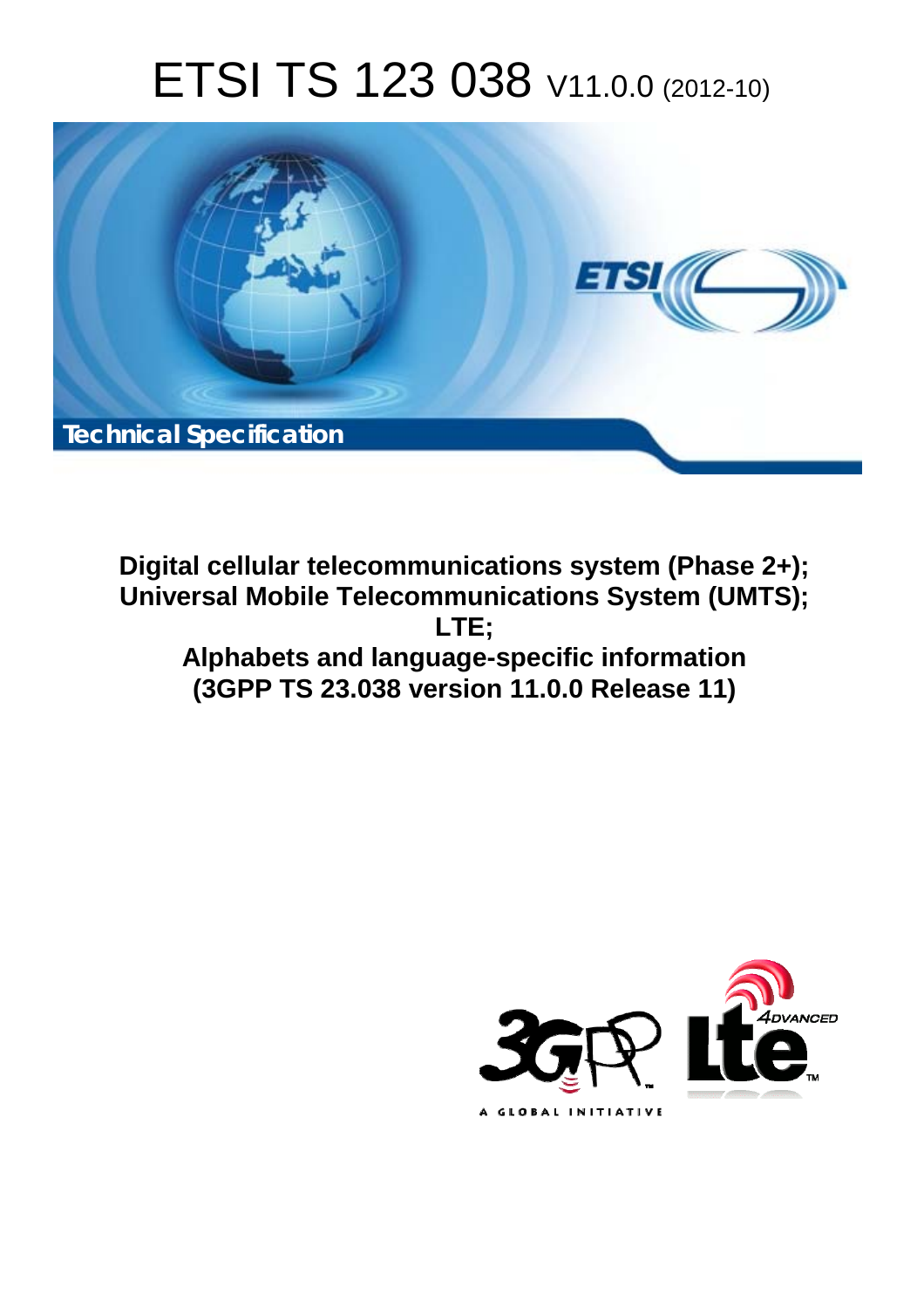Reference RTS/TSGC-0123038vb00

> Keywords GSM,LTE,UMTS

#### *ETSI*

#### 650 Route des Lucioles F-06921 Sophia Antipolis Cedex - FRANCE

Tel.: +33 4 92 94 42 00 Fax: +33 4 93 65 47 16

Siret N° 348 623 562 00017 - NAF 742 C Association à but non lucratif enregistrée à la Sous-Préfecture de Grasse (06) N° 7803/88

#### *Important notice*

Individual copies of the present document can be downloaded from: [http://www.etsi.org](http://www.etsi.org/)

The present document may be made available in more than one electronic version or in print. In any case of existing or perceived difference in contents between such versions, the reference version is the Portable Document Format (PDF). In case of dispute, the reference shall be the printing on ETSI printers of the PDF version kept on a specific network drive within ETSI Secretariat.

Users of the present document should be aware that the document may be subject to revision or change of status. Information on the current status of this and other ETSI documents is available at <http://portal.etsi.org/tb/status/status.asp>

If you find errors in the present document, please send your comment to one of the following services: [http://portal.etsi.org/chaircor/ETSI\\_support.asp](http://portal.etsi.org/chaircor/ETSI_support.asp)

#### *Copyright Notification*

No part may be reproduced except as authorized by written permission. The copyright and the foregoing restriction extend to reproduction in all media.

> © European Telecommunications Standards Institute 2012. All rights reserved.

**DECT**TM, **PLUGTESTS**TM, **UMTS**TM and the ETSI logo are Trade Marks of ETSI registered for the benefit of its Members. **3GPP**TM and **LTE**™ are Trade Marks of ETSI registered for the benefit of its Members and of the 3GPP Organizational Partners.

**GSM**® and the GSM logo are Trade Marks registered and owned by the GSM Association.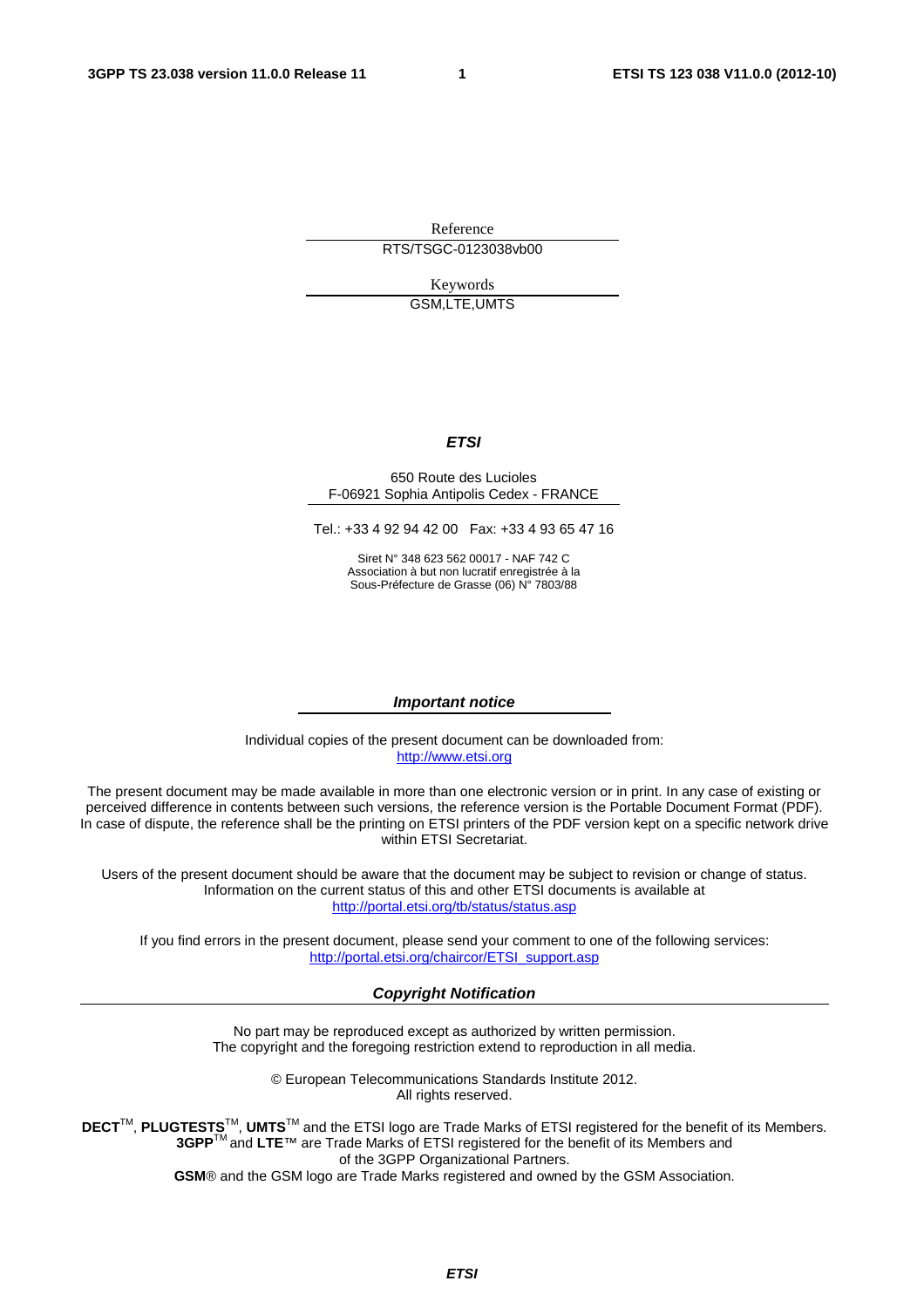# Intellectual Property Rights

IPRs essential or potentially essential to the present document may have been declared to ETSI. The information pertaining to these essential IPRs, if any, is publicly available for **ETSI members and non-members**, and can be found in ETSI SR 000 314: *"Intellectual Property Rights (IPRs); Essential, or potentially Essential, IPRs notified to ETSI in respect of ETSI standards"*, which is available from the ETSI Secretariat. Latest updates are available on the ETSI Web server [\(http://ipr.etsi.org\)](http://webapp.etsi.org/IPR/home.asp).

Pursuant to the ETSI IPR Policy, no investigation, including IPR searches, has been carried out by ETSI. No guarantee can be given as to the existence of other IPRs not referenced in ETSI SR 000 314 (or the updates on the ETSI Web server) which are, or may be, or may become, essential to the present document.

### Foreword

This Technical Specification (TS) has been produced by ETSI 3rd Generation Partnership Project (3GPP).

The present document may refer to technical specifications or reports using their 3GPP identities, UMTS identities or GSM identities. These should be interpreted as being references to the corresponding ETSI deliverables.

The cross reference between GSM, UMTS, 3GPP and ETSI identities can be found under [http://webapp.etsi.org/key/queryform.asp.](http://webapp.etsi.org/key/queryform.asp)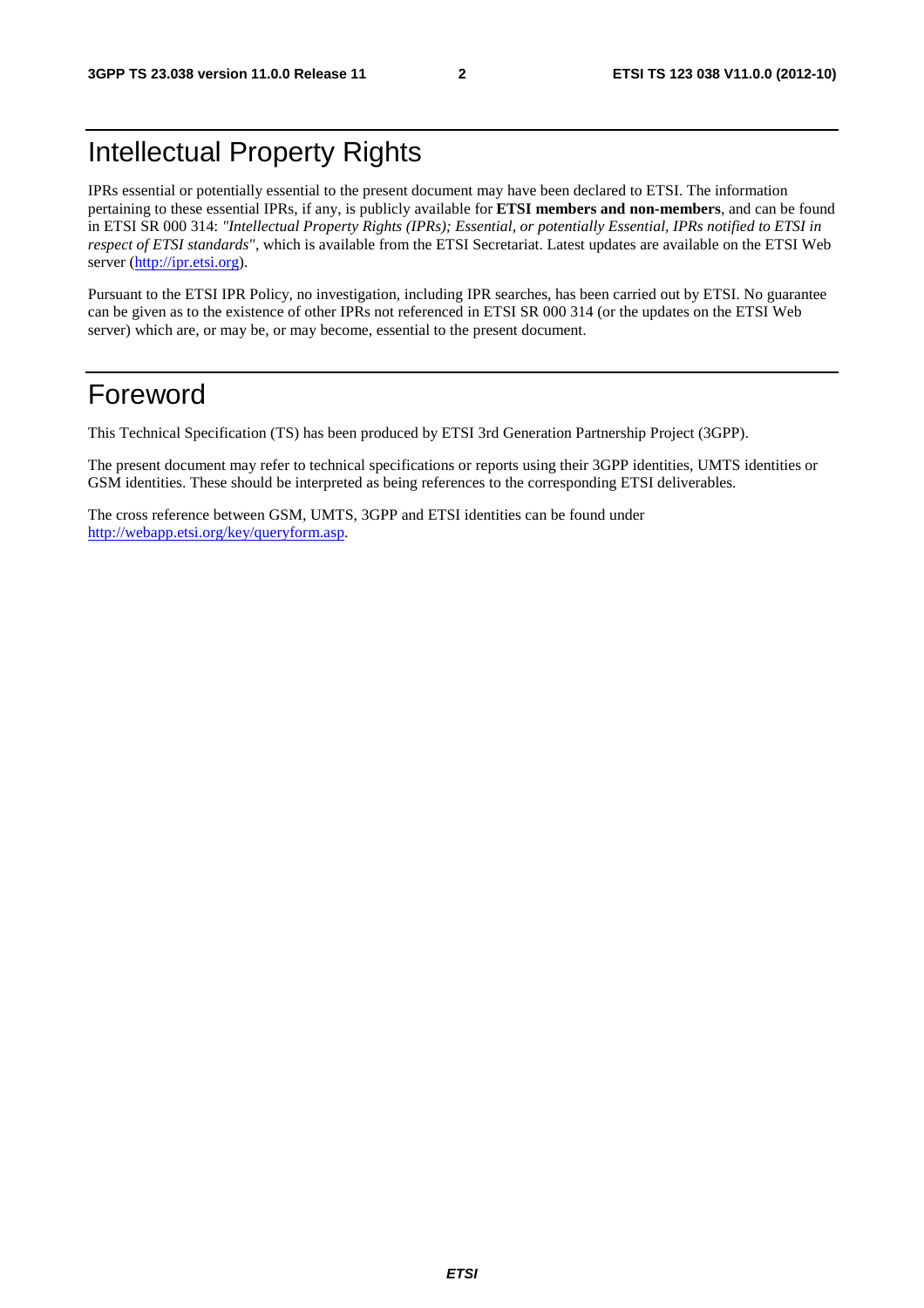$\mathbf{3}$ 

# Contents

| 1              |                             |  |  |  |  |
|----------------|-----------------------------|--|--|--|--|
| 2              |                             |  |  |  |  |
| 3              |                             |  |  |  |  |
| 4              |                             |  |  |  |  |
| 5              |                             |  |  |  |  |
| 6              |                             |  |  |  |  |
| 6.1            |                             |  |  |  |  |
| 6.1.1          |                             |  |  |  |  |
| 6.1.2          |                             |  |  |  |  |
| 6.1.2.1        |                             |  |  |  |  |
| 6.1.2.1.1      |                             |  |  |  |  |
| 6.1.2.2        |                             |  |  |  |  |
| 6.1.2.2.1      |                             |  |  |  |  |
| 6.1.2.3        |                             |  |  |  |  |
| 6.1.2.3.1      |                             |  |  |  |  |
| 6.2            |                             |  |  |  |  |
| 6.2.1          |                             |  |  |  |  |
| 6.2.1.1        |                             |  |  |  |  |
| 6.2.1.2        |                             |  |  |  |  |
| 6.2.1.2.1      |                             |  |  |  |  |
| 6.2.1.2.2      |                             |  |  |  |  |
| 6.2.1.2.3      |                             |  |  |  |  |
| 6.2.1.2.4      |                             |  |  |  |  |
| 6.2.1.2.5      |                             |  |  |  |  |
| 6.2.2          |                             |  |  |  |  |
| 6.2.3          |                             |  |  |  |  |
|                | <b>Annex A (normative):</b> |  |  |  |  |
| A.1            |                             |  |  |  |  |
| A.2            |                             |  |  |  |  |
| A.2.1          |                             |  |  |  |  |
| A.2.2          |                             |  |  |  |  |
| A.2.3          |                             |  |  |  |  |
| A.2.4          |                             |  |  |  |  |
| A.2.5          |                             |  |  |  |  |
| A.2.6          |                             |  |  |  |  |
| A.2.7          |                             |  |  |  |  |
| A.2.8<br>A.2.9 |                             |  |  |  |  |
| A.2.10         |                             |  |  |  |  |
| A.2.11         |                             |  |  |  |  |
| A.2.12         |                             |  |  |  |  |
| A.2.13         |                             |  |  |  |  |
| A.3            |                             |  |  |  |  |
| A.3.1          |                             |  |  |  |  |
| A.3.2          |                             |  |  |  |  |
| A.3.3          |                             |  |  |  |  |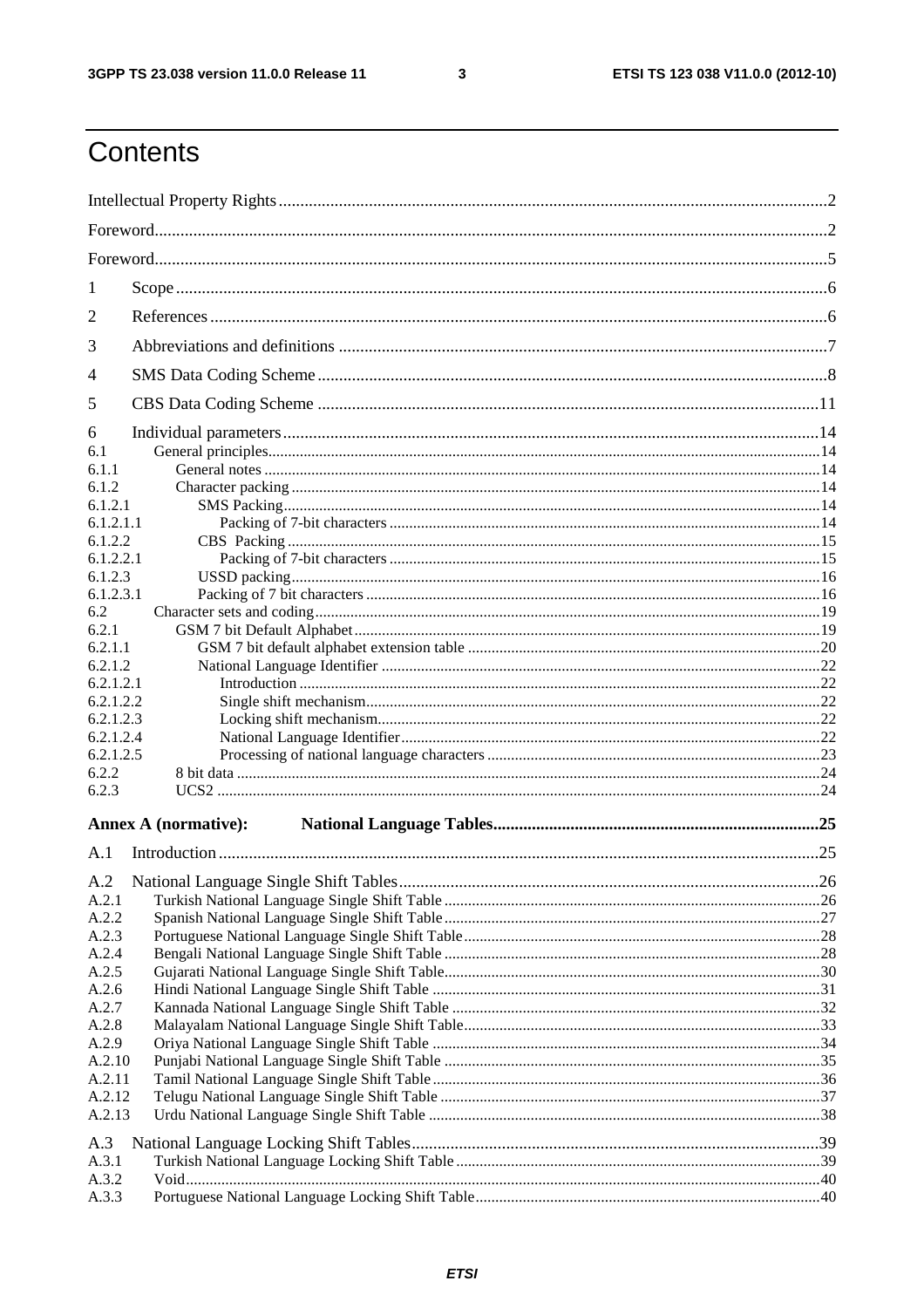$\overline{\mathbf{4}}$ 

| A.3.4  |                                                                                          |  |
|--------|------------------------------------------------------------------------------------------|--|
| A.3.5  |                                                                                          |  |
| A.3.6  |                                                                                          |  |
| A.3.7  |                                                                                          |  |
| A.3.8  |                                                                                          |  |
| A.3.9  |                                                                                          |  |
| A.3.10 |                                                                                          |  |
| A.3.11 |                                                                                          |  |
| A.3.12 |                                                                                          |  |
| A.3.13 |                                                                                          |  |
|        | <b>Annex B</b> (informative):                                                            |  |
| B.1    |                                                                                          |  |
| B.2    |                                                                                          |  |
| B.3    |                                                                                          |  |
|        | Example for locking shift and single shift mechanisms54<br><b>Annex C</b> (Informative): |  |
| C.1    |                                                                                          |  |
| C.2    |                                                                                          |  |
| C.3    |                                                                                          |  |
|        | <b>Annex D</b> (informative):                                                            |  |
|        |                                                                                          |  |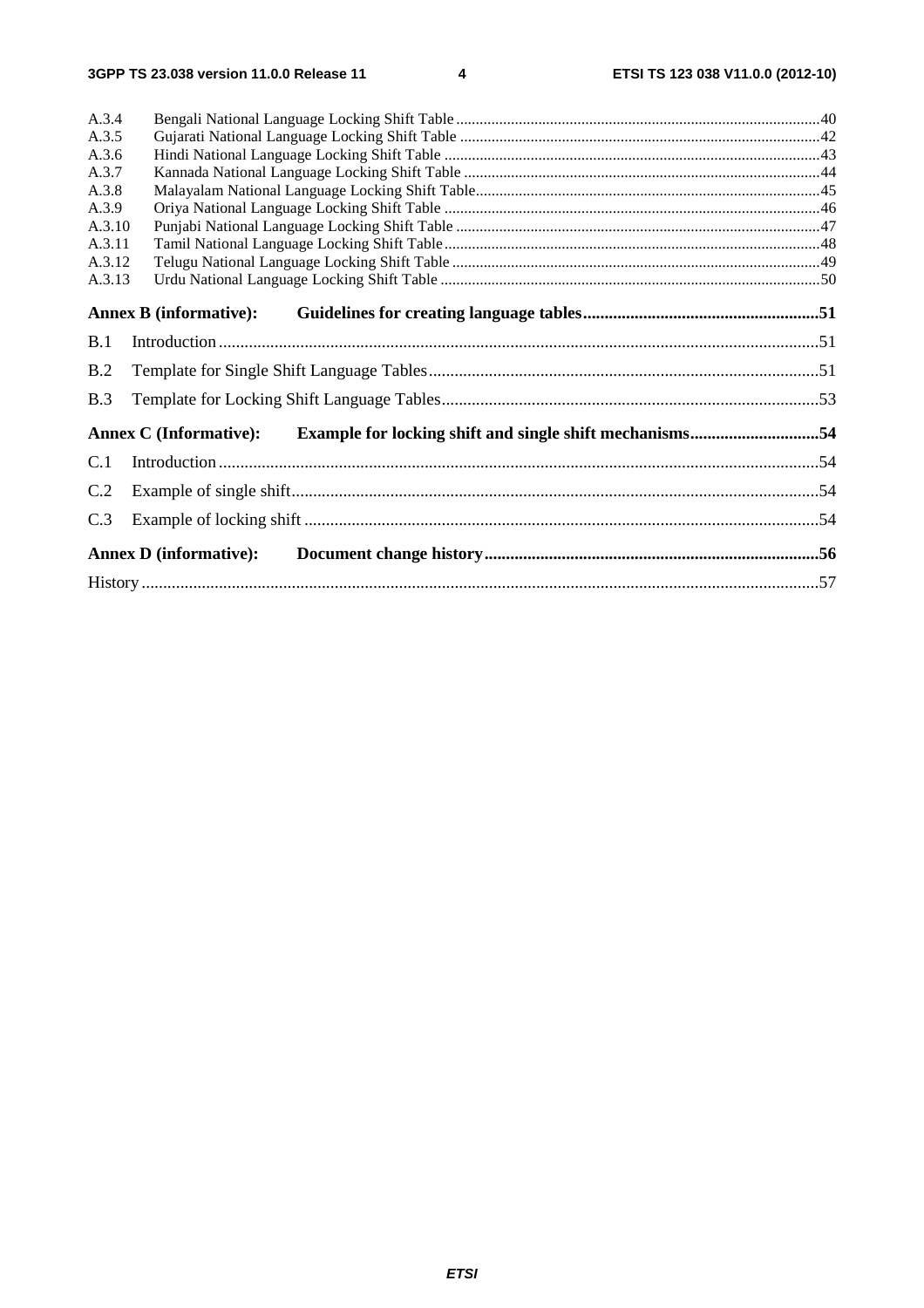### Foreword

This Technical Specification has been produced by the 3<sup>rd</sup> Generation Partnership Project (3GPP).

The contents of the present document are subject to continuing work within the TSG and may change following formal TSG approval. Should the TSG modify the contents of the present document, it will be re-released by the TSG with an identifying change of release date and an increase in version number as follows:

Version x.y.z

where:

- x the first digit:
	- 1 presented to TSG for information;
	- 2 presented to TSG for approval;
	- 3 Indicates TSG approved document under change control.
- y the second digit is incremented for all changes of substance, i.e. technical enhancements, corrections, updates, etc.
- z the third digit is incremented when editorial only changes have been incorporated in the specification;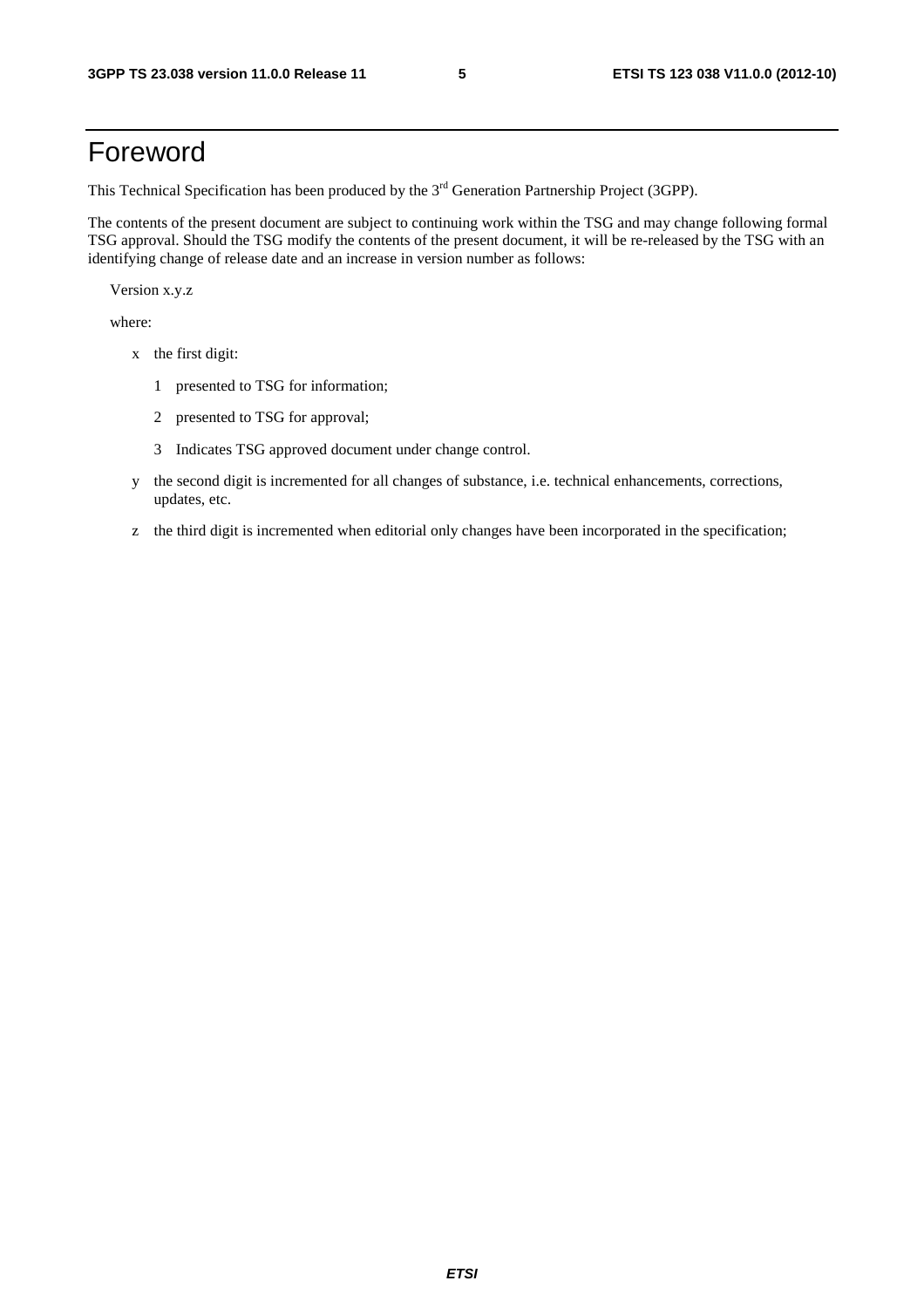### 1 Scope

The present document defines the character sets, languages and message handling requirements for SMS, CBS and USSD and may additionally be used for Man Machine Interface (MMI) (3GPP TS 22.030 [2]).

The specification for the Data Circuit terminating Equipment/Data Terminal Equipment (DCE/DTE) interface (3GPP TS 27.005 [8]) will also use the codes specified herein for the transfer of SMS data to an external terminal.

### 2 References

The following documents contain provisions which, through reference in this text, constitute provisions of the present document.

- References are either specific (identified by date of publication, edition number, version number, etc.) or non-specific.
- For a specific reference, subsequent revisions do not apply.
- For a non-specific reference, the latest version applies. In the case of a reference to a 3GPP document (including a GSM document), a non-specific reference implicitly refers to the latest version of that document *in the same Release as the present document*.
- [1] void
- [2] 3GPP TS 22.030: "Man-Machine Interface (MMI) of the User Equipment (UE)".
- [3] 3GPP TS 23.090: "Unstructured Supplementary Service Data (USSD) Stage 2".
- [4] 3GPP TS 23.040: "Technical realization of the Short Message Service (SMS) ".
- [5] 3GPP TS 23.041: "Technical realization of Cell Broadcast Service (CBS)".
- [6] 3GPP TS 24.011: "Point-to-Point (PP) Short Message Service (SMS) support on mobile radio interface".
- [7] Void.
- [8] 3GPP TS 27.005: "Use of Data Terminal Equipment Data Circuit terminating Equipment (DTE DCE) interface for Short Message Service (SMS) and Cell Broadcast Service (CBS)".
- [10] ISO/IEC 10646: "Information technology; Universal Multiple-Octet Coded Character Set (UCS)".
- [11] 3GPP TS 24.090: "Unstructured Supplementary Service Data (USSD); Stage 3".
- [12] ISO 639: "Code for the representation of names of languages".
- [13] 3GPP TS 23.042: "Compression algorithm for text messaging services".
- [14] 3GPP TR 21.905: "Vocabulary for 3GPP Specifications".
- [15] "Wireless Datagram Protocol Specification", Wireless Application Protocol Forum Ltd.
- [16] ISO 1073-1 and ISO 1073-2 Alphanumeric character sets for optical recognition Parts 1 and 2: Character sets OCR-A and OCR-B, respectively - Shapes and dimensions of the printed image.
- [17] 3GPP TS 31.102: "Characteristics of the USIM application"
- [18] 3GPP TS 51.011 Release 4 (version 4.x.x): 'Specification of the Subscriber Identity Module Mobile Equipment (SIM - ME) interface'
- [19] 3GPP TS 24.294: "IMS Centralized Services (ICS) Protocol via I1 Interface".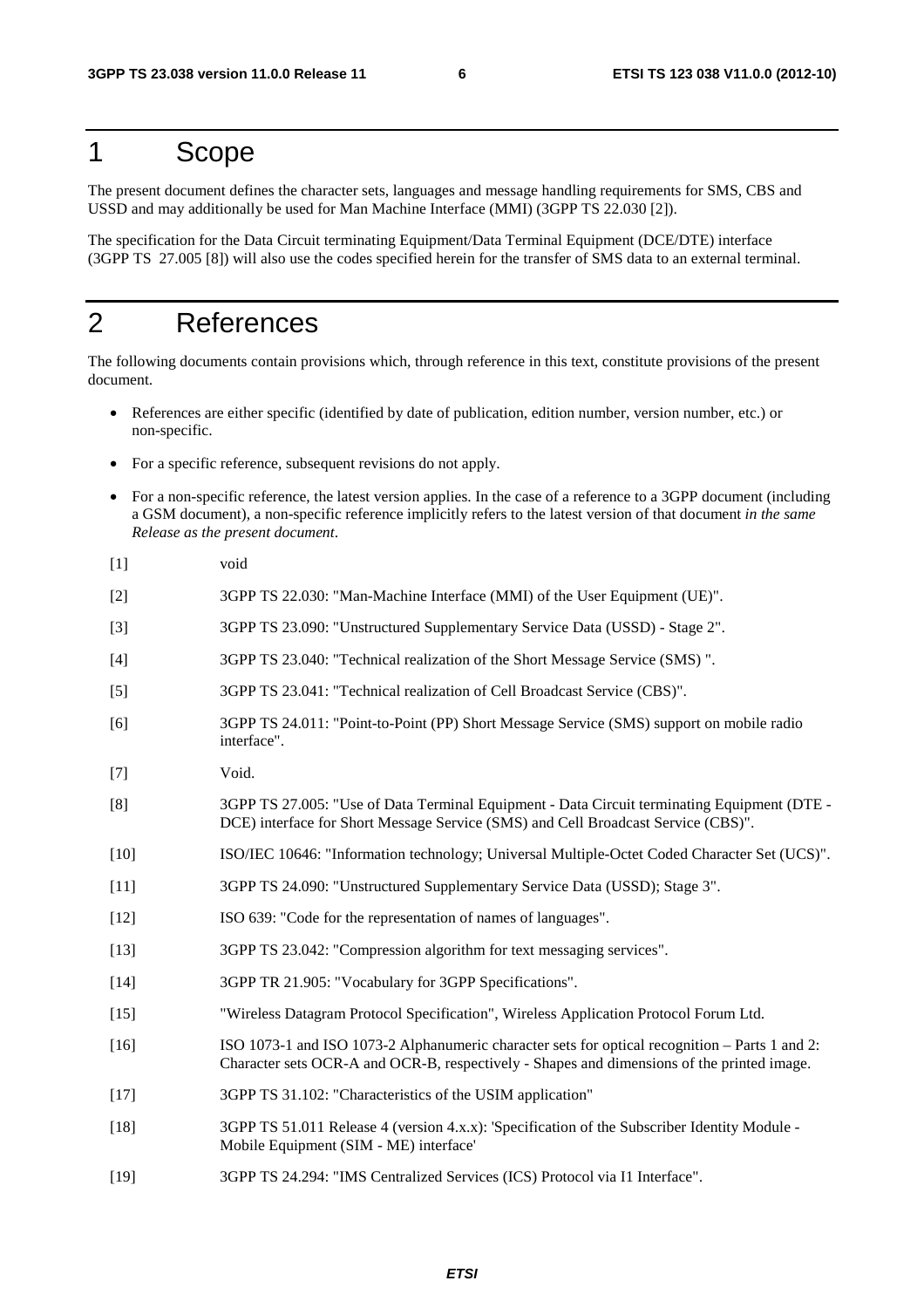# 3 Abbreviations and definitions

For the purposes of the present document, the following terms and definitions apply:

**National Language Identifier:** A code representing a specific language and thereby selecting a specific National Language Table.

**National Language Locking Shift Table:** A national language table which replaces the GSM 7 bit default alphabet table in the case where the locking shift mechanism as defined in subclause 6.2.1.2.3 is used.

**National Language Single Shift Table:** A national language table which replaces the GSM 7 bit default alphabet extension table in the case where the single shift mechanism as defined in subclause 6.2.1.2.2 is used.

**National Language Table:** A table containing the characters of a specific national language.

For the purposes of the present document, the abbreviations used in the present document are listed in 3GPP TR 21.905 [14].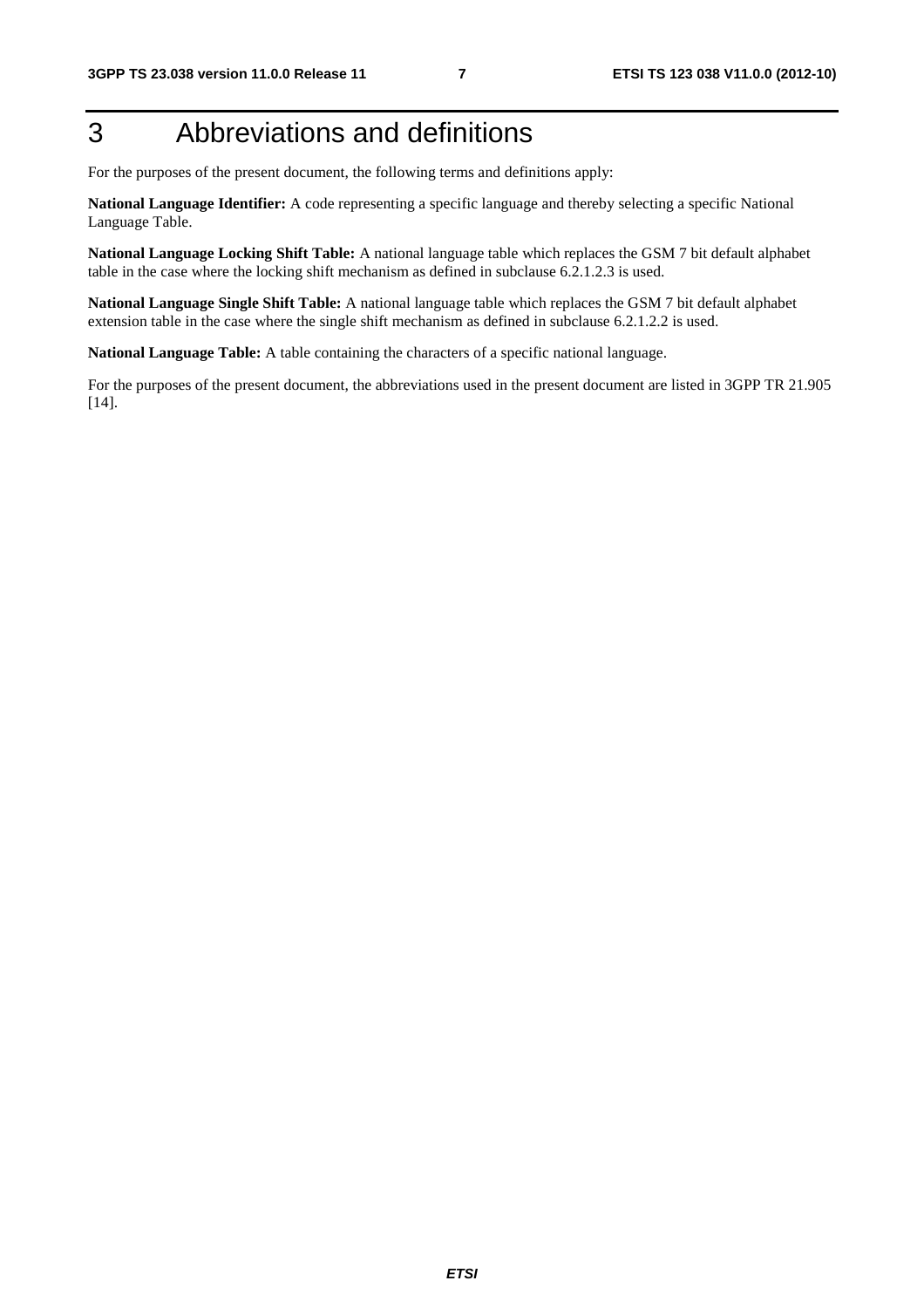# 4 SMS Data Coding Scheme

The TP-Data-Coding-Scheme field, defined in 3GPP TS 23.040 [4], indicates the data coding scheme of the TP-UD field, and may indicate a message class. Any reserved codings shall be assumed to be the GSM 7 bit default alphabet (the same as codepoint 00000000) by a receiving entity. The octet is used according to a coding group which is indicated in bits 7..4. The octet is then coded as follows:

| Coding Group Bits<br>7.4 | Use of bits 30                                                                                                                                                                                                                                                                                                                                                                                                                                                                                                                                                             |
|--------------------------|----------------------------------------------------------------------------------------------------------------------------------------------------------------------------------------------------------------------------------------------------------------------------------------------------------------------------------------------------------------------------------------------------------------------------------------------------------------------------------------------------------------------------------------------------------------------------|
| 00xx                     | General Data Coding indication                                                                                                                                                                                                                                                                                                                                                                                                                                                                                                                                             |
|                          | Bits 50 indicate the following:                                                                                                                                                                                                                                                                                                                                                                                                                                                                                                                                            |
|                          | Bit 5, if set to 0, indicates the text is uncompressed<br>Bit 5, if set to 1, indicates the text is compressed using the compression algorithm defined                                                                                                                                                                                                                                                                                                                                                                                                                     |
|                          | in 3GPP TS 23.042 [13]                                                                                                                                                                                                                                                                                                                                                                                                                                                                                                                                                     |
|                          | Bit 4, if set to 0, indicates that bits 1 to 0 are reserved and have no message class<br>meaning                                                                                                                                                                                                                                                                                                                                                                                                                                                                           |
|                          | Bit 4, if set to 1, indicates that bits 1 to 0 have a message class meaning::                                                                                                                                                                                                                                                                                                                                                                                                                                                                                              |
|                          | Bit 1<br>Bit 0<br>Message Class<br>Class 0<br>0<br>0                                                                                                                                                                                                                                                                                                                                                                                                                                                                                                                       |
|                          | 0<br>Class 1 Default meaning: ME-specific.<br>1.                                                                                                                                                                                                                                                                                                                                                                                                                                                                                                                           |
|                          | Class 2 (U)SIM specific message<br>1<br>0                                                                                                                                                                                                                                                                                                                                                                                                                                                                                                                                  |
|                          | Class 3 Default meaning: TE specific (see 3GPP TS 27.005 [8])<br>1<br>$\mathbf{1}$                                                                                                                                                                                                                                                                                                                                                                                                                                                                                         |
|                          | Bits 3 and 2 indicate the character set being used, as follows :<br>Bit 3<br>Bit2<br>Character set:                                                                                                                                                                                                                                                                                                                                                                                                                                                                        |
|                          | GSM 7 bit default alphabet<br>0<br>0                                                                                                                                                                                                                                                                                                                                                                                                                                                                                                                                       |
|                          | 0<br>8 bit data<br>1                                                                                                                                                                                                                                                                                                                                                                                                                                                                                                                                                       |
|                          | 1<br>UCS2 (16bit) [10]<br>0<br>1<br>Reserved<br>1                                                                                                                                                                                                                                                                                                                                                                                                                                                                                                                          |
|                          |                                                                                                                                                                                                                                                                                                                                                                                                                                                                                                                                                                            |
|                          | NOTE: The special case of bits 70 being 0000 0000 indicates the GSM 7 bit default                                                                                                                                                                                                                                                                                                                                                                                                                                                                                          |
| 01xx                     | alphabet with no message class<br>Message Marked for Automatic Deletion Group                                                                                                                                                                                                                                                                                                                                                                                                                                                                                              |
|                          |                                                                                                                                                                                                                                                                                                                                                                                                                                                                                                                                                                            |
|                          | This group can be used by the SM originator to mark the message (stored in the ME or                                                                                                                                                                                                                                                                                                                                                                                                                                                                                       |
|                          | (U)SIM) for deletion after reading irrespective of the message class.<br>The way the ME will process this deletion should be manufacturer specific but shall be                                                                                                                                                                                                                                                                                                                                                                                                            |
|                          | done without the intervention of the End User or the targeted application. The mobile                                                                                                                                                                                                                                                                                                                                                                                                                                                                                      |
|                          | manufacturer may optionally provide a means for the user to prevent this automatic                                                                                                                                                                                                                                                                                                                                                                                                                                                                                         |
|                          | deletion.                                                                                                                                                                                                                                                                                                                                                                                                                                                                                                                                                                  |
|                          | Bit 50 are coded exactly the same as Group 00xx                                                                                                                                                                                                                                                                                                                                                                                                                                                                                                                            |
| 10001011                 | Reserved coding groups                                                                                                                                                                                                                                                                                                                                                                                                                                                                                                                                                     |
| 1100                     | Message Waiting Indication Group: Discard Message                                                                                                                                                                                                                                                                                                                                                                                                                                                                                                                          |
|                          | The specification for this group is exactly the same as for Group 1101, except that:<br>after presenting an indication and storing the status, the ME may discard the contents<br>of the message.                                                                                                                                                                                                                                                                                                                                                                          |
|                          | The ME shall be able to receive, process and acknowledge messages in this group,<br>irrespective of memory availability for other types of short message.                                                                                                                                                                                                                                                                                                                                                                                                                  |
| 1101                     | Message Waiting Indication Group: Store Message                                                                                                                                                                                                                                                                                                                                                                                                                                                                                                                            |
|                          | This Group defines an indication to be provided to the user about the status of types of<br>message waiting on systems connected to the GSM/UMTS PLMN. The ME should present<br>this indication as an icon on the screen, or other MMI indication. The ME shall update the<br>contents of the Message Waiting Indication Status on the SIM (see 3GPP TS 51.011 [18])<br>or USIM (see 3GPP TS 31.102 [17]) when present or otherwise should store the status in<br>the ME. In case there are multiple records of EF <sub>MWIS</sub> this information shall be stored within |
|                          | the first record. The contents of the Message Waiting Indication Status should control the                                                                                                                                                                                                                                                                                                                                                                                                                                                                                 |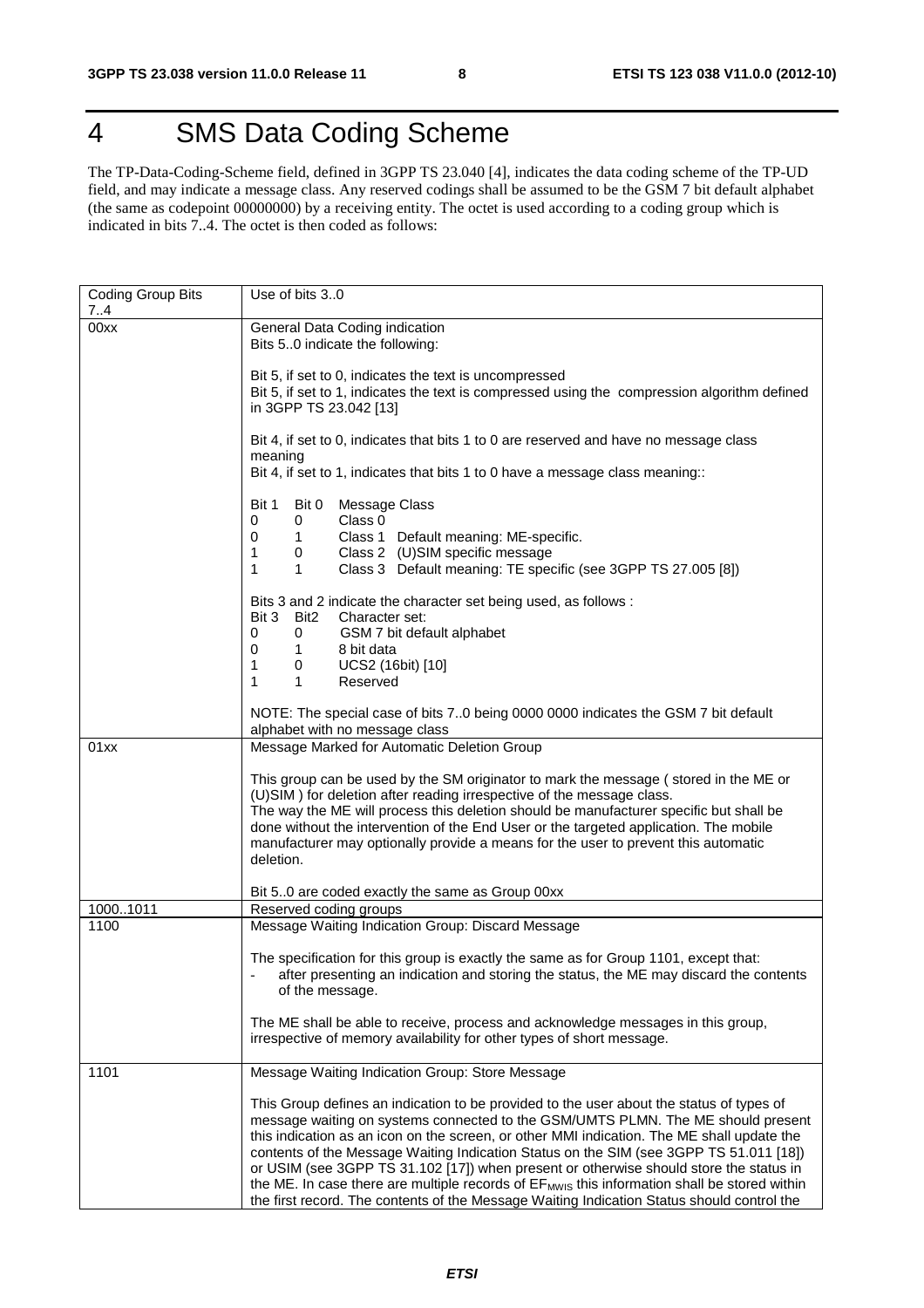| <b>Coding Group Bits</b><br>74 | Use of bits 30                                                                                                                                                                                                                                                                                                                               |  |  |  |  |  |  |  |
|--------------------------------|----------------------------------------------------------------------------------------------------------------------------------------------------------------------------------------------------------------------------------------------------------------------------------------------------------------------------------------------|--|--|--|--|--|--|--|
|                                | ME indicator. For each indication supported, the mobile may provide storage for the<br>Origination Address. The ME may take note of the Origination Address for messages in<br>this group and group 1100.                                                                                                                                    |  |  |  |  |  |  |  |
|                                | Text included in the user data is coded in the GSM 7 bit default alphabet.<br>Where a message is received with bits 74 set to 1101, the mobile shall store the text of<br>the SMS message in addition to setting the indication. The indication setting should take<br>place irrespective of memory availability to store the short message. |  |  |  |  |  |  |  |
|                                | Bits 3 indicates Indication Sense:                                                                                                                                                                                                                                                                                                           |  |  |  |  |  |  |  |
|                                | Bit 3<br>Set Indication Inactive<br>0<br>Set Indication Active<br>1.                                                                                                                                                                                                                                                                         |  |  |  |  |  |  |  |
|                                | Bit 2 is reserved, and set to 0                                                                                                                                                                                                                                                                                                              |  |  |  |  |  |  |  |
|                                | Bit 1<br>Bit 0<br>Indication Type:<br>Voicemail Message Waiting<br>0<br>0<br>0<br>Fax Message Waiting<br>1<br>1<br>Electronic Mail Message Waiting<br>0<br>$\mathbf{1}$<br>1<br>Other Message Waiting*                                                                                                                                       |  |  |  |  |  |  |  |
|                                | * Mobile manufacturers may implement the "Other Message Waiting" indication as an<br>additional indication without specifying the meaning.                                                                                                                                                                                                   |  |  |  |  |  |  |  |
| 1110                           | Message Waiting Indication Group: Store Message                                                                                                                                                                                                                                                                                              |  |  |  |  |  |  |  |
|                                | The coding of bits 30 and functionality of this feature are the same as for the Message<br>Waiting Indication Group above, (bits 74 set to 1101) with the exception that the text<br>included in the user data is coded in the uncompressed UCS2 character set.                                                                              |  |  |  |  |  |  |  |
| 1111                           | Data coding/message class                                                                                                                                                                                                                                                                                                                    |  |  |  |  |  |  |  |
|                                | Bit 3 is reserved, set to 0.                                                                                                                                                                                                                                                                                                                 |  |  |  |  |  |  |  |
|                                | Bit 2<br>Message coding:<br>GSM 7 bit default alphabet<br>0<br>1<br>8-bit data                                                                                                                                                                                                                                                               |  |  |  |  |  |  |  |
|                                | Bit 0<br>Message Class:<br>Bit 1<br>Class 0<br>0<br>0<br>0<br>Class 1<br>default meaning: ME-specific.<br>1<br>1<br>(U)SIM-specific message.<br>0<br>Class 2<br>1<br>1<br>default meaning: TE specific (see 3GPP TS 27.005 [8])<br>Class 3                                                                                                   |  |  |  |  |  |  |  |

GSM 7 bit default alphabet indicates that the TP-UD is coded from the GSM 7 bit default alphabet given in clause 6.2.1. When this character set is used, the characters of the message are packed in octets as shown in clause 6.1.2.1.1, and the message can consist of up to 160 characters. The GSM 7 bit default alphabet shall be supported by all MSs and SCs offering the service. If the GSM 7 bit default alphabet extension mechanism is used then the number of displayable characters will reduce by one for every instance where the GSM 7 bit default alphabet extension table is used. 8-bit data indicates that the TP-UD has user-defined coding, and the message can consist of up to 140 octets.

UCS2 character set indicates that the TP-UD has a UCS2 [10] coded message, and the message can consist of up to 140 octets, i.e. up to 70 UCS2 characters. The General notes specified in clause 6.1.1 override any contrary specification in UCS2, so for example even in UCS2 a  $\langle$ CR $\rangle$  character will cause the MS to return to the beginning of the current line and overwrite any existing text with the characters which follow the <CR>.

When a message is compressed, the TP-UD consists of the GSM 7 bit default alphabet or UCS2 character set compressed message, and the compressed message itself can consist of up to 140 octets in total.

When a mobile terminated message is class 0 and the MS has the capability of displaying short messages, the MS shall display the message immediately and send an acknowledgement to the SC when the message has successfully reached the MS irrespective of whether there is memory available in the (U)SIM or ME. The message shall not be automatically stored in the (U)SIM or ME.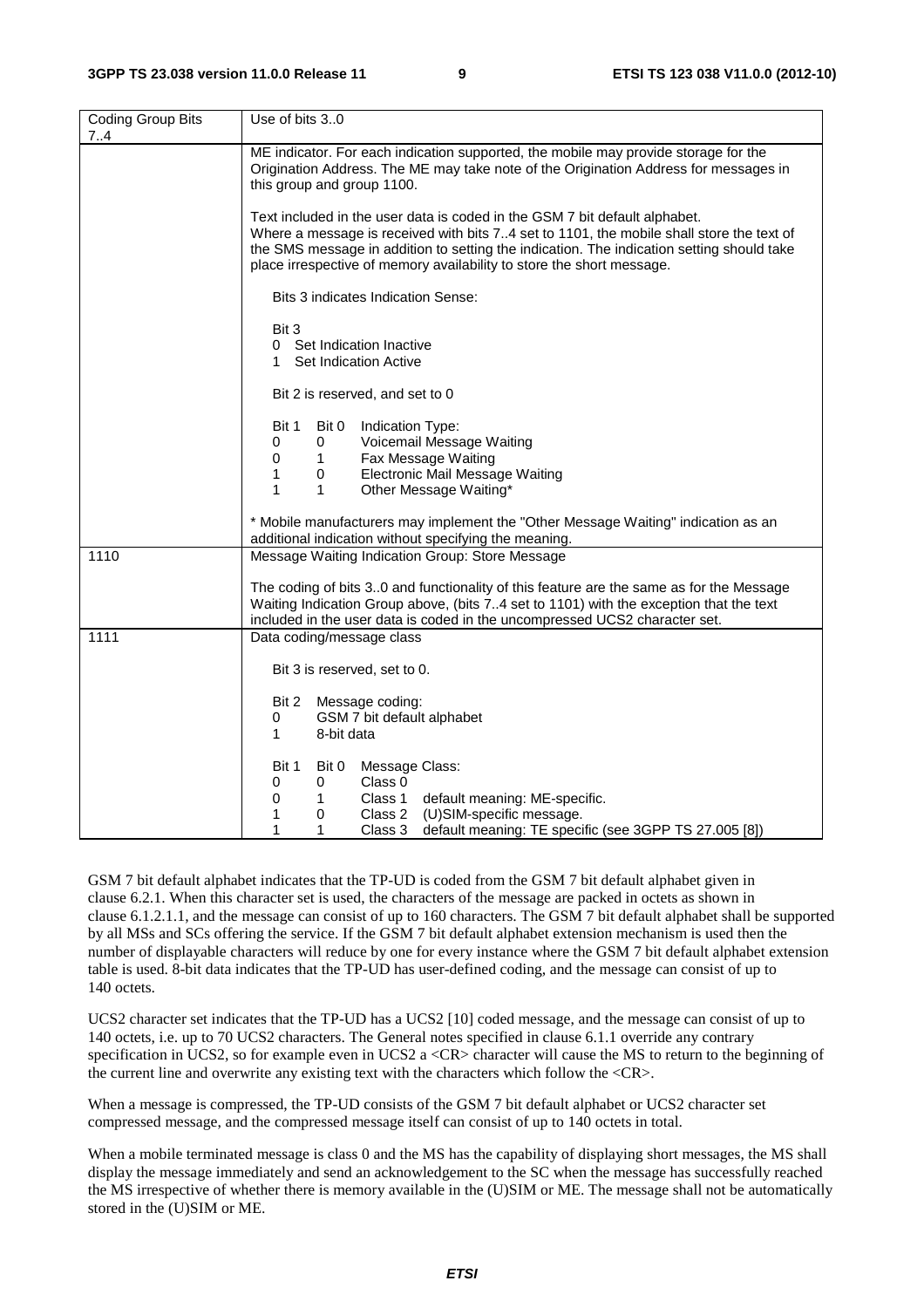#### **3GPP TS 23.038 version 11.0.0 Release 11 10 ETSI TS 123 038 V11.0.0 (2012-10)**

The ME may make provision through MMI for the user to selectively prevent the message from being displayed immediately.

If the ME is incapable of displaying short messages or if the immediate display of the message has been disabled through MMI then the ME shall treat the short message as though there was no message class, i.e. it will ignore bits 0 and 1 in the TP-DCS and normal rules for memory capacity exceeded shall apply.

When a mobile terminated message is Class 1, the MS shall send an acknowledgement to the SC when the message has successfully reached the MS and can be stored. The MS shall normally store the message in the ME by default, if that is possible, but otherwise the message may be stored elsewhere, e.g. in the (U)SIM. The user may be able to override the default meaning and select their own routing.

When a mobile terminated message is Class 2 ((U)SIM-specific), an MS shall ensure that the message has been transferred to the SMS data field in the (U)SIM before sending an acknowledgement to the SC. The MS shall return a "protocol error, unspecified" error message (see 3GPP TS 24.011 [6]) if the short message cannot be stored in the (U)SIM and there is other short message storage available at the MS. If all the short message storage at the MS is already in use, the MS shall return "memory capacity exceeded". This behaviour applies in all cases except for an MS supporting (U)SIM Application Toolkit when the Protocol Identifier (TP-PID) of the mobile terminated message is set to "(U)SIM Data download" (see 3GPP TS 23.040 [4]).

When a mobile terminated message is Class 3, the MS shall send an acknowledgement to the SC when the message has successfully reached the MS and can be stored, irrespectively of whether the MS supports an SMS interface to a TE, and without waiting for the message to be transferred to the TE. Thus the acknowledgement to the SC of a TE-specific message does not imply that the message has reached the TE. Class 3 messages shall normally be transferred to the TE when the TE requests "TE-specific" messages (see 3GPP TS 27.005 [8]). The user may be able to override the default meaning and select their own routing.

The message class codes may also be used for mobile originated messages, to provide an indication to the destination SME of how the message was handled at the MS.

The MS will not interpret reserved or unsupported values but shall store them as received. The SC may reject messages with a Data Coding Scheme containing a reserved value or one which is not supported.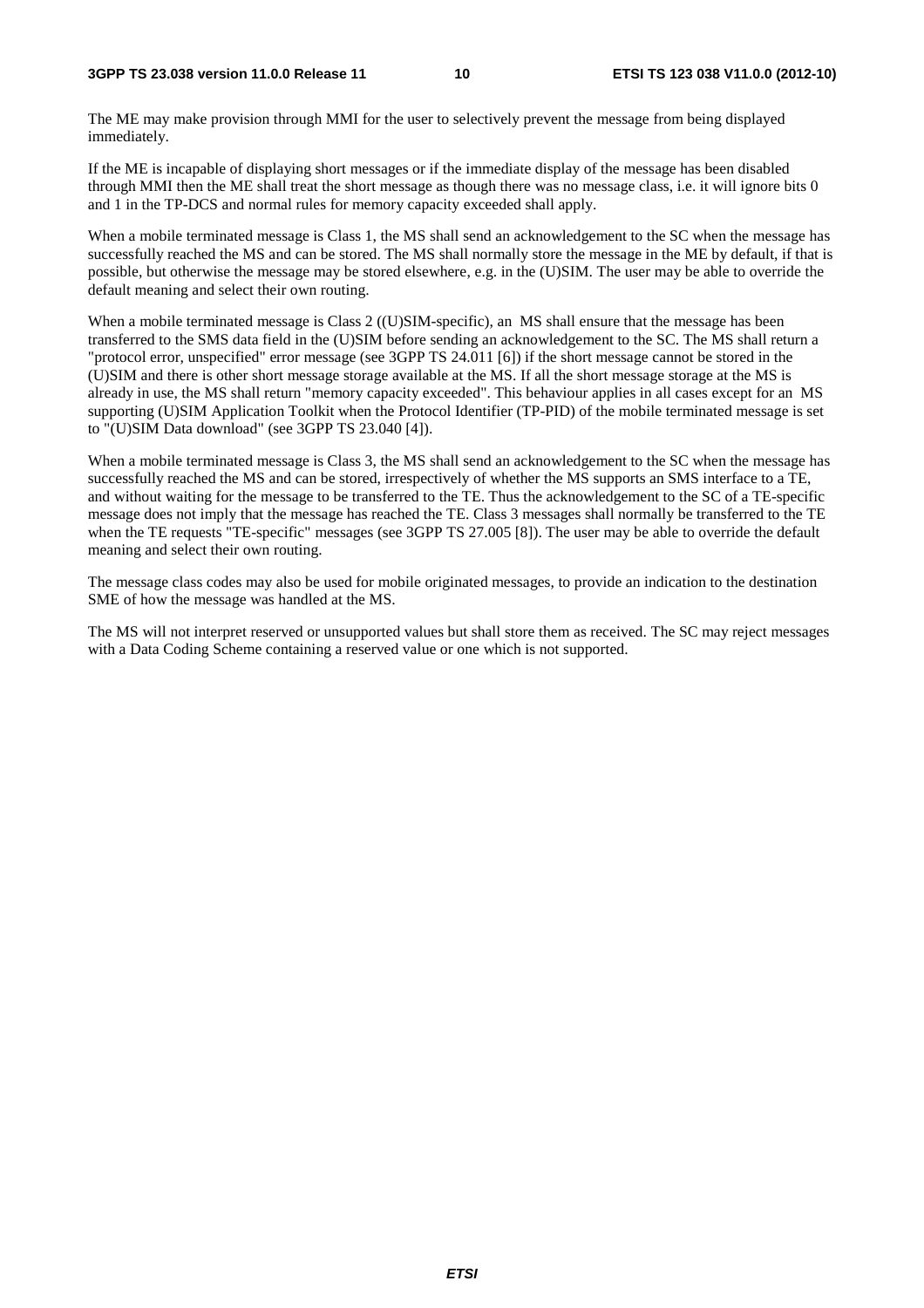# 5 CBS Data Coding Scheme

The CBS Data Coding Scheme indicates the intended handling of the message at the MS, the character set/coding, and the language (when applicable). Any reserved codings shall be assumed to be the GSM 7 bit default alphabet (the same as codepoint 00001111) by a receiving entity. The octet is used according to a coding group which is indicated in bits 7..4. The octet is then coded as follows:

| <b>Coding Group</b> |                                                                                     |
|---------------------|-------------------------------------------------------------------------------------|
| <b>Bits</b>         | Use of bits $3.0$                                                                   |
| 74                  |                                                                                     |
| 0000                | Language using the GSM 7 bit default alphabet                                       |
|                     |                                                                                     |
|                     | Bits 30 indicate the language:                                                      |
|                     | 0000<br>German<br>0001                                                              |
|                     | English<br>0010<br>Italian                                                          |
|                     | 0011<br>French                                                                      |
|                     | 0100<br>Spanish                                                                     |
|                     | 0101<br>Dutch                                                                       |
|                     | 0110<br>Swedish                                                                     |
|                     | 0111<br>Danish                                                                      |
|                     | 1000<br>Portuguese                                                                  |
|                     | 1001<br>Finnish                                                                     |
|                     | 1010<br>Norwegian                                                                   |
|                     | 1011<br>Greek                                                                       |
|                     | 1100<br><b>Turkish</b>                                                              |
|                     | 1101<br>Hungarian                                                                   |
|                     | 1110<br>Polish                                                                      |
|                     | 1111<br>Language unspecified                                                        |
| 0001                | 0000<br>GSM 7 bit default alphabet; message preceded by language indication.        |
|                     |                                                                                     |
|                     | The first 3 characters of the message are a two-character representation of the     |
|                     | language encoded according to ISO 639 [12], followed by a CR character. The         |
|                     | CR character is then followed by 90 characters of text.                             |
|                     |                                                                                     |
|                     | 0001<br>UCS2; message preceded by language indication                               |
|                     |                                                                                     |
|                     | The message starts with a two GSM 7-bit default alphabet character                  |
|                     | representation of the language encoded according to ISO 639 [12]. This is padded    |
|                     | to the octet boundary with two bits set to 0 and then followed by 40 characters of  |
|                     | UCS2-encoded message.                                                               |
|                     | An MS not supporting UCS2 coding will present the two character language            |
|                     | identifier followed by improperly interpreted user data.                            |
|                     |                                                                                     |
|                     |                                                                                     |
| 0010                | 00101111<br>Reserved<br>0000<br>Czech                                               |
|                     | 0001<br>Hebrew                                                                      |
|                     | 0010<br>Arabic                                                                      |
|                     | 0011<br>Russian                                                                     |
|                     | 0100<br>Icelandic                                                                   |
|                     |                                                                                     |
|                     |                                                                                     |
|                     | 01011111<br>Reserved for other languages using the GSM 7 bit default alphabet, with |
|                     | unspecified handling at the MS                                                      |
| 0011                | 00001111<br>Reserved for other languages using the GSM 7 bit default alphabet, with |
|                     | unspecified handling at the MS                                                      |
|                     |                                                                                     |
|                     |                                                                                     |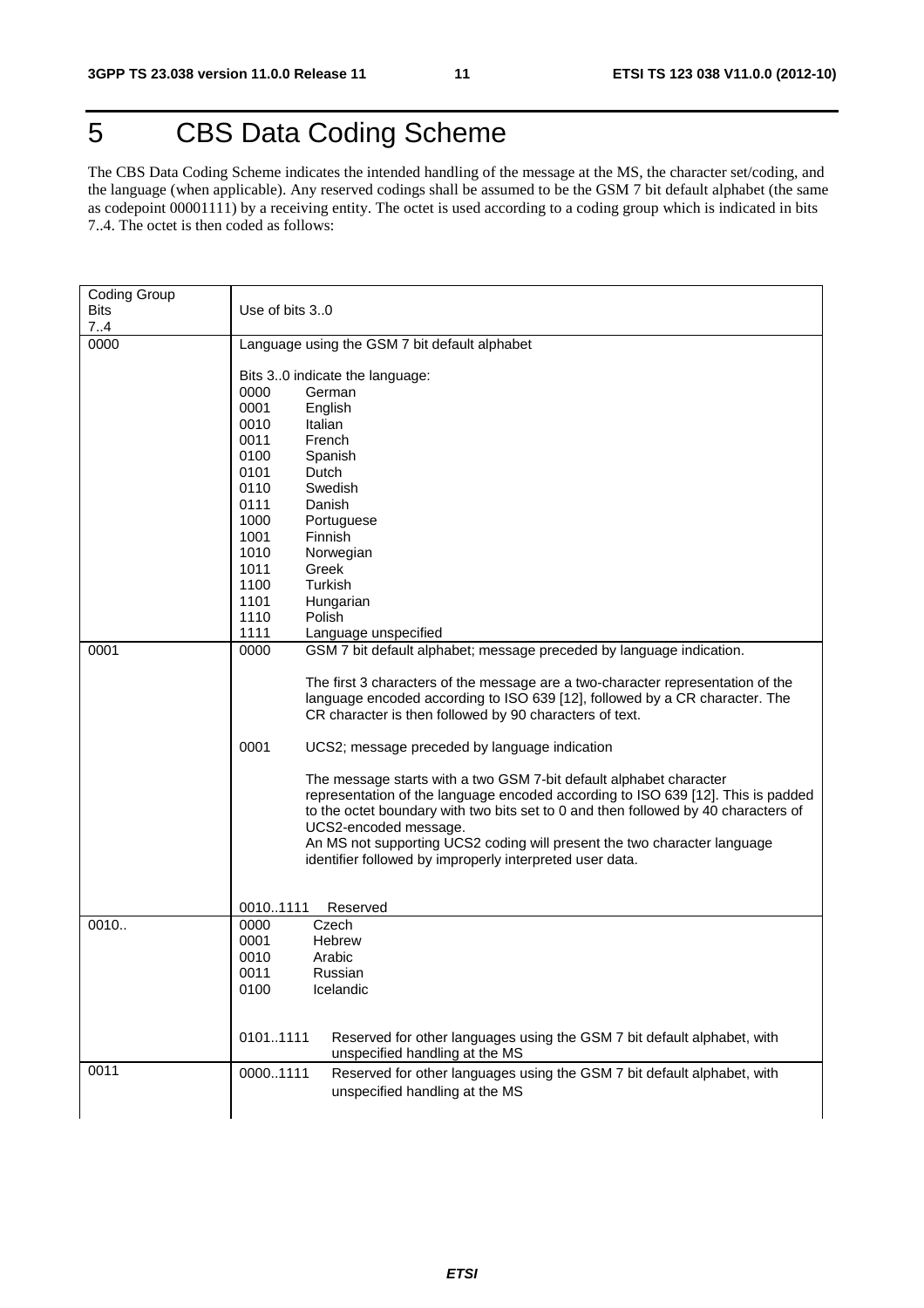| Coding Group<br><b>Bits</b><br>7.4 | Use of bits 30                                                                                                                                                                                                                                                                                             |  |  |  |  |  |  |  |  |
|------------------------------------|------------------------------------------------------------------------------------------------------------------------------------------------------------------------------------------------------------------------------------------------------------------------------------------------------------|--|--|--|--|--|--|--|--|
| 01xx                               | General Data Coding indication<br>Bits 50 indicate the following:                                                                                                                                                                                                                                          |  |  |  |  |  |  |  |  |
|                                    | Bit 5, if set to 0, indicates the text is uncompressed<br>Bit 5, if set to 1, indicates the text is compressed using the compression algorithm defined in<br>3GPP TS 23.042 [13]                                                                                                                           |  |  |  |  |  |  |  |  |
|                                    | Bit 4, if set to 0, indicates that bits 1 to 0 are reserved and have no message class meaning<br>Bit 4, if set to 1, indicates that bits 1 to 0 have a message class meaning:                                                                                                                              |  |  |  |  |  |  |  |  |
|                                    | Bit 1<br>Bit 0<br>Message Class:<br>Class 0<br>0<br>0<br>1.<br>Class 1 Default meaning: ME-specific.<br>0<br>Class 2 (U)SIM specific message.<br>1<br>0<br>$\mathbf{1}$<br>Class 3 Default meaning: TE-specific (see 3GPP TS 27.005 [8])<br>1                                                              |  |  |  |  |  |  |  |  |
|                                    | Bits 3 and 2 indicate the character set being used, as follows:<br>Bit 2<br>Bit 3<br>Character set:                                                                                                                                                                                                        |  |  |  |  |  |  |  |  |
|                                    | 0<br>GSM 7 bit default alphabet<br>0<br>8 bit data<br>0<br>1<br>0<br>UCS2 (16 bit) [10]<br>1                                                                                                                                                                                                               |  |  |  |  |  |  |  |  |
|                                    | 1<br>1<br>Reserved                                                                                                                                                                                                                                                                                         |  |  |  |  |  |  |  |  |
| 1000<br>1001                       | Reserved coding groups<br>Message with User Data Header (UDH) structure:                                                                                                                                                                                                                                   |  |  |  |  |  |  |  |  |
|                                    | Bit 1<br>Bit 0<br>Message Class:<br>Class 0<br>0<br>0<br>$\mathbf{1}$<br>Class 1 Default meaning: ME-specific.<br>0<br>Class 2 (U)SIM specific message.<br>0<br>1<br>1<br>Class 3 Default meaning: TE-specific (see 3GPP TS 27.005 [8])<br>1<br>Bits 3 and 2 indicate the alphabet being used, as follows: |  |  |  |  |  |  |  |  |
|                                    | Bit 3<br>Bit 2<br>Alphabet:<br>GSM 7 bit default alphabet<br>0<br>0<br>8 bit data<br>0<br>1                                                                                                                                                                                                                |  |  |  |  |  |  |  |  |
|                                    | 1<br>USC2 (16 bit) [10]<br>0                                                                                                                                                                                                                                                                               |  |  |  |  |  |  |  |  |
|                                    | 1<br>1<br>Reserved                                                                                                                                                                                                                                                                                         |  |  |  |  |  |  |  |  |
| 10101100<br>1101                   | Reserved coding groups<br>11 protocol message defined in 3GPP TS 24.294 [19]                                                                                                                                                                                                                               |  |  |  |  |  |  |  |  |
| 1110                               | Defined by the WAP Forum [15]                                                                                                                                                                                                                                                                              |  |  |  |  |  |  |  |  |
| 1111                               | Data coding / message handling                                                                                                                                                                                                                                                                             |  |  |  |  |  |  |  |  |
|                                    | Bit 3 is reserved, set to 0.                                                                                                                                                                                                                                                                               |  |  |  |  |  |  |  |  |
|                                    | Bit 2<br>Message coding:<br>GSM 7 bit default alphabet<br>0<br>1<br>8 bit data                                                                                                                                                                                                                             |  |  |  |  |  |  |  |  |
|                                    | Bit 1<br>Bit 0<br>Message Class:<br>0<br>No message class.<br>0<br>Class 1 user defined.<br>0<br>1<br>1<br>0<br>Class 2 user defined.<br>1<br>1<br>Class 3<br>default meaning: TE specific<br>(see 3GPP TS 27.005 [8])                                                                                     |  |  |  |  |  |  |  |  |

These codings may also be used for USSD and MMI/display purposes.

The message length specified in this subclause is not applicable for UTRAN and E-UTRAN but only applicable for GSM.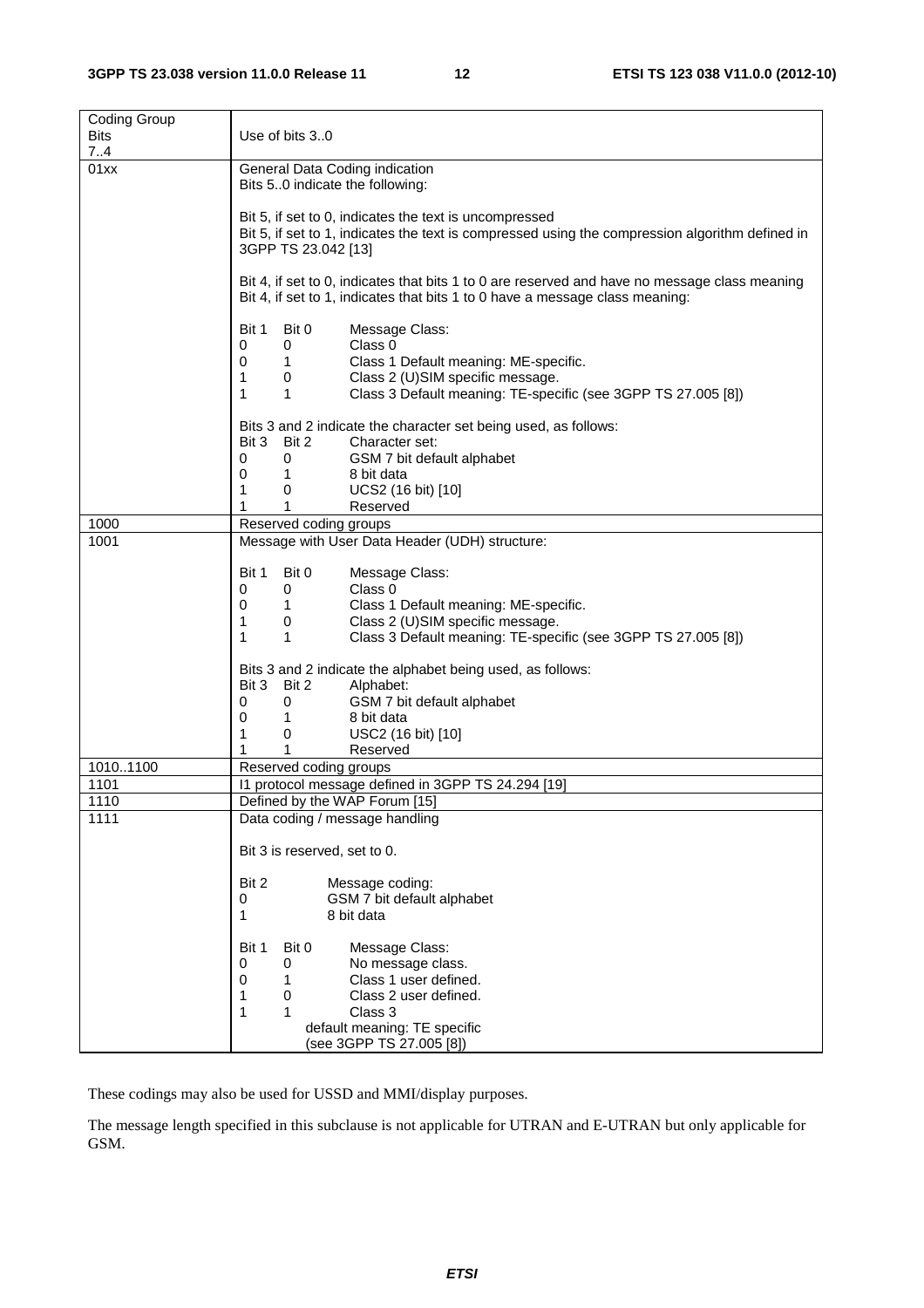See 3GPP TS 24.090 [11] for specific coding values applicable to USSD for MS originated USSD messages and MS terminated USSD messages. USSD messages using the default alphabet are coded with the GSM 7-bit default alphabet given in clause 6.2.1. The message can then consist of up to 182 user characters.

Cell Broadcast messages using the default alphabet are coded with the GSM 7-bit default alphabet given in clause 6.2.1. The message then consists of 93 user characters.

If the GSM 7 bit default alphabet extension mechanism is used then the number of displayable characters will reduce by one for every instance where the GSM 7 bit default alphabet extension table is usedCell Broadcast messages using 8-bit data have user-defined coding, and will be 82 octets in length.

UCS2 character set indicates that the message is coded in UCS2 [10]. The General notes specified in clause 6.1.1 override any contrary specification in UCS2, so for example even in UCS2 a <CR> character will cause the MS to return to the beginning of the current line and overwrite any existing text with the characters which follow the <CR>. Cell Broadcast messages encoded in UCS2 consist of 41 characters.

When a CBS message received by the MS is message class 0 and the MS has the capability of displaying CBS messages, the MS shall display the message immediately. The message shall not be automatically stored in the (U)SIM or ME.

The ME may make provision through MMI for the user to selectively prevent the message from being displayed immediately.

If the ME is incapable of displaying CBS messages or if the immediate display of the message has been disabled through MMI then the ME shall treat the CBS message as though there was no message class, i.e. it will ignore bits 0 and 1 in the TP-DCS but may store the message either on the ME or on the (U)SIM.

Class 1 and Class 2 messages may be routed by the ME to user-defined destinations, but the user may override any default meaning and select their own routing.

Class 3 messages will normally be selected for transfer to a TE, in cases where a ME supports an SMS/CBS interface to a TE, and the TE requests "TE-specific" cell broadcast messages (see 3GPP TS 27.005 [8]). The user may be able to override the default meaning and select their own routing.

Messages with a User Data Header Structure are encoded as described in 3GPP TS 23.040 [4] for SMS, in subclauses 3.10 and 9.2.3.24.

The use of Cell Broadcast DCS values for messages with a User Data Header structure implies that the 82-bytes CB payload has a User Data Header structure.

The CBS message information field will contain the IEs as described in 3GPP TS 23.040. The concatenation IEs will not be used, as CB concatenation will rely in that case on the existing CB mechanism. Note that IEs that cannot be split and that IEs that are too large to fit in one CB segment cannot be transmitted using this mechanism. Also, some IEs as defined for SMS are not applicable for CB:

| <b>VALUE</b><br>(hex) | <b>MEANING</b>                                      |
|-----------------------|-----------------------------------------------------|
| 00                    | Concatenated short messages, 8-bit reference number |
| 01                    | Special SMS Message Indication                      |
| 06                    | <b>SMSC Control Parameters</b>                      |
| 08                    | Concatenated short message, 16-bit reference number |
| 20                    | RFC 822 E-Mail Header                               |
| 23                    | Enhanced Voice Mail Information                     |
| 70-7F                 | (U) SIM Toolkit Security Headers                    |
| 80-89                 | SME to SME specific use                             |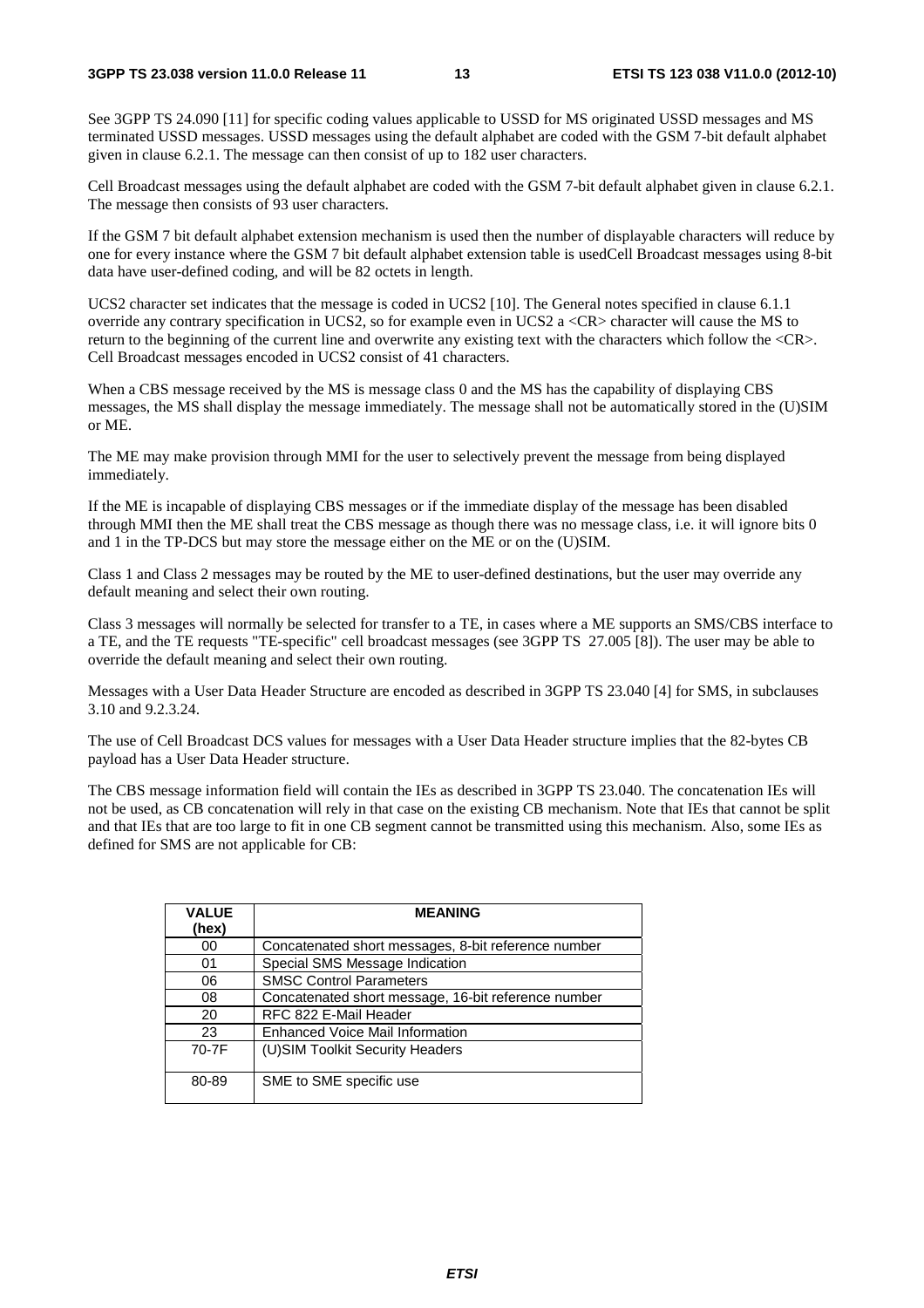# 6 Individual parameters

### 6.1 General principles

### 6.1.1 General notes

Except where otherwise indicated, the following shall apply to all character sets:

- 1: The characters marked "1)" are not used but are displayed as a space.
- 2: The characters of this set, when displayed, should approximate to the appearance of the relevant characters specified in ISO 1073 [16]and the relevant national standards.
- 3: Control characters:

| Code      | Meaning                                                                                              |
|-----------|------------------------------------------------------------------------------------------------------|
|           | Line feed: Any characters following LF which are to be displayed shall be presented as the next line |
|           | of the message, commencing with the first character position.                                        |
| <b>CR</b> | Carriage return: Any characters following CR which are to be displayed shall be presented as the     |
|           | current line of the message, commencing with the first character position.                           |
| <b>SP</b> | Space character.                                                                                     |

4: The display of characters within a message is achieved by taking each character in turn and placing it in the next available space from left to right and top to bottom.

### 6.1.2 Character packing

### 6.1.2.1 SMS Packing

### 6.1.2.1.1 Packing of 7-bit characters

If a character number  $\alpha$  is noted in the following way:

b7 b6 b5 b4 b3 b2 b1

αa αb αc αd αe αf αg

The packing of the 7-bitscharacters in octets is done by completing the octets with zeros on the left.

For examples, packing: α

- one character in one octet:
	- bits number:
		- 7 6 5 4 3 2 1 0 0 1a 1b 1c 1d 1e 1f 1g
- two characters in two octets:
	- bits number:

 7 6 5 4 3 2 1 0 2g 1a 1b 1c 1d 1e 1f 1g 0 0 2a 2b 2c 2d 2e 2f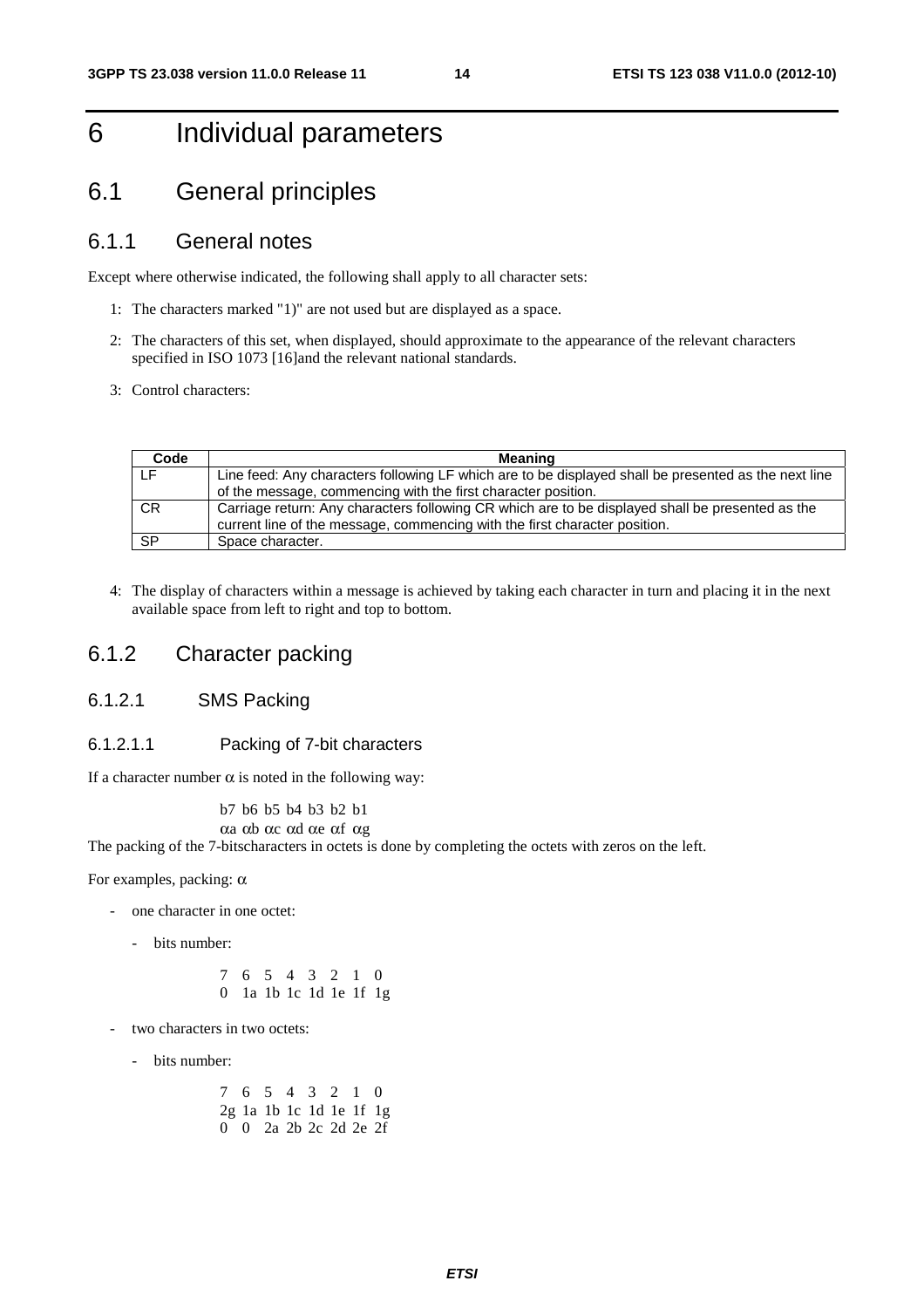- three characters in three octets:
	- bits number:
		- 7 6 5 4 3 2 1 0 2g 1a 1b 1c 1d 1e 1f 1g 3f 3g 2a 2b 2c 2d 2e 2f 0 0 0 3a 3b 3c 3d 3e
- seven characters in seven octets:
	- bits number:
		- 7 6 5 4 3 2 1 0 2g 1a 1b 1c 1d 1e 1f 1g 3f 3g 2a 2b 2c 2d 2e 2f 4e 4f 4g 3a 3b 3c 3d 3e 5d 5e 5f 5g 4a 4b 4c 4d 6c 6d 6e 6f 6g 5a 5b 5c 7b 7c 7d 7e 7f 7g 6a 6b 0 0 0 0 0 0 0 7a
- eight characters in seven octets:
	- bits number:
		- 7 6 5 4 3 2 1 0 2g 1a 1b 1c 1d 1e 1f 1g 3f 3g 2a 2b 2c 2d 2e 2f 4e 4f 4g 3a 3b 3c 3d 3e 5d 5e 5f 5g 4a 4b 4c 4d 6c 6d 6e 6f 6g 5a 5b 5c 7b 7c 7d 7e 7f 7g 6a 6b 8a 8b 8c 8d 8e 8f 8g 7a

The bit number zero is always transmitted first.

Therefore, in 140 octets, it is possible to pack  $(140x8)/7=160$  characters.

### 6.1.2.2 CBS Packing

### 6.1.2.2.1 Packing of 7-bit characters

If a character number  $\alpha$  is noted in the following way:

 b7 b6 b5 b4 b3 b2 b1 αa αb αc αd αe αf αg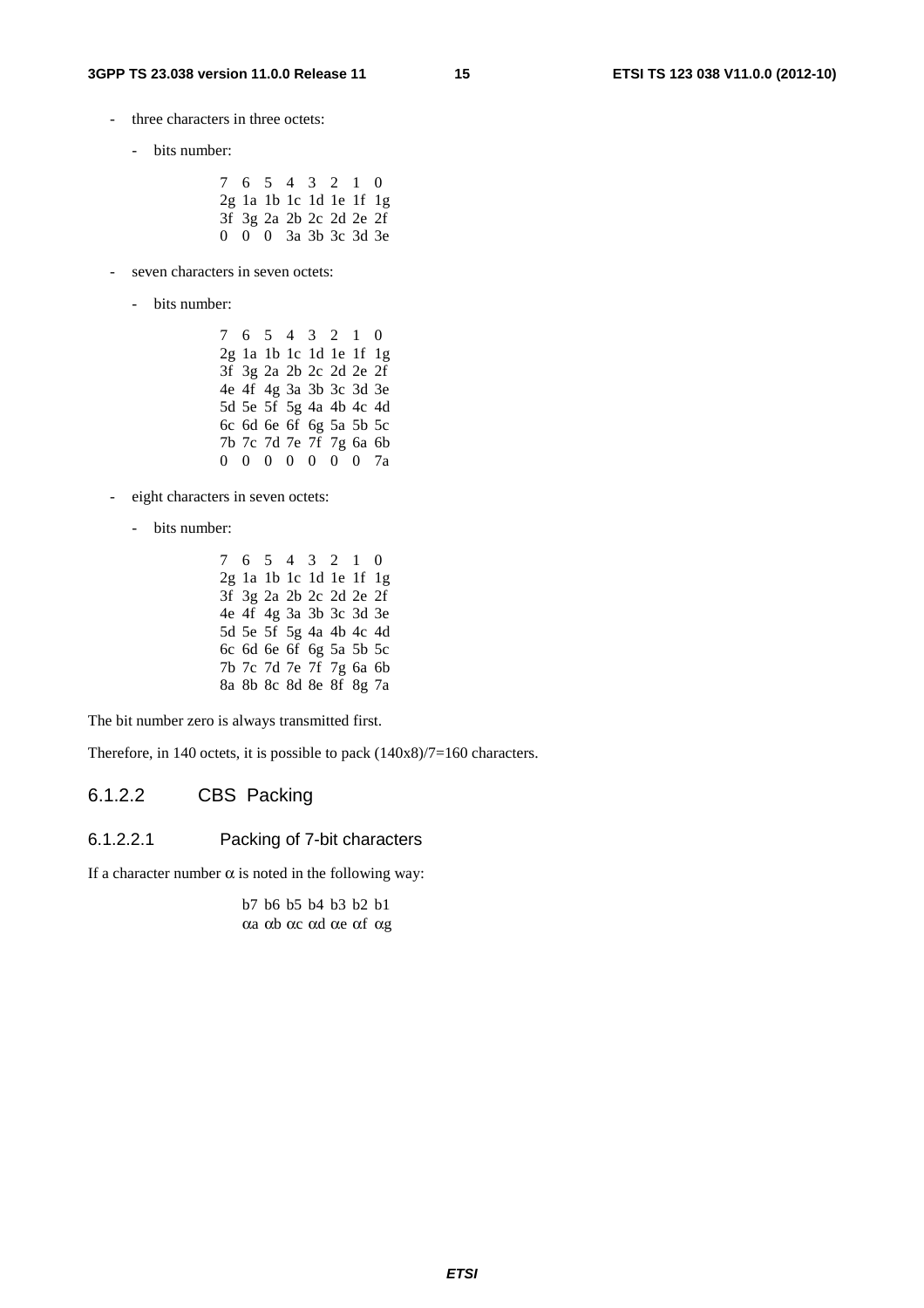#### **3GPP TS 23.038 version 11.0.0 Release 11 16 ETSI TS 123 038 V11.0.0 (2012-10)**

the packing of the 7-bits characters in octets is done as follows:

| bit number   |                 |          |                                 |          |          |     |                          |     |     |     |
|--------------|-----------------|----------|---------------------------------|----------|----------|-----|--------------------------|-----|-----|-----|
|              | 7 6 5 4 3 2 1 0 |          |                                 |          |          |     |                          |     |     |     |
| octet number |                 |          |                                 |          |          |     |                          |     |     |     |
| 1            |                 |          | $2g$ la $1b$ 1c $1d$ 1e $1f$ 1g |          |          |     |                          |     |     |     |
| 2            |                 |          | 3f 3g 2a 2b 2c 2d 2e 2f         |          |          |     |                          |     |     |     |
| 3            |                 |          | 4e 4f 4g 3a 3b 3c 3d 3e         |          |          |     |                          |     |     |     |
| 4            |                 |          | 5d 5e 5f 5g 4a 4b 4c 4d         |          |          |     |                          |     |     |     |
| 5            |                 |          | $6c$ 6d 6e 6f 6g 5a 5b 5c       |          |          |     |                          |     |     |     |
| 6            |                 |          | 7b 7c 7d 7e 7f 7g 6a 6b         |          |          |     |                          |     |     |     |
| 7            |                 |          | 8a 8b 8c 8d 8e 8f 8g 7a         |          |          |     |                          |     |     |     |
| 8            |                 |          |                                 |          |          |     | 10g 9a 9b 9c 9d 9e 9f 9g |     |     |     |
|              |                 |          |                                 |          |          |     |                          |     |     |     |
|              |                 |          |                                 |          |          |     |                          |     |     |     |
| 81           | 93d             |          | 93e                             |          |          |     | 93f93g 92a               | 92b | 92c | 92d |
| 82           | $^{(1)}$        | $\Omega$ |                                 | $\Omega$ | $\Omega$ | 93a | 93 <sub>b</sub>          | 93c |     |     |

The bit number zero is always transmitted first.

Therefore, in 82 octets, it is possible to pack  $(82x8)/7 = 93.7$ , that is 93 characters. The 5 remaining bits are set to zero as stated above.

### 6.1.2.3 USSD packing

### 6.1.2.3.1 Packing of 7 bit characters

If a character number  $\alpha$  is noted in the following way:

b7 b6 b5 b4 b3 b2 b1

αa αb αc αd αe αf αg The packing of the 7-bit characters in octets is done by completing the octets with zeros on the left.

For example, packing:  $\alpha$ 

- one character in one octet:
	- bits number:
		- 7 6 5 4 3 2 1 0 0 1a 1b 1c 1d 1e 1f 1g
- two characters in two octets:
	- bits number:

 7 6 5 4 3 2 1 0 2g 1a 1b 1c 1d 1e 1f 1g 0 0 2a 2b 2c 2d 2e 2f

- three characters in three octets:
	- bits number:

 7 6 5 4 3 2 1 0 2g 1a 1b 1c 1d 1e 1f 1g 3f 3g 2a 2b 2c 2d 2e 2f 0 0 0 3a 3b 3c 3d 3e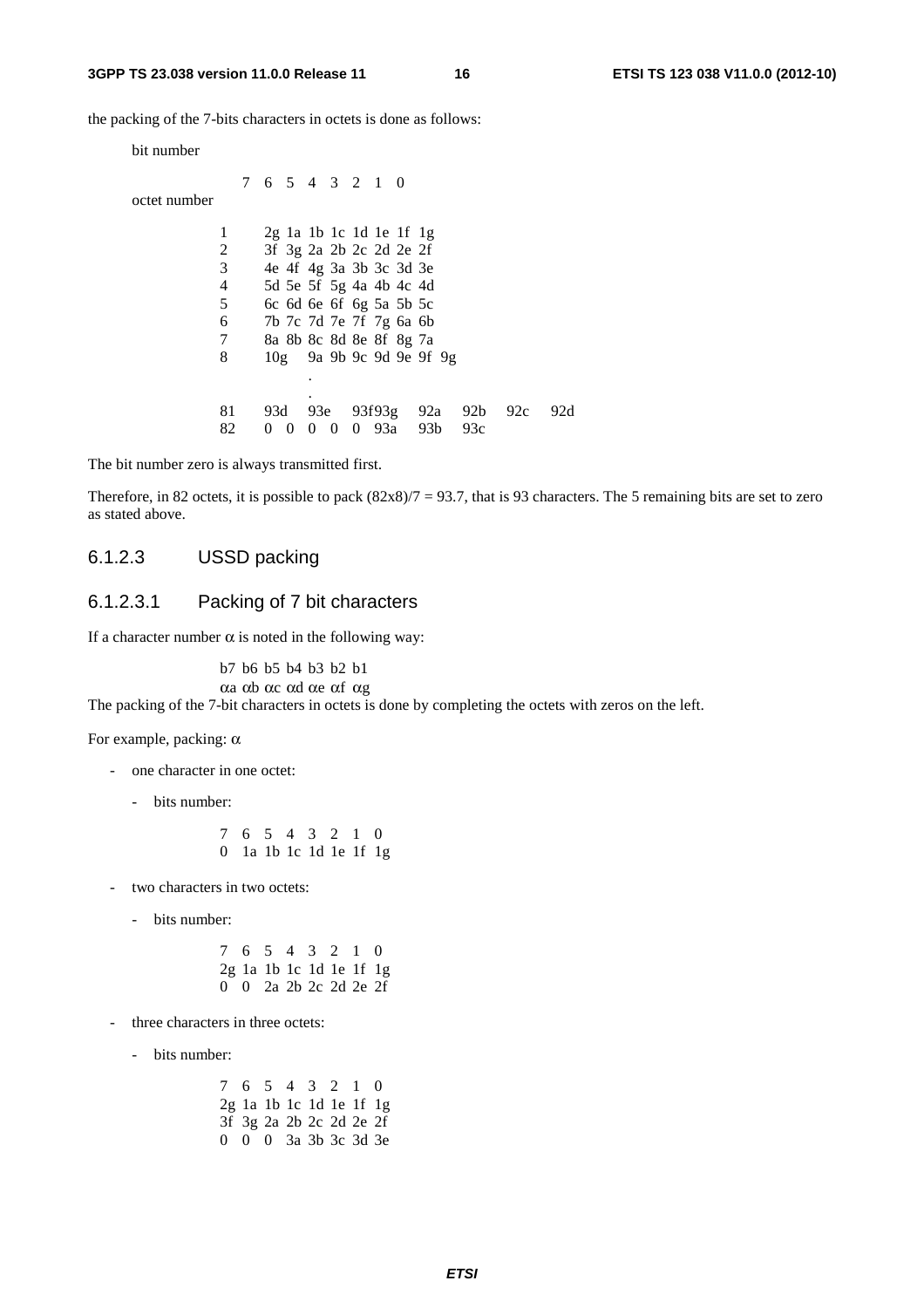- six characters in six octets:
	- bits number:

 7 6 5 4 3 2 1 0 2g 1a 1b 1c 1d 1e 1f 1g 3f 3g 2a 2b 2c 2d 2e 2f 4e 4f 4g 3a 3b 3c 3d 3e 5d 5e 5f 5g 4a 4b 4c 4d 6c 6d 6e 6f 6g 5a 5b 5c 0 0 0 0 0 0 6a 6b

- seven characters in seven octets:
	- bits number:

```
 7 6 5 4 3 2 1 0 
           2g 1a 1b 1c 1d 1e 1f 1g 
           3f 3g 2a 2b 2c 2d 2e 2f 
4e 4f 4g 3a 3b 3c 3d 3e 
5d 5e 5f 5g 4a 4b 4c 4d 
           6c 6d 6e 6f 6g 5a 5b 5c 
7b 7c 7d 7e 7f 7g 6a 6b 
0 0 0 1 1 0 1 7a
```
The bit number zero is always transmitted first.

- eight characters in seven octets:
	- bits number:

 7 6 5 4 3 2 1 0 2g 1a 1b 1c 1d 1e 1f 1g 3f 3g 2a 2b 2c 2d 2e 2f 4e 4f 4g 3a 3b 3c 3d 3e 5d 5e 5f 5g 4a 4b 4c 4d 6c 6d 6e 6f 6g 5a 5b 5c 7b 7c 7d 7e 7f 7g 6a 6b 8a 8b 8c 8d 8e 8f 8g 7a

- nine characters in eight octets:
	- bits number:

 7 6 5 4 3 2 1 0 2g 1a 1b 1c 1d 1e 1f 1g 3f 3g 2a 2b 2c 2d 2e 2f 4e 4f 4g 3a 3b 3c 3d 3e 5d 5e 5f 5g 4a 4b 4c 4d 6c 6d 6e 6f 6g 5a 5b 5c 7b 7c 7d 7e 7f 7g 6a 6b 8a 8b 8c 8d 8e 8f 8g 7a 0 9a 9b 9c 9d 9e 9f 9g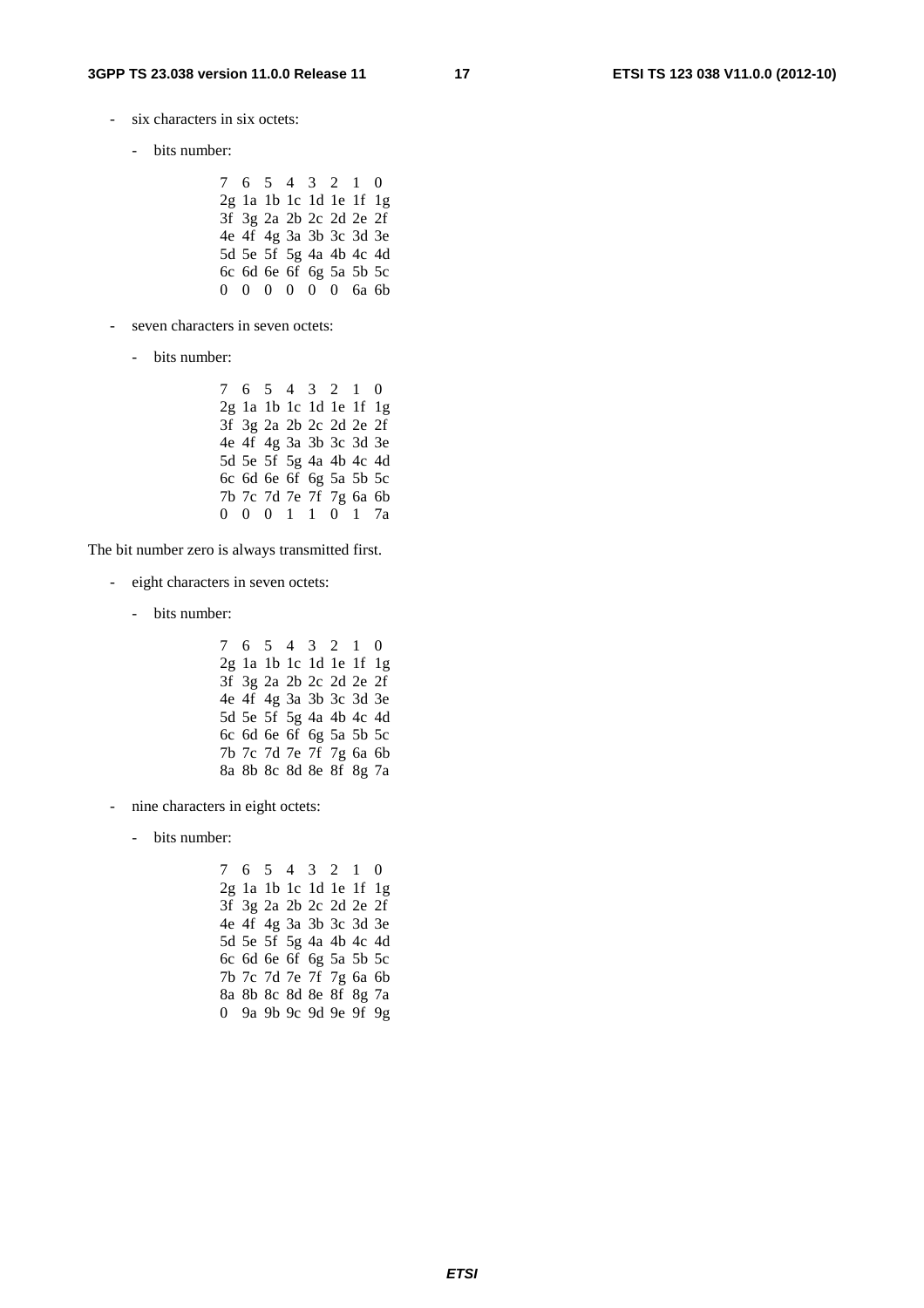- fifteen characters in fourteen octets:
	- bits number:
		- 7 6 5 4 3 2 1 0 2g 1a 1b 1c 1d 1e 1f 1g 3f 3g 2a 2b 2c 2d 2e 2f 4e 4f 4g 3a 3b 3c 3d 3e 5d 5e 5f 5g 4a 4b 4c 4d 6c 6d 6e 6f 6g 5a 5b 5c 7b 7c 7d 7e 7f 7g 6a 6b 8a 8b 8c 8d 8e 8f 8g 7a 10g 9a 9b 9c 9d 9e 9f 9g 11f 11g 10a 10b 10c 10d 10e 10f 12e 12f 12g 11a 11b 11c 11d 11e 13d 13e 13f 13g 12a 12b 12c 12d 14c 14d 14e 14f 14g 13a 13b 13c 15b 15c 15d 15e 15f 15g 14a 14b 0 0 0 1 1 0 1 15a
- sixteen characters in fourteen octets:
	- bits number:
- 7 6 5 4 3 2 1 0 2g 1a 1b 1c 1d 1e 1f 1g 3f 3g 2a 2b 2c 2d 2e 2f 4e 4f 4g 3a 3b 3c 3d 3e 5d 5e 5f 5g 4a 4b 4c 4d 6c 6d 6e 6f 6g 5a 5b 5c 7b 7c 7d 7e 7f 7g 6a 6b 8a 8b 8c 8d 8e 8f 8g 7a 10g 9a 9b 9c 9d 9e 9f 9g 11f 11g 10a 10b 10c 10d 10e 10f 12e 12f 12g 11a 11b 11c 11d 11e 13d 13e 13f 13g 12a 12b 12c 12d 14c 14d 14e 14f 14g 13a 13b 13c 15b 15c 15d 15e 15f 15g 14a 14b 16a 16b 16c 16d 16e 16f 16g 15a

The bit number zero is always transmitted first.

Therefore, in 160 octets, is it possible to pack  $(160*8)/7 = 182.8$ , that is 182 characters. The remaining 6 bits are set to zero as stated above.

Packing of 7 bit characters in USSD strings is done in the same way as for SMS (clause 6.1.2.1). The character stream is bit padded to octet boundary with binary zeroes as shown above.

If the total number of characters to be sent equals  $(8n-1)$  where  $n=1,2,3$  etc. then there are 7 spare bits at the end of the message. To avoid the situation where the receiving entity confuses 7 binary zero pad bits as the @ character, the carriage return or <CR> character (defined in clause 6.1.1) shall be used for padding in this situation, just as for Cell Broadcast.

If <CR> is intended to be the last character and the message (including the wanted <CR>) ends on an octet boundary, then another <CR> must be added together with a padding bit 0. The receiving entity will perform the carriage return function twice, but this will not result in misoperation as the definition of  $\langle CR \rangle$  in clause 6.1.1 is identical to the definition of <CR><CR>.

The receiving entity shall remove the final <CR> character where the message ends on an octet boundary with <CR> as the last character.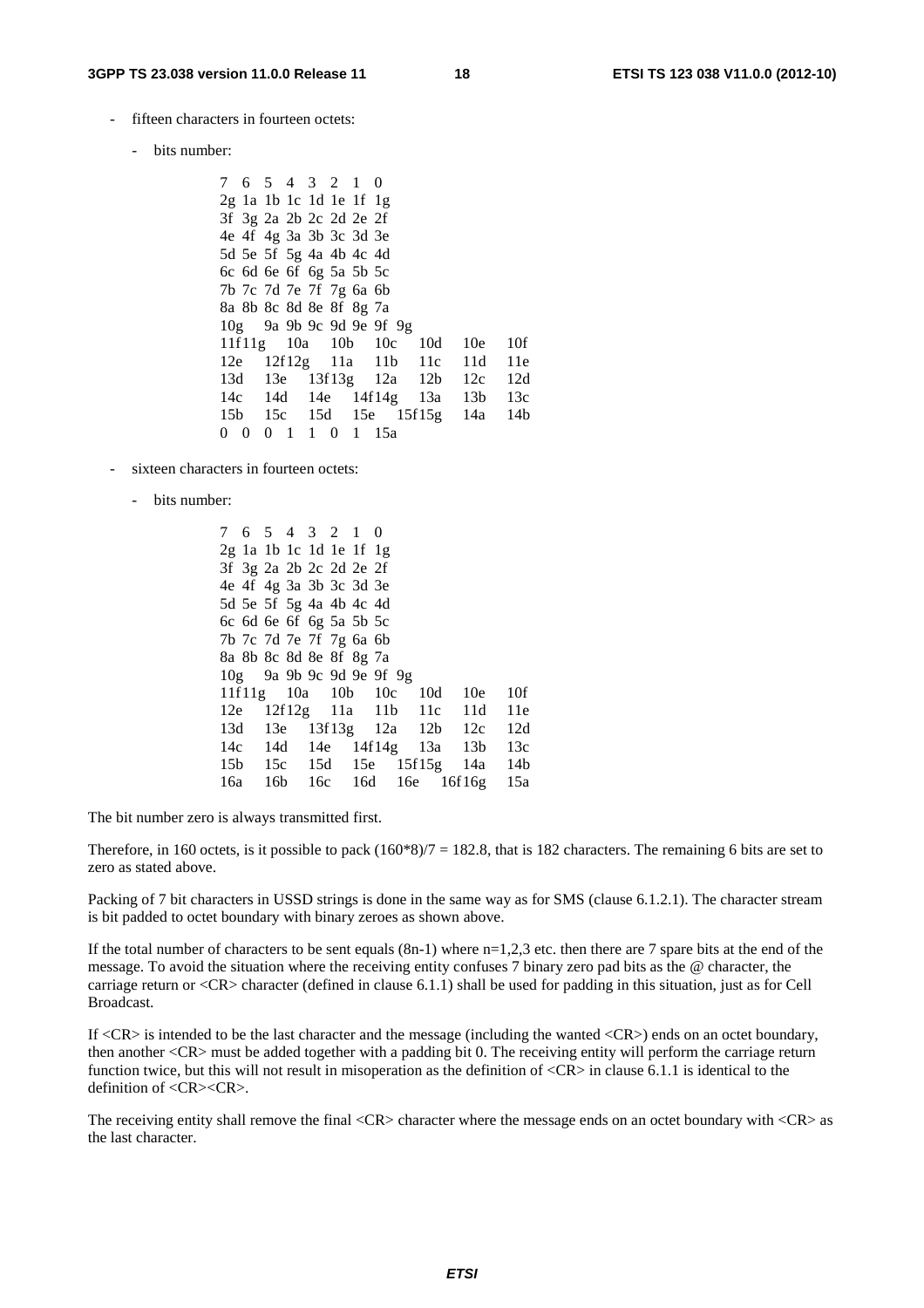### 6.2 Character sets and coding

This section provides list of character sets and codings to be supported by SMS, CBS and USSD. Implementation of the GSM 7 bit default alphabet is mandatory. Support of other character sets is optional.

It should be noted that support of Latin and non-Latin languages by GSM 7 bit default alphabet is limited. It is therefore essential to introduce UCS 2 character set in mobile stations, SCs and systems handling SMSs, CBSs and USSDs.

### 6.2.1 GSM 7 bit Default Alphabet

Bits per character:  $7$ 

CBS/USSD pad character: CR

Character table:

|                     |                     |                     |                     | b7             | $\mathsf{O}\xspace$ | $\mathsf{O}\xspace$ | $\mathsf{O}\xspace$                                                                        | $\mathsf{O}\xspace$ | $\mathbf 1$         | $\mathbf 1$            | $\mathbf 1$         | $\mathbf 1$     |
|---------------------|---------------------|---------------------|---------------------|----------------|---------------------|---------------------|--------------------------------------------------------------------------------------------|---------------------|---------------------|------------------------|---------------------|-----------------|
|                     |                     |                     |                     | b6             | $\mathsf{O}\xspace$ | $\mathsf{O}\xspace$ | $1\,$                                                                                      | $\mathbf 1$         | $\mathsf{O}\xspace$ | $\mathsf{O}\xspace$    | $\mathbf 1$         | $\mathbf 1$     |
|                     |                     |                     |                     | b5             | $\mathsf{O}\xspace$ | $\mathbf 1$         | $\mathsf{O}\xspace$                                                                        | $\mathbf 1$         | $\mathsf{O}$        | $1\,$                  | $\mathsf{O}\xspace$ | $\mathbf 1$     |
| b4                  | b <sub>3</sub>      | b2                  | $\mathtt{b1}$       |                | $\mathsf{O}\xspace$ | $\mathbf 1$         | $\overline{2}$                                                                             | $\mathsf{3}$        | $\sqrt{4}$          | 5                      | $\epsilon$          | $\overline{7}$  |
| $\mathsf{O}\xspace$ | $\mathsf{O}\xspace$ | $\mathsf{O}\xspace$ | $\mathsf{O}\xspace$ | $\mathsf{O}$   | $@$                 | $\Delta$            | ${\cal SP}$                                                                                | $\mathsf{O}\xspace$ | $\mathbf{i}$        | ${\bf P}$              | خ                   | $\rm \dot{p}$   |
| $\mathsf{O}\xspace$ | $\mathsf{O}\xspace$ | $\mathsf{O}\xspace$ | $\mathbf 1$         | $\mathbf 1$    | £                   |                     | $\mathbf{I}% _{0}\left  \mathbf{I}_{1}\right  =\mathbf{I}_{1}\left  \mathbf{I}_{1}\right $ | $\mathbf 1$         | Α                   | Q                      | $\mathsf a$         | q               |
| $\mathsf{O}$        | $\mathsf{O}\xspace$ | $\mathbf 1$         | $\mathsf{O}\xspace$ | $\overline{c}$ | \$                  | Ф                   | $\mathbf{H}$                                                                               | $\sqrt{2}$          | $\, {\bf B}$        | ${\mathbb R}$          | $\rm b$             | $\Upsilon$      |
| $\mathsf{O}\xspace$ | $\mathsf{O}\xspace$ | $\mathbf 1$         | $\mathbf 1$         | $\mathsf{3}$   | ¥                   | $\Gamma$            | $\#$                                                                                       | $\mathfrak{Z}$      | $\mathsf C$         | $\rm S$                | $\mathbf C$         | $\rm s$         |
| $\mathsf{O}$        | $\mathbf 1$         | $\mathsf{O}$        | $\mathsf{O}\xspace$ | $\overline{4}$ | è                   | $\Lambda$           | $\varnothing$                                                                              | $\sqrt{4}$          | $\mathbb D$         | $\mathbf T$            | d                   | $\sf t$         |
| $\mathsf{O}\xspace$ | $\mathbf 1$         | $\mathsf{O}\xspace$ | $\mathbf 1$         | 5              | $\acute{\text e}$   | $\Omega$            | $\,{}^{\circ}\!$                                                                           | 5                   | $\mathbf E$         | $\mathbf U$            | $\epsilon$          | $\mathtt{u}$    |
| $\mathsf{O}$        | $\mathbf 1$         | $\mathbf 1$         | $\mathsf{O}\xspace$ | 6              | ù                   | $\boldsymbol{\Pi}$  | $\&$                                                                                       | $\epsilon$          | $\mathbf F$         | $\boldsymbol{\nabla}$  | $\mathbf f$         | $\mathbf{V}$    |
| $\mathsf{O}$        | $\mathbf 1$         | $\mathbf 1$         | $\mathbf 1$         | $\overline{7}$ | $\hat{\mathbb{1}}$  | Ψ                   | $\bar{\mathbf{I}}$                                                                         | $\overline{7}$      | ${\bf G}$           | W                      | g                   | W               |
| $\mathbf 1$         | $\mathsf{O}\xspace$ | $\mathsf{O}\xspace$ | $\mathsf{O}\xspace$ | 8              | ò                   | $\Sigma$            | $\overline{(\ }$                                                                           | $\,8\,$             | $\mathbf H$         | Χ                      | $\,h$               | $\mathbf x$     |
| $\mathbf 1$         | $\mathsf{O}\xspace$ | $\mathsf{O}$        | $\mathbf 1$         | $\mathsf 9$    | Ç                   | $\Theta$            | $\left( \right)$                                                                           | $\mathsf{S}$        | $\mathbf I$         | $\rm Y$                | $\mathtt{i}$        | $\,$ Y          |
| $\mathbf 1$         | $\mathsf{O}\xspace$ | $\mathbf 1$         | $\mathsf{O}\xspace$ | $10$           | $\rm LF$            | $\Xi$               | $\star$                                                                                    | $\ddot{\cdot}$      | J                   | $\rm{Z}$               | j                   | $\rm{Z}$        |
| $\mathbf 1$         | $\mathsf{O}\xspace$ | $\mathbf 1$         | $\mathbf 1$         | $11\,$         | Ø                   | 1)                  | $\boldsymbol{+}$                                                                           | $\ddot{i}$          | ${\bf K}$           | Ä                      | $\rm k$             | $\ddot{a}$      |
| $\mathbf 1$         | $\mathbf 1$         | $\mathsf{O}\xspace$ | $\mathsf{O}\xspace$ | 12             | $\varnothing$       | $I\!\!E$            | $\mathbf{r}$                                                                               | $\,<$               | $\mathbf L$         | Ö                      | $\mathbf 1$         | $\ddot{\circ}$  |
| $\mathbf 1$         | $\mathbf 1$         | $\mathsf{O}$        | $\mathbf 1$         | 13             | $\rm CR$            | æ                   | $\equiv$                                                                                   | $=$                 | $\mathbb M$         | $\widetilde{\text{N}}$ | ${\mathfrak m}$     | $\tilde{\rm n}$ |
| $\mathbf 1$         | $\mathbf 1$         | $\mathbf 1$         | $\mathsf{O}\xspace$ | 14             | Å                   | ß                   | $\ddot{\phantom{0}}$                                                                       | $\geq$              | $\mathbf N$         | Ü                      | $\,$ n              | ü               |
| $\mathbf 1$         | $\mathbf 1$         | $\mathbf 1$         | $\mathbf 1$         | 15             | å                   | É                   | $\overline{1}$                                                                             | $\mathbf{S}$        | $\bigcirc$          | $\mathbb S$            | $\circ$             | à               |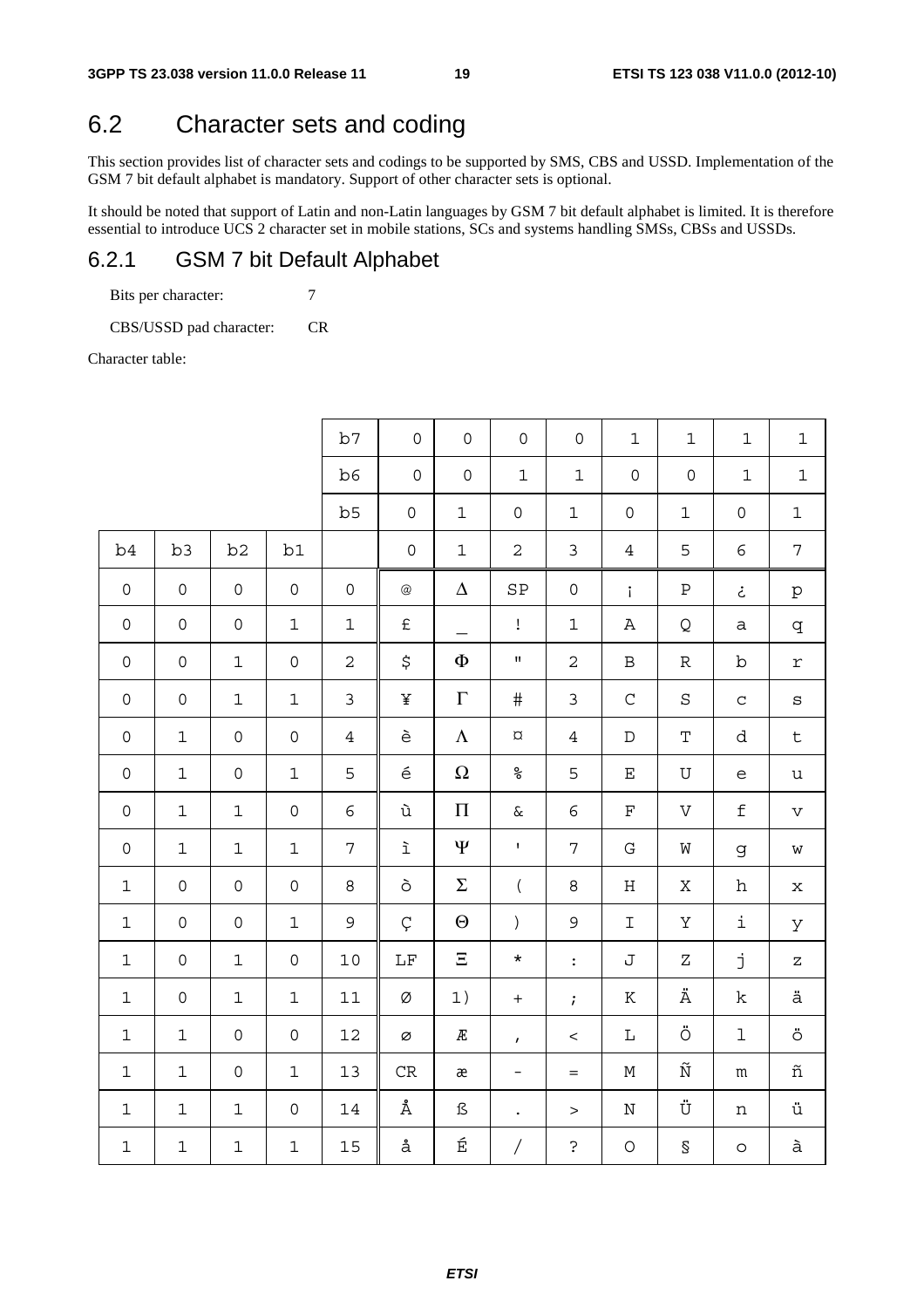NOTE 1): This code is an escape to an extension of this table (either to the GSM 7 bit default alphabet extension table, see subclause 6.2.1.1, or a National Language Single Shift Table, see subclause 6.2.1.2.2). A receiving entity which does not understand the meaning of this escape mechanism shall display it as a space character.

### 6.2.1.1 GSM 7 bit default alphabet extension table

The table below is reserved for symbols of international significance (e.g currency symbols). It also contains a mechanism to permit escape (Note 1) to additional tables for symbols of international significance in the event that the table below becomes fully populated.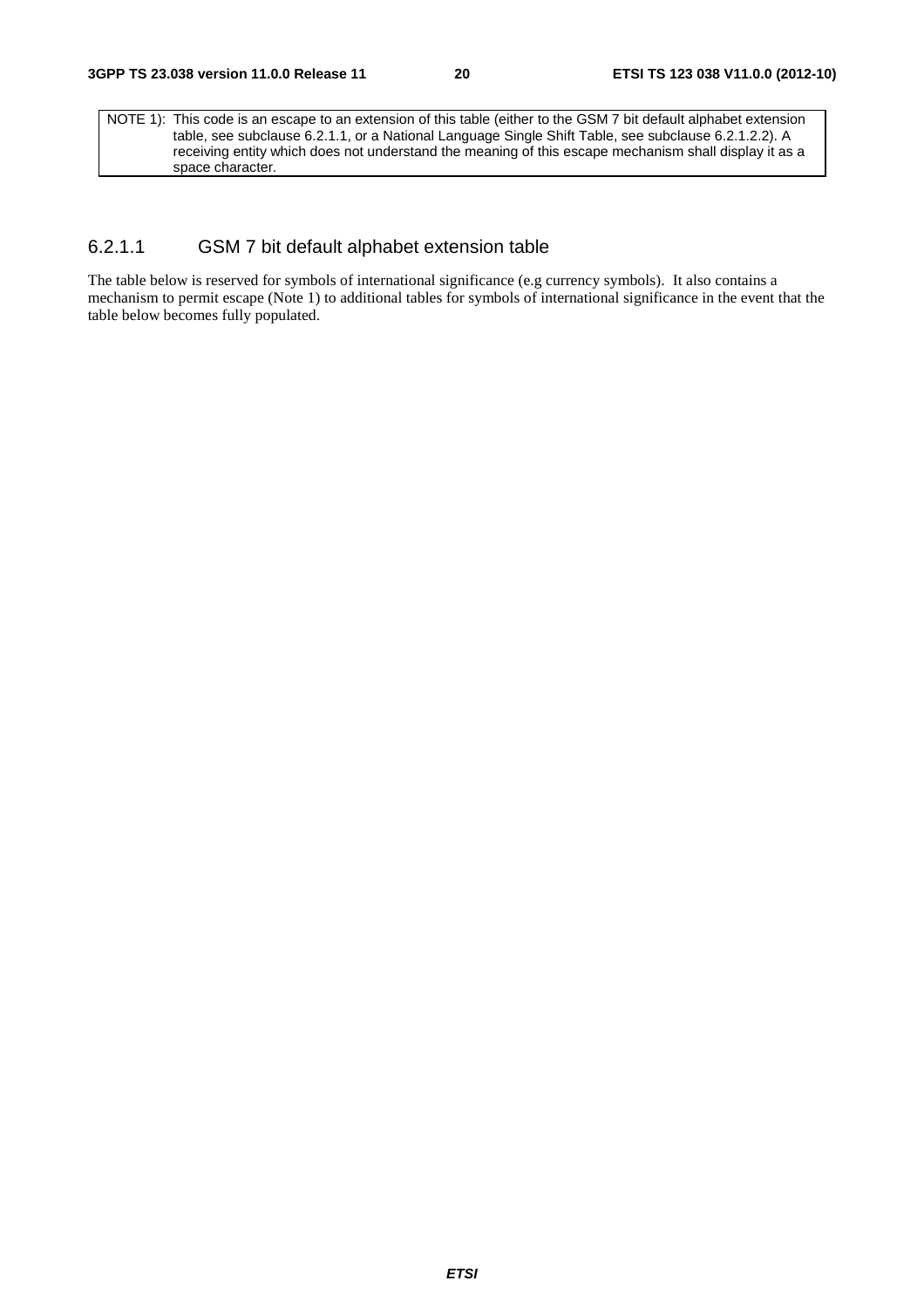|                     |                                                                                                                                                                                                                               |                     |                     | b7             | $\mathsf{O}\xspace$ | $\mathsf{O}\xspace$ | $\mathsf{O}\xspace$ | $\mathsf{O}\xspace$ | $\mathbf 1$         | $\mathbf 1$         | $\mathbf 1$         | $\mathbf 1$    |
|---------------------|-------------------------------------------------------------------------------------------------------------------------------------------------------------------------------------------------------------------------------|---------------------|---------------------|----------------|---------------------|---------------------|---------------------|---------------------|---------------------|---------------------|---------------------|----------------|
|                     |                                                                                                                                                                                                                               |                     |                     | b6             | $\mathsf{O}\xspace$ | $\mathsf{O}\xspace$ | $\mathbf{1}$        | $\mathbf 1$         | $\mathsf{O}\xspace$ | $\mathsf{O}\xspace$ | $\mathbf 1$         | $\mathbf 1$    |
|                     |                                                                                                                                                                                                                               |                     |                     | b5             | $\mathsf{O}\xspace$ | $1\,$               | $\mathsf{O}\xspace$ | $\mathbf 1$         | $\mathsf{O}\xspace$ | $\mathbf 1$         | $\mathsf{O}\xspace$ | $\mathbf 1$    |
| b4                  | b <sub>3</sub>                                                                                                                                                                                                                | b <sub>2</sub>      | b1                  |                | $\mathsf{O}$        | $\mathbf 1$         | $\sqrt{2}$          | $\mathfrak{Z}$      | $\overline{4}$      | 5                   | $\epsilon$          | $\overline{7}$ |
| $\mathsf{O}\xspace$ | $\mathsf{O}\xspace$                                                                                                                                                                                                           | $\mathsf{O}\xspace$ | $\mathsf{O}\xspace$ | $\mathsf O$    |                     |                     |                     |                     |                     |                     |                     |                |
| $\mathsf{O}\xspace$ | $\mathsf{O}\xspace$                                                                                                                                                                                                           | $\mathsf{O}\xspace$ | $\mathbf 1$         | $\mathbf 1$    |                     |                     |                     |                     |                     |                     |                     |                |
| $\mathsf{O}\xspace$ | $\mathsf{O}\xspace$                                                                                                                                                                                                           | $\mathbf 1$         | $\mathsf{O}\xspace$ | $\overline{2}$ |                     |                     |                     |                     |                     |                     |                     |                |
| $\mathsf{O}\xspace$ | $\mathsf{O}\xspace$                                                                                                                                                                                                           | $\mathbf 1$         | $\mathbf 1$         | $\mathfrak{Z}$ |                     |                     |                     |                     |                     |                     |                     |                |
| $\mathsf{O}\xspace$ | $\mathbf 1$                                                                                                                                                                                                                   | $\mathsf{O}\xspace$ | $\mathsf{O}\xspace$ | $\overline{4}$ |                     | $\blacktriangle$    |                     |                     |                     |                     |                     |                |
| $\mathsf{O}\xspace$ | $\mathbf 1$                                                                                                                                                                                                                   | $\mathsf{O}\xspace$ | $\mathbf 1$         | 5              |                     |                     |                     |                     |                     |                     | $\in$               |                |
| $\mathsf{O}\xspace$ | $\mathbf 1$                                                                                                                                                                                                                   | $\mathbf 1$         | $\mathsf{O}\xspace$ | $\epsilon$     |                     |                     |                     |                     |                     |                     |                     |                |
| $\mathsf{O}\xspace$ | $\mathbf 1$                                                                                                                                                                                                                   | $\mathbf 1$         | $\mathbf 1$         | 7              |                     |                     |                     |                     |                     |                     |                     |                |
| $\mathbf 1$         | $\mathsf{O}\xspace$                                                                                                                                                                                                           | $\mathsf{O}\xspace$ | $\mathsf{O}\xspace$ | $\,8\,$        |                     |                     | $\{$                |                     |                     |                     |                     |                |
| $\mathbf 1$         | $\mathsf{O}\xspace$                                                                                                                                                                                                           | $\mathsf{O}\xspace$ | $\mathbf 1$         | 9              |                     |                     | $\}$                |                     |                     |                     |                     |                |
| $\mathbf 1$         | $\mathsf{O}\xspace$                                                                                                                                                                                                           | $\mathbf 1$         | $\mathsf{O}\xspace$ | $10$           | 3)                  |                     |                     |                     |                     |                     |                     |                |
| $\mathbf 1$         | $\mathsf{O}\xspace$                                                                                                                                                                                                           | $\mathbf 1$         | $\mathbf 1$         | $1\,1$         |                     | 1)                  |                     |                     |                     |                     |                     |                |
| $\mathbf 1$         | $\mathbf 1$                                                                                                                                                                                                                   | $\mathsf{O}\xspace$ | $\mathsf{O}\xspace$ | $12\,$         |                     |                     |                     | $\Gamma$            |                     |                     |                     |                |
| $\mathbf{1}$        | $\mathbf 1$                                                                                                                                                                                                                   | $\mathsf{O}\xspace$ | $\mathbf 1$         | 13             |                     |                     |                     | $\tilde{}$          |                     |                     |                     |                |
| $\mathbf 1$         | $\mathbf 1$                                                                                                                                                                                                                   | $\mathbf 1$         | $\mathsf{O}\xspace$ | 14             |                     |                     |                     | J                   |                     |                     |                     |                |
| $\mathbf{1}$        | $\mathbf 1$                                                                                                                                                                                                                   | $\mathbf 1$         | $\mathbf 1$         | 15             |                     |                     | $\setminus$         |                     |                     |                     |                     |                |
|                     | In the event that an MS receives a code where a symbol is not represented in the above table then the MS shall<br>display either the character shown in the main GSM 7 bit default alphabet table in subclause 6.2.1., or the |                     |                     |                |                     |                     |                     |                     |                     |                     |                     |                |

character from the National Language Locking Shift Table in the case where the locking shift mechanism as defined in subclause 6.2.1.2.3 is used.

NOTE 1): This code is reserved for the extension to another extension table. On receipt of this code, a receiving entity shall display a space until another extension table is defined. It is not intended that this extension mechanism should be used as an alternative to UCS2 to enhance the 7bit default alphabet character repertoire for national specific character sets.

NOTE 2): Void

NOTE 3): This code is defined as a Page Break character and may be used for example in compressed CBS messages. Any mobile station which does not understand the GSM 7 bit default alphabet table extension mechanism will treat this character as Line Feed.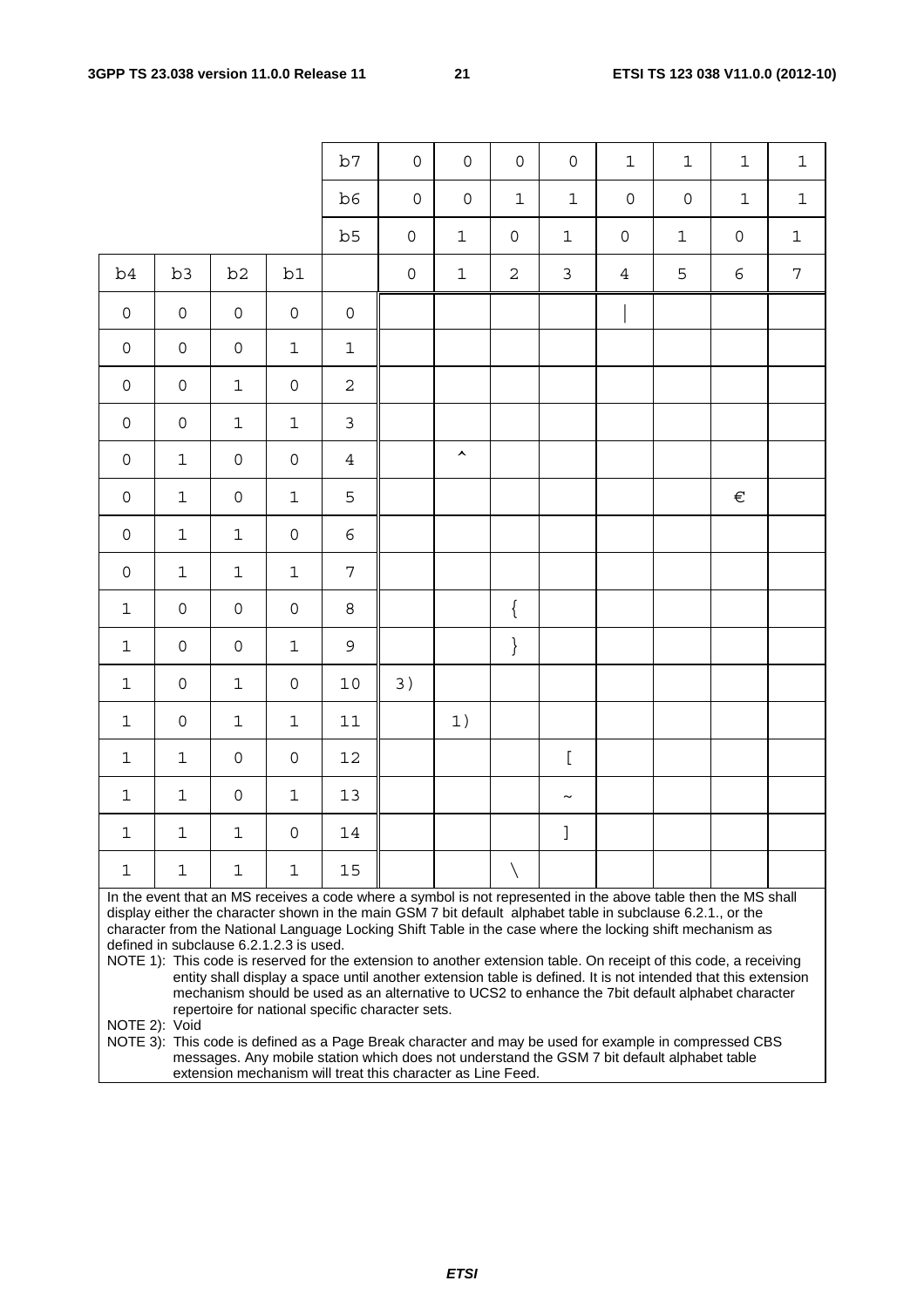### 6.2.1.2 National Language Identifier

### 6.2.1.2.1 Introduction

The national language tables are used for adding the special characters of certain languages that cannot be expressed using the GSM default 7 bit alphabet.

The principle is to use the National Language Identifier to indicate to a receiving entity that the message has been encoded using a national language table. Both single shift and locking shift mechanisms are defined.

The single shift mechanism, as defined in subclause 6.2.1.2.2, applies to a single character and it replaces the GSM 7 bit default alphabet extension table defined in subclause 6.2.1.1 with a National Language Single Shift Table (see subclause A.2).

The locking shift mechanism, as defined in subclause 6.2.1.2.3, applies throughout the message, or the current segment in case of a concatenated message, and it replaces the GSM 7 bit default alphabet defined in subclause 6.2.1 with a National Language Locking Shift Table (see subclause A.3) that defines the whole character set needed for the language.

In case that several languages are used, which require different national language tables, it is recommended to encode the message in UCS-2, however it is possible to use both single shift and locking shift with the corresponding tables in a single message.

Implementations based on older reference versions (so-called "legacy implementations") will use the fallback mechanisms that are defined in the earlier versions of the specification for handling of unknown characters.

### 6.2.1.2.2 Single shift mechanism

In the case where single shift is not combined with locking shift, single shift means that the receiving entity shall decode all characters in the message (or the current segment in case of a concatenated message) using the GSM 7 bit default alphabet unless the escape mechanism is used, i.e <escape><character>, as defined in subclause 6.2.1.

The case where single shift and locking shift (which may be for the same or different languages) are combined is described in subclause 6.2.1.2.3.

If the escape mechanism is used then instead of the GSM 7 bit default alphabet extension table in subclause 6.2.1.1 the receiving entity shall decode the subsequent character using the National Language Single Shift Table for the indicated language in table 6.2.1.2.4.1. Each time a sending entity requires to send a character from the National Language Single Shift Table the sending entity shall encode this as <escape><character>, where the <character> is encoded using the indicated National Language Single Shift Table.

#### 6.2.1.2.3 Locking shift mechanism

Locking Shift means that the receiving entity shall decode all characters in the message (or the current segment in case of a concatenated message) using the National Language Locking Shift Table unless the escape mechanism is used. i.e. <escape><character>, as defined in subclause 6.2.1.

If the escape mechanism is used and no National Language Single Shift Table is indicated (see subclause 6.2.1.2.4), the receiving entity shall decode the message (or the current segment in case of a concatenated message) using the GSM 7 bit default alphabet extension table as defined in subclause 6.2.1.1.

If the escape mechanism is used and a National Language Single Shift Table is indicated (see subclause 6.2.1.2.4), the receiving entity shall decode the message (or the current segment in case of a concatenated message) using the National Language Single Shift Table as defined in subclause 6.2.1.2.2.

### 6.2.1.2.4 National Language Identifier

A National Language Single Shift IE and a National Language Locking Shift IE can be included in the TP User Data Header, as defined in 3GPP TS 23.040 [4]. The receiving entity shall decode using single shift or locking shift as applicable for the language indicated in the National Language Identifier within these IEs.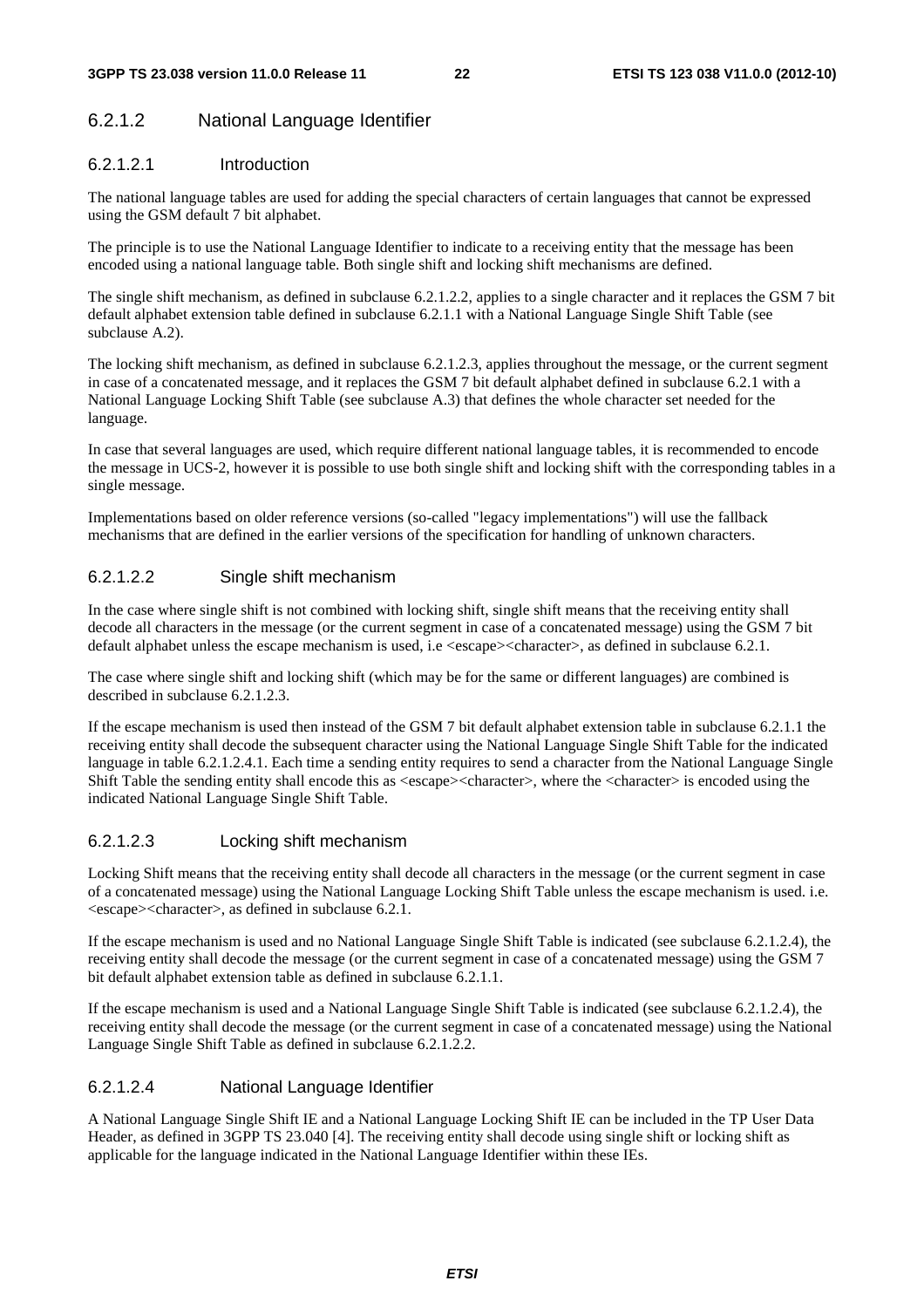The National Language Identifier octet is encoded as shown in table 6.2.1.2.4.1.

| Single Shift Table<br>Locking Shift Table<br>00000000<br>Reserved<br>n/a<br>n/a<br>Subclause A.3.1<br>00000001<br>Turkish<br>Subclause A.2.1<br>Spanish<br>00000010<br>Subclause A.2.2<br>Not defined – fallback to<br>GSM 7 bit default<br>alphabet (see subclause<br>6.2.1)<br>00000011<br>Subclause A.3.3<br>Subclause A.2.3<br>Portuguese<br>00000100<br>Bengali<br>Subclause A.2.4<br>Subclause A.3.4<br>00000101<br>Gujarati<br>Subclause A.3.5<br>Subclause A.2.5<br>00000110<br>Hindi<br>Subclause A.2.6<br>Subclause A.3.6<br>00000111<br>Kannada<br>Subclause A.2.7<br>Subclause A.3.7<br>00001000<br>Subclause A.3.8<br>Malayalam<br>Subclause A.2.8<br>Subclause A.3.9<br>00001001<br>Oriya<br>Subclause A.2.9<br>Punjabi<br>Subclause $A.\overline{2.10}$<br>Subclause A.3.10<br>00001010<br>00001011<br>Subclause A.2.11<br>Subclause A.3.11<br>Tamil<br>00001100<br>Subclause A.2.12<br>Subclause A.3.12<br>Telugu<br>00001101<br>Urdu<br>Subclause A.2.13<br>Subclause A.3.13<br>00001110 to 11111111<br>Reserved<br>n/a<br>n/a | Language code b7b0 |          |                   |                   |
|-------------------------------------------------------------------------------------------------------------------------------------------------------------------------------------------------------------------------------------------------------------------------------------------------------------------------------------------------------------------------------------------------------------------------------------------------------------------------------------------------------------------------------------------------------------------------------------------------------------------------------------------------------------------------------------------------------------------------------------------------------------------------------------------------------------------------------------------------------------------------------------------------------------------------------------------------------------------------------------------------------------------------------------------------|--------------------|----------|-------------------|-------------------|
|                                                                                                                                                                                                                                                                                                                                                                                                                                                                                                                                                                                                                                                                                                                                                                                                                                                                                                                                                                                                                                                 |                    | Language | National Language | National Language |
|                                                                                                                                                                                                                                                                                                                                                                                                                                                                                                                                                                                                                                                                                                                                                                                                                                                                                                                                                                                                                                                 |                    |          |                   |                   |
|                                                                                                                                                                                                                                                                                                                                                                                                                                                                                                                                                                                                                                                                                                                                                                                                                                                                                                                                                                                                                                                 |                    |          |                   |                   |
|                                                                                                                                                                                                                                                                                                                                                                                                                                                                                                                                                                                                                                                                                                                                                                                                                                                                                                                                                                                                                                                 |                    |          |                   |                   |
|                                                                                                                                                                                                                                                                                                                                                                                                                                                                                                                                                                                                                                                                                                                                                                                                                                                                                                                                                                                                                                                 |                    |          |                   |                   |
|                                                                                                                                                                                                                                                                                                                                                                                                                                                                                                                                                                                                                                                                                                                                                                                                                                                                                                                                                                                                                                                 |                    |          |                   |                   |
|                                                                                                                                                                                                                                                                                                                                                                                                                                                                                                                                                                                                                                                                                                                                                                                                                                                                                                                                                                                                                                                 |                    |          |                   |                   |
|                                                                                                                                                                                                                                                                                                                                                                                                                                                                                                                                                                                                                                                                                                                                                                                                                                                                                                                                                                                                                                                 |                    |          |                   |                   |
|                                                                                                                                                                                                                                                                                                                                                                                                                                                                                                                                                                                                                                                                                                                                                                                                                                                                                                                                                                                                                                                 |                    |          |                   |                   |
|                                                                                                                                                                                                                                                                                                                                                                                                                                                                                                                                                                                                                                                                                                                                                                                                                                                                                                                                                                                                                                                 |                    |          |                   |                   |
|                                                                                                                                                                                                                                                                                                                                                                                                                                                                                                                                                                                                                                                                                                                                                                                                                                                                                                                                                                                                                                                 |                    |          |                   |                   |
|                                                                                                                                                                                                                                                                                                                                                                                                                                                                                                                                                                                                                                                                                                                                                                                                                                                                                                                                                                                                                                                 |                    |          |                   |                   |
|                                                                                                                                                                                                                                                                                                                                                                                                                                                                                                                                                                                                                                                                                                                                                                                                                                                                                                                                                                                                                                                 |                    |          |                   |                   |
|                                                                                                                                                                                                                                                                                                                                                                                                                                                                                                                                                                                                                                                                                                                                                                                                                                                                                                                                                                                                                                                 |                    |          |                   |                   |
|                                                                                                                                                                                                                                                                                                                                                                                                                                                                                                                                                                                                                                                                                                                                                                                                                                                                                                                                                                                                                                                 |                    |          |                   |                   |
|                                                                                                                                                                                                                                                                                                                                                                                                                                                                                                                                                                                                                                                                                                                                                                                                                                                                                                                                                                                                                                                 |                    |          |                   |                   |
|                                                                                                                                                                                                                                                                                                                                                                                                                                                                                                                                                                                                                                                                                                                                                                                                                                                                                                                                                                                                                                                 |                    |          |                   |                   |
|                                                                                                                                                                                                                                                                                                                                                                                                                                                                                                                                                                                                                                                                                                                                                                                                                                                                                                                                                                                                                                                 |                    |          |                   |                   |
|                                                                                                                                                                                                                                                                                                                                                                                                                                                                                                                                                                                                                                                                                                                                                                                                                                                                                                                                                                                                                                                 |                    |          |                   |                   |
|                                                                                                                                                                                                                                                                                                                                                                                                                                                                                                                                                                                                                                                                                                                                                                                                                                                                                                                                                                                                                                                 |                    |          |                   |                   |
|                                                                                                                                                                                                                                                                                                                                                                                                                                                                                                                                                                                                                                                                                                                                                                                                                                                                                                                                                                                                                                                 |                    |          |                   |                   |
|                                                                                                                                                                                                                                                                                                                                                                                                                                                                                                                                                                                                                                                                                                                                                                                                                                                                                                                                                                                                                                                 |                    |          |                   |                   |
|                                                                                                                                                                                                                                                                                                                                                                                                                                                                                                                                                                                                                                                                                                                                                                                                                                                                                                                                                                                                                                                 |                    |          |                   |                   |
|                                                                                                                                                                                                                                                                                                                                                                                                                                                                                                                                                                                                                                                                                                                                                                                                                                                                                                                                                                                                                                                 |                    |          |                   |                   |
|                                                                                                                                                                                                                                                                                                                                                                                                                                                                                                                                                                                                                                                                                                                                                                                                                                                                                                                                                                                                                                                 |                    |          |                   |                   |
|                                                                                                                                                                                                                                                                                                                                                                                                                                                                                                                                                                                                                                                                                                                                                                                                                                                                                                                                                                                                                                                 |                    |          |                   |                   |
|                                                                                                                                                                                                                                                                                                                                                                                                                                                                                                                                                                                                                                                                                                                                                                                                                                                                                                                                                                                                                                                 |                    |          |                   |                   |
|                                                                                                                                                                                                                                                                                                                                                                                                                                                                                                                                                                                                                                                                                                                                                                                                                                                                                                                                                                                                                                                 |                    |          |                   |                   |
|                                                                                                                                                                                                                                                                                                                                                                                                                                                                                                                                                                                                                                                                                                                                                                                                                                                                                                                                                                                                                                                 |                    |          |                   |                   |
|                                                                                                                                                                                                                                                                                                                                                                                                                                                                                                                                                                                                                                                                                                                                                                                                                                                                                                                                                                                                                                                 |                    |          |                   |                   |
|                                                                                                                                                                                                                                                                                                                                                                                                                                                                                                                                                                                                                                                                                                                                                                                                                                                                                                                                                                                                                                                 |                    |          |                   |                   |
|                                                                                                                                                                                                                                                                                                                                                                                                                                                                                                                                                                                                                                                                                                                                                                                                                                                                                                                                                                                                                                                 |                    |          |                   |                   |
|                                                                                                                                                                                                                                                                                                                                                                                                                                                                                                                                                                                                                                                                                                                                                                                                                                                                                                                                                                                                                                                 |                    |          |                   |                   |

#### **Table 6.2.1.2.4.1**

#### 6.2.1.2.5 Processing of national language characters

When supporting a specific national language, the sending entity shall support the encoding of messages using the corresponding National Language Identifier defined in subclause 6.2.1.2.4.

The receiving entity should be able to decode messages usingthe National Language Identifiers defined in subclause 6.2.1.2.4 for the languages that are supported by that entity.

If a message is received, containing a National Language Identifier indicating a reserved value or a value that is not supported by the receiving entity, the receiving entity shall ignore the IE (see 3GPP TS 23.040 [4]) in which the National Language Identifier was indicated.

The receiving entity shall be capable of processing both single shift and locking shift within the same message.

It is an implementation option for the sending entity whether to use the single shift mechanism, the locking shift mechanism or both.

NOTE 1: A message using the locking shift mechanism cannot make use of characters from the GSM 7 bit Default Alphabet table unless such characters are replicated in the National Language Locking Shift Table or (in the case of locking shift and single shift), the National Language Single Shift table.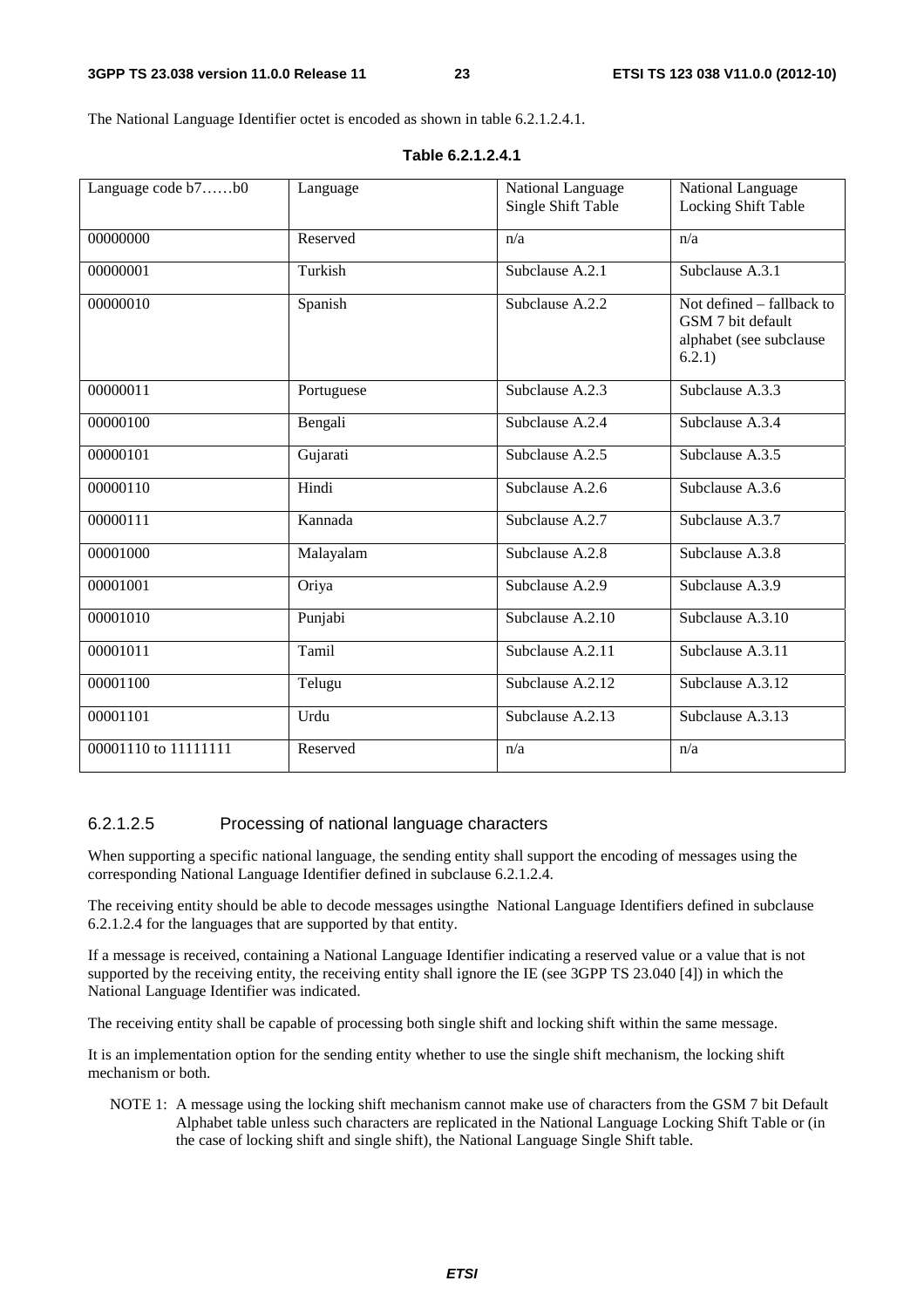- NOTE 2: Encoding of a message using the national locking shift mechanism is not intended to be implemented until a formal request is issued by the relevant national regulatory body. This is because a receiving entity not supporting the relevant locking-shift decoding will present different characters from the ones intended by the sending entity.
- NOTE 3: An SMS message using a locking shift table for a language may not be properly displayed when the terminal does not support the locking shift table for that language. When the network is aware of the list of the locking shift tables supported by the UE, the network can deliver the SMS messages using an appropriate encoding.

### 6.2.2 8 bit data

8 bit data is user defined

| Padding:                | CR in the case of an 8 bit character set |
|-------------------------|------------------------------------------|
|                         | Otherwise - user defined                 |
| Character table:        | User Specific                            |
| 6.2.3 UCS2              |                                          |
| Bits per character:     | 16                                       |
| CBS/USSD pad character: | CR.                                      |

Character table: ISO/IEC 10646 [10]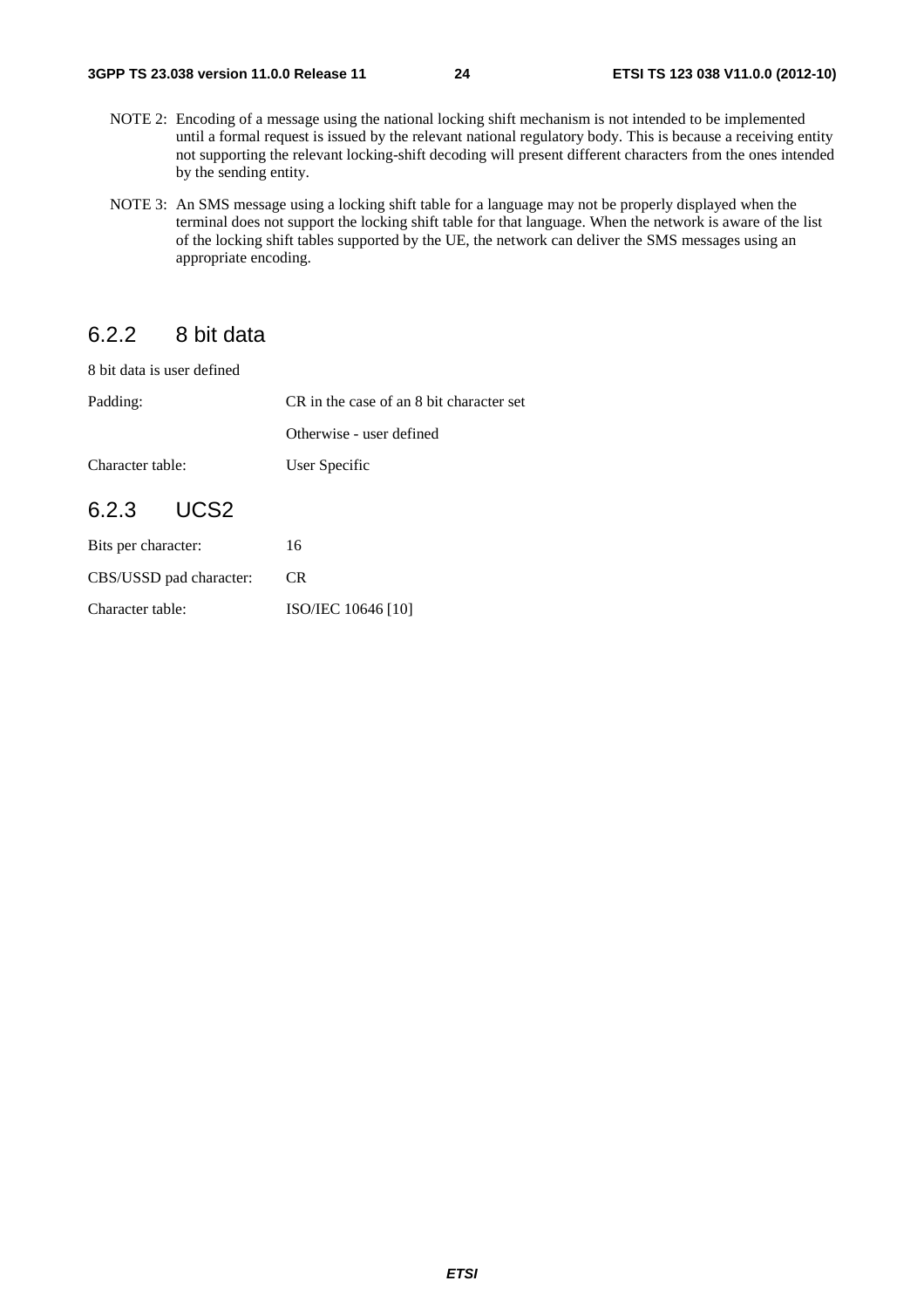# Annex A (normative): National Language Tables

# A.1 Introduction

This annex contains character tables for specific languages whose characters are not wholly or partially present within the GSM 7 bit default alphabet.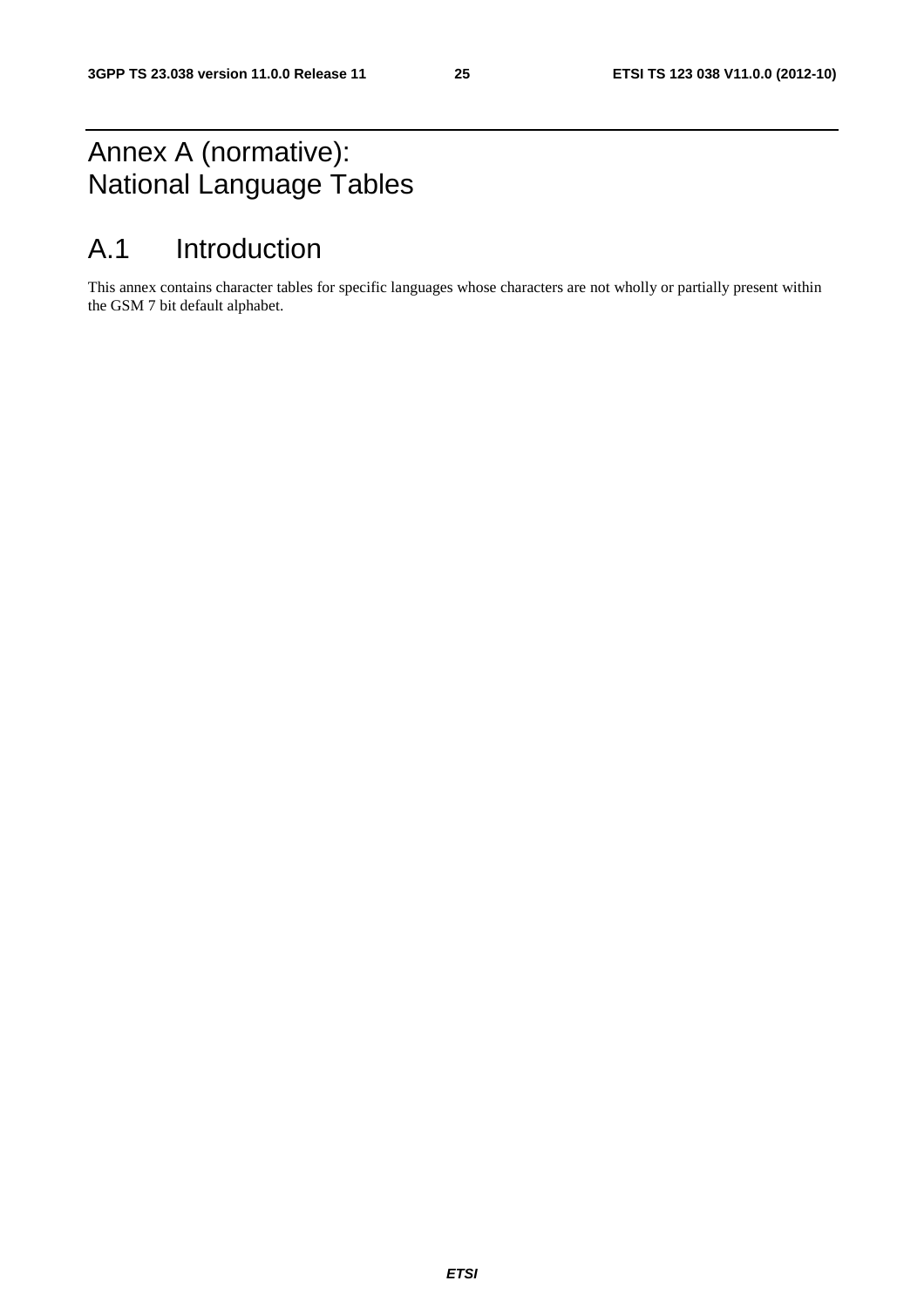# A.2 National Language Single Shift Tables

# A.2.1 Turkish National Language Single Shift Table

|                     |                                                                                                                                                                                                                                                                                                                                                                                                                   |                     |                     | b7                  | $\mathsf{O}\xspace$ | $\mathsf{O}$     | $\mathbf 0$  | $\mathsf{O}\xspace$ | $\mathbf{1}$        | $\mathbf 1$         | $\mathbf 1$         | $\mathbf 1$      |  |
|---------------------|-------------------------------------------------------------------------------------------------------------------------------------------------------------------------------------------------------------------------------------------------------------------------------------------------------------------------------------------------------------------------------------------------------------------|---------------------|---------------------|---------------------|---------------------|------------------|--------------|---------------------|---------------------|---------------------|---------------------|------------------|--|
|                     |                                                                                                                                                                                                                                                                                                                                                                                                                   |                     |                     | b6                  | $\mathsf{O}\xspace$ | $\mathsf O$      | $\mathbf 1$  | $\mathbf 1$         | $\mathsf{O}\xspace$ | $\mathsf{O}\xspace$ | $\mathbf 1$         | $\mathbf 1$      |  |
|                     |                                                                                                                                                                                                                                                                                                                                                                                                                   |                     |                     | b5                  | $\mathsf{O}$        | $\mathbf 1$      | $\mathsf{O}$ | 1                   | $\mathsf{O}\xspace$ | $\mathbf 1$         | $\mathsf{O}\xspace$ | $\mathbf 1$      |  |
| b <sub>4</sub>      | b3                                                                                                                                                                                                                                                                                                                                                                                                                | b <sub>2</sub>      | B1                  |                     | $\mathsf O$         | $\mathbf 1$      | $\sqrt{2}$   | $\mathsf 3$         | $\overline{4}$      | 5                   | $\epsilon$          | $\boldsymbol{7}$ |  |
|                     |                                                                                                                                                                                                                                                                                                                                                                                                                   |                     |                     |                     |                     |                  |              |                     |                     |                     |                     |                  |  |
| $\mathsf{O}\xspace$ | $\mathsf{O}\xspace$                                                                                                                                                                                                                                                                                                                                                                                               | $\mathsf{O}\xspace$ | $\mathsf{O}\xspace$ | $\mathsf{O}\xspace$ |                     |                  |              |                     |                     |                     |                     |                  |  |
| $\mathsf{O}$        | $\mathsf{O}\xspace$                                                                                                                                                                                                                                                                                                                                                                                               | $\mathsf{O}\xspace$ | $\mathbf 1$         | $\mathbf 1$         |                     |                  |              |                     |                     |                     |                     |                  |  |
| $\mathsf{O}\xspace$ | $\mathsf{O}\xspace$                                                                                                                                                                                                                                                                                                                                                                                               | $\mathbf 1$         | $\mathsf{O}\xspace$ | $\mathbf 2$         |                     |                  |              |                     |                     |                     |                     |                  |  |
| $\mathsf{O}\xspace$ | $\mathsf{O}\xspace$                                                                                                                                                                                                                                                                                                                                                                                               | $\mathbf 1$         | $\mathbf 1$         | $\mathfrak{Z}$      |                     |                  |              |                     |                     |                     | Ç                   |                  |  |
| $\mathsf{O}$        | $\mathbf 1$                                                                                                                                                                                                                                                                                                                                                                                                       | $\mathsf{O}\xspace$ | $\mathsf{O}\xspace$ | $\overline{4}$      |                     | $\blacktriangle$ |              |                     |                     |                     |                     |                  |  |
| $\mathsf{O}$        | $\mathbf 1$                                                                                                                                                                                                                                                                                                                                                                                                       | $\mathsf{O}\xspace$ | $\mathbf 1$         | 5                   |                     |                  |              |                     |                     |                     | $\in$               |                  |  |
| $\mathsf{O}$        | $\mathbf 1$                                                                                                                                                                                                                                                                                                                                                                                                       | $\mathbf 1$         | $\mathsf{O}\xspace$ | $\epsilon$          |                     |                  |              |                     |                     |                     |                     |                  |  |
| $\mathsf{O}$        | $1\,$                                                                                                                                                                                                                                                                                                                                                                                                             | $\mathbf 1$         | $\mathbf 1$         | $\overline{7}$      |                     |                  |              |                     | $\bullet$           |                     | $\bullet$           |                  |  |
| $\mathbf 1$         | $\mathsf{O}\xspace$                                                                                                                                                                                                                                                                                                                                                                                               | $\mathsf{O}\xspace$ | $\mathsf{O}\xspace$ | $\,8\,$             |                     |                  | $\{$         |                     |                     |                     |                     |                  |  |
| $\mathbf 1$         | $\mathsf{O}\xspace$                                                                                                                                                                                                                                                                                                                                                                                               | $\mathsf{O}\xspace$ | $\mathbf 1$         | 9                   |                     |                  | $\}$         |                     |                     |                     | $\mathbf 1$         |                  |  |
| $\mathbf 1$         | $\mathsf{O}\xspace$                                                                                                                                                                                                                                                                                                                                                                                               | $\mathbf 1$         | $\mathsf{O}\xspace$ | $10$                | 3)                  |                  |              |                     |                     |                     |                     |                  |  |
| $\mathbf 1$         | $\mathsf{O}$                                                                                                                                                                                                                                                                                                                                                                                                      | $\mathbf 1$         | $\mathbf 1$         | $1\,1$              |                     | 1)               |              |                     |                     |                     |                     |                  |  |
| $\mathbf 1$         | $1\,$                                                                                                                                                                                                                                                                                                                                                                                                             | $\mathsf{O}\xspace$ | $\mathsf{O}\xspace$ | $12\,$              |                     |                  |              | $\lbrack$           |                     |                     |                     |                  |  |
| $\mathbf 1$         | $1\,$                                                                                                                                                                                                                                                                                                                                                                                                             | $\mathsf{O}\xspace$ | $\mathbf 1$         | 13                  | 4)                  |                  |              | $\thicksim$         |                     |                     |                     |                  |  |
| 1                   | 1                                                                                                                                                                                                                                                                                                                                                                                                                 | 1                   | 0                   | 14                  |                     |                  |              |                     |                     |                     |                     |                  |  |
| 1                   | 1                                                                                                                                                                                                                                                                                                                                                                                                                 | 1                   | 1                   | 15                  |                     |                  | $\backslash$ |                     |                     |                     |                     |                  |  |
|                     | NOTE 1): This code is reserved for the extension to another extension table. On receipt of this code, a receiving<br>entity shall display a space until another extension table is defined. NOTE 2): Void<br>NOTE 3): This code is defined as a Page Break character and may be used for example in compressed CBS<br>messages. Any mobile station which does not understand the GSM 7 bit default alphabet table |                     |                     |                     |                     |                  |              |                     |                     |                     |                     |                  |  |

extension mechanism will treat this character as Line Feed. NOTE 4): This code represents a control character and therefore must not be used for language specific characters.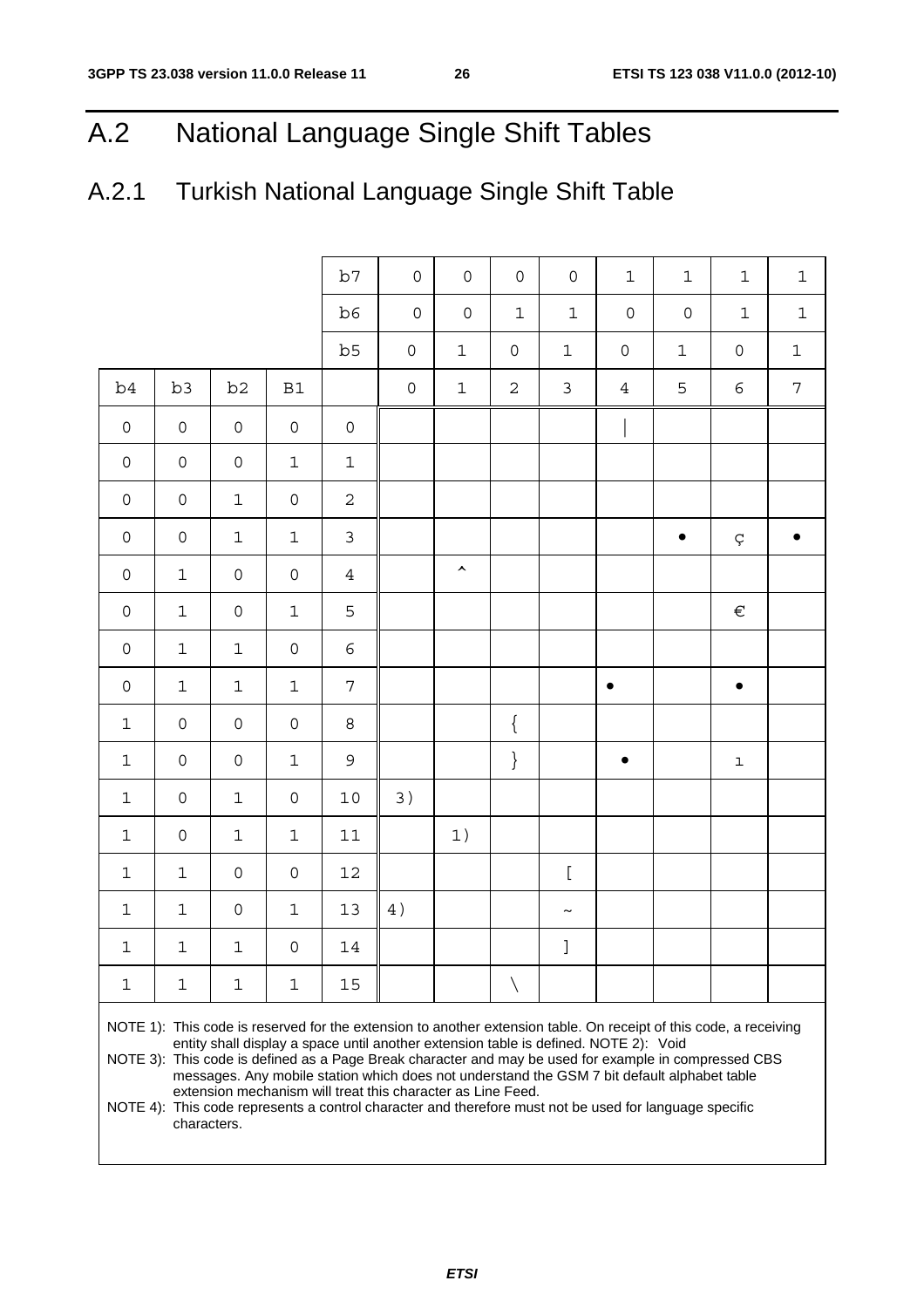# A.2.2 Spanish National Language Single Shift Table

NOTE: This table also includes the character "ç" used in Catalan.

|                     |                                                                                                                                                                                                                                                                                                                                                                                                                                                                                                                                                                                                              |                     |                     | b7                  | $\mathbf 0$         | $\mathbf 0$         | $\mathbf 0$         | $\mathbf 0$           | $1\,$               | $\mathbf 1$         | $\mathbf{1}$        | $1\,$          |  |
|---------------------|--------------------------------------------------------------------------------------------------------------------------------------------------------------------------------------------------------------------------------------------------------------------------------------------------------------------------------------------------------------------------------------------------------------------------------------------------------------------------------------------------------------------------------------------------------------------------------------------------------------|---------------------|---------------------|---------------------|---------------------|---------------------|---------------------|-----------------------|---------------------|---------------------|---------------------|----------------|--|
|                     |                                                                                                                                                                                                                                                                                                                                                                                                                                                                                                                                                                                                              |                     |                     | b6                  | $\mathbf 0$         | $\mathsf{O}\xspace$ | $\mathbf{1}$        | $\mathbf 1$           | $\mathsf{O}\xspace$ | $\mathsf{O}\xspace$ | $\mathbf{1}$        | $\mathbf 1$    |  |
|                     |                                                                                                                                                                                                                                                                                                                                                                                                                                                                                                                                                                                                              |                     |                     | b5                  | 0                   | $1\,$               | $\mathsf{O}\xspace$ | $\mathbf 1$           | $\mathsf{O}\xspace$ | $\mathbf 1$         | $\mathsf{O}\xspace$ | $1\,$          |  |
| b4                  | b3                                                                                                                                                                                                                                                                                                                                                                                                                                                                                                                                                                                                           | b <sub>2</sub>      | b1                  |                     | $\mathsf{O}\xspace$ | $1\,$               | $\overline{2}$      | $\mathfrak{Z}$        | $\overline{4}$      | 5                   | 6                   | $\overline{7}$ |  |
| $\mathsf{O}\xspace$ | $\mathsf{O}$                                                                                                                                                                                                                                                                                                                                                                                                                                                                                                                                                                                                 | $\mathsf{O}\xspace$ | $\mathsf{O}\xspace$ | $\mathsf{O}\xspace$ |                     |                     |                     |                       |                     |                     |                     |                |  |
| $\mathsf{O}\xspace$ | $\mathsf{O}$                                                                                                                                                                                                                                                                                                                                                                                                                                                                                                                                                                                                 | $\mathsf{O}\xspace$ | $\mathbf 1$         | $\mathbf 1$         |                     |                     |                     |                       | Á                   |                     | $\acute{\text{a}}$  |                |  |
| $\mathsf{O}\xspace$ | $\mathbf 0$                                                                                                                                                                                                                                                                                                                                                                                                                                                                                                                                                                                                  | $\mathbf 1$         | $\mathsf{O}\xspace$ | $\overline{c}$      |                     |                     |                     |                       |                     |                     |                     |                |  |
| $\mathsf{O}\xspace$ | $\mathbf 0$                                                                                                                                                                                                                                                                                                                                                                                                                                                                                                                                                                                                  | $1\,$               | $\mathbf 1$         | 3                   |                     |                     |                     |                       |                     |                     |                     |                |  |
| $\mathsf{O}\xspace$ | $\mathbf 1$                                                                                                                                                                                                                                                                                                                                                                                                                                                                                                                                                                                                  | $\mathsf{O}\xspace$ | 0                   | $\overline{4}$      |                     | $\blacktriangle$    |                     |                       |                     |                     |                     |                |  |
| $\mathsf{O}\xspace$ | $\mathbf{1}$                                                                                                                                                                                                                                                                                                                                                                                                                                                                                                                                                                                                 | $\mathsf{O}\xspace$ | $\mathbf 1$         | 5                   |                     |                     |                     |                       |                     | Ú                   | $\in$               | ú              |  |
| $\mathsf{O}\xspace$ | $1\,$                                                                                                                                                                                                                                                                                                                                                                                                                                                                                                                                                                                                        | $\mathbf 1$         | 0                   | 6                   |                     |                     |                     |                       |                     |                     |                     |                |  |
| $\mathsf{O}\xspace$ | $1\,$                                                                                                                                                                                                                                                                                                                                                                                                                                                                                                                                                                                                        | $1\,$               | $\mathbf 1$         | $\overline{7}$      |                     |                     |                     |                       |                     |                     |                     |                |  |
| $\mathbf{1}$        | $\mathbf 0$                                                                                                                                                                                                                                                                                                                                                                                                                                                                                                                                                                                                  | $\mathsf{O}\xspace$ | 0                   | 8                   |                     |                     | $\{$                |                       |                     |                     |                     |                |  |
| $\mathbf{1}$        | $\mathbf 0$                                                                                                                                                                                                                                                                                                                                                                                                                                                                                                                                                                                                  | $\mathsf{O}\xspace$ | $\mathbf 1$         | $\mathsf 9$         | Ç                   |                     | $\}$                |                       | Í                   |                     | í                   |                |  |
| $\mathbf{1}$        | $\mathbf 0$                                                                                                                                                                                                                                                                                                                                                                                                                                                                                                                                                                                                  | $\mathbf 1$         | 0                   | 10                  | 3)                  |                     |                     |                       |                     |                     |                     |                |  |
| $\mathbf 1$         | $\mathsf{O}\xspace$                                                                                                                                                                                                                                                                                                                                                                                                                                                                                                                                                                                          | $\mathbf 1$         | $\mathbf 1$         | 11                  |                     | 1)                  |                     |                       |                     |                     |                     |                |  |
| $\mathbf{1}$        | $\mathbf{1}$                                                                                                                                                                                                                                                                                                                                                                                                                                                                                                                                                                                                 | $\mathsf{O}\xspace$ | 0                   | 12                  |                     |                     |                     | ſ                     |                     |                     |                     |                |  |
| $\mathbf 1$         | $\mathbf 1$                                                                                                                                                                                                                                                                                                                                                                                                                                                                                                                                                                                                  | $\mathsf{O}\xspace$ | $\mathbf 1$         | 13                  | 4)                  |                     |                     | $\tilde{\phantom{a}}$ |                     |                     |                     |                |  |
| $\mathbf{1}$        | $\mathbf 1$                                                                                                                                                                                                                                                                                                                                                                                                                                                                                                                                                                                                  | $\mathbf 1$         | $\overline{O}$      | 14                  |                     |                     |                     | $\mathbf{I}$          |                     |                     |                     |                |  |
| 1                   | 1                                                                                                                                                                                                                                                                                                                                                                                                                                                                                                                                                                                                            | 1                   | 1                   | 15                  |                     |                     | ∖                   |                       | Ó                   |                     | ó                   |                |  |
|                     | NOTE 1): This code is reserved for the extension to another extension table. On receipt of this code, a receiving<br>entity shall display a space until another extension table is defined.<br>NOTE 2): Void<br>NOTE 3): This code is defined as a Page Break character and may be used for example in compressed CBS<br>messages. Any mobile station which does not understand the GSM 7 bit default alphabet table<br>extension mechanism will treat this character as Line Feed.<br>NOTE 4): This code represents a control character and therefore must not be used for language specific<br>characters. |                     |                     |                     |                     |                     |                     |                       |                     |                     |                     |                |  |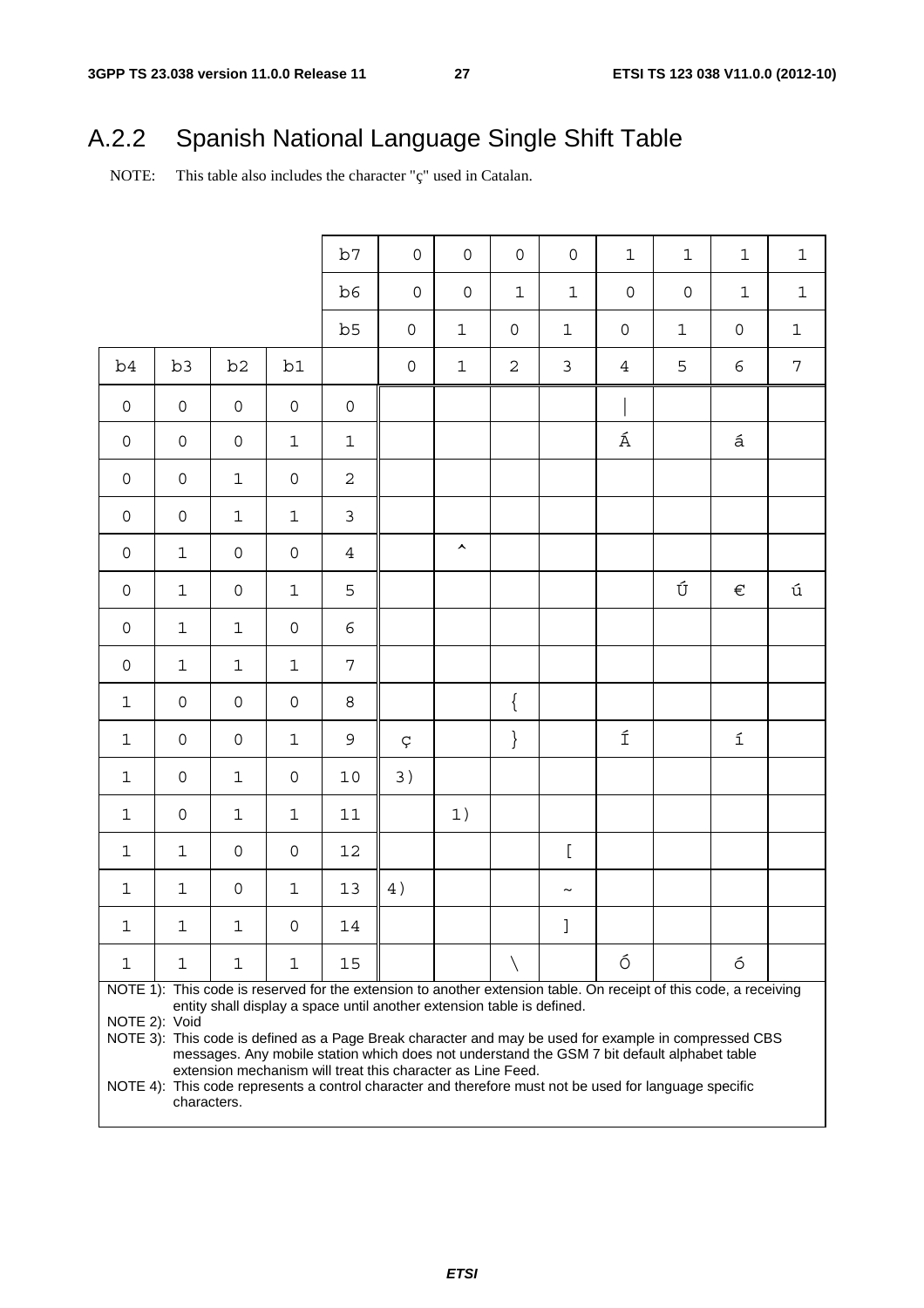|                     |                                                                                                                                                                                                                                                                                                                                                                                                                                                                                      |                     |                     | b7                  | $\mathbf 0$         | $\mathbf 0$         | $\mathsf{O}$        | $\overline{0}$            | $1\,$               | $\mathbf 1$          | $\mathbf 1$            | $1\,$                  |  |
|---------------------|--------------------------------------------------------------------------------------------------------------------------------------------------------------------------------------------------------------------------------------------------------------------------------------------------------------------------------------------------------------------------------------------------------------------------------------------------------------------------------------|---------------------|---------------------|---------------------|---------------------|---------------------|---------------------|---------------------------|---------------------|----------------------|------------------------|------------------------|--|
|                     |                                                                                                                                                                                                                                                                                                                                                                                                                                                                                      |                     |                     | b6                  | $\mathbf 0$         | $\mathsf{O}\xspace$ | $\mathbf{1}$        | $\mathbf{1}$              | $\mathsf{O}\xspace$ | $\mathsf{O}\xspace$  | $1\,$                  | $\mathbf 1$            |  |
|                     |                                                                                                                                                                                                                                                                                                                                                                                                                                                                                      |                     |                     | b5                  | $\mathsf{O}\xspace$ | $\mathbf 1$         | $\mathsf{O}\xspace$ | $\mathbf 1$               | $\mathsf{O}\xspace$ | $\mathbf 1$          | $\mathsf{O}\xspace$    | $\mathbf 1$            |  |
| b <sub>4</sub>      | b3                                                                                                                                                                                                                                                                                                                                                                                                                                                                                   | b <sub>2</sub>      | b1                  |                     | $\mathsf{O}\xspace$ | $\mathbf 1$         | $\mathbf 2$         | $\mathsf 3$               | $\overline{4}$      | 5                    | 6                      | $\overline{7}$         |  |
| $\mathsf O$         | $\mathsf{O}\xspace$                                                                                                                                                                                                                                                                                                                                                                                                                                                                  | $\mathsf{O}\xspace$ | $\mathsf{O}$        | $\mathsf{O}\xspace$ |                     |                     |                     |                           |                     |                      |                        |                        |  |
| $\mathsf{O}\xspace$ | $\mathsf{O}\xspace$                                                                                                                                                                                                                                                                                                                                                                                                                                                                  | $\mathsf{O}\xspace$ | $\mathbf 1$         | $1\,$               |                     |                     |                     |                           | À                   |                      | Â                      |                        |  |
| 0                   | $\mathbf 0$                                                                                                                                                                                                                                                                                                                                                                                                                                                                          | $\mathbf{1}$        | $\mathsf{O}\xspace$ | $\overline{c}$      |                     | $\Phi$              |                     |                           |                     |                      |                        |                        |  |
| 0                   | $\mathbf 0$                                                                                                                                                                                                                                                                                                                                                                                                                                                                          | $\mathbf 1$         | $\mathbf 1$         | 3                   |                     | $\Gamma$            |                     |                           |                     |                      |                        |                        |  |
| 0                   | $\mathbf{1}$                                                                                                                                                                                                                                                                                                                                                                                                                                                                         | $\mathsf{O}\xspace$ | $\mathsf{O}\xspace$ | $\overline{4}$      |                     | $\hat{\phantom{a}}$ |                     |                           |                     |                      |                        |                        |  |
| 0                   | $\mathbf 1$                                                                                                                                                                                                                                                                                                                                                                                                                                                                          | $\mathsf{O}\xspace$ | $\mathbf 1$         | 5                   | $\hat{\text{e}}$    | $\Omega$            |                     |                           |                     | Ú                    | $\in$                  | ú                      |  |
| 0                   | $\mathbf 1$                                                                                                                                                                                                                                                                                                                                                                                                                                                                          | $1\,$               | $\mathsf{O}\xspace$ | 6                   |                     | $\boldsymbol{\Pi}$  |                     |                           |                     |                      |                        |                        |  |
| 0                   | $\mathbf 1$                                                                                                                                                                                                                                                                                                                                                                                                                                                                          | $1\,$               | $\mathbf 1$         | 7                   |                     | Ψ                   |                     |                           |                     |                      |                        |                        |  |
| $\mathbf 1$         | $\mathbf 0$                                                                                                                                                                                                                                                                                                                                                                                                                                                                          | $\mathsf{O}\xspace$ | $\mathsf{O}\xspace$ | 8                   |                     | $\Sigma$            | $\{$                |                           |                     |                      |                        |                        |  |
| $\mathbf 1$         | $\mathbf 0$                                                                                                                                                                                                                                                                                                                                                                                                                                                                          | $\mathsf{O}\xspace$ | $\mathbf 1$         | 9                   | Ç                   | $\Theta$            | $\big\}$            |                           | $\acute{\rm 1}$     |                      | $\acute{\text{\it l}}$ |                        |  |
| $\mathbf 1$         | $\mathbf 0$                                                                                                                                                                                                                                                                                                                                                                                                                                                                          | $1\,$               | $\mathsf{O}\xspace$ | $10$                | 3)                  |                     |                     |                           |                     |                      |                        |                        |  |
| $\mathbf 1$         | $\mathbf 0$                                                                                                                                                                                                                                                                                                                                                                                                                                                                          | $\mathbf 1$         | $\mathbf 1$         | $1\,1$              | ô                   | 1)                  |                     |                           |                     | Ã                    |                        | ã                      |  |
| $\mathbf 1$         | $1\,$                                                                                                                                                                                                                                                                                                                                                                                                                                                                                | $\mathsf{O}\xspace$ | $\mathsf{O}\xspace$ | $12\,$              | $\hat{\mathrm{o}}$  |                     |                     | ſ                         |                     | $\tilde{\mathrm{O}}$ |                        | $\widetilde{\bigcirc}$ |  |
| $\mathbf 1$         | $\mathbf 1$                                                                                                                                                                                                                                                                                                                                                                                                                                                                          | $\mathsf{O}\xspace$ | 1                   | 13                  | $4)$                |                     |                     | $\widetilde{\phantom{m}}$ |                     |                      |                        |                        |  |
| $\mathbf 1$         | $\mathbf 1$                                                                                                                                                                                                                                                                                                                                                                                                                                                                          | $\mathbf{1}$        | $\Omega$            | 14                  | Á                   |                     |                     | $\mathbf{I}$              |                     |                      |                        |                        |  |
| 1                   | 1                                                                                                                                                                                                                                                                                                                                                                                                                                                                                    | 1                   | 1                   | 15                  | á                   | Ê                   |                     |                           | Ó                   |                      | ó                      | â                      |  |
|                     | NOTE 1): This code is reserved for the extension to another extension table. On receipt of this code, a receiving<br>entity shall display a space until another extension table is defined.<br>NOTE 2): Void.<br>NOTE 3): This code is defined as a Page Break character and may be used for example in compressed CBS<br>messages. Any mobile station which does not understand the GSM 7 bit default alphabet table<br>extension mechanism will treat this character as Line Feed. |                     |                     |                     |                     |                     |                     |                           |                     |                      |                        |                        |  |

# A.2.3 Portuguese National Language Single Shift Table

NOTE 4): This code represents a control character and therefore must not be used for language specific characters.

### A.2.4 Bengali National Language Single Shift Table

NOTE: In the table below, the Bengali characters are represented using Unicode.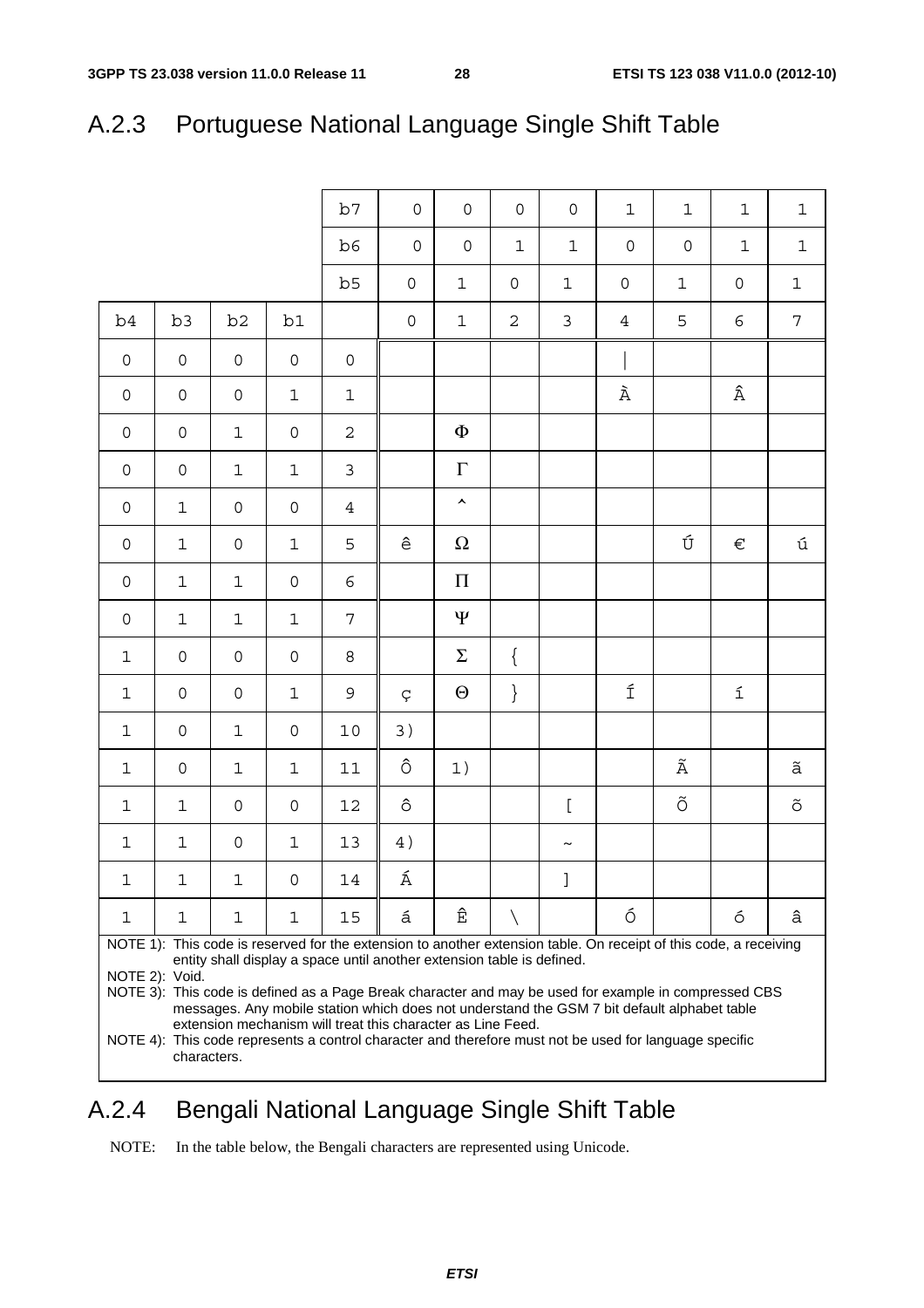|                     |                                                                                                                                                                                                                                                                                                                                                                                                                                                                                                                                                                                                              |                |                | b7             | $\mathsf{O}\xspace$      | $\mathsf{O}\xspace$      | $\mathsf{O}$        | $\mathbf 0$    | $\mathbf{1}$            | 1                         | $\mathbf 1$         | $\mathbf{1}$ |
|---------------------|--------------------------------------------------------------------------------------------------------------------------------------------------------------------------------------------------------------------------------------------------------------------------------------------------------------------------------------------------------------------------------------------------------------------------------------------------------------------------------------------------------------------------------------------------------------------------------------------------------------|----------------|----------------|----------------|--------------------------|--------------------------|---------------------|----------------|-------------------------|---------------------------|---------------------|--------------|
|                     |                                                                                                                                                                                                                                                                                                                                                                                                                                                                                                                                                                                                              |                |                | b6             | $\mathsf{O}\xspace$      | $\mathsf{O}$             | $\mathbf 1$         | $\mathbf{1}$   | $\mathsf{O}\xspace$     | $\mathsf{O}\xspace$       | $\mathbf{1}$        | $\mathbf 1$  |
|                     |                                                                                                                                                                                                                                                                                                                                                                                                                                                                                                                                                                                                              |                |                | b5             | $\mathsf{O}\xspace$      | $\mathbf{1}$             | $\mathsf{O}\xspace$ | $\mathbf{1}$   | $\mathbf 0$             | $\mathbf{1}$              | $\mathsf{O}\xspace$ | $\mathbf 1$  |
| b4                  | b3                                                                                                                                                                                                                                                                                                                                                                                                                                                                                                                                                                                                           | b <sub>2</sub> | b1             |                | 0                        | $\mathbf 1$              | $\overline{2}$      | 3              | 4                       | 5                         | 6                   | 7            |
| $\overline{0}$      | $\mathsf{O}$                                                                                                                                                                                                                                                                                                                                                                                                                                                                                                                                                                                                 | $\mathsf{O}$   | $\mathsf{O}$   | $\mathsf{O}$   | $^\copyright$            | $\,<\,$                  | 09EC                | 09F6           |                         | $\overline{\mathbf{P}}$   |                     |              |
| $\mathsf{O}$        | $\mathsf{O}$                                                                                                                                                                                                                                                                                                                                                                                                                                                                                                                                                                                                 | $\mathsf{O}$   | $\mathbf{1}$   | $\mathbf 1$    | £                        | $=$                      | 09ED                | 09F7           | Α                       | Q                         |                     |              |
| 0                   | $\mathsf{O}$                                                                                                                                                                                                                                                                                                                                                                                                                                                                                                                                                                                                 | $\mathbf{1}$   | 0              | $\mathbf{2}$   | \$                       | $\geq$                   | 09EE                | 09F8           | $\, {\bf B}$            | $\ensuremath{\mathbb{R}}$ |                     |              |
| 0                   | $\mathsf{O}$                                                                                                                                                                                                                                                                                                                                                                                                                                                                                                                                                                                                 | $\mathbf 1$    | $\mathbf 1$    | $\mathsf{3}$   | ¥                        | $\mathbf{i}$             | 09EF                | 09F9           | $\mathsf C$             | $\rm S$                   |                     |              |
| $\mathsf{O}\xspace$ | $\mathbf{1}$                                                                                                                                                                                                                                                                                                                                                                                                                                                                                                                                                                                                 | $\mathsf{O}$   | $\mathsf{O}$   | $\overline{4}$ | خ                        | $\lambda$                | 09DF                | 09FA           | $\mathbb D$             | $\overline{\text{T}}$     |                     |              |
| $\mathsf{O}$        | $\mathbf{1}$                                                                                                                                                                                                                                                                                                                                                                                                                                                                                                                                                                                                 | $\mathsf{O}$   | $\mathbf{1}$   | 5              | $\mathbf{H}$             | $\mathbf{i}$             | 09E0                |                | $\mathbf E$             | $\mathbf U$               | $\in$               |              |
| $\mathsf{O}$        | $\mathbf{1}$                                                                                                                                                                                                                                                                                                                                                                                                                                                                                                                                                                                                 | $\mathbf{1}$   | 0              | 6              | $\alpha$                 | $\overline{\phantom{0}}$ | 09E1                |                | $\overline{\mathrm{F}}$ | $\overline{V}$            |                     |              |
| $\mathsf{O}$        | $\mathbf{1}$                                                                                                                                                                                                                                                                                                                                                                                                                                                                                                                                                                                                 | $\mathbf{1}$   | $\mathbf{1}$   | 7              | $\infty$                 | #                        | 09E2                |                | G                       | ${\tt M}$                 |                     |              |
| $\mathbf{1}$        | 0                                                                                                                                                                                                                                                                                                                                                                                                                                                                                                                                                                                                            | $\mathsf{O}$   | $\mathsf{O}$   | 8              | $\&$                     | $\star$                  | $\{$                |                | $\rm H$                 | $\mathbf X$               |                     |              |
| $\mathbf{1}$        | 0                                                                                                                                                                                                                                                                                                                                                                                                                                                                                                                                                                                                            | $\mathsf{O}$   | $\mathbf{1}$   | 9              | $\mathbf{I}$             | 09E6                     | $\}$                |                | $\mathbf I$             | $\overline{\text{Y}}$     |                     |              |
| $\mathbf{1}$        | $\mathsf{O}$                                                                                                                                                                                                                                                                                                                                                                                                                                                                                                                                                                                                 | $\mathbf{1}$   | 0              | 10             | $\overline{3)}$          | 09E7                     | 09E3                |                | J                       | $\overline{z}$            |                     |              |
| $\mathbf{1}$        | 0                                                                                                                                                                                                                                                                                                                                                                                                                                                                                                                                                                                                            | $\mathbf{1}$   | $\mathbf{1}$   | $11\,$         | $\star$                  | 1)                       | 09F2                |                | К                       |                           |                     |              |
| $\mathbf{1}$        | $\mathbf{1}$                                                                                                                                                                                                                                                                                                                                                                                                                                                                                                                                                                                                 | $\mathsf{O}$   | 0              | 12             | $\pm$                    | 09E8                     | 09F3                | $\overline{L}$ | L                       |                           |                     |              |
| $\mathbf{1}$        | $\mathbf{1}$                                                                                                                                                                                                                                                                                                                                                                                                                                                                                                                                                                                                 | 0              | $\mathbf{1}$   | 13             | 4)                       | 09E9                     | 09F4                | $\tilde{}$     | М                       |                           |                     |              |
| $\mathbf{1}$        | $\mathbf 1$                                                                                                                                                                                                                                                                                                                                                                                                                                                                                                                                                                                                  | $\mathbf{1}$   | $\overline{O}$ | 14             | $\overline{\phantom{a}}$ | 09EA                     | 09F5                | J              | $\mathbf N$             |                           |                     |              |
| $\mathbf 1$         | 1                                                                                                                                                                                                                                                                                                                                                                                                                                                                                                                                                                                                            | 1              | 1              | 15             |                          | 09EB                     |                     |                | $\circ$                 |                           |                     |              |
|                     | NOTE 1): This code is reserved for the extension to another extension table. On receipt of this code, a receiving<br>entity shall display a space until another extension table is defined.<br>NOTE 2): Void<br>NOTE 3): This code is defined as a Page Break character and may be used for example in compressed CBS<br>messages. Any mobile station which does not understand the GSM 7 bit default alphabet table<br>extension mechanism will treat this character as Line Feed.<br>NOTE 4): This code represents a control character and therefore must not be used for language specific<br>characters. |                |                |                |                          |                          |                     |                |                         |                           |                     |              |

*ETSI*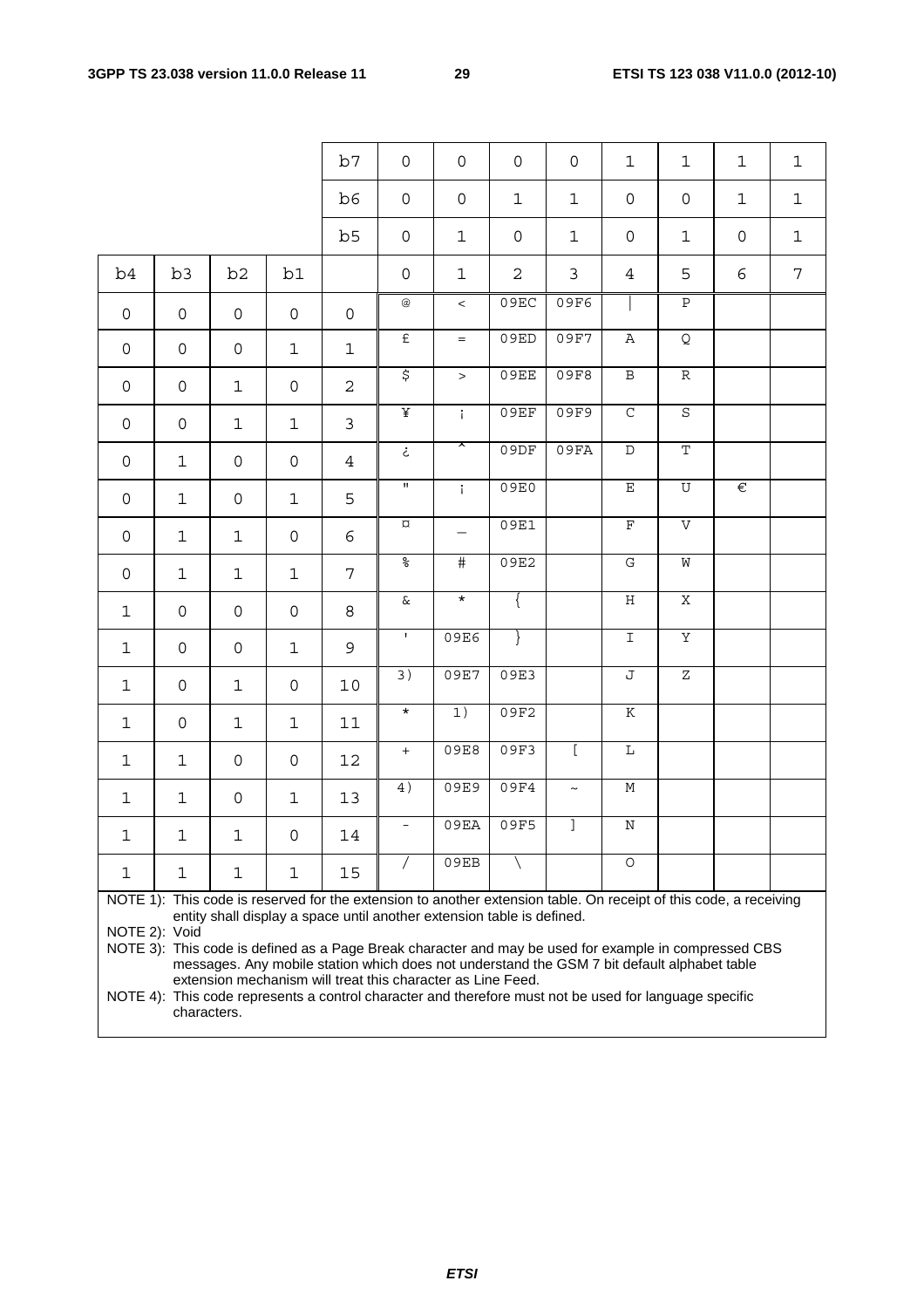# A.2.5 Gujarati National Language Single Shift Table

NOTE: In the table below, the Gujarati characters are represented using Unicode.

|                     |                     |                      |                     | b7                  | $\mathsf{O}\xspace$      | $\mathbf 0$                                                                                                       | $\mathsf{O}\xspace$ | $\mathsf{O}\xspace$ | $\mathbf 1$             | 1                     | 1                   | $\mathbf 1$    |
|---------------------|---------------------|----------------------|---------------------|---------------------|--------------------------|-------------------------------------------------------------------------------------------------------------------|---------------------|---------------------|-------------------------|-----------------------|---------------------|----------------|
|                     |                     |                      |                     | b6                  | $\mathsf{O}\xspace$      | $\mathsf{O}\xspace$                                                                                               | $\mathbf 1$         | $\mathbf 1$         | $\mathsf{O}\xspace$     | $\mathsf{O}\xspace$   | $\mathbf 1$         | $\mathbf 1$    |
|                     |                     |                      |                     | b5                  | $\mathsf{O}\xspace$      | $1\,$                                                                                                             | $\mathsf{O}\xspace$ | $\mathbf 1$         | $\mathsf{O}\xspace$     | $\mathbf{1}$          | $\mathsf{O}\xspace$ | $\mathbf 1$    |
| b4                  | b3                  | b <sub>2</sub>       | b1                  |                     | $\mathbf 0$              | $\mathbf 1$                                                                                                       | $\overline{2}$      | $\mathfrak{Z}$      | $\overline{4}$          | 5                     | 6                   | $\overline{7}$ |
| $\mathsf{O}\xspace$ | $\mathsf{O}\xspace$ | $\mathsf{O}\xspace$  | $\mathsf{O}\xspace$ | $\mathsf{O}\xspace$ | $^\copyright$            | $\,<$                                                                                                             | 0AEA                |                     |                         | $\, {\bf P}$          |                     |                |
| $\mathsf{O}\xspace$ | $\mathsf{O}$        | $\mathsf{O}\xspace$  | $\mathbf 1$         | $\mathbf 1$         | $\mathbf{f}$             | $=$ $\,$                                                                                                          | 0AEB                |                     | $\overline{\text{A}}$   | $\overline{Q}$        |                     |                |
| $\mathsf{O}$        | $\mathsf{O}$        | $\mathbf 1$          | $\mathsf{O}\xspace$ | $\overline{2}$      | $\sigma$                 | $\,>$                                                                                                             | 0AEC                |                     | $\overline{\mathbf{B}}$ | ${\mathbb R}$         |                     |                |
| $\mathsf{O}\xspace$ | $\mathsf{O}\xspace$ | $\mathbf 1$          | $\mathbf 1$         | $\mathfrak{Z}$      | $\overline{\mathbf{X}}$  | $\mathbf{i}$                                                                                                      | 0AED                |                     | $\overline{\rm C}$      | $\overline{S}$        |                     |                |
| $\overline{0}$      | $\mathbf 1$         | $\mathsf{O}\xspace$  | $\mathsf{O}\xspace$ | $\overline{4}$      | ئ                        | ᅐ                                                                                                                 | 0AEE                |                     | $\overline{\text{D}}$   | $\overline{\text{T}}$ |                     |                |
| $\mathsf{O}\xspace$ | $\mathbf 1$         | $\mathsf{O}\xspace$  | $\mathbf 1$         | 5                   | $\mathbf H$              | $\mathbf{i}$                                                                                                      | 0AEF                |                     | Ε                       | $\mathbf U$           | €                   |                |
| $\mathsf{O}\xspace$ | $\mathbf 1$         | $\mathbf 1$          | $\mathsf{O}\xspace$ | 6                   | $\alpha$                 | $\overline{\phantom{0}}$                                                                                          |                     |                     | $\overline{\mathrm{F}}$ | $\overline{V}$        |                     |                |
| $\mathsf{O}$        | $\mathbf 1$         | $\mathbf 1$          | $\mathbf{1}$        | $\overline{7}$      | $\infty$                 | $\frac{1}{2}$                                                                                                     |                     |                     | $\overline{\mathbf{G}}$ | M                     |                     |                |
| $\mathbf{1}$        | $\mathsf{O}\xspace$ | $\mathsf{O}\xspace$  | $\mathsf{O}\xspace$ | 8                   | $\&$                     | $\star$                                                                                                           | $\left\{ \right.$   |                     | $\rm H$                 | $\rm X$               |                     |                |
| $\mathbf 1$         | 0                   | $\mathsf{O}\xspace$  | $\mathbf 1$         | 9                   | $\mathbf I$              | 0964                                                                                                              | $\}$                |                     | $\overline{1}$          | $\overline{\text{Y}}$ |                     |                |
| $\mathbf{1}$        | $\mathsf{O}\xspace$ | $\mathbf 1$          | $\mathsf{O}\xspace$ | $10$                | 3)                       | 0965                                                                                                              |                     |                     | $\overline{\mathsf{J}}$ | $\rm{Z}$              |                     |                |
| $\mathbf 1$         | $\mathsf{O}\xspace$ | $\mathbf 1$          | $\mathbf 1$         | 11                  | $\star$                  | 1)                                                                                                                |                     |                     | $\overline{\rm K}$      |                       |                     |                |
| $\mathbf{1}$        | $\mathbf 1$         | $\mathsf{O}\xspace$  | $\mathsf{O}$        | 12                  | $+$                      | 0AE6                                                                                                              |                     | $\mathbf{r}$        | $\overline{\mathbb{L}}$ |                       |                     |                |
| $\mathbf 1$         | $\mathbf{1}$        | $\mathsf{O}\xspace$  | $\mathbf 1$         | 13                  | 4)                       | 0AE7                                                                                                              |                     | $\thicksim$         | $\overline{\text{M}}$   |                       |                     |                |
| $\mathbf 1$         | $\mathbf 1$         | $\mathbf 1$          | $\mathsf{O}\xspace$ | 14                  | $\overline{\phantom{0}}$ | 0AE8                                                                                                              |                     | Ţ                   | $\overline{\text{N}}$   |                       |                     |                |
| $\mathbf 1$         | $\mathbf 1$         | $\mathbf 1$          | $\mathbf 1$         | 15                  | $\sqrt{2}$               | 0AE9                                                                                                              | ∖                   |                     | $\overline{O}$          |                       |                     |                |
|                     |                     |                      |                     |                     |                          | NOTE 1): This code is reserved for the extension to another extension table. On receipt of this code, a receiving |                     |                     |                         |                       |                     |                |
|                     |                     |                      |                     |                     |                          | entity shall display a space until another extension table is defined.                                            |                     |                     |                         |                       |                     |                |
|                     | NOTE 2): Void       | $\sim$ $\sim$ $\sim$ |                     |                     |                          |                                                                                                                   |                     |                     |                         |                       |                     |                |

NOTE 3): This code is defined as a Page Break character and may be used for example in compressed CBS messages. Any mobile station which does not understand the GSM 7 bit default alphabet table extension mechanism will treat this character as Line Feed.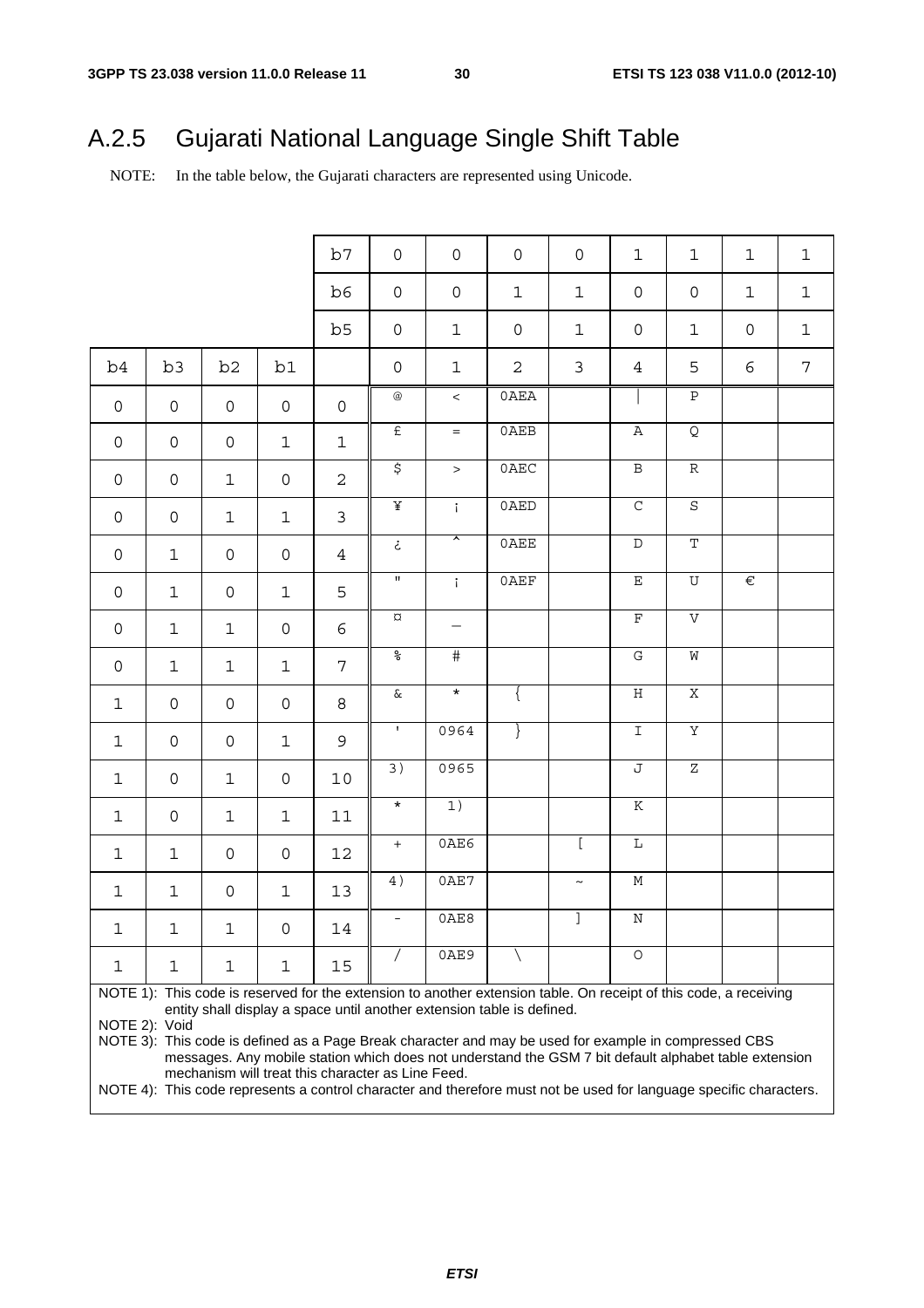# A.2.6 Hindi National Language Single Shift Table

NOTE: In the table below, the Hindi characters are represented using Unicode.

|              |                                                                                                                                                                                                                                                                                                                                                                                                                                                                                     |                     |                     | b7             | $\mathsf{O}$        | 0                        | 0                  | $\mathsf{O}\xspace$ | $\mathbf{1}$  | 1             | $\mathbf 1$         | $\mathbf{1}$   |  |
|--------------|-------------------------------------------------------------------------------------------------------------------------------------------------------------------------------------------------------------------------------------------------------------------------------------------------------------------------------------------------------------------------------------------------------------------------------------------------------------------------------------|---------------------|---------------------|----------------|---------------------|--------------------------|--------------------|---------------------|---------------|---------------|---------------------|----------------|--|
|              |                                                                                                                                                                                                                                                                                                                                                                                                                                                                                     |                     |                     | b6             | $\mathsf{O}$        | 0                        | $\mathbf 1$        | $\mathbf{1}$        | 0             | 0             | $\mathbf{1}$        | $\mathbf{1}$   |  |
|              |                                                                                                                                                                                                                                                                                                                                                                                                                                                                                     |                     |                     | b <sub>5</sub> | $\mathsf{O}\xspace$ | $\mathbf{1}$             | 0                  | $\mathbf{1}$        | 0             | 1             | $\mathsf{O}\xspace$ | $\mathbf{1}$   |  |
| b4           | b <sub>3</sub>                                                                                                                                                                                                                                                                                                                                                                                                                                                                      | b2                  | b1                  |                | $\mathsf{O}$        | $\mathbf 1$              | $\overline{2}$     | 3                   | 4             | 5             | 6                   | $\overline{7}$ |  |
| 0            | 0                                                                                                                                                                                                                                                                                                                                                                                                                                                                                   | 0                   | $\mathsf{O}$        | $\mathsf{O}$   | @                   | $\lt$                    | 096A               | 095B                |               | $\mathbf P$   |                     |                |  |
| 0            | 0                                                                                                                                                                                                                                                                                                                                                                                                                                                                                   | $\mathsf{O}$        | $\mathbf{1}$        | $\mathbf{1}$   | $\pounds$           | $=$                      | 096B               | 095C                | Α             | Q             |                     |                |  |
| 0            | 0                                                                                                                                                                                                                                                                                                                                                                                                                                                                                   | 1                   | $\mathsf{O}\xspace$ | $\overline{2}$ | \$                  | $\geq$                   | 096C               | 095D                | B             | ${\mathbb R}$ |                     |                |  |
| 0            | 0                                                                                                                                                                                                                                                                                                                                                                                                                                                                                   | $\mathbf 1$         | $\mathbf{1}$        | $\mathbf{3}$   | ¥                   | $\mathbf{i}$             | 096D               | 095E                | $\rm C$       | $\rm S$       |                     |                |  |
| 0            | 1                                                                                                                                                                                                                                                                                                                                                                                                                                                                                   | $\mathsf{O}$        | $\mathsf{O}\xspace$ | $\overline{4}$ | خ                   | $\blacktriangle$         | 096E               | 095F                | D             | $\mathbf T$   |                     |                |  |
| 0            | 1                                                                                                                                                                                                                                                                                                                                                                                                                                                                                   | 0                   | $\mathbf{1}$        | 5              | $\mathbf H$         | $\mathbf{i}$             | 096F               | 0960                | Ε             | $\mathbf U$   | €                   |                |  |
| 0            | 1                                                                                                                                                                                                                                                                                                                                                                                                                                                                                   | 1                   | $\mathsf{O}\xspace$ | 6              | $\alpha$            | $\overline{\phantom{0}}$ | 0951               | 0961                | $\mathbf F$   | $\mathbf V$   |                     |                |  |
| 0            | 1                                                                                                                                                                                                                                                                                                                                                                                                                                                                                   | 1                   | $\mathbf{1}$        | 7              | $\frac{8}{6}$       | #                        | 0952               | 0962                | G             | M             |                     |                |  |
| $\mathbf 1$  | 0                                                                                                                                                                                                                                                                                                                                                                                                                                                                                   | 0                   | $\mathsf{O}\xspace$ | 8              | $\&$                | $\star$                  | $\{$               | 0963                | H             | $\mathbf X$   |                     |                |  |
| 1            | 0                                                                                                                                                                                                                                                                                                                                                                                                                                                                                   | 0                   | $\mathbf{1}$        | 9              | $\mathbf{I}$        | 0964                     | $\left\{ \right\}$ | 0970                | $\mathbbm{1}$ | Υ             |                     |                |  |
| 1            | 0                                                                                                                                                                                                                                                                                                                                                                                                                                                                                   | $\mathbf{1}$        | 0                   | 10             | 3)                  | 0965                     | 0953               | 0971                | J             | Ζ             |                     |                |  |
| $\mathbf{1}$ | 0                                                                                                                                                                                                                                                                                                                                                                                                                                                                                   | $\mathbf{1}$        | $\mathbf{1}$        | 11             | $\star$             | 1)                       | 0954               |                     | K             |               |                     |                |  |
| 1            | 1                                                                                                                                                                                                                                                                                                                                                                                                                                                                                   | 0                   | 0                   | 12             | $^{\mathrm{+}}$     | 0966                     | 0958               | $\overline{a}$      | $\mathbf L$   |               |                     |                |  |
| $\mathbf{1}$ | 1                                                                                                                                                                                                                                                                                                                                                                                                                                                                                   | $\mathsf{O}\xspace$ | $\mathbf{1}$        | 13             | 4)                  | 0967                     | 0959               | $\sim$              | $\mathbb M$   |               |                     |                |  |
| $\mathbf{1}$ | $\mathbf{1}$                                                                                                                                                                                                                                                                                                                                                                                                                                                                        | $\mathbf{1}$        | $\overline{0}$      | $14\,$         |                     | 0968                     | 095A               | $\mathbf{I}$        | $\mathbf N$   |               |                     |                |  |
| 1            | 1                                                                                                                                                                                                                                                                                                                                                                                                                                                                                   | 1                   | 1                   | 15             | $\sqrt{2}$          | 0969                     |                    |                     | $\circ$       |               |                     |                |  |
|              | NOTE 1): This code is reserved for the extension to another extension table. On receipt of this code, a receiving<br>entity shall display a space until another extension table is defined.<br>NOTE 2): Void<br>NOTE 3): This code is defined as a Page Break character and may be used for example in compressed CBS<br>messages. Any mobile station which does not understand the GSM 7 bit default alphabet table<br>extension mechanism will treat this character as Line Feed. |                     |                     |                |                     |                          |                    |                     |               |               |                     |                |  |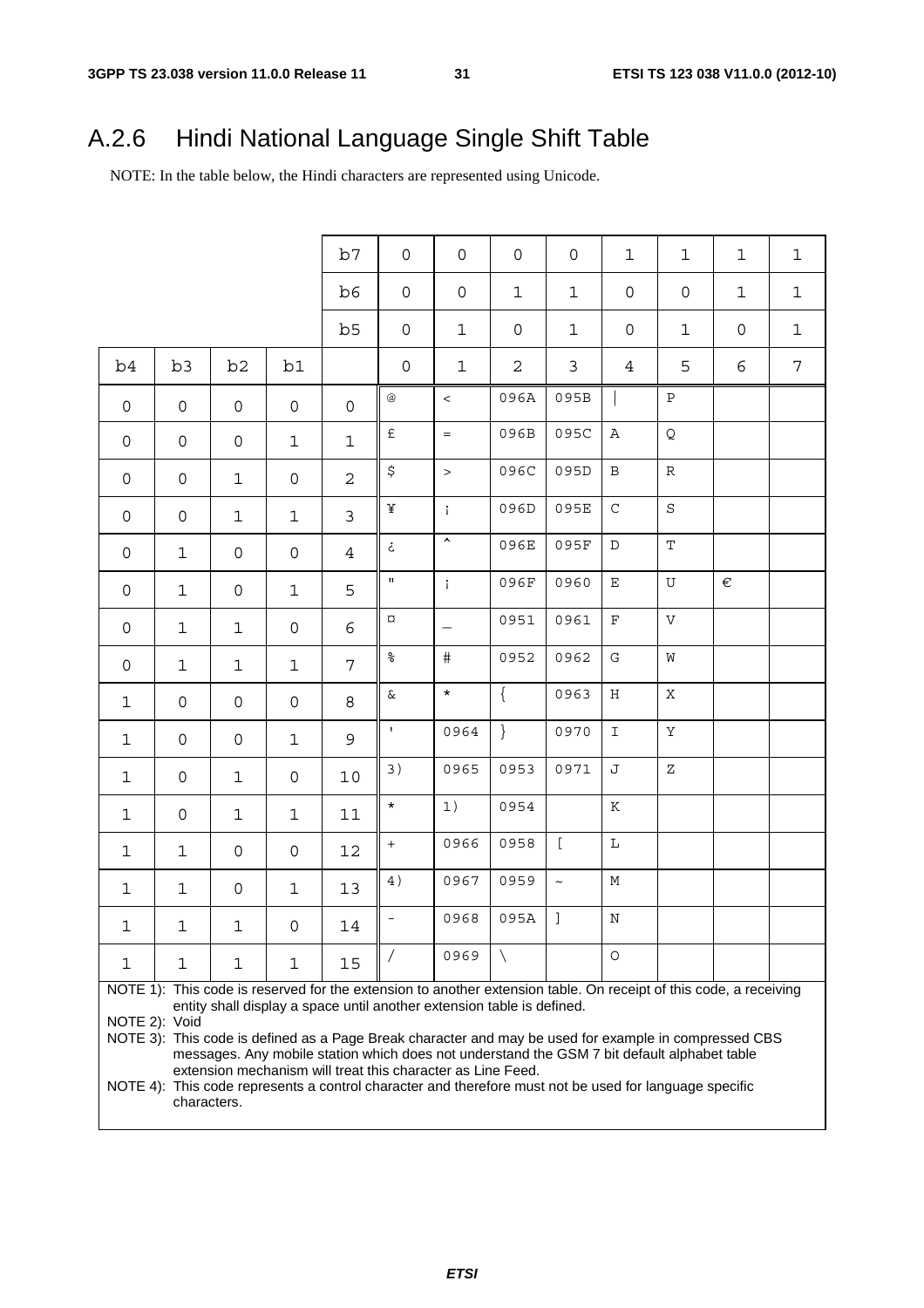# A.2.7 Kannada National Language Single Shift Table

NOTE: In the table below, the Kannada characters are represented using Unicode.

|              |                                                                                                                                                                                                                                                                                                                                                                                                                                                                                     |                     |                     | b7                  | $\mathsf{O}\xspace$      | $\mathsf{O}\xspace$ | $\mathsf{O}$        | $\mathbf 0$ | $\mathbf{1}$          | $1\,$               | $\mathbf 1$ | $\mathbf 1$    |  |
|--------------|-------------------------------------------------------------------------------------------------------------------------------------------------------------------------------------------------------------------------------------------------------------------------------------------------------------------------------------------------------------------------------------------------------------------------------------------------------------------------------------|---------------------|---------------------|---------------------|--------------------------|---------------------|---------------------|-------------|-----------------------|---------------------|-------------|----------------|--|
|              |                                                                                                                                                                                                                                                                                                                                                                                                                                                                                     |                     |                     | b6                  | $\mathsf{O}\xspace$      | $\mathsf{O}\xspace$ | $\mathbf 1$         | $\mathbf 1$ | $\mathsf{O}\xspace$   | $\mathsf{O}\xspace$ | $\mathbf 1$ | $\mathbf 1$    |  |
|              |                                                                                                                                                                                                                                                                                                                                                                                                                                                                                     |                     |                     | b <sub>5</sub>      | $\mathsf{O}\xspace$      | $\mathbf{1}$        | $\mathsf{O}\xspace$ | $\mathbf 1$ | $\mathsf{O}\xspace$   | $\mathbf 1$         | 0           | $\mathbf 1$    |  |
| b4           | b3                                                                                                                                                                                                                                                                                                                                                                                                                                                                                  | b2                  | b1                  |                     | $\mathsf{O}\xspace$      | $\mathbf{1}$        | 2                   | 3           | 4                     | 5                   | 6           | $\overline{7}$ |  |
| $\mathsf{O}$ | $\mathsf{O}$                                                                                                                                                                                                                                                                                                                                                                                                                                                                        | 0                   | $\mathsf{O}\xspace$ | $\mathsf{O}\xspace$ | $^\copyright$            | $\,<\,$             | 0CEA                |             |                       | $\overline{P}$      |             |                |  |
| $\mathsf{O}$ | $\mathbf 0$                                                                                                                                                                                                                                                                                                                                                                                                                                                                         | $\mathsf{O}\xspace$ | $\mathbf{1}$        | $\mathbf{1}$        | $\mathbf{f}$             | $\qquad \qquad =$   | 0CEB                |             | $\, {\bf A}$          | Q                   |             |                |  |
| $\mathsf{O}$ | $\mathbf 0$                                                                                                                                                                                                                                                                                                                                                                                                                                                                         | $\mathbf{1}$        | 0                   | $\mathbf{2}$        | $\overline{\xi}$         | $\geq$              | $0{\rm CEC}$        |             | $\, {\bf B}$          | $\mathbb R$         |             |                |  |
| $\mathsf{O}$ | $\mathbf 0$                                                                                                                                                                                                                                                                                                                                                                                                                                                                         | $\mathbf{1}$        | $\mathbf 1$         | 3                   | $\overline{\mathbf{F}}$  | $\mathbf{i}$        | 0CED                |             | $\overline{C}$        | $\rm S$             |             |                |  |
| $\mathsf{O}$ | $\mathbf 1$                                                                                                                                                                                                                                                                                                                                                                                                                                                                         | $\mathsf{O}\xspace$ | 0                   | $\overline{4}$      | خ                        | ⊼                   | <b>OCEE</b>         |             | $\mathbb D$           | $\mathbf T$         |             |                |  |
| $\mathsf{O}$ | $\mathbf{1}$                                                                                                                                                                                                                                                                                                                                                                                                                                                                        | $\mathsf{O}\xspace$ | $\mathbf 1$         | 5                   | $\mathbf H$              | $\mathbf{i}$        | 0CEF                |             | $\mathbf E$           | $\mathbf U$         | $\in$       |                |  |
| $\mathsf{O}$ | $\mathbf{1}$                                                                                                                                                                                                                                                                                                                                                                                                                                                                        | $\mathbf{1}$        | 0                   | 6                   | $\alpha$                 | $\qquad \qquad -$   | 0CDE                |             | $\mathbf F$           | $\mathbf V$         |             |                |  |
| $\mathsf{O}$ | $\mathbf{1}$                                                                                                                                                                                                                                                                                                                                                                                                                                                                        | $\mathbf 1$         | $\mathbf{1}$        | 7                   | $\infty$                 | #                   | 0CF1                |             | $\mathbf G$           | W                   |             |                |  |
| $\mathbf 1$  | $\mathsf{O}\xspace$                                                                                                                                                                                                                                                                                                                                                                                                                                                                 | $\mathsf{O}\xspace$ | 0                   | 8                   | $\&$                     | $\star$             | $\{$                |             | $\, {\rm H}$          | $\mathbf X$         |             |                |  |
| $\mathbf 1$  | $\mathsf{O}\xspace$                                                                                                                                                                                                                                                                                                                                                                                                                                                                 | $\mathsf{O}\xspace$ | $\mathbf 1$         | 9                   | $\mathbf{L}$             | 0964                | $\}$                |             | $\mathbf I$           | $\mathbf Y$         |             |                |  |
| $\mathbf 1$  | $\mathsf{O}\xspace$                                                                                                                                                                                                                                                                                                                                                                                                                                                                 | $\mathbf 1$         | 0                   | 10                  | 3)                       | 0965                | 0CF2                |             | J                     | Ζ                   |             |                |  |
| $\mathbf 1$  | 0                                                                                                                                                                                                                                                                                                                                                                                                                                                                                   | $\mathbf 1$         | 1                   | 11                  | $\star$                  | 1)                  |                     |             | $\overline{\rm K}$    |                     |             |                |  |
| $\mathbf 1$  | $\mathbf 1$                                                                                                                                                                                                                                                                                                                                                                                                                                                                         | $\mathsf{O}\xspace$ | 0                   | 12                  | $\boldsymbol{+}$         | 0CE6                |                     | L           | $\mathbf L$           |                     |             |                |  |
| $\mathbf{1}$ | $\mathbf 1$                                                                                                                                                                                                                                                                                                                                                                                                                                                                         | $\mathsf{O}\xspace$ | 1                   | 13                  | 4)                       | 0CE7                |                     | $\thicksim$ | $\mathbb M$           |                     |             |                |  |
| $\mathbf{1}$ | $\mathbf{1}$                                                                                                                                                                                                                                                                                                                                                                                                                                                                        | $\mathbf{1}$        | $\overline{0}$      | 14                  | $\overline{\phantom{0}}$ | 0CE8                |                     |             | $\overline{\text{N}}$ |                     |             |                |  |
| 1            | 1                                                                                                                                                                                                                                                                                                                                                                                                                                                                                   | 1                   | 1                   | 15                  |                          | 0CE9                |                     |             | $\circ$               |                     |             |                |  |
|              | NOTE 1): This code is reserved for the extension to another extension table. On receipt of this code, a receiving<br>entity shall display a space until another extension table is defined.<br>NOTE 2): Void<br>NOTE 3): This code is defined as a Page Break character and may be used for example in compressed CBS<br>messages. Any mobile station which does not understand the GSM 7 bit default alphabet table<br>extension mechanism will treat this character as Line Feed. |                     |                     |                     |                          |                     |                     |             |                       |                     |             |                |  |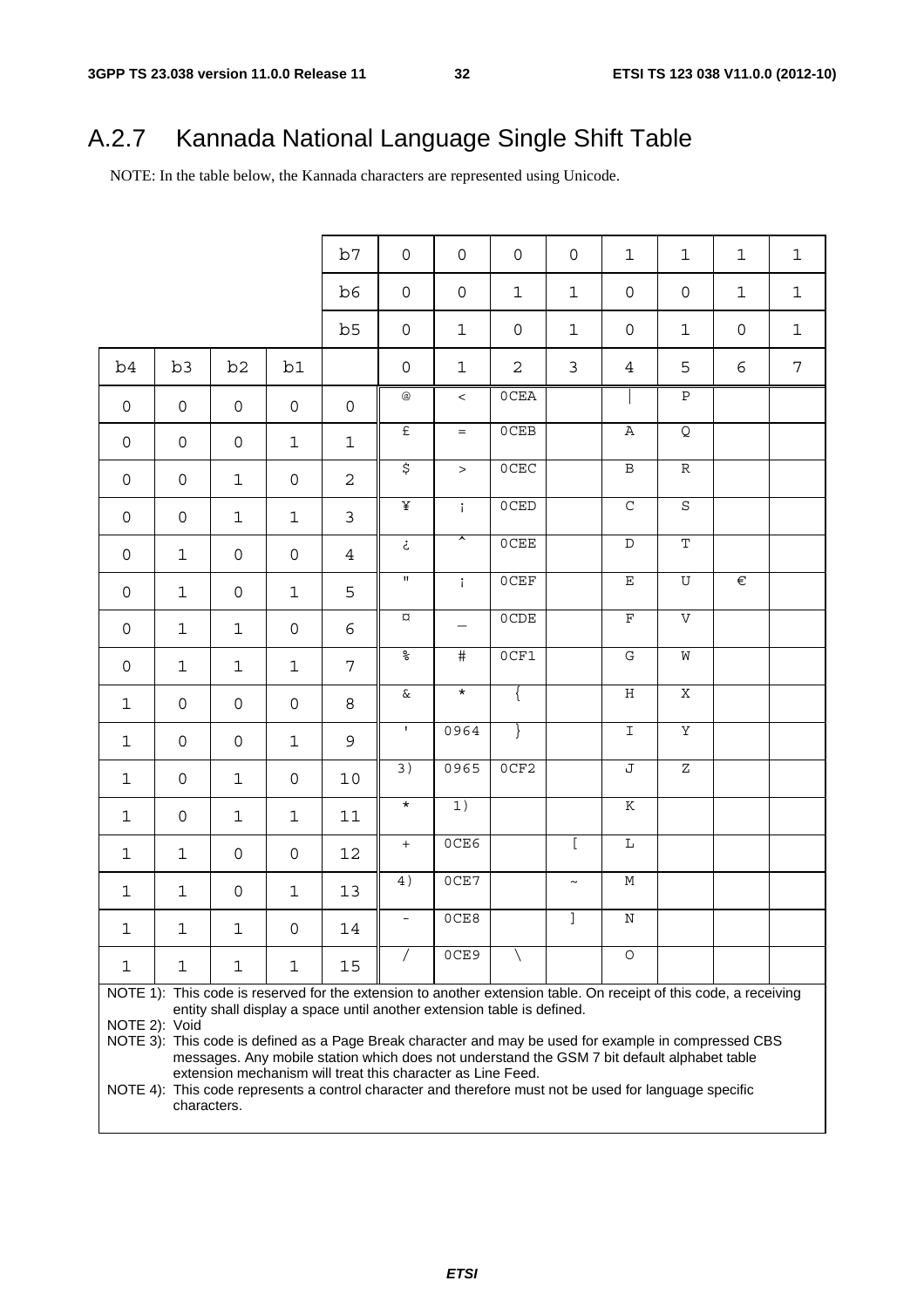# A.2.8 Malayalam National Language Single Shift Table

NOTE: In the table below, the Malayalam characters are represented using Unicode.

|              |                                                                                                                                                                                                                                                                                                                                                                                                                                                                                                                                                                                               |                     |              | b7             | $\mathsf{O}$        | 0                        | $\mathsf{O}\xspace$ | $\mathsf{O}$ | $\mathbf 1$   | 1                         | $\mathbf{1}$ | $\mathbf 1$    |  |
|--------------|-----------------------------------------------------------------------------------------------------------------------------------------------------------------------------------------------------------------------------------------------------------------------------------------------------------------------------------------------------------------------------------------------------------------------------------------------------------------------------------------------------------------------------------------------------------------------------------------------|---------------------|--------------|----------------|---------------------|--------------------------|---------------------|--------------|---------------|---------------------------|--------------|----------------|--|
|              |                                                                                                                                                                                                                                                                                                                                                                                                                                                                                                                                                                                               |                     |              | b6             | $\mathsf{O}\xspace$ | 0                        | $1\,$               | $\mathbf 1$  | 0             | 0                         | $\mathbf{1}$ | $\mathbf 1$    |  |
|              |                                                                                                                                                                                                                                                                                                                                                                                                                                                                                                                                                                                               |                     |              | b5             | $\mathsf{O}\xspace$ | $\mathbf 1$              | $\mathsf{O}\xspace$ | $\mathbf 1$  | 0             | 1                         | 0            | $\mathbf 1$    |  |
| b4           | b <sub>3</sub>                                                                                                                                                                                                                                                                                                                                                                                                                                                                                                                                                                                | b <sub>2</sub>      | b1           |                | 0                   | $\mathbf 1$              | $\mathbf{2}$        | 3            | 4             | 5                         | 6            | $\overline{7}$ |  |
| $\mathsf{O}$ | 0                                                                                                                                                                                                                                                                                                                                                                                                                                                                                                                                                                                             | 0                   | 0            | $\mathsf{O}$   | $^\copyright$       | $\,<\,$                  | 0D6A                | 0D7B         |               | $\, {\bf P}$              |              |                |  |
| 0            | 0                                                                                                                                                                                                                                                                                                                                                                                                                                                                                                                                                                                             | 0                   | $\mathbf 1$  | $\mathbf 1$    | $\mathbf{f}$        | $\equiv$                 | 0D6B                | 0D7C         | $\, {\bf A}$  | Q                         |              |                |  |
| 0            | 0                                                                                                                                                                                                                                                                                                                                                                                                                                                                                                                                                                                             | $\mathbf{1}$        | 0            | $\overline{a}$ | $\sigma$            | $\, >$                   | 0D6C                | 0D7D         | $\, {\bf B}$  | $\mathbb R$               |              |                |  |
| 0            | 0                                                                                                                                                                                                                                                                                                                                                                                                                                                                                                                                                                                             | $\mathbf 1$         | $\mathbf 1$  | $\mathfrak{Z}$ | ¥                   | $\mathbf{i}$             | 0D6D                | 0D7E         | $\mathsf C$   | $\rm S$                   |              |                |  |
| 0            | $\mathbf 1$                                                                                                                                                                                                                                                                                                                                                                                                                                                                                                                                                                                   | 0                   | 0            | $\overline{4}$ | خ                   | ㅅ                        | 0D6E                | 0D7F         | $\mathbb D$   | $\mathbf T$               |              |                |  |
| 0            | $\mathbf 1$                                                                                                                                                                                                                                                                                                                                                                                                                                                                                                                                                                                   | 0                   | 1            | 5              | $\mathbf{H}$        | $\mathbf{i}$             | 0D6F                |              | $\mathbf E$   | $\overline{U}$            | €            |                |  |
| 0            | $\mathbf 1$                                                                                                                                                                                                                                                                                                                                                                                                                                                                                                                                                                                   | $\mathbf{1}$        | 0            | 6              | $\alpha$            | $\overline{\phantom{0}}$ | 0D70                |              | $\mathbf F$   | $\boldsymbol{\mathrm{V}}$ |              |                |  |
| 0            | $\mathbf{1}$                                                                                                                                                                                                                                                                                                                                                                                                                                                                                                                                                                                  | $\mathbf{1}$        | $\mathbf 1$  | 7              | olo                 | $\frac{1}{2}$            | OD71                |              | G             | M                         |              |                |  |
| $\mathbf{1}$ | 0                                                                                                                                                                                                                                                                                                                                                                                                                                                                                                                                                                                             | $\mathsf{O}\xspace$ | 0            | 8              | $\&$                | $\star$                  | $\{$                |              | Η             | Χ                         |              |                |  |
| $\mathbf{1}$ | 0                                                                                                                                                                                                                                                                                                                                                                                                                                                                                                                                                                                             | $\mathsf{O}\xspace$ | $\mathbf 1$  | 9              | $\mathbf{I}$        | 0964                     | $\}$                |              | $\mathbbm{I}$ | $\overline{\text{Y}}$     |              |                |  |
| $\mathbf{1}$ | $\mathbf 0$                                                                                                                                                                                                                                                                                                                                                                                                                                                                                                                                                                                   | $\mathbf{1}$        | 0            | 10             | $\overline{3)}$     | 0965                     | 0D72                |              | J             | $\rm{Z}$                  |              |                |  |
| $\mathbf{1}$ | $\mathbf 0$                                                                                                                                                                                                                                                                                                                                                                                                                                                                                                                                                                                   | $\mathbf{1}$        | $\mathbf{1}$ | 11             | $\star$             | 1)                       | 0D73                |              | $\rm K$       |                           |              |                |  |
| $\mathbf{1}$ | $\mathbf 1$                                                                                                                                                                                                                                                                                                                                                                                                                                                                                                                                                                                   | $\mathsf{O}\xspace$ | 0            | 12             | $+$                 | 0D66                     | 0D74                | $\Gamma$     | L             |                           |              |                |  |
| $\mathbf{1}$ | $\mathbf 1$                                                                                                                                                                                                                                                                                                                                                                                                                                                                                                                                                                                   | 0                   | $\mathbf 1$  | 13             | 4)                  | 0D67                     | 0D75                | $\thicksim$  | М             |                           |              |                |  |
| $\mathbf{1}$ | $\mathbf{1}$                                                                                                                                                                                                                                                                                                                                                                                                                                                                                                                                                                                  | $\mathbf{1}$        | 0            | 14             | $\equiv$            | 0D68                     | 0D7A                | 1            | $\rm N$       |                           |              |                |  |
| 1            | 1                                                                                                                                                                                                                                                                                                                                                                                                                                                                                                                                                                                             | 1                   | 1            | 15             |                     | 0D69                     |                     |              | $\circ$       |                           |              |                |  |
|              | NOTE 1): This code is reserved for the extension to another extension table. On receipt of this code, a receiving<br>entity shall display a space until another extension table is defined.<br>NOTE 2): Void<br>NOTE 3): This code is defined as a Page Break character and may be used for example in compressed CBS<br>messages. Any mobile station which does not understand the GSM 7 bit default alphabet table<br>extension mechanism will treat this character as Line Feed.<br>NOTE 4): This code represents a control character and therefore must not be used for language specific |                     |              |                |                     |                          |                     |              |               |                           |              |                |  |

characters.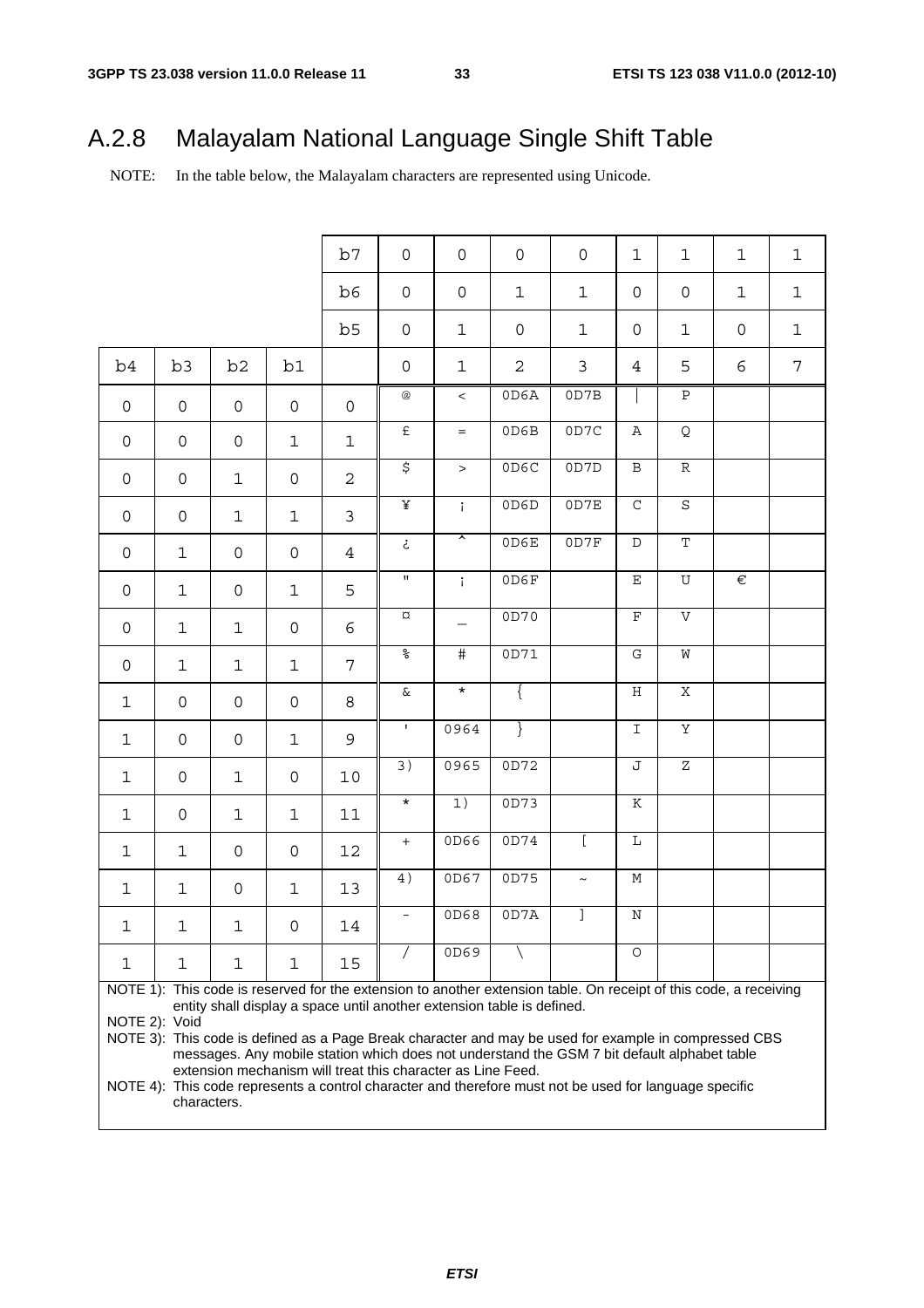# A.2.9 Oriya National Language Single Shift Table

NOTE: In the table below, the Oriya characters are represented using Unicode.

|              |                                                                                                                                                                                                                                                                                                                                                                                                                                                                                     |                     |                     | b7             | $\mathsf{O}$        | $\mathsf{O}$      | $\mathsf{O}$        | $\mathsf{O}$ | $\mathbf 1$   | 1            | $\mathbf{1}$        | $\mathbf{1}$   |  |
|--------------|-------------------------------------------------------------------------------------------------------------------------------------------------------------------------------------------------------------------------------------------------------------------------------------------------------------------------------------------------------------------------------------------------------------------------------------------------------------------------------------|---------------------|---------------------|----------------|---------------------|-------------------|---------------------|--------------|---------------|--------------|---------------------|----------------|--|
|              |                                                                                                                                                                                                                                                                                                                                                                                                                                                                                     |                     |                     | b6             | $\mathsf{O}\xspace$ | $\mathsf{O}$      | $\mathbf{1}$        | $\mathbf{1}$ | 0             | 0            | $\mathbf{1}$        | $1\,$          |  |
|              |                                                                                                                                                                                                                                                                                                                                                                                                                                                                                     |                     |                     | b5             | $\mathsf{O}\xspace$ | $\mathbf{1}$      | $\mathsf{O}\xspace$ | $\mathbf{1}$ | 0             | $\mathbf{1}$ | $\mathsf{O}\xspace$ | $\mathbf 1$    |  |
| b4           | b <sub>3</sub>                                                                                                                                                                                                                                                                                                                                                                                                                                                                      | b2                  | b1                  |                | $\mathsf{O}\xspace$ | $\mathbf{1}$      | 2                   | 3            | 4             | 5            | 6                   | $\overline{7}$ |  |
| $\mathsf{O}$ | $\mathsf{O}$                                                                                                                                                                                                                                                                                                                                                                                                                                                                        | 0                   | $\mathsf{O}\xspace$ | $\mathsf{O}$   | $^{\copyright}$     | $\,<\,$           | 0B6A                |              |               | $\, {\bf P}$ |                     |                |  |
| $\mathsf{O}$ | $\mathbf 0$                                                                                                                                                                                                                                                                                                                                                                                                                                                                         | $\mathsf{O}\xspace$ | $\mathbf 1$         | $\mathbf{1}$   | $\pounds$           | $=$               | 0B6B                |              | Α             | Q            |                     |                |  |
| $\mathsf{O}$ | $\mathbf 0$                                                                                                                                                                                                                                                                                                                                                                                                                                                                         | $\mathbf{1}$        | 0                   | $\mathbf{2}$   | \$                  | $\geq$            | 0B6C                |              | $\, {\bf B}$  | R            |                     |                |  |
| $\mathsf{O}$ | 0                                                                                                                                                                                                                                                                                                                                                                                                                                                                                   | $\mathbf{1}$        | $\mathbf 1$         | 3              | ¥                   | $\mathbf{i}$      | 0B6D                |              | $\mathsf C$   | S            |                     |                |  |
| $\mathsf{O}$ | $\mathbf 1$                                                                                                                                                                                                                                                                                                                                                                                                                                                                         | $\mathsf{O}\xspace$ | 0                   | $\overline{4}$ | خ                   | $\blacktriangle$  | 0B6E                |              | $\mathbb D$   | $\mathbf T$  |                     |                |  |
| 0            | $\mathbf 1$                                                                                                                                                                                                                                                                                                                                                                                                                                                                         | $\mathsf{O}\xspace$ | $\mathbf{1}$        | 5              | $\mathbf H$         | $\mathbf{i}$      | 0B6F                |              | $\mathbf E$   | U            | $\in$               |                |  |
| 0            | $\mathbf{1}$                                                                                                                                                                                                                                                                                                                                                                                                                                                                        | $\mathbf{1}$        | 0                   | 6              | $\alpha$            | $\qquad \qquad -$ | 0B5C                |              | F             | V            |                     |                |  |
| 0            | $\mathbf{1}$                                                                                                                                                                                                                                                                                                                                                                                                                                                                        | $\mathbf{1}$        | $\mathbf 1$         | 7              | $\%$                | $\#$              | 0B5D                |              | ${\mathbb G}$ | M            |                     |                |  |
| $\mathbf{1}$ | 0                                                                                                                                                                                                                                                                                                                                                                                                                                                                                   | 0                   | 0                   | 8              | $\&$                | $\star$           | $\{$                |              | H             | Χ            |                     |                |  |
| $\mathbf{1}$ | 0                                                                                                                                                                                                                                                                                                                                                                                                                                                                                   | $\mathsf{O}\xspace$ | $\mathbf 1$         | 9              | $\mathbf{L}$        | 0964              | $\}$                |              | $\mathbbm{1}$ | Y            |                     |                |  |
| $\mathbf{1}$ | 0                                                                                                                                                                                                                                                                                                                                                                                                                                                                                   | $\mathbf{1}$        | 0                   | 10             | 3)                  | 0965              | 0B5F                |              | J             | Ζ            |                     |                |  |
| $\mathbf{1}$ | 0                                                                                                                                                                                                                                                                                                                                                                                                                                                                                   | $\mathbf{1}$        | $\mathbf 1$         | 11             | $\star$             | 1)                | 0B70                |              | Κ             |              |                     |                |  |
| $\mathbf{1}$ | $\mathbf{1}$                                                                                                                                                                                                                                                                                                                                                                                                                                                                        | 0                   | 0                   | 12             | $+$                 | 0B66              | 0B71                | $\mathbf{r}$ | L             |              |                     |                |  |
| $\mathbf{1}$ | $\mathbf{1}$                                                                                                                                                                                                                                                                                                                                                                                                                                                                        | 0                   | $\mathbf 1$         | 13             | 4)                  | 0B67              |                     | $\thicksim$  | М             |              |                     |                |  |
| $\mathbf{1}$ | $\mathbf{1}$                                                                                                                                                                                                                                                                                                                                                                                                                                                                        | $\mathbf{1}$        | $\mathsf{O}$        | $14\,$         |                     | 0B68              |                     | $\mathbf{1}$ | $\, {\rm N}$  |              |                     |                |  |
| 1            | 1                                                                                                                                                                                                                                                                                                                                                                                                                                                                                   | 1                   | 1                   | 15             | $\sqrt{2}$          | 0B69              |                     |              | $\bigcirc$    |              |                     |                |  |
|              | NOTE 1): This code is reserved for the extension to another extension table. On receipt of this code, a receiving<br>entity shall display a space until another extension table is defined.<br>NOTE 2): Void<br>NOTE 3): This code is defined as a Page Break character and may be used for example in compressed CBS<br>messages. Any mobile station which does not understand the GSM 7 bit default alphabet table<br>extension mechanism will treat this character as Line Feed. |                     |                     |                |                     |                   |                     |              |               |              |                     |                |  |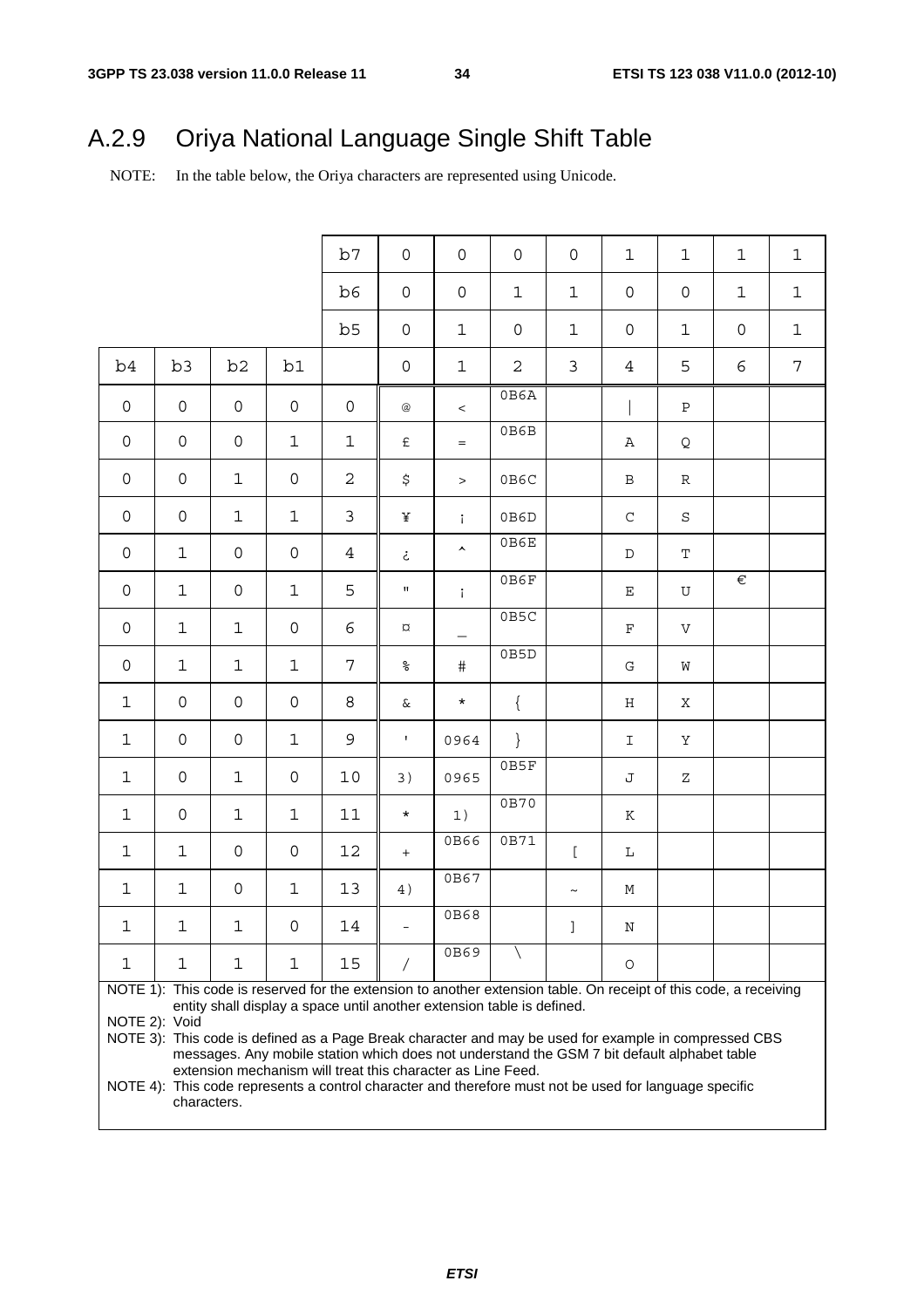# A.2.10 Punjabi National Language Single Shift Table

NOTE: In the table below, the Punjabi characters are represented using Unicode.

|              |                     |                     |              | b7             | $\mathsf{O}$        | $\mathsf{O}$        | $\mathsf{O}$                                                                                                      | $\mathsf{O}$          | $\mathbf 1$    | $\mathbf 1$  | $\mathbf{1}$        | $\mathbf 1$    |
|--------------|---------------------|---------------------|--------------|----------------|---------------------|---------------------|-------------------------------------------------------------------------------------------------------------------|-----------------------|----------------|--------------|---------------------|----------------|
|              |                     |                     |              | b6             | $\mathsf{O}\xspace$ | $\mathsf{O}\xspace$ | $\mathbf 1$                                                                                                       | $\mathbf{1}$          | $\mathbf 0$    | 0            | $\mathbf 1$         | $\mathbf 1$    |
|              |                     |                     |              | b5             | $\mathsf{O}\xspace$ | $\mathbf{1}$        | $\mathsf{O}\xspace$                                                                                               | $\mathbf 1$           | $\mathsf{O}$   | $\mathbf 1$  | $\mathsf{O}\xspace$ | $\mathbf 1$    |
| b4           | b <sub>3</sub>      | b2                  | b1           |                | $\mathsf{O}\xspace$ | $\mathbf 1$         | $\overline{2}$                                                                                                    | $\mathfrak{Z}$        | $\overline{4}$ | 5            | 6                   | $\overline{7}$ |
| $\mathsf{O}$ | $\mathsf{O}$        | 0                   | 0            | $\mathsf{O}$   | $^{\copyright}$     | $\,<\,$             | 0A6A                                                                                                              |                       |                | $\, {\bf P}$ |                     |                |
| $\mathsf{O}$ | $\mathbf 0$         | $\mathsf{O}\xspace$ | $\mathbf 1$  | $\mathbf{1}$   | $\pounds$           | $=$                 | 0A6B                                                                                                              |                       | Α              | Q            |                     |                |
| $\mathsf{O}$ | $\mathbf 0$         | $\mathbf 1$         | 0            | $\overline{c}$ | \$                  | $\, >$              | 0A6C                                                                                                              |                       | $\, {\bf B}$   | R            |                     |                |
| $\mathsf{O}$ | 0                   | $\mathbf 1$         | $\mathbf 1$  | $\mathfrak{Z}$ | ¥                   | $\mathbf{i}$        | OA6D                                                                                                              |                       | $\mathsf C$    | S            |                     |                |
| 0            | $\mathbf 1$         | $\mathsf{O}\xspace$ | 0            | $\overline{4}$ | خ                   | $\hat{\phantom{a}}$ | 0A6E                                                                                                              |                       | $\mathbb D$    | $\mathbf T$  |                     |                |
| 0            | $\mathbf 1$         | $\mathsf{O}\xspace$ | $\mathbf 1$  | 5              | $\mathbf H$         | $\mathbf{i}$        | 0A6F                                                                                                              |                       | $\mathbf E$    | U            | $\in$               |                |
| 0            | $\mathbf 1$         | $\mathbf 1$         | 0            | 6              | $\alpha$            | $\qquad \qquad -$   | 0A59                                                                                                              |                       | $\mathbf F$    | $\mathbf V$  |                     |                |
| 0            | $\mathbf 1$         | $\mathbf 1$         | $\mathbf 1$  | 7              | $\,$ %              | $\#$                | 0A5A                                                                                                              |                       | ${\mathbb G}$  | W            |                     |                |
| $\mathbf{1}$ | $\mathsf{O}\xspace$ | 0                   | 0            | 8              | $\&$                | $\star$             | $\{$                                                                                                              |                       | Η              | Χ            |                     |                |
| $\mathbf{1}$ | $\mathbf 0$         | $\mathsf{O}\xspace$ | $\mathbf{1}$ | 9              | $\mathbf{L}$        | 0964                | $\}$                                                                                                              |                       | $\mathbbm{I}$  | Υ            |                     |                |
| $\mathbf{1}$ | $\mathbf 0$         | $\mathbf{1}$        | 0            | 10             | 3)                  | 0965                | 0A5B                                                                                                              |                       | J              | Ζ            |                     |                |
| $\mathbf{1}$ | 0                   | $\mathbf{1}$        | $\mathbf{1}$ | 11             | $\star$             | 1)                  | 0A5C                                                                                                              |                       | Κ              |              |                     |                |
| $\mathbf{1}$ | $\mathbf{1}$        | $\mathsf{O}\xspace$ | 0            | 12             | $+$                 | 0A66                | 0A5E                                                                                                              | $\mathsf{L}$          | L              |              |                     |                |
| $\mathbf{1}$ | $\mathbf{1}$        | 0                   | $\mathbf 1$  | 13             | 4)                  | 0A67                | 0A75                                                                                                              | $\tilde{\phantom{a}}$ | М              |              |                     |                |
| $\mathbf 1$  | $\mathbf 1$         | $\mathbf 1$         | $\mathsf{O}$ | 14             |                     | 0A68                |                                                                                                                   | $\mathbf{I}$          | $\, {\bf N}$   |              |                     |                |
| 1            | 1                   | 1                   | 1            | 15             | $\sqrt{2}$          | 0A69                |                                                                                                                   |                       | $\circ$        |              |                     |                |
|              |                     |                     |              |                |                     |                     | NOTE 1): This code is reserved for the extension to another extension table. On receipt of this code, a receiving |                       |                |              |                     |                |
|              | NOTE 2): Void       |                     |              |                |                     |                     | entity shall display a space until another extension table is defined.                                            |                       |                |              |                     |                |
|              |                     |                     |              |                |                     |                     | NOTE 3): This code is defined as a Page Break character and may be used for example in compressed CBS             |                       |                |              |                     |                |
|              |                     |                     |              |                |                     |                     | messages. Any mobile station which does not understand the GSM 7 bit default alphabet table                       |                       |                |              |                     |                |

extension mechanism will treat this character as Line Feed.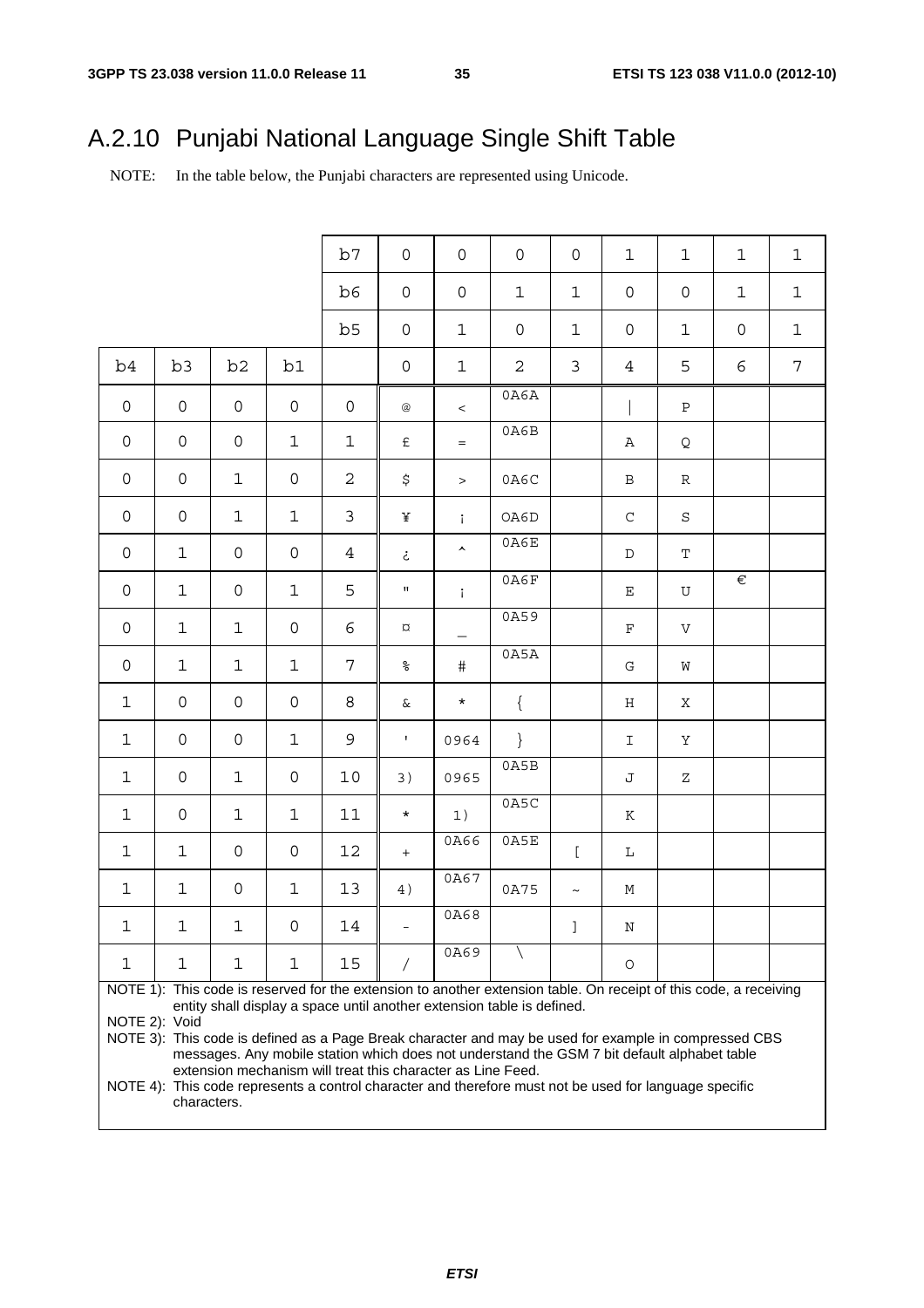# A.2.11 Tamil National Language Single Shift Table

NOTE: In the table below, the Tamil characters are represented using Unicode.

|              |               |                     |              | b7             | $\mathsf{O}$        | 0                | $\mathbf 0$                                                                                                       | 0            | $\mathbf 1$   | $\mathbf{1}$ | $\mathbf{1}$        | $\mathbf{1}$   |
|--------------|---------------|---------------------|--------------|----------------|---------------------|------------------|-------------------------------------------------------------------------------------------------------------------|--------------|---------------|--------------|---------------------|----------------|
|              |               |                     |              | b6             | $\mathsf{O}\xspace$ | $\mathsf{O}$     | $\mathbf 1$                                                                                                       | $\mathbf 1$  | 0             | 0            | $\mathbf{1}$        | $\mathbf{1}$   |
|              |               |                     |              | b5             | $\mathsf{O}\xspace$ | $\mathbf{1}$     | $\mathsf{O}\xspace$                                                                                               | $\mathbf{1}$ | 0             | $\mathbf{1}$ | $\mathsf{O}\xspace$ | $\mathbf{1}$   |
| b4           | b3            | b2                  | b1           |                | $\mathbf 0$         | $\mathbf{1}$     | 2                                                                                                                 | 3            | 4             | 5            | 6                   | $\overline{7}$ |
| $\mathsf{O}$ | $\mathsf{O}$  | 0                   | $\mathsf{O}$ | $\mathsf{O}$   | @                   | $\lt$            | 0BEA                                                                                                              |              |               | $\, {\bf P}$ |                     |                |
| $\mathsf{O}$ | 0             | $\mathsf{O}\xspace$ | $\mathbf{1}$ | $\mathbf{1}$   | $\pounds$           | $=$              | 0BEB                                                                                                              |              | Α             | Q            |                     |                |
| $\mathsf{O}$ | $\mathsf{O}$  | $\mathbf{1}$        | 0            | $\mathbf{2}$   | \$                  | $\geq$           | 0BEC                                                                                                              |              | $\, {\bf B}$  | R            |                     |                |
| $\mathsf{O}$ | 0             | $\mathbf{1}$        | $\mathbf 1$  | 3              | ¥                   | $\mathbf{i}$     | 0BED                                                                                                              |              | $\mathsf C$   | S            |                     |                |
| $\mathsf{O}$ | $\mathbf{1}$  | $\mathsf{O}\xspace$ | 0            | $\overline{4}$ | خ                   | $\blacktriangle$ | 0BEF                                                                                                              |              | $\mathbb D$   | $\mathbf T$  |                     |                |
| 0            | $\mathbf 1$   | $\mathsf{O}\xspace$ | $\mathbf{1}$ | 5              | $\mathbf H$         | $\mathbf{i}$     | $0$ BEF                                                                                                           |              | $\mathbf E$   | U            | $\in$               |                |
| 0            | $\mathbf{1}$  | $\mathbf{1}$        | 0            | 6              | $\alpha$            |                  | 0BF3                                                                                                              |              | F             | V            |                     |                |
| 0            | $\mathbf{1}$  | $\mathbf{1}$        | $\mathbf{1}$ | 7              | $\%$                | $\#$             | 0BF4                                                                                                              |              | ${\mathbb G}$ | M            |                     |                |
| $\mathbf{1}$ | 0             | 0                   | 0            | 8              | $\&$                | $\star$          | $\{$                                                                                                              |              | H             | Χ            |                     |                |
| $\mathbf{1}$ | 0             | $\mathsf{O}\xspace$ | $\mathbf 1$  | 9              | $\mathbf{L}$        | 0964             | $\}$                                                                                                              |              | $\mathbbm{1}$ | Y            |                     |                |
| $\mathbf{1}$ | 0             | $\mathbf{1}$        | 0            | 10             | 3)                  | 0965             | 0BF5                                                                                                              |              | J             | Ζ            |                     |                |
| $\mathbf{1}$ | 0             | $\mathbf{1}$        | $\mathbf 1$  | 11             | $\star$             | 1)               | 0BF6                                                                                                              |              | $\rm K$       |              |                     |                |
| $\mathbf{1}$ | $\mathbf{1}$  | 0                   | 0            | 12             | $+$                 | 0BE6             | 0BF7                                                                                                              | $\mathbf{r}$ | L             |              |                     |                |
| $\mathbf{1}$ | $\mathbf 1$   | 0                   | $\mathbf 1$  | 13             | 4)                  | 0BE7             | 0BF8                                                                                                              | $\thicksim$  | М             |              |                     |                |
| $\mathbf{1}$ | $\mathbf{1}$  | $\mathbf{1}$        | $\mathsf{O}$ | $14\,$         |                     | 0BE8             | 0BFA                                                                                                              | $\mathbf{I}$ | $\,$ N        |              |                     |                |
| 1            | 1             | 1                   | 1            | 15             | $\sqrt{2}$          | 0BE9             |                                                                                                                   |              | $\bigcirc$    |              |                     |                |
|              |               |                     |              |                |                     |                  | NOTE 1): This code is reserved for the extension to another extension table. On receipt of this code, a receiving |              |               |              |                     |                |
|              |               |                     |              |                |                     |                  | entity shall display a space until another extension table is defined.                                            |              |               |              |                     |                |
|              | NOTE 2): Void |                     |              |                |                     |                  |                                                                                                                   |              |               |              |                     |                |
|              |               |                     |              |                |                     |                  | NOTE 3): This code is defined as a Page Break character and may be used for example in compressed CBS             |              |               |              |                     |                |
|              |               |                     |              |                |                     |                  | messages. Any mobile station which does not understand the GSM 7 bit default alphabet table                       |              |               |              |                     |                |

extension mechanism will treat this character as Line Feed.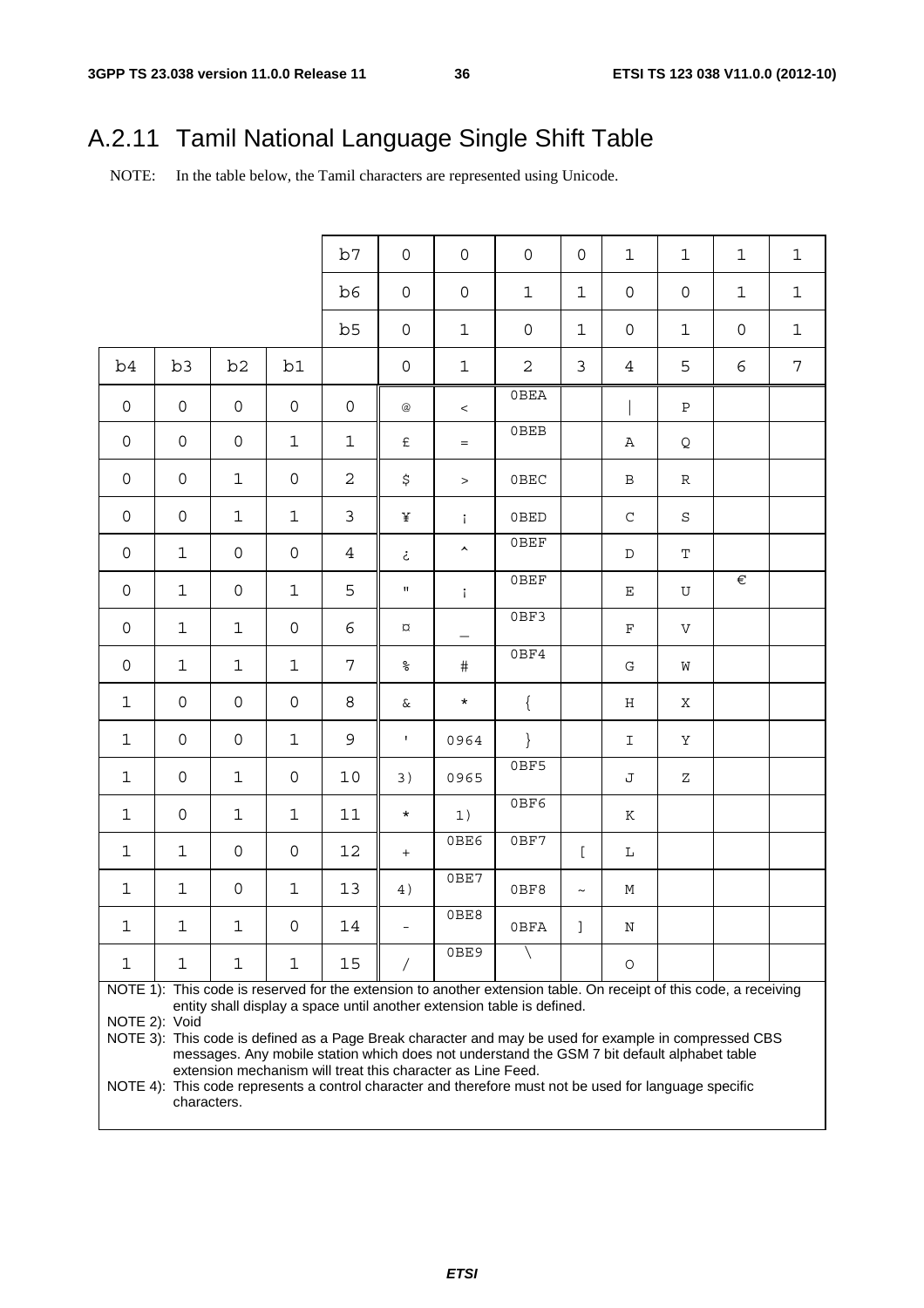# A.2.12 Telugu National Language Single Shift Table

NOTE: In the table below, the Telugu characters are represented using Unicode.

|                     |                     |                     |              | b7             | $\mathsf{O}\xspace$ | $\mathsf{O}\xspace$                                         | $\mathsf{O}\xspace$                                                    | $\mathsf{O}\xspace$                                                                                                                                                                                                                                                                                                       | $\mathbf 1$         | $\mathbf{1}$              | $\mathbf{1}$        | $\mathbf 1$  |
|---------------------|---------------------|---------------------|--------------|----------------|---------------------|-------------------------------------------------------------|------------------------------------------------------------------------|---------------------------------------------------------------------------------------------------------------------------------------------------------------------------------------------------------------------------------------------------------------------------------------------------------------------------|---------------------|---------------------------|---------------------|--------------|
|                     |                     |                     |              | b6             | $\mathsf{O}\xspace$ | $\mathsf{O}\xspace$                                         | $\mathbf 1$                                                            | $\mathbf 1$                                                                                                                                                                                                                                                                                                               | 0                   | $\mathsf{O}\xspace$       | $\mathbf{1}$        | $\mathbf 1$  |
|                     |                     |                     |              | b <sub>5</sub> | $\mathsf{O}\xspace$ | $\mathbf 1$                                                 | $\mathsf{O}\xspace$                                                    | $\mathbf 1$                                                                                                                                                                                                                                                                                                               | $\mathsf{O}\xspace$ | $\mathbf{1}$              | $\mathsf{O}\xspace$ | $\mathbf{1}$ |
| b4                  | b <sub>3</sub>      | b <sub>2</sub>      | b1           |                | $\mathsf{O}\xspace$ | $\mathbf 1$                                                 | $\sqrt{2}$                                                             | $\mathfrak{Z}$                                                                                                                                                                                                                                                                                                            | 4                   | 5                         | 6                   | 7            |
| $\mathsf{O}$        | 0                   | 0                   | 0            | 0              | $^\copyright$       | $\,<$                                                       | 0C6A                                                                   | 0C7D                                                                                                                                                                                                                                                                                                                      |                     | Ρ                         |                     |              |
| $\mathsf{O}\xspace$ | $\mathsf{O}\xspace$ | $\mathsf{O}\xspace$ | $\mathbf 1$  | $\mathbf{1}$   | £                   | $=$                                                         | 0C6B                                                                   | 0C7E                                                                                                                                                                                                                                                                                                                      | Α                   | Q                         |                     |              |
| 0                   | $\mathsf{O}\xspace$ | $\mathbf{1}$        | 0            | $\overline{a}$ | \$                  | $\, >$                                                      | 06CC                                                                   | 0C7F                                                                                                                                                                                                                                                                                                                      | Β                   | R                         |                     |              |
| 0                   | $\mathsf{O}\xspace$ | $\mathbf{1}$        | $\mathbf 1$  | 3              | ¥                   | $\mathbf{i}$                                                | 06CD                                                                   |                                                                                                                                                                                                                                                                                                                           | $\mathsf C$         | S                         |                     |              |
| $\mathsf{O}\xspace$ | $\mathbf 1$         | 0                   | 0            | $\overline{4}$ | خ                   | $\blacktriangle$                                            | 0C6E                                                                   |                                                                                                                                                                                                                                                                                                                           | D                   | T                         |                     |              |
| 0                   | $\mathbf 1$         | 0                   | $\mathbf 1$  | 5              | $\mathbf H$         | $\mathbf i$                                                 | 0C6F                                                                   |                                                                                                                                                                                                                                                                                                                           | $\mathbf E$         | ${\rm U}$                 |                     |              |
| 0                   | $\mathbf 1$         | $\mathbf{1}$        | 0            | 6              | $\alpha$            | —                                                           | 0C58                                                                   |                                                                                                                                                                                                                                                                                                                           | $\mathbf F$         | $\boldsymbol{\mathrm{V}}$ |                     |              |
| 0                   | $\mathbf{1}$        | $\mathbf{1}$        | $\mathbf 1$  | 7              | $\%$                | $\#$                                                        | 0C59                                                                   |                                                                                                                                                                                                                                                                                                                           | G                   | W                         |                     |              |
| $\mathbf{1}$        | $\mathbf 0$         | 0                   | 0            | 8              | $\&$                | $\star$                                                     | $\{$                                                                   |                                                                                                                                                                                                                                                                                                                           | Η                   | Χ                         |                     |              |
| $\mathbf{1}$        | $\mathbf 0$         | 0                   | $\mathbf{1}$ | 9              | $\mathbf{I}$        |                                                             | $\}$                                                                   |                                                                                                                                                                                                                                                                                                                           | I                   | Υ                         |                     |              |
| $\mathbf{1}$        | $\mathbf 0$         | $\mathbf{1}$        | 0            | 10             | 3)                  |                                                             | 0C78                                                                   |                                                                                                                                                                                                                                                                                                                           | J                   | Ζ                         |                     |              |
| $\mathbf{1}$        | $\mathbf 0$         | $\mathbf{1}$        | $\mathbf 1$  | 11             | $\star$             | 1)                                                          | 0C79                                                                   |                                                                                                                                                                                                                                                                                                                           | Κ                   |                           |                     |              |
| $\mathbf{1}$        | $\mathbf{1}$        | 0                   | 0            | 12             | $\qquad \qquad +$   | <b>0C66</b>                                                 | 0C7A                                                                   | $\Gamma$                                                                                                                                                                                                                                                                                                                  | $\mathbf L$         |                           |                     |              |
| $\mathbf{1}$        | $\mathbf{1}$        | 0                   | $\mathbf 1$  | 13             | 4)                  | 0C67                                                        | 0C7B                                                                   | $\thicksim$                                                                                                                                                                                                                                                                                                               | М                   |                           |                     |              |
| $\mathbf 1$         | $\mathbf 1$         | $\mathbf 1$         | $\mathsf{O}$ | 14             |                     | 0C68                                                        | 0C7C                                                                   | $\begin{array}{c} \end{array}$                                                                                                                                                                                                                                                                                            | $\mathbf N$         |                           |                     |              |
| 1                   | 1                   | 1                   | 1            | 15             | $\prime$            | 0C69                                                        |                                                                        |                                                                                                                                                                                                                                                                                                                           | $\circ$             |                           |                     |              |
|                     | NOTE 2): Void       |                     |              |                |                     | extension mechanism will treat this character as Line Feed. | entity shall display a space until another extension table is defined. | NOTE 1): This code is reserved for the extension to another extension table. On receipt of this code, a receiving<br>NOTE 3): This code is defined as a Page Break character and may be used for example in compressed CBS<br>messages. Any mobile station which does not understand the GSM 7 bit default alphabet table |                     |                           |                     |              |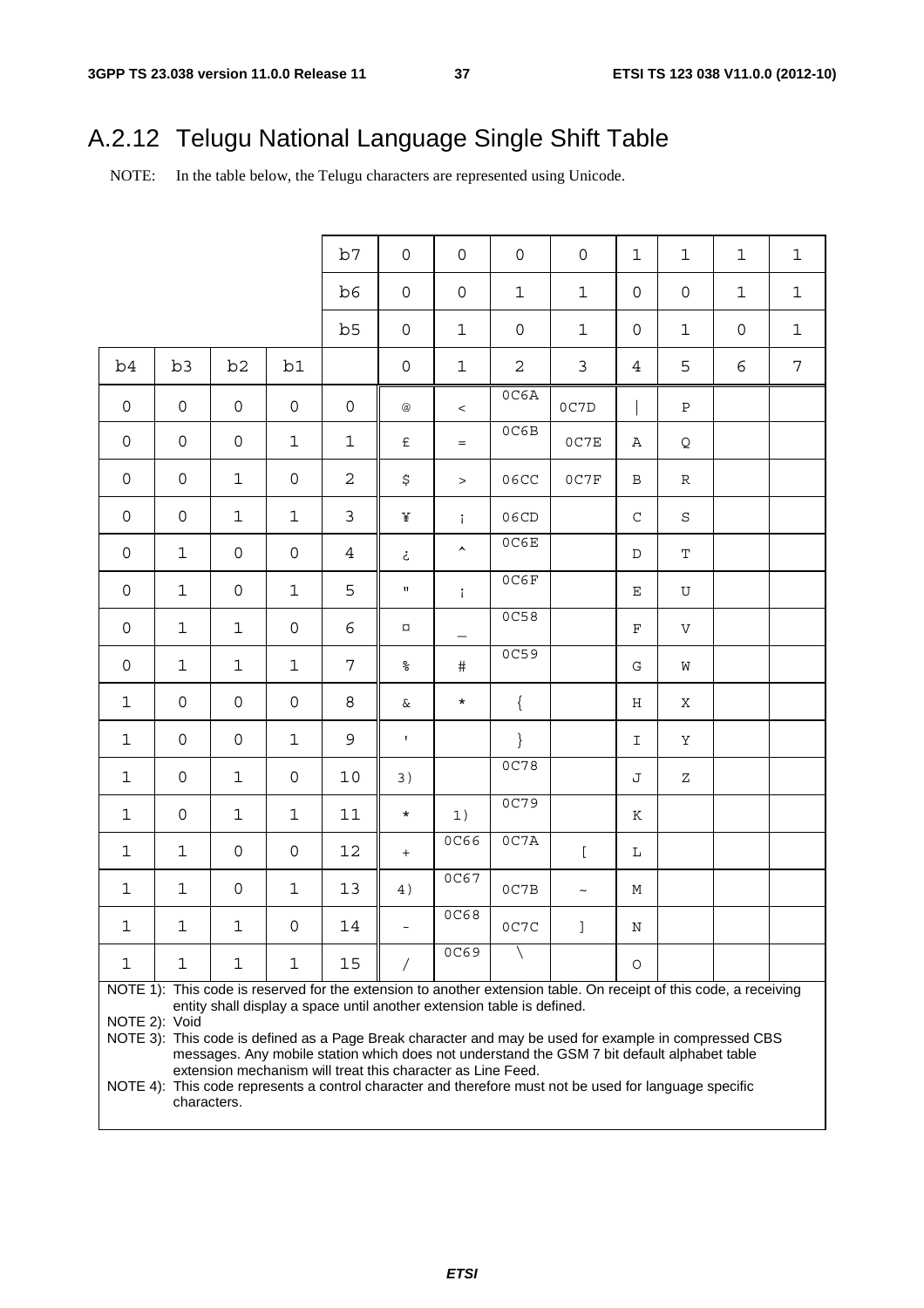# A.2.13 Urdu National Language Single Shift Table

NOTE: In the table below, the Urdu characters are represented using Unicode.

|                     |                     |                     |                     | b7             | $\mathsf{O}$        | $\mathsf{O}\xspace$                                                    | 0              | $\mathsf{O}$                                                                                                      | $1\,$         | $\mathbf{1}$ | $\mathbf{1}$        | $\mathbf 1$  |
|---------------------|---------------------|---------------------|---------------------|----------------|---------------------|------------------------------------------------------------------------|----------------|-------------------------------------------------------------------------------------------------------------------|---------------|--------------|---------------------|--------------|
|                     |                     |                     |                     | b6             | $\mathsf{O}\xspace$ | $\mathsf{O}\xspace$                                                    | $\mathbf 1$    | $\mathbf 1$                                                                                                       | 0             | 0            | $\mathbf{1}$        | $\mathbf 1$  |
|                     |                     |                     |                     | b5             | $\mathsf{O}\xspace$ | $\mathbf{1}$                                                           | 0              | $\mathbf 1$                                                                                                       | 0             | $\mathbf{1}$ | $\mathsf{O}\xspace$ | $\mathbf{1}$ |
| b4                  | b3                  | b2                  | b1                  |                | $\mathsf{O}\xspace$ | $\mathbf 1$                                                            | $\overline{a}$ | $\mathfrak{Z}$                                                                                                    | 4             | 5            | 6                   | 7            |
| $\mathsf{O}$        | 0                   | 0                   | $\mathsf{O}\xspace$ | $\mathsf{O}$   | $^\copyright$       | $\,<\,$                                                                | 06F4           | 0613                                                                                                              |               | $\, {\bf P}$ |                     |              |
| 0                   | 0                   | $\mathsf{O}\xspace$ | $\mathbf 1$         | $\mathbf{1}$   | $\pounds$           | $=$                                                                    | 06F5           | 0614                                                                                                              | Α             | Q            |                     |              |
| $\mathsf{O}\xspace$ | $\mathsf{O}\xspace$ | $\mathbf 1$         | $\mathsf{O}\xspace$ | $\mathbf{2}$   | \$                  | $\geq$                                                                 | 06F6           | 061B                                                                                                              | В             | R            |                     |              |
| $\mathsf{O}\xspace$ | $\mathsf{O}\xspace$ | $\mathbf 1$         | $\mathbf 1$         | 3              | ¥                   | $\mathbf{i}$                                                           | 06F7           | 061F                                                                                                              | $\mathsf C$   | $\rm S$      |                     |              |
| $\mathsf{O}\xspace$ | $\mathbf 1$         | 0                   | 0                   | $\overline{4}$ | خ                   | $\hat{\phantom{a}}$                                                    | 06F8           | 0640                                                                                                              | D             | T            |                     |              |
| $\mathsf{O}\xspace$ | 1                   | 0                   | $\mathbf{1}$        | 5              | $\mathbf{H}_\perp$  | $\mathbf{i}$                                                           | 06F9           | 0652                                                                                                              | $\mathbf E$   | ${\rm U}$    | $\in$               |              |
| $\mathsf{O}\xspace$ | 1                   | 1                   | 0                   | 6              | $\alpha$            | $\overline{\phantom{0}}$                                               | 060C           | 0658                                                                                                              | $\mathbf F$   | V            |                     |              |
| $\mathsf{O}\xspace$ | 1                   | 1                   | $\mathbf 1$         | 7              | $\frac{8}{6}$       | $\#$                                                                   | 060D           | 066B                                                                                                              | G             | W            |                     |              |
| $\mathbf{1}$        | $\mathsf{O}\xspace$ | $\mathsf{O}\xspace$ | 0                   | 8              | &                   | $\star$                                                                | $\{$           | 066C                                                                                                              | Η             | Χ            |                     |              |
| $\mathbf{1}$        | $\mathsf{O}\xspace$ | $\mathsf{O}\xspace$ | $\mathbf{1}$        | 9              | $\mathbf{L}$        | 0600                                                                   | $\}$           | 0672                                                                                                              | $\mathbbm{I}$ | Υ            |                     |              |
| $\mathbf{1}$        | $\mathsf{O}\xspace$ | $\mathbf{1}$        | 0                   | 10             | 3)                  | 0601                                                                   | 060E           | 0673                                                                                                              | J             | Ζ            |                     |              |
| $\mathbf{1}$        | $\mathsf{O}\xspace$ | $\mathbf{1}$        | $\mathbf{1}$        | 11             | $\star$             | 1)                                                                     | 060F           | 06CD                                                                                                              | K             |              |                     |              |
| $\mathbf{1}$        | $\mathbf{1}$        | $\mathsf{O}\xspace$ | 0                   | 12             | $+$                 | 06F0                                                                   | 0610           | $\lceil$                                                                                                          | L             |              |                     |              |
| $\mathbf{1}$        | $\mathbf{1}$        | $\mathsf{O}\xspace$ | $\mathbf{1}$        | 13             | 4)                  | 06F1                                                                   | 0611           | $\thicksim$                                                                                                       | M             |              |                     |              |
| $\mathbf 1$         | $\mathbf{1}$        | $\mathbf{1}$        | $\overline{0}$      | 14             |                     | 06F2                                                                   | 0612           | $\begin{array}{c} \end{array}$                                                                                    | $\mathbb N$   |              |                     |              |
| $\mathbf 1$         | 1                   | 1                   | 1                   | 15             | $\sqrt{2}$          | 06F3                                                                   |                | 06D4                                                                                                              | $\circ$       |              |                     |              |
|                     |                     |                     |                     |                |                     |                                                                        |                | NOTE 1): This code is reserved for the extension to another extension table. On receipt of this code, a receiving |               |              |                     |              |
|                     |                     |                     |                     |                |                     | entity shall display a space until another extension table is defined. |                |                                                                                                                   |               |              |                     |              |
|                     | NOTE 2): Void       |                     |                     |                |                     |                                                                        |                |                                                                                                                   |               |              |                     |              |
|                     |                     |                     |                     |                |                     |                                                                        |                | NOTE 3): This code is defined as a Page Break character and may be used for example in compressed CBS             |               |              |                     |              |
|                     |                     |                     |                     |                |                     |                                                                        |                | messages. Any mobile station which does not understand the GSM 7 bit default alphabet table                       |               |              |                     |              |

extension mechanism will treat this character as Line Feed.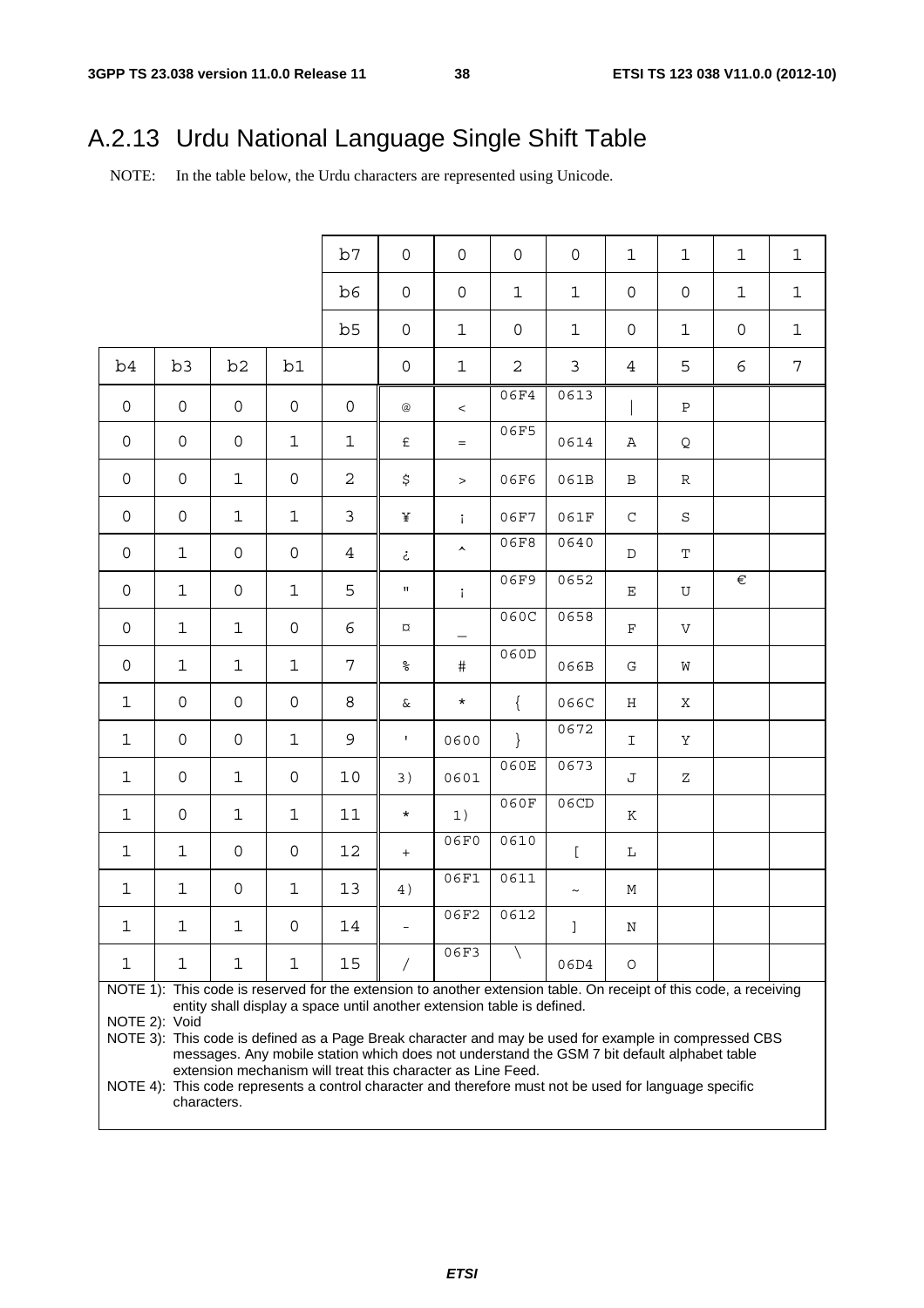# A.3 National Language Locking Shift Tables

# A.3.1 Turkish National Language Locking Shift Table

|             |             |                     |              | b7                  | 0                         | 0                   | 0                        | $\mathbf 0$         | $\mathbf{1}$        | $\mathbf 1$                                                                                                                                                                                                                                                                                                                        | $\mathbf 1$         | $\mathbf 1$                                                                                                                                                                                                                                                                                                                                                                                                                    |
|-------------|-------------|---------------------|--------------|---------------------|---------------------------|---------------------|--------------------------|---------------------|---------------------|------------------------------------------------------------------------------------------------------------------------------------------------------------------------------------------------------------------------------------------------------------------------------------------------------------------------------------|---------------------|--------------------------------------------------------------------------------------------------------------------------------------------------------------------------------------------------------------------------------------------------------------------------------------------------------------------------------------------------------------------------------------------------------------------------------|
|             |             |                     |              | b6                  | $\mathbf 0$               | $\mathsf{O}\xspace$ | $\mathbf 1$              | 1                   | $\mathbf 0$         | $\mathsf{O}\xspace$                                                                                                                                                                                                                                                                                                                | $\mathbf{1}$        | 1                                                                                                                                                                                                                                                                                                                                                                                                                              |
|             |             |                     |              | b5                  | $\mathsf{O}\xspace$       | $\mathbf 1$         | $\mathsf{O}\xspace$      | 1                   | $\mathsf{O}\xspace$ | 1                                                                                                                                                                                                                                                                                                                                  | $\mathsf{O}\xspace$ | $\mathbf 1$                                                                                                                                                                                                                                                                                                                                                                                                                    |
| b4          | b3          | b <sub>2</sub>      | b1           |                     | $\mathsf{O}\xspace$       | $\mathbf 1$         | $\overline{c}$           | 3                   | $\overline{4}$      | 5                                                                                                                                                                                                                                                                                                                                  | $\epsilon$          | $\overline{7}$                                                                                                                                                                                                                                                                                                                                                                                                                 |
| $\mathbf 0$ | $\mathbf 0$ | $\mathbf 0$         | 0            | $\mathsf{O}\xspace$ | $^\text{\textregistered}$ | $\Delta$            | SP                       | $\mathsf{O}\xspace$ | $\bullet$           | $\, {\bf P}$                                                                                                                                                                                                                                                                                                                       | Ç                   | p                                                                                                                                                                                                                                                                                                                                                                                                                              |
| $\mathbf 0$ | $\mathbf 0$ | 0                   | 1            | $\mathbf 1$         | $\pounds$                 | $\qquad \qquad -$   | Ţ                        | 1                   | Α                   | Q                                                                                                                                                                                                                                                                                                                                  | a                   | q                                                                                                                                                                                                                                                                                                                                                                                                                              |
| $\mathbf 0$ | $\mathbf 0$ | 1                   | 0            | $\overline{2}$      | \$                        | $\Phi$              | $\mathbf H$              | $\overline{c}$      | $\, {\bf B}$        | $\mathbb R$                                                                                                                                                                                                                                                                                                                        | b                   | $\ensuremath{\mathbf{r}}$                                                                                                                                                                                                                                                                                                                                                                                                      |
| $\mathbf 0$ | $\mathbf 0$ | 1                   | 1            | 3                   | ¥                         | $\Gamma$            | $\#$                     | 3                   | $\mathsf C$         | $\rm S$                                                                                                                                                                                                                                                                                                                            | $\mathsf{C}$        | S                                                                                                                                                                                                                                                                                                                                                                                                                              |
| $\mathbf 0$ | 1           | $\mathbf 0$         | 0            | $\overline{4}$      | €                         | $\Lambda$           | ¤                        | $\overline{4}$      | $\mathbb D$         | $\mathbf T$                                                                                                                                                                                                                                                                                                                        | d                   | $\mathsf t$                                                                                                                                                                                                                                                                                                                                                                                                                    |
| $\mathbf 0$ | 1           | $\mathbf 0$         | 1            | 5                   | $\acute{\text e}$         | Ω                   | $\,{}^{\circ}_{\circ}$   | 5                   | Ε                   | U                                                                                                                                                                                                                                                                                                                                  | e                   | u                                                                                                                                                                                                                                                                                                                                                                                                                              |
| $\mathbf 0$ | $\mathbf 1$ | $\mathbf 1$         | 0            | 6                   | ù                         | $\boldsymbol{\Pi}$  | $\delta$                 | 6                   | F                   | $\boldsymbol{\nabla}$                                                                                                                                                                                                                                                                                                              | $\mathbf f$         | v                                                                                                                                                                                                                                                                                                                                                                                                                              |
| 0           | $\mathbf 1$ | $\mathbf 1$         | 1            | 7                   | $\mathbf 1$               | $\Psi$              | $\mathbf{I}$             | 7                   | G                   | W                                                                                                                                                                                                                                                                                                                                  | g                   | W                                                                                                                                                                                                                                                                                                                                                                                                                              |
| 1           | $\mathbf 0$ | 0                   | 0            | 8                   | ò                         | $\Sigma$            | $\overline{(\ }$         | 8                   | $\rm H$             | Χ                                                                                                                                                                                                                                                                                                                                  | h                   | X                                                                                                                                                                                                                                                                                                                                                                                                                              |
| 1           | $\mathbf 0$ | 0                   | 1            | 9                   | Ç                         | $\Theta$            | $\left( \right)$         | 9                   | I                   | Υ                                                                                                                                                                                                                                                                                                                                  | i                   | У                                                                                                                                                                                                                                                                                                                                                                                                                              |
| 1           | $\mathbf 0$ | 1                   | 0            | 10                  | $\rm LF$                  | $\Xi$               | $^\star$                 | :                   | J                   | Ζ                                                                                                                                                                                                                                                                                                                                  | j                   | $\mathbf{Z}% _{0}=\mathbf{Z}_{0}=\mathbf{Z}_{0}=\mathbf{Z}_{0}=\mathbf{Z}_{0}=\mathbf{Z}_{0}=\mathbf{Z}_{0}=\mathbf{Z}_{0}=\mathbf{Z}_{0}=\mathbf{Z}_{0}=\mathbf{Z}_{0}=\mathbf{Z}_{0}=\mathbf{Z}_{0}=\mathbf{Z}_{0}=\mathbf{Z}_{0}=\mathbf{Z}_{0}=\mathbf{Z}_{0}=\mathbf{Z}_{0}=\mathbf{Z}_{0}=\mathbf{Z}_{0}=\mathbf{Z}_{0}=\mathbf{Z}_{0}=\mathbf{Z}_{0}=\mathbf{Z}_{0}=\mathbf{Z}_{0}=\mathbf{Z}_{0}=\mathbf{Z}_{0}=\math$ |
| 1           | $\mathbf 0$ | 1                   | 1            | 11                  | $\bullet$                 | 1)                  | $\pm$                    | $\ddot{r}$          | К                   | Ä                                                                                                                                                                                                                                                                                                                                  | k                   | ä                                                                                                                                                                                                                                                                                                                                                                                                                              |
| 1           | 1           | 0                   | 0            | 12                  | $\bullet$                 | $\bullet$           | $\mathbf{r}$             | $\,<\,$             | Г                   | Ö                                                                                                                                                                                                                                                                                                                                  | $\mathbf 1$         | Ö                                                                                                                                                                                                                                                                                                                                                                                                                              |
| $\mathbf 1$ | $\mathbf 1$ | $\mathsf{O}\xspace$ | 1            | 13                  | $\mathrm{CR}$             | $\bullet$           | $\overline{\phantom{m}}$ | $=$                 | М                   | Ñ                                                                                                                                                                                                                                                                                                                                  | m                   | ñ                                                                                                                                                                                                                                                                                                                                                                                                                              |
| $\mathbf 1$ | 1           | $\mathbf{1}$        | $\mathsf{O}$ | 14                  | Å                         | ß                   |                          | $\geq$              | Ν                   | Ü                                                                                                                                                                                                                                                                                                                                  | n                   | ü                                                                                                                                                                                                                                                                                                                                                                                                                              |
| 1           | 1           | 1                   | 1            | 15                  | å                         | É                   |                          | خ.                  | O                   | S                                                                                                                                                                                                                                                                                                                                  | O                   | à                                                                                                                                                                                                                                                                                                                                                                                                                              |
|             |             | space character.    |              |                     |                           |                     |                          |                     |                     | NOTE 1): This code is an escape to an extension of this table (either to the GSM 7 bit default alphabet extension<br>table, see subclause 6.2.1.1, or a National Language Single Shift Table, see subclause 6.2.1.2.2). A<br>receiving entity which does not understand the meaning of this escape mechanism shall display it as a |                     |                                                                                                                                                                                                                                                                                                                                                                                                                                |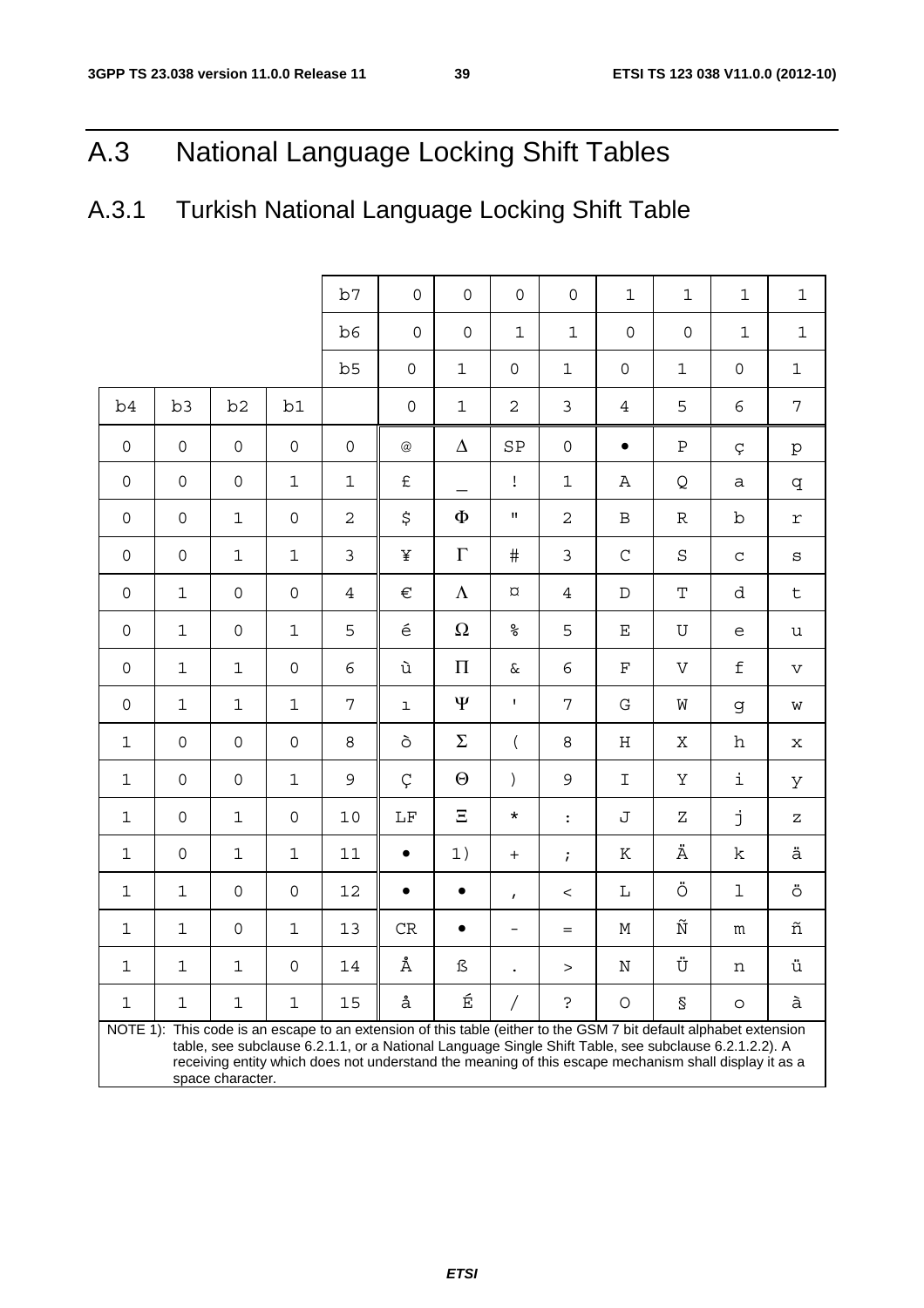### A.3.2 Void

# A.3.3 Portuguese National Language Locking Shift Table

|              |                |                     |                     | b7             | $\overline{0}$      | 0                      | $\overline{0}$           | $\overline{0}$ | $\mathbf{1}$        | $\mathbf 1$                                                                                                                                                                                                                                                                                                                                         | $\mathbf{1}$        | $\mathbf 1$                                                                                                                                                                                                                                                                                                                                                                                                                    |
|--------------|----------------|---------------------|---------------------|----------------|---------------------|------------------------|--------------------------|----------------|---------------------|-----------------------------------------------------------------------------------------------------------------------------------------------------------------------------------------------------------------------------------------------------------------------------------------------------------------------------------------------------|---------------------|--------------------------------------------------------------------------------------------------------------------------------------------------------------------------------------------------------------------------------------------------------------------------------------------------------------------------------------------------------------------------------------------------------------------------------|
|              |                |                     |                     | b6             | $\mathbf 0$         | $\mathsf{O}\xspace$    | $\mathbf 1$              | $\mathbf{1}$   | $\mathsf{O}\xspace$ | $\mathbf 0$                                                                                                                                                                                                                                                                                                                                         | $\mathbf 1$         | $\mathbf 1$                                                                                                                                                                                                                                                                                                                                                                                                                    |
|              |                |                     |                     | b <sub>5</sub> | $\mathsf{O}\xspace$ | $\mathbf 1$            | $\mathbf 0$              | 1              | $\mathsf{O}\xspace$ | $\mathbf 1$                                                                                                                                                                                                                                                                                                                                         | $\mathsf{O}\xspace$ | $\mathbf 1$                                                                                                                                                                                                                                                                                                                                                                                                                    |
| b4           | b <sub>3</sub> | b2                  | b1                  |                | $\mathsf{O}\xspace$ | $\mathbf 1$            | $\overline{2}$           | $\mathfrak{Z}$ | 4                   | 5                                                                                                                                                                                                                                                                                                                                                   | 6                   | 7                                                                                                                                                                                                                                                                                                                                                                                                                              |
| $\mathsf{O}$ | $\mathsf{O}$   | $\mathsf{O}$        | 0                   | $\mathsf{O}$   | @                   | $\Delta$               | SP                       | 0              | Í                   | $\, {\bf P}$                                                                                                                                                                                                                                                                                                                                        | $\thicksim$         | $\rm p$                                                                                                                                                                                                                                                                                                                                                                                                                        |
| $\mathbf 0$  | $\mathbf 0$    | $\mathsf{O}\xspace$ | $\mathbf 1$         | $1\,$          | £                   | $\equiv$               | $\mathbf I$              | $\mathbf{1}$   | Α                   | Q                                                                                                                                                                                                                                                                                                                                                   | а                   | q                                                                                                                                                                                                                                                                                                                                                                                                                              |
| $\mathbf 0$  | $\mathbf 0$    | $\mathbf 1$         | 0                   | $\overline{c}$ | \$                  | $\mathbf a$            | $\mathbf{H}$             | $\overline{2}$ | $\, {\bf B}$        | $\mathbb R$                                                                                                                                                                                                                                                                                                                                         | b                   | $\Upsilon$                                                                                                                                                                                                                                                                                                                                                                                                                     |
| $\mathbf 0$  | $\mathsf{O}$   | $\mathbf 1$         | $\mathbf 1$         | $\mathfrak{Z}$ | ¥                   | Ç                      | $\#$                     | $\mathfrak{Z}$ | $\mathsf C$         | $\rm S$                                                                                                                                                                                                                                                                                                                                             | $\mathbf C$         | $\rm s$                                                                                                                                                                                                                                                                                                                                                                                                                        |
| $\mathbf 0$  | $\mathbf 1$    | $\mathsf{O}\xspace$ | 0                   | $\overline{4}$ | ê                   | À                      | $\circ$                  | 4              | $\mathbb D$         | $\mathbf T$                                                                                                                                                                                                                                                                                                                                         | d                   | $\mathsf{t}$                                                                                                                                                                                                                                                                                                                                                                                                                   |
| $\mathbf 0$  | $\mathbf 1$    | $\mathsf{O}\xspace$ | $\mathbf 1$         | 5              | $\acute{\text e}$   | $\infty$               | ್ಯ                       | 5              | $\mathbf E$         | $\mathbf U$                                                                                                                                                                                                                                                                                                                                         | e                   | u                                                                                                                                                                                                                                                                                                                                                                                                                              |
| $\mathbf 0$  | $\mathbf 1$    | $\mathbf 1$         | 0                   | 6              | ú                   | ᄉ                      | &                        | 6              | $\mathbf F$         | $\boldsymbol{\nabla}$                                                                                                                                                                                                                                                                                                                               | $\mathsf{f}$        | V                                                                                                                                                                                                                                                                                                                                                                                                                              |
| $\mathbf 0$  | $\mathbf 1$    | $\mathbf{1}$        | $\mathbf 1$         | 7              | $\acute{\text{1}}$  | $\setminus$            | $\mathbf{L}$             | 7              | G                   | M                                                                                                                                                                                                                                                                                                                                                   | g                   | W                                                                                                                                                                                                                                                                                                                                                                                                                              |
| $\mathbf 1$  | $\mathbf 0$    | 0                   | 0                   | 8              | ó                   | €                      | $\overline{(\ }$         | 8              | $\rm H$             | Χ                                                                                                                                                                                                                                                                                                                                                   | h                   | X                                                                                                                                                                                                                                                                                                                                                                                                                              |
| $\mathbf 1$  | $\mathbf 0$    | $\mathsf{O}\xspace$ | $\mathbf 1$         | 9              | Ç                   | Ó                      | $\left( \right)$         | 9              | I                   | Y                                                                                                                                                                                                                                                                                                                                                   | i                   | У                                                                                                                                                                                                                                                                                                                                                                                                                              |
| $\mathbf 1$  | $\mathbf 0$    | $\mathbf 1$         | 0                   | 10             | $\rm LF$            |                        | $\star$                  | $\ddot{\cdot}$ | J                   | Ζ                                                                                                                                                                                                                                                                                                                                                   | j                   | $\mathbf{Z}% _{0}=\mathbf{Z}_{0}=\mathbf{Z}_{0}=\mathbf{Z}_{0}=\mathbf{Z}_{0}=\mathbf{Z}_{0}=\mathbf{Z}_{0}=\mathbf{Z}_{0}=\mathbf{Z}_{0}=\mathbf{Z}_{0}=\mathbf{Z}_{0}=\mathbf{Z}_{0}=\mathbf{Z}_{0}=\mathbf{Z}_{0}=\mathbf{Z}_{0}=\mathbf{Z}_{0}=\mathbf{Z}_{0}=\mathbf{Z}_{0}=\mathbf{Z}_{0}=\mathbf{Z}_{0}=\mathbf{Z}_{0}=\mathbf{Z}_{0}=\mathbf{Z}_{0}=\mathbf{Z}_{0}=\mathbf{Z}_{0}=\mathbf{Z}_{0}=\mathbf{Z}_{0}=\math$ |
| $\mathbf 1$  | $\mathbf 0$    | $\mathbf 1$         | $\mathbf 1$         | 11             | ô                   | 1)                     | $\ddot{}$                | $\ddot{i}$     | К                   | Ã                                                                                                                                                                                                                                                                                                                                                   | k                   | ã                                                                                                                                                                                                                                                                                                                                                                                                                              |
| $\mathbf 1$  | $\mathbf 1$    | $\mathsf{O}\xspace$ | 0                   | 12             | $\hat{\mathrm{o}}$  | Â                      | $\mathbf{r}$             | $\,<\,$        | L                   | Õ                                                                                                                                                                                                                                                                                                                                                   | 1                   | õ                                                                                                                                                                                                                                                                                                                                                                                                                              |
| $\mathbf{1}$ | $\mathbf{1}$   | $\mathsf{O}\xspace$ | $\mathbf 1$         | 13             | CR                  | â                      | $\overline{\phantom{0}}$ | $=$            | М                   | Ú                                                                                                                                                                                                                                                                                                                                                   | ${\mathfrak m}$     | $\sim$                                                                                                                                                                                                                                                                                                                                                                                                                         |
| $\mathbf{1}$ | $\mathbf 1$    | $\mathbf 1$         | $\mathsf{O}\xspace$ | 14             | Á                   | $\widehat{\mathbf{E}}$ |                          |                | $\rm N$             | Ü                                                                                                                                                                                                                                                                                                                                                   | $\mathbf n$         | ü                                                                                                                                                                                                                                                                                                                                                                                                                              |
| 1            | $\mathbf{1}$   | $\mathbf 1$         | $\mathbf 1$         | 15             | á                   | É                      | Τ                        | $\mathbf{S}$   | $\bigcirc$          | $\mathbb S$                                                                                                                                                                                                                                                                                                                                         | $\circ$             | à                                                                                                                                                                                                                                                                                                                                                                                                                              |
|              |                |                     |                     |                |                     |                        |                          |                |                     | NOTE 1): This code is an escape to an extension of this table (either to the GSM 7 bit default alphabet extension<br>table, see subclause 6.2.1.1, or a National Language Single Shift Table, see subclause 6.2.1.2.2). A receiving<br>entity which does not understand the meaning of this escape mechanism shall display it as a space character. |                     |                                                                                                                                                                                                                                                                                                                                                                                                                                |

# A.3.4 Bengali National Language Locking Shift Table

NOTE: In the table below, the Bengali characters are represented using Unicode.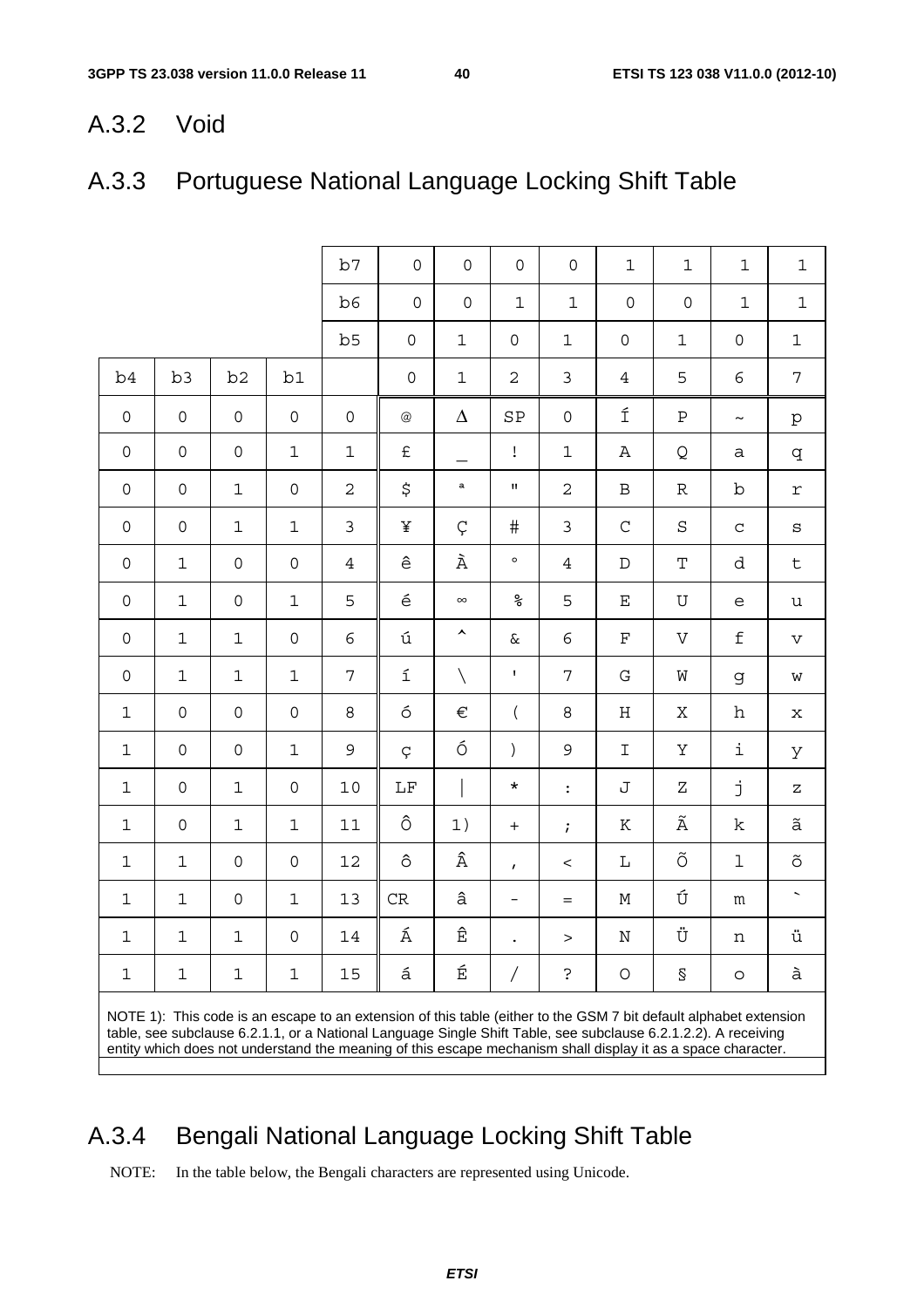|                     |                     |                     |                     | b7             | $\mathsf{O}$        | $\mathsf{O}$    | $\mathsf{O}$         | 0                       | 1              | $\mathbf 1$                                                                                                                                                                                                                                                                                                                                         | $\mathbf 1$             | 1              |
|---------------------|---------------------|---------------------|---------------------|----------------|---------------------|-----------------|----------------------|-------------------------|----------------|-----------------------------------------------------------------------------------------------------------------------------------------------------------------------------------------------------------------------------------------------------------------------------------------------------------------------------------------------------|-------------------------|----------------|
|                     |                     |                     |                     | b6             | $\mathsf{O}\xspace$ | $\overline{0}$  | $\mathbf{1}$         | $\mathbf{1}$            | $\mathbf 0$    | 0                                                                                                                                                                                                                                                                                                                                                   | $\mathbf{1}$            | $\mathbf{1}$   |
|                     |                     |                     |                     | b <sub>5</sub> | $\mathsf{O}$        | $\overline{1}$  | $\mathsf{O}$         | $\mathbf{1}$            | $\mathsf{O}$   | $\mathbf{1}$                                                                                                                                                                                                                                                                                                                                        | $\mathsf{O}$            | $\mathbf 1$    |
| b4                  | b3                  | b2                  | b1                  |                | $\mathsf{O}\xspace$ | $\overline{1}$  | $\overline{2}$       | $\overline{\mathbf{3}}$ | $\overline{4}$ | 5                                                                                                                                                                                                                                                                                                                                                   | 6                       | $\overline{7}$ |
| $\overline{0}$      | $\mathsf{O}$        | $\mathsf{O}$        | $\mathsf{O}\xspace$ | $\mathbf 0$    | 0981                | 0990            | SP                   | $\mathsf{O}\xspace$     | 09AC           | 09BE                                                                                                                                                                                                                                                                                                                                                | 09CE                    | $\rm p$        |
| 0                   | $\mathsf{O}\xspace$ | $\mathsf{O}\xspace$ | $\mathbf 1$         | $\mathbf 1$    | 0982                |                 | $\mathbf{I}$         | $\mathbf{1}$            | 09AD           | 09BF                                                                                                                                                                                                                                                                                                                                                | a                       | q              |
| 0                   | $\mathsf{O}\xspace$ | $\mathbf 1$         | $\mathsf{O}\xspace$ | $\overline{2}$ | 0983                |                 | 099F                 | 2                       | 09AE           | 09C0                                                                                                                                                                                                                                                                                                                                                | $\mathbf b$             | r              |
| $\mathsf{O}\xspace$ | $\mathsf{O}\xspace$ | $\mathbf 1$         | $\mathbf 1$         | $\overline{3}$ | 0985                | 0993            | 09A0                 | 3                       | 09AF           | 09C1                                                                                                                                                                                                                                                                                                                                                | $\mathbf C$             | S              |
| $\overline{0}$      | $\mathbf{1}$        | $\overline{0}$      | $\mathsf{O}\xspace$ | $\overline{4}$ | 0986                | 0994            | 09A1                 | $\overline{4}$          | 09B0           | 09C2                                                                                                                                                                                                                                                                                                                                                | $\overline{\mathrm{d}}$ | $\overline{t}$ |
| $\mathsf{O}\xspace$ | $\mathbf 1$         | $\mathsf O$         | $\mathbf 1$         | 5              | 0987                | 0995            | 09A2                 | 5                       |                | 09C3                                                                                                                                                                                                                                                                                                                                                | e                       | u              |
| $\mathbf 0$         | $\mathbf{1}$        | $\mathbf 1$         | $\overline{0}$      | $\overline{6}$ | 0988                | 0996            | 09A3                 | $\epsilon$              | 09B2           | 09C4                                                                                                                                                                                                                                                                                                                                                | $\overline{f}$          | $\mathbf v$    |
| $\mathbf 0$         | $\mathbf 1$         | $\mathbf 1$         | $\mathbf 1$         | $\overline{7}$ | 0989                | 0997            | 09A4                 | 7                       |                |                                                                                                                                                                                                                                                                                                                                                     | g                       | W              |
| 1                   | $\mathbf 0$         | 0                   | $\mathsf{O}$        | 8              | 098A                | 0998            | $\left( \right)$     | 8                       |                |                                                                                                                                                                                                                                                                                                                                                     | h                       | x              |
| $\mathbf{1}$        | $\mathsf{O}$        | $\mathsf{O}$        | $\mathbf{1}$        | $\overline{9}$ | 098B                | 0999            | $\overline{(}$       | 9                       |                | 09C7                                                                                                                                                                                                                                                                                                                                                | i                       | У              |
| $\mathbf{1}$        | $\mathsf{O}\xspace$ | $\mathbf 1$         | $\mathsf{O}$        | 10             | $\overline{\rm LF}$ | 099A            | 09A5                 | $\div$                  | 09B6           | 09C8                                                                                                                                                                                                                                                                                                                                                | j                       | $\mathbf{z}$   |
| $\mathbf{1}$        | $\mathbf 0$         | $\mathbf 1$         | $\mathbf{1}$        | 11             | 098C                | $\overline{1)}$ | 09A6                 | $\mathcal{I}$           | 09B7           |                                                                                                                                                                                                                                                                                                                                                     | k                       | 09D7           |
| $1\,$               | $\mathbf{1}$        | 0                   | $\mathsf{O}\xspace$ | 12             |                     | 099B            | $\mathbf{r}$         |                         | 09B8           |                                                                                                                                                                                                                                                                                                                                                     | ı                       | 09DC           |
| $\mathbf 1$         | $\mathbf 1$         | 0                   | $\mathbf{1}$        | 13             | $\mathrm{CR}$       | 099C            | 09A7                 | 09AA                    | 09B9           | 09CB                                                                                                                                                                                                                                                                                                                                                | ${\mathfrak m}$         | 09DD           |
| $\mathbf{1}$        | $\mathbf{1}$        | $1\,$               | $\mathsf{O}\xspace$ | 14             |                     | 099D            | $\ddot{\phantom{0}}$ | 09AB                    | 09BC           | 09CC                                                                                                                                                                                                                                                                                                                                                | n                       | 09F0           |
| $\mathbf{1}$        | $\mathbf 1$         | $\mathbf 1$         | $\mathbf 1$         | 15             | 098F                | 099E            | 09A8                 | $\overline{P}$          | 09BD           | 09CD                                                                                                                                                                                                                                                                                                                                                | $\circ$                 | 09F1           |
|                     |                     |                     |                     |                |                     |                 |                      |                         |                | NOTE 1): This code is an escape to an extension of this table (either to the GSM 7 bit default alphabet extension<br>table, see subclause 6.2.1.1, or a National Language Single Shift Table, see subclause 6.2.1.2.2). A receiving<br>entity which does not understand the meaning of this escape mechanism shall display it as a space character. |                         |                |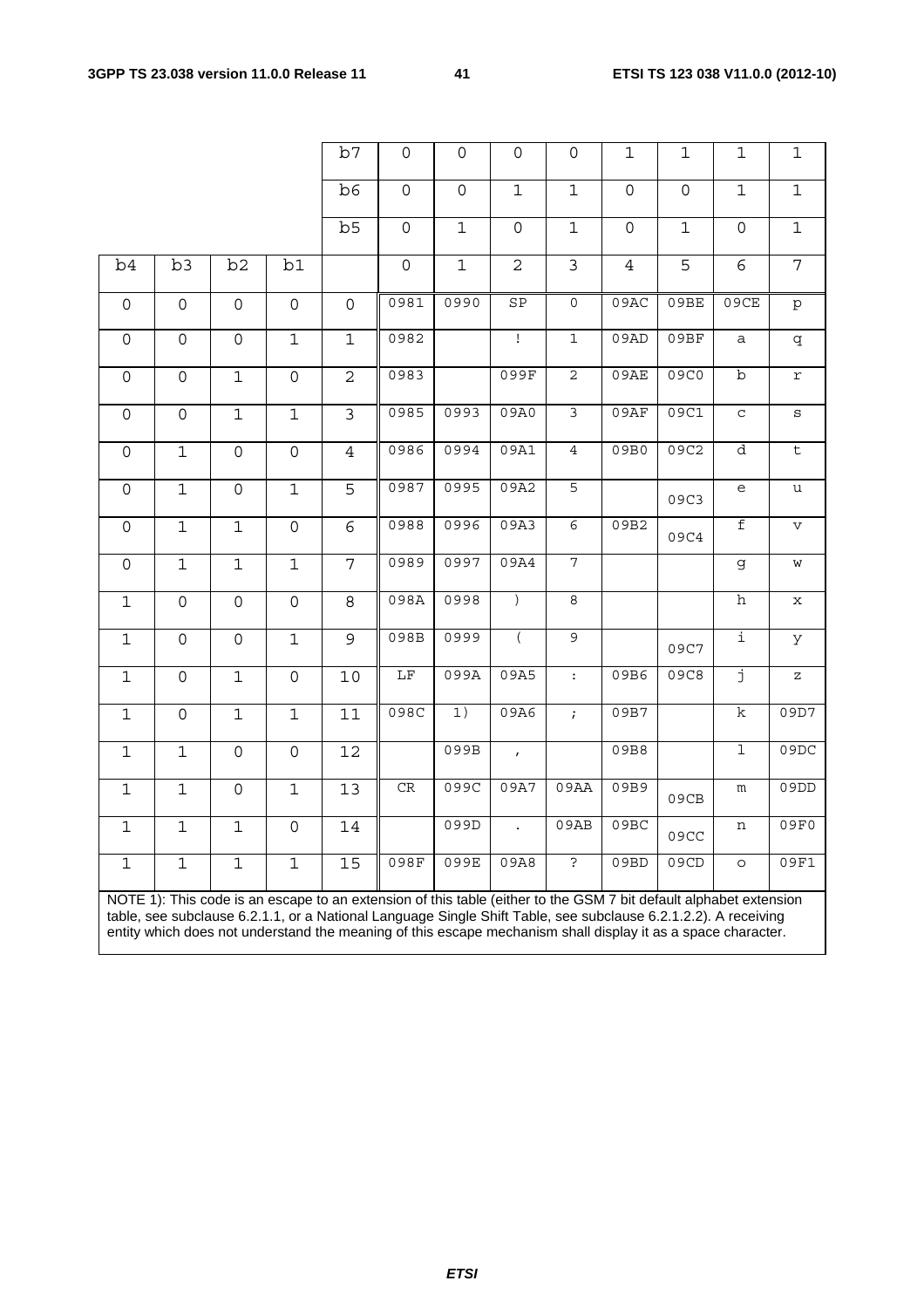# A.3.5 Gujarati National Language Locking Shift Table

NOTE: In the table below, the Gujarati characters are represented using Unicode.

|                     |              |                |                     | b7              | $\mathbf 0$         | $\mathbf 0$         | 0                           | 0              | 1                   | $\mathbf 1$         | $\mathbf 1$                                       | $\mathbf 1$                       |
|---------------------|--------------|----------------|---------------------|-----------------|---------------------|---------------------|-----------------------------|----------------|---------------------|---------------------|---------------------------------------------------|-----------------------------------|
|                     |              |                |                     | b6              | $\mathsf{O}\xspace$ | $\mathsf{O}\xspace$ | $\mathbf 1$                 | $\mathbf 1$    | 0                   | $\mathsf{O}\xspace$ | $\mathbf 1$                                       | $\mathbf 1$                       |
|                     |              |                |                     | b5              | $\mathsf{O}\xspace$ | $\mathbf 1$         | 0                           | $\mathbf 1$    | $\mathsf{O}\xspace$ | $\mathbf 1$         | $\mathsf{O}\xspace$                               | $\mathbf 1$                       |
| b4                  | b3           | b2             | b1                  |                 | $\mathsf{O}\xspace$ | $\mathbf{1}$        | $\overline{2}$              | 3              | $\overline{4}$      | 5                   | 6                                                 | $\overline{7}$                    |
| $\mathsf{O}\xspace$ | 0            | $\mathsf{O}$   | $\mathsf{O}$        | $\overline{O}$  | 0A81                | 0A90                | SP                          | $\overline{0}$ | 0AAC                | 0ABE                | 0AD0                                              | $\rm p$                           |
| $\mathsf{O}\xspace$ | 0            | $\mathsf{O}$   | $\mathbf 1$         | $\mathbf{1}$    | 0A82                | 0A91                | $\overline{1}$              | $\mathbf 1$    | 0AAD                | 0ABF                | $\mathsf a$                                       | q                                 |
| 0                   | 0            | $\mathbf{1}$   | $\mathsf{O}$        | $\overline{2}$  | 0A83                |                     | 0A9F                        | $\overline{2}$ | 0AAE                | 0AC0                | $\overline{b}$                                    | $\mathtt{r}$                      |
| $\mathsf{O}\xspace$ | 0            | $\mathbf 1$    | $\mathbf 1$         | $\mathfrak{Z}$  | 0A85                | 0A93                | 0AA0                        | $\mathfrak{Z}$ | 0AAF                | 0AC1                | $\mathbf C$                                       | S                                 |
| $\mathsf{O}$        | $\mathbf 1$  | $\mathsf{O}$   | 0                   | $\overline{4}$  | 0A86                | 0A94                | 0AA1                        | $\overline{4}$ | 0AB0                | 0AC2                | d                                                 | $\sf t$                           |
| $\mathsf{O}\xspace$ | $\mathbf{1}$ | $\mathbf 0$    | $\mathbf 1$         | 5               | 0A87                | 0A95                | 0AA2                        | 5              |                     | 0AC3                | $\mathsf{e}% _{t}\!\left( \mathcal{A}_{t}\right)$ | u                                 |
| $\mathsf{O}\xspace$ | $\mathbf{1}$ | $\mathbf{1}$   | $\mathsf{O}\xspace$ | $\overline{6}$  | 0A88                | 0A96                | 0AA3                        | $\epsilon$     | 0AB2                | 0AC4                | $\overline{\mathtt{f}}$                           | $\mathbf v$                       |
| $\mathsf{O}\xspace$ | $\mathbf 1$  | $\mathbf{1}$   | $\mathbf 1$         | 7               | 0A89                | 0A97                | 0AA4                        | 7              | 0AB3                | 0AC5                | g                                                 | W                                 |
| $\mathbf 1$         | $\mathsf{O}$ | $\mathsf{O}$   | $\mathsf{O}$        | 8               | 0A8A                | 0A98                | $\left( \right)$            | $\,8\,$        |                     |                     | $\,$ h                                            | х                                 |
| $\mathbf 1$         | $\mathsf{O}$ | $\mathsf{O}$   | $\mathbf 1$         | 9               | 0A8B                | 0A99                | $\overline{(\ }$            | $\mathsf 9$    | 0AB5                | 0AC7                | $\mathbf{i}$                                      | У                                 |
| $\mathbf{1}$        | $\mathsf{O}$ | $\mathbf{1}$   | $\mathsf{O}$        | 10              | $\overline{\rm LF}$ | 0A9A                | 0AA5                        | $\colon$       | 0AB6                | 0AC8                | $\overline{\mathbf{j}}$                           | $\mathbf{Z}% _{0}=\mathbf{Z}_{0}$ |
| $\mathbf 1$         | 0            | $\mathbf{1}$   | $\mathbf 1$         | 11              | 0A8C                | 1)                  | 0AA6                        | $\mathcal{I}$  | 0AB7                | 0AC9                | $\rm k$                                           | 0AE0                              |
| $\mathbf 1$         | $\mathbf 1$  | $\overline{0}$ | $\mathsf{O}$        | 12              | 0A8D                | 0A9B                | $\mathcal{L}_{\mathcal{A}}$ |                | 0AB8                |                     | $\mathbf 1$                                       | 0AE1                              |
| $\overline{1}$      | $\mathbf 1$  | $\mathsf{O}$   | $\mathbf 1$         | $\overline{13}$ | CR                  | 0A9C                | 0AA7                        | 0AAA           | 0AB9                | 0ACB                | ${\mathfrak m}$                                   | 0AE2                              |
| $\overline{1}$      | $\mathbf{1}$ | $\mathbf{1}$   | $\mathsf{O}$        | 14              |                     | 0A9D                | $\mathbf{r}$                | 0AAB           | 0ABC                | 0ACC                | n                                                 | 0AE3                              |
| $\mathbf 1$         | $\mathbf{1}$ | $\mathbf{1}$   | $\mathbf 1$         | 15              | 0A8F                | 0A9E                | 0AAB                        | $\overline{?}$ | 0ABD                | 0ACD                | $\circ$                                           | 0AF1                              |

NOTE 1): This code is an escape to an extension of this table (either to the GSM 7 bit default alphabet extension table, see subclause 6.2.1.1, or a National Language Single Shift Table, see subclause 6.2.1.2.2). A receiving entity which does not understand the meaning of this escape mechanism shall display it as a space character.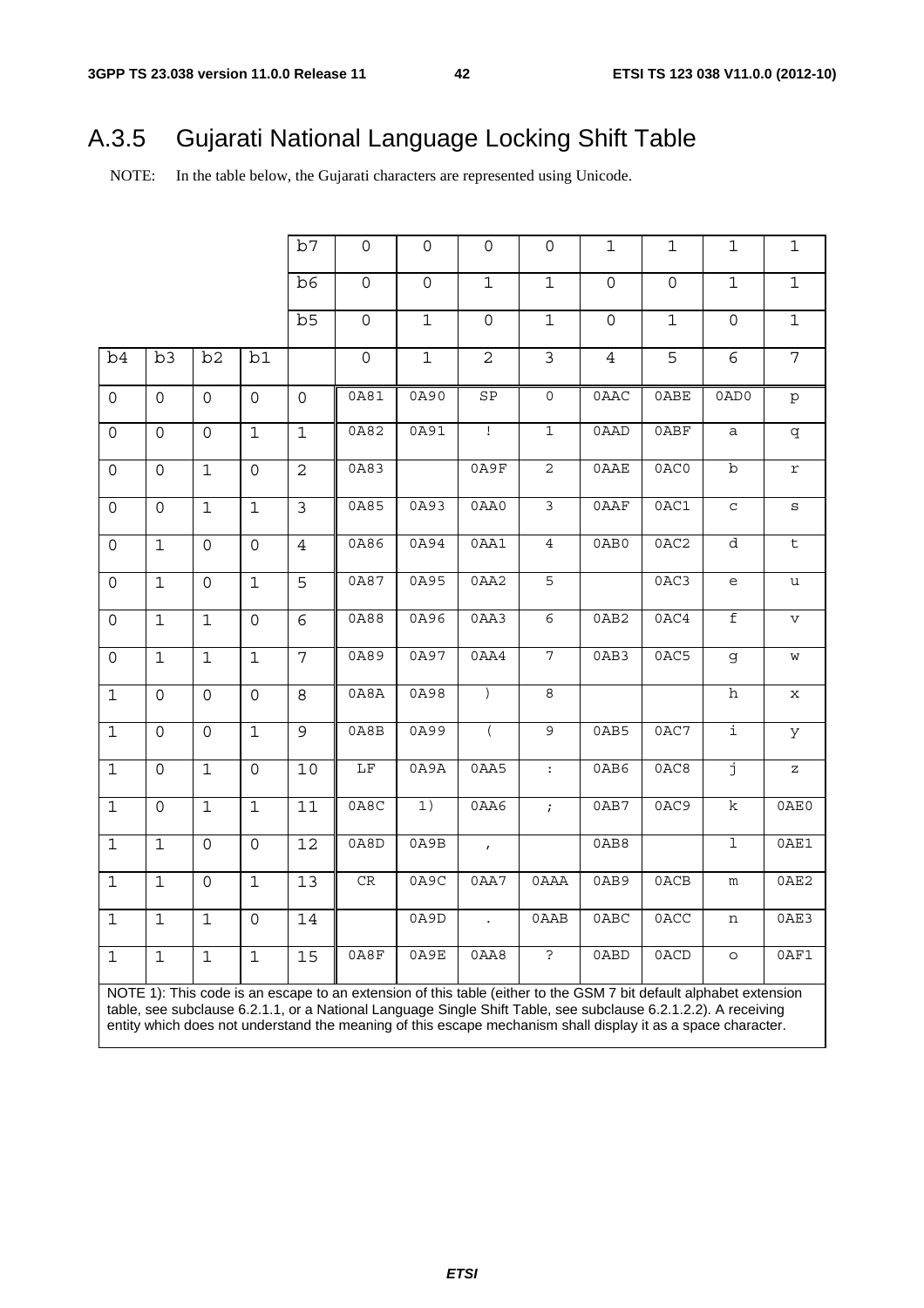# A.3.6 Hindi National Language Locking Shift Table

NOTE: In the table below, the Hindi characters are represented using Unicode.

|                     |                     |                |                     | b7             | 0                   | 0                   | 0                   | 0              | $\mathbf 1$    | $\mathbf 1$ | 1                       | 1                                                                                                                                                                                                                                                                                                                                                                                                                              |
|---------------------|---------------------|----------------|---------------------|----------------|---------------------|---------------------|---------------------|----------------|----------------|-------------|-------------------------|--------------------------------------------------------------------------------------------------------------------------------------------------------------------------------------------------------------------------------------------------------------------------------------------------------------------------------------------------------------------------------------------------------------------------------|
|                     |                     |                |                     | b6             | $\mathsf{O}\xspace$ | $\mathsf{O}\xspace$ | $\mathbf 1$         | $\mathbf{1}$   | $\mathbf 0$    | $\mathbf 0$ | $\mathbf{1}$            | $\mathbf 1$                                                                                                                                                                                                                                                                                                                                                                                                                    |
|                     |                     |                |                     | b5             | $\mathsf{O}$        | $\mathbf{1}$        | $\mathsf{O}\xspace$ | $\mathbf 1$    | $\mathbf 0$    | $\mathbf 1$ | $\mathsf{O}$            | $\mathbf{1}$                                                                                                                                                                                                                                                                                                                                                                                                                   |
| b4                  | b3                  | b2             | b1                  |                | $\mathsf{O}$        | $\mathbf{1}$        | 2                   | $\mathsf{3}$   | $\overline{4}$ | 5           | 6                       | 7                                                                                                                                                                                                                                                                                                                                                                                                                              |
| $\mathsf{O}$        | $\mathsf{O}$        | $\mathsf{O}$   | $\mathsf{O}$        | $\mathsf{O}$   | 0901                | 0910                | SP                  | $\mathsf{O}$   | 092C           | 093E        | 0950                    | $\mathtt{p}$                                                                                                                                                                                                                                                                                                                                                                                                                   |
| 0                   | $\mathsf{O}$        | 0              | $\mathbf{1}$        | $\mathbf 1$    | 0902                | 0911                | $\mathbf{I}$        | $\mathbf{1}$   | 092D           | 093F        | a                       | q                                                                                                                                                                                                                                                                                                                                                                                                                              |
| 0                   | $\mathsf{O}\xspace$ | $\mathbf 1$    | $\overline{0}$      | $\overline{2}$ | 0903                | 0912                | 091F                | $\overline{c}$ | 092E           | 0940        | $\rm{b}$                | $\mathtt{r}$                                                                                                                                                                                                                                                                                                                                                                                                                   |
| $\mathsf{O}\xspace$ | $\mathbf 0$         | $\mathbf 1$    | $\mathbf 1$         | $\mathfrak{Z}$ | 0905                | 0913                | 0920                | 3              | 092F           | 0941        | $\mathtt{C}$            | $\mathtt{s}$                                                                                                                                                                                                                                                                                                                                                                                                                   |
| 0                   | $\mathbf 1$         | $\overline{O}$ | $\overline{0}$      | $\overline{4}$ | 0906                | 0914                | 0921                | $\overline{4}$ | 0930           | 0942        | d                       | $\overline{t}$                                                                                                                                                                                                                                                                                                                                                                                                                 |
| 0                   | $\mathbf 1$         | $\mathsf{O}$   | $\mathbf 1$         | 5              | 0907                | 0915                | 0922                | 5              | 0931           | 0943        | e                       | u                                                                                                                                                                                                                                                                                                                                                                                                                              |
| 0                   | $\mathbf{1}$        | $\mathbf 1$    | $\mathsf{O}\xspace$ | 6              | 0908                | 0916                | 0923                | 6              | 0932           | 0944        | f                       | $\mathbf v$                                                                                                                                                                                                                                                                                                                                                                                                                    |
| $\mathsf{O}$        | $\mathbf 1$         | $\mathbf 1$    | $\mathbf{1}$        | $\overline{7}$ | 0909                | 0917                | 0924                | $\overline{7}$ | 0933           | 0945        | g                       | W                                                                                                                                                                                                                                                                                                                                                                                                                              |
| $\mathbf{1}$        | $\mathsf{O}$        | $\mathsf{O}$   | $\mathsf{O}\xspace$ | 8              | 090A                | 0918                | $\overline{)}$      | 8              | 0934           | 0946        | $\overline{h}$          | $\mathbf x$                                                                                                                                                                                                                                                                                                                                                                                                                    |
| $\mathbf 1$         | $\Omega$            | $\mathsf{O}$   | $\mathbf 1$         | 9              | 090B                | 0919                | $\left($            | 9              | 0935           | 0947        | i                       | У                                                                                                                                                                                                                                                                                                                                                                                                                              |
| 1                   | $\mathsf{O}\xspace$ | $\mathbf{1}$   | $\Omega$            | 10             | $\overline{\rm LF}$ | 091A                | 0925                | $\ddot{\cdot}$ | 0936           | 0948        | j                       | $\mathbf{Z}% _{0}=\mathbf{Z}_{0}=\mathbf{Z}_{0}=\mathbf{Z}_{0}=\mathbf{Z}_{0}=\mathbf{Z}_{0}=\mathbf{Z}_{0}=\mathbf{Z}_{0}=\mathbf{Z}_{0}=\mathbf{Z}_{0}=\mathbf{Z}_{0}=\mathbf{Z}_{0}=\mathbf{Z}_{0}=\mathbf{Z}_{0}=\mathbf{Z}_{0}=\mathbf{Z}_{0}=\mathbf{Z}_{0}=\mathbf{Z}_{0}=\mathbf{Z}_{0}=\mathbf{Z}_{0}=\mathbf{Z}_{0}=\mathbf{Z}_{0}=\mathbf{Z}_{0}=\mathbf{Z}_{0}=\mathbf{Z}_{0}=\mathbf{Z}_{0}=\mathbf{Z}_{0}=\math$ |
| $\mathbf 1$         | $\mathsf{O}\xspace$ | $\mathbf 1$    | $\mathbf{1}$        | 11             | 090C                | 1)                  | 0926                | $\mathcal{L}$  | 0937           | 0949        | $\overline{\mathbf{k}}$ | 0972                                                                                                                                                                                                                                                                                                                                                                                                                           |
| $\mathbf{1}$        | $\mathbf{1}$        | $\mathsf{O}$   | $\overline{0}$      | 12             | 090D                | 091B                | $\mathbf{r}$        | 0929           | 0938           | 094A        | $\overline{1}$          | 097B                                                                                                                                                                                                                                                                                                                                                                                                                           |
| 1                   | $\mathbf 1$         | 0              | $\mathbf 1$         | 13             | $\rm CR$            | 091C                | 0927                | 092A           | 0939           | 094B        | m                       | 097C                                                                                                                                                                                                                                                                                                                                                                                                                           |
| $\mathbf{1}$        | $\mathbf 1$         | $\mathbf 1$    | $\mathsf{O}$        | 14             | 090E                | 091D                | $\sim$              | 092B           | 093C           | 094C        | n                       | 097E                                                                                                                                                                                                                                                                                                                                                                                                                           |
| $\mathbf 1$         | $\mathbf 1$         | $\mathbf{1}$   | $\mathbf 1$         | 15             | 090F                | 091E                | 0928                | $\overline{?}$ | 093D           | 094D        | $\circ$                 | 097F                                                                                                                                                                                                                                                                                                                                                                                                                           |
|                     |                     |                |                     |                |                     |                     |                     |                |                |             |                         |                                                                                                                                                                                                                                                                                                                                                                                                                                |

NOTE 1): This code is an escape to an extension of this table (either to the GSM 7 bit default alphabet extension table, see subclause 6.2.1.1, or a National Language Single Shift Table, see subclause 6.2.1.2.2). A receiving entity which does not understand the meaning of this escape mechanism shall display it as a space character.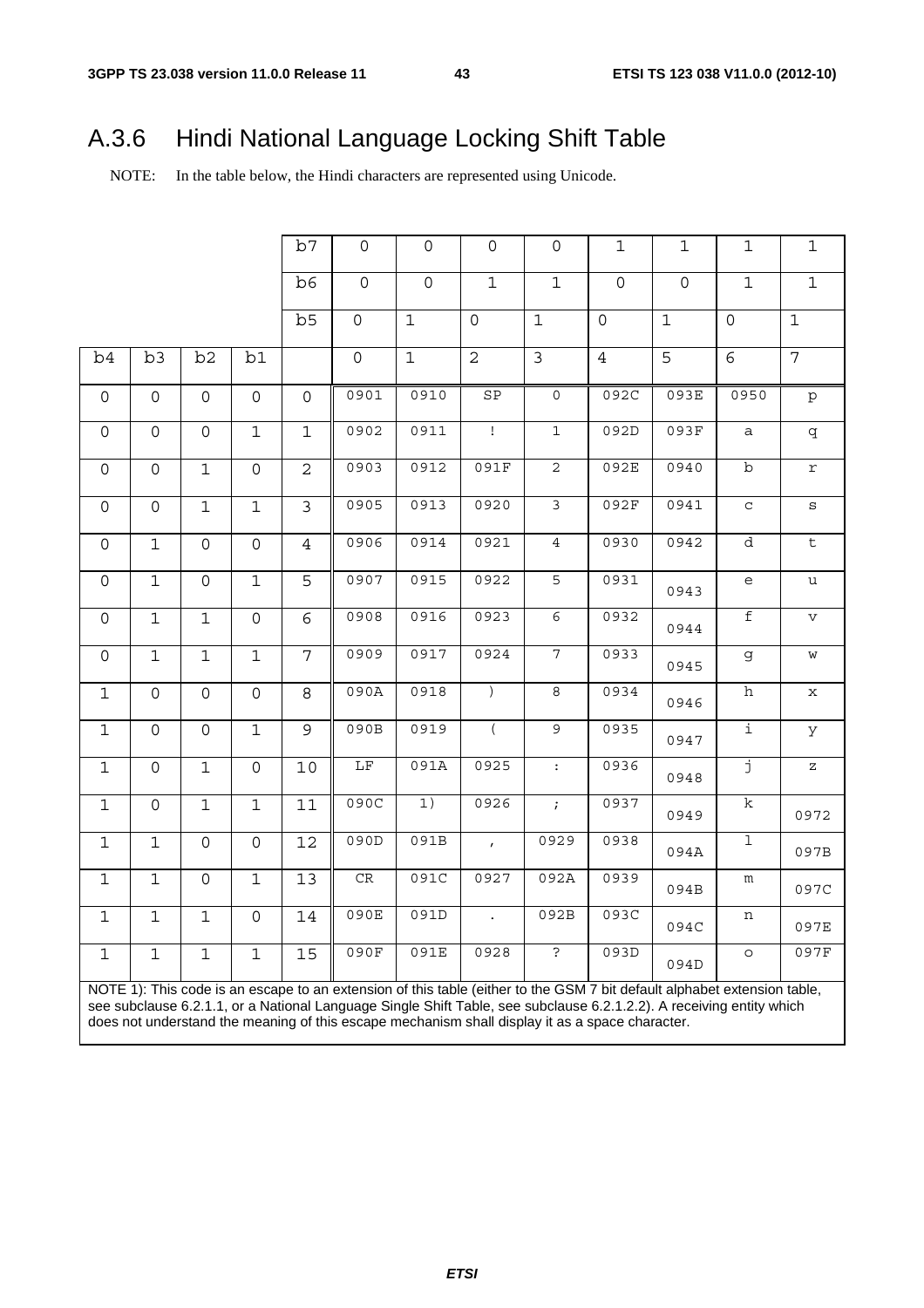# A.3.7 Kannada National Language Locking Shift Table

NOTE: In the table below, the Kannada characters are represented using Unicode.

|                     |                     |                     |                     | b7                  | $\mathsf{O}\xspace$                                                                                                      | $\mathsf{O}\xspace$ | $\mathsf{O}\xspace$  | $\mathsf{O}\xspace$  | $\mathbf{1}$   | $\mathbf{1}$     | $\mathbf 1$             | $\mathbf{1}$            |
|---------------------|---------------------|---------------------|---------------------|---------------------|--------------------------------------------------------------------------------------------------------------------------|---------------------|----------------------|----------------------|----------------|------------------|-------------------------|-------------------------|
|                     |                     |                     |                     | b6                  | $\mathsf{O}\xspace$                                                                                                      | $\mathsf{O}\xspace$ | $\mathbf 1$          | $\mathbf{1}$         | $\overline{0}$ | $\mathbf 0$      | $\mathbf 1$             | $\mathbf 1$             |
|                     |                     |                     |                     | b <sub>5</sub>      | $\mathsf{O}$                                                                                                             | $\mathbf{1}$        | $\mathbf 0$          | $\mathbf 1$          | $\mathbf 0$    | $\mathbf 1$      | $\mathsf{O}\xspace$     | $\mathbf 1$             |
| b4                  | b3                  | b2                  | b1                  |                     | $\mathsf{O}\xspace$                                                                                                      | $\mathbf 1$         | $\overline{2}$       | $\mathfrak{Z}$       | $\overline{4}$ | 5                | 6                       | $\overline{7}$          |
| $\mathsf{O}\xspace$ | $\mathsf{O}$        | $\mathsf{O}$        | $\mathsf{O}$        | $\mathsf{O}\xspace$ |                                                                                                                          | 0C90                | SP                   | $\mathsf{O}$         | 0CAC           | $0$ CBE          | 0CD5                    | $\mathtt{p}$            |
| $\mathsf{O}\xspace$ | $\mathsf{O}\xspace$ | $\mathsf{O}\xspace$ | $\mathbf 1$         | $1\,$               | 0C82                                                                                                                     |                     | $\mathbf{I}$         | $\mathbf{1}$         | 0CAD           | 0CBF             | a                       | q                       |
| $\mathsf{O}\xspace$ | $\mathsf{O}\xspace$ | $\mathbf 1$         | $\mathsf{O}\xspace$ | $\overline{2}$      | 0C83                                                                                                                     | 0C92                | 0C9F                 | $\overline{c}$       | $0$ CAE        | 0CC0             | $\rm b$                 | $\mathtt{r}$            |
| 0                   | $\mathsf{O}\xspace$ | $\mathbf 1$         | $\mathbf 1$         | 3                   | 0C85                                                                                                                     | OC93                | 0CAO                 | 3                    | $0$ CAF        | 0CC1             | $\mathbf C$             | $\mathtt{s}$            |
| 0                   | $\overline{1}$      | $\mathsf{O}$        | $\overline{0}$      | $\overline{4}$      | <b>0C86</b>                                                                                                              | 0C94                | 0CAA                 | $\overline{4}$       | 0CB0           | 0CC <sub>2</sub> | d                       | $\overline{\mathsf{t}}$ |
| $\mathsf{O}$        | $\overline{1}$      | $\mathsf{O}$        | $\overline{1}$      | $\overline{5}$      | 0C87                                                                                                                     | 0C95                | 0 <sub>C</sub> A2    | $\overline{5}$       | 0CB1           | OCC <sub>3</sub> | e                       | u                       |
| 0                   | $\overline{1}$      | $1\,$               | $\mathbf 0$         | $\overline{6}$      | 0C88                                                                                                                     | 0C96                | 0C <sub>A3</sub>     | $6\overline{6}$      | 0CB2           | 0CC4             | $\mathbf f$             | $\mathbf v$             |
| $\mathsf{O}$        | $\mathbf 1$         | $\mathbf 1$         | $\mathbf 1$         | 7                   | 0C89                                                                                                                     | 0C97                | 0C <sub>A4</sub>     | $\overline{7}$       | 0CB3           |                  | g                       | W                       |
| $\mathbf{1}$        | $\mathbf 0$         | $\mathsf{O}\xspace$ | $\mathbf 0$         | 8                   | 0C8A                                                                                                                     | 0C98                | $\left( \right)$     | $\infty$             |                | 0CC6             | h                       | х                       |
| $\mathbf 1$         | $\overline{0}$      | $\mathsf{O}\xspace$ | $\mathbf{1}$        | 9                   | OC8B                                                                                                                     | 0C99                | $\overline{(\ }$     | 9                    | 0CB5           | 0CC7             | i                       | У                       |
| $1\,$               | $\mathsf{O}\xspace$ | $\mathbf 1$         | $\mathsf{O}\xspace$ | 10                  | $\rm LF$                                                                                                                 | 0C9A                | 0CA5                 | $\ddot{\phantom{a}}$ | 0CB6           | 0CC8             | j                       | $\rm{z}$                |
| $\mathbf 1$         | $\mathsf{O}\xspace$ | $\mathbf 1$         | $\mathbf{1}$        | 11                  | 0C8C                                                                                                                     | $\overline{1)}$     | 0CA6                 | $\mathcal{L}$        | 0CB7           |                  | $\overline{\mathbf{k}}$ | 0CD6                    |
| $\mathbf 1$         | $\mathbf 1$         | 0                   | $\mathsf{O}\xspace$ | 12                  |                                                                                                                          | 0C9B                | $\mathbf{r}$         |                      | 0CB8           | 0CCA             | 1                       | 0CE0                    |
| $\mathbf{1}$        | $\mathbf{1}$        | $\mathsf{O}$        | $\mathbf 1$         | 13                  | CR                                                                                                                       | 0C9C                | 0 <sub>CA7</sub>     | 0CAA                 | 0CB9           | 0CCB             | m                       | OCE1                    |
| $\mathbf{1}$        | $\mathbf{1}$        | $\mathbf 1$         | $\mathbf 0$         | $14\,$              | 0C8E                                                                                                                     | 0C9D                | $\ddot{\phantom{a}}$ | 0CAB                 | $0$ CBC        | 0CCC             | n                       | 0CE2                    |
| $\mathbf 1$         | $\mathbf 1$         | $\mathbf 1$         | $\mathbf 1$         | 15                  | 0C8F                                                                                                                     | 0C9E                | 0CAB                 | ?                    | 0CBD           | 0CCD             | $\circ$                 | OCE3                    |
|                     |                     |                     |                     |                     | NOTE 1): This code is an escape to an extension of this table (either to the GSM 7 bit default alphabet extension table, |                     |                      |                      |                |                  |                         |                         |
|                     |                     |                     |                     |                     | see subclause 6.2.1.1, or a National Language Single Shift Table, see subclause 6.2.1.2.2). A receiving entity which     |                     |                      |                      |                |                  |                         |                         |

does not understand the meaning of this escape mechanism shall display it as a space character.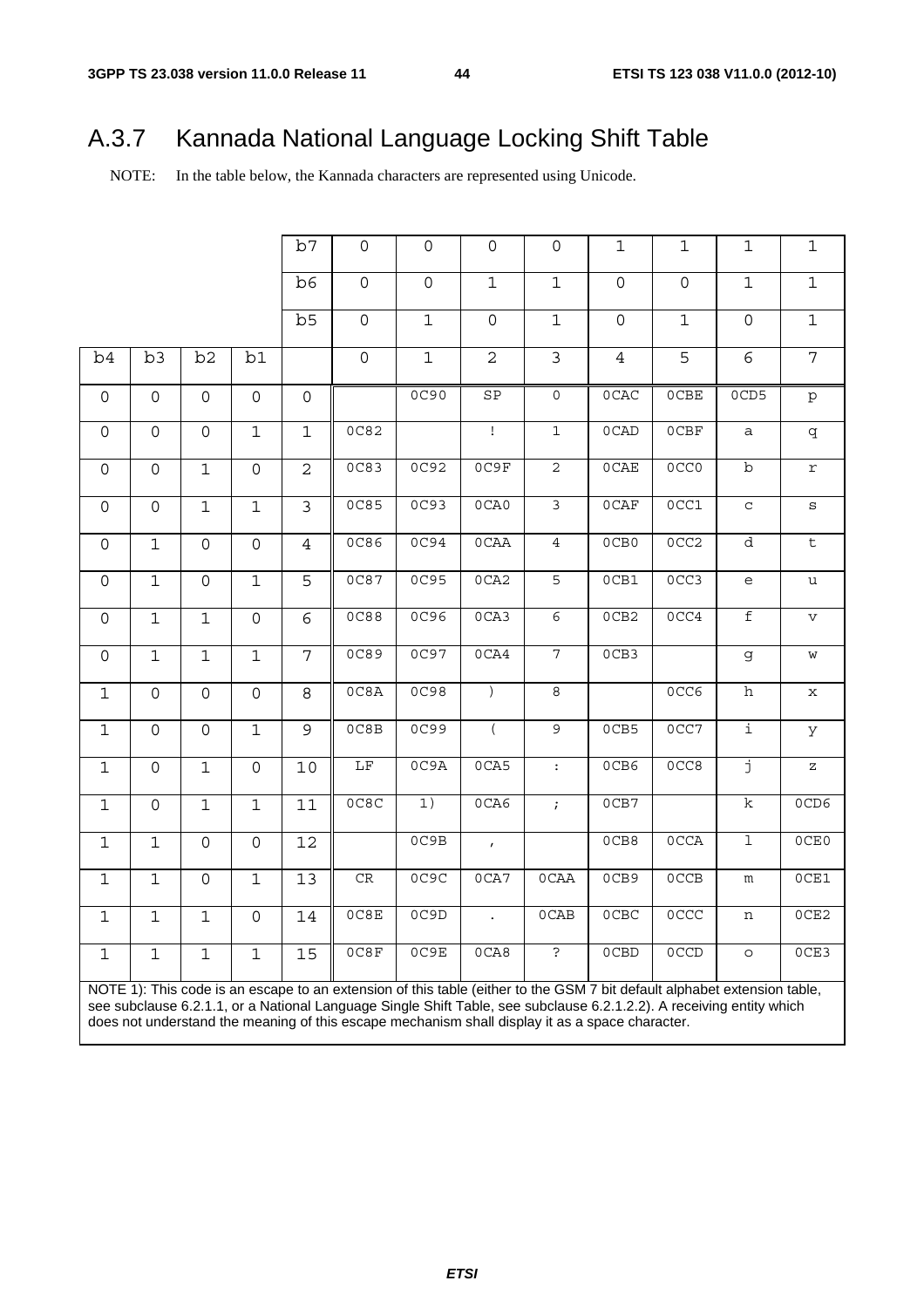# A.3.8 Malayalam National Language Locking Shift Table

NOTE: In the table below, the Malayalam characters are represented using Unicode.

|                     |                     |                     |                     | b7             | $\mathsf{O}\xspace$                                                                                                      | $\mathsf{O}\xspace$ | $\mathsf{O}\xspace$  | $\mathsf{O}$         | $\mathbf{1}$        | $\mathbf{1}$        | $\mathbf 1$                                       | $\mathbf 1$                       |
|---------------------|---------------------|---------------------|---------------------|----------------|--------------------------------------------------------------------------------------------------------------------------|---------------------|----------------------|----------------------|---------------------|---------------------|---------------------------------------------------|-----------------------------------|
|                     |                     |                     |                     | b6             | $\mathsf{O}\xspace$                                                                                                      | $\mathsf{O}\xspace$ | $\mathbf 1$          | $\mathbf{1}$         | $\mathsf{O}\xspace$ | $\mathsf{O}\xspace$ | $\mathbf 1$                                       | $\mathbf 1$                       |
|                     |                     |                     |                     | b5             | $\mathsf{O}\xspace$                                                                                                      | $\mathbf{1}$        | $\mathsf{O}\xspace$  | $\mathbf 1$          | $\mathsf{O}$        | $\mathbf{1}$        | $\mathsf{O}\xspace$                               | $\mathbf 1$                       |
| b4                  | b3                  | b2                  | b1                  |                | $\mathsf{O}\xspace$                                                                                                      | $\mathbf 1$         | $\overline{c}$       | $\mathbf{3}$         | $\overline{4}$      | 5                   | $6\overline{6}$                                   | $\overline{7}$                    |
| $\mathsf{O}$        | $\mathsf{O}\xspace$ | $\mathsf{O}$        | $\mathsf{O}\xspace$ | 0              |                                                                                                                          | 0D10                | SP                   | $\overline{0}$       | OD2C                | 0D3E                | 0D57                                              | $\mathtt{p}$                      |
| 0                   | $\mathsf{O}\xspace$ | $\mathsf{O}$        | $\mathbf{1}$        | $\mathbf{1}$   | OD02                                                                                                                     |                     | $\overline{1}$       | $\mathbf{1}$         | 0D2D                | OD3F                | a                                                 | q                                 |
| $\mathsf{O}\xspace$ | $\mathsf{O}\xspace$ | $\mathbf 1$         | $\mathbf 0$         | $\overline{c}$ | OD03                                                                                                                     | 0D12                | OD1F                 | $\overline{c}$       | 0D2E                | 0D40                | $\rm b$                                           | $\mathtt{r}$                      |
| $\mathsf{O}\xspace$ | $\mathsf{O}\xspace$ | $\mathbf 1$         | $\mathbf 1$         | $\overline{3}$ | 0D05                                                                                                                     | 0D13                | 0D20                 | ى                    | 0D2F                | OD41                | $\rm{C}$                                          | $\mathtt{s}$                      |
| $\mathsf{O}\xspace$ | $\mathbf 1$         | $\mathsf{O}\xspace$ | $\mathbf 0$         | $\overline{4}$ | 0D06                                                                                                                     | 0D14                | 0D21                 | $\overline{4}$       | OD30                | 0D42                | $\overline{d}$                                    | $\sf t$                           |
| $\mathsf{O}\xspace$ | $\mathbf 1$         | $\mathsf{O}\xspace$ | $\mathbf{1}$        | 5              | 0D07                                                                                                                     | 0D15                | 0D22                 | $\overline{5}$       | OD31                | OD43                | $\mathsf{e}% _{t}\!\left( \mathcal{A}_{t}\right)$ | $\mathtt{u}$                      |
| $\mathsf{O}$        | $\mathbf{1}$        | $\mathbf 1$         | $\mathsf{O}\xspace$ | 6              | 0D08                                                                                                                     | 0D16                | 0D23                 | $\overline{6}$       | 0D32                | 0D44                | f                                                 | $\mathbf{v}$                      |
| $\mathsf{O}$        | $\mathbf 1$         | $\mathbf 1$         | $\mathbf 1$         | $\overline{7}$ | 0D09                                                                                                                     | 0D17                | 0D24                 | $\overline{7}$       | 0D33                |                     | g                                                 | W                                 |
| $\mathbf 1$         | $\mathsf{O}\xspace$ | $\mathsf{O}\xspace$ | $\mathbf 0$         | 8              | OD0A                                                                                                                     | 0D18                | $\left( \right)$     | $\infty$             | 0D34                | 0D46                | h                                                 | $\mathbf x$                       |
| $\mathbf{1}$        | $\mathsf{O}\xspace$ | $\mathsf{O}$        | $\mathbf 1$         | 9              | ODOB                                                                                                                     | 0D19                | $\overline{(\ }$     | 9                    | 0D35                | 0D47                | i                                                 | У                                 |
| $\mathbf{1}$        | $\mathsf O$         | $\mathbf 1$         | $\mathbf 0$         | 10             | $\rm LF$                                                                                                                 | OD1A                | 0D25                 | $\ddot{\phantom{a}}$ | 0D36                | 0D48                | j                                                 | $\mathbf{Z}% _{0}=\mathbf{Z}_{0}$ |
| $\mathbf{1}$        | $\mathsf{O}$        | $\mathbf 1$         | $\mathbf 1$         | 11             | 0DC                                                                                                                      | 1)                  | 0D26                 | $\mathcal{I}$        | 0D37                |                     | $\mathbf{k}$                                      | 0D60                              |
| $\mathbf{1}$        | $\mathbf 1$         | $\mathsf{O}\xspace$ | $\mathsf{O}\xspace$ | $12\,$         |                                                                                                                          | OD1B                | $\mathcal{L}^{\pm}$  |                      | 0D38                | 0D4A                | $\overline{1}$                                    | 0D61                              |
| $\mathbf 1$         | $\mathbf 1$         | $\mathsf{O}\xspace$ | $\mathbf{1}$        | 13             | $\mathsf{CR}$                                                                                                            | OD1C                | 0D27                 | OD2A                 | 0D39                | OD4B                | ${\mathfrak m}$                                   | 0D62                              |
| $\mathbf{1}$        | $\mathbf 1$         | $\mathbf 1$         | $\mathsf{O}$        | 14             | ODOE                                                                                                                     | 0D1D                | $\ddot{\phantom{a}}$ | OD2B                 |                     | OD4C                | n                                                 | OD63                              |
| $\mathbf{1}$        | $\mathbf 1$         | $\mathbf 1$         | $\mathbf{1}$        | 15             | ODOF                                                                                                                     | OD1E                | 0D28                 | $\cdot$              | OD3D                | OD4D                | $\circ$                                           | 0D79                              |
|                     |                     |                     |                     |                | NOTE 1): This code is an escape to an extension of this table (either to the GSM 7 bit default alphabet extension table, |                     |                      |                      |                     |                     |                                                   |                                   |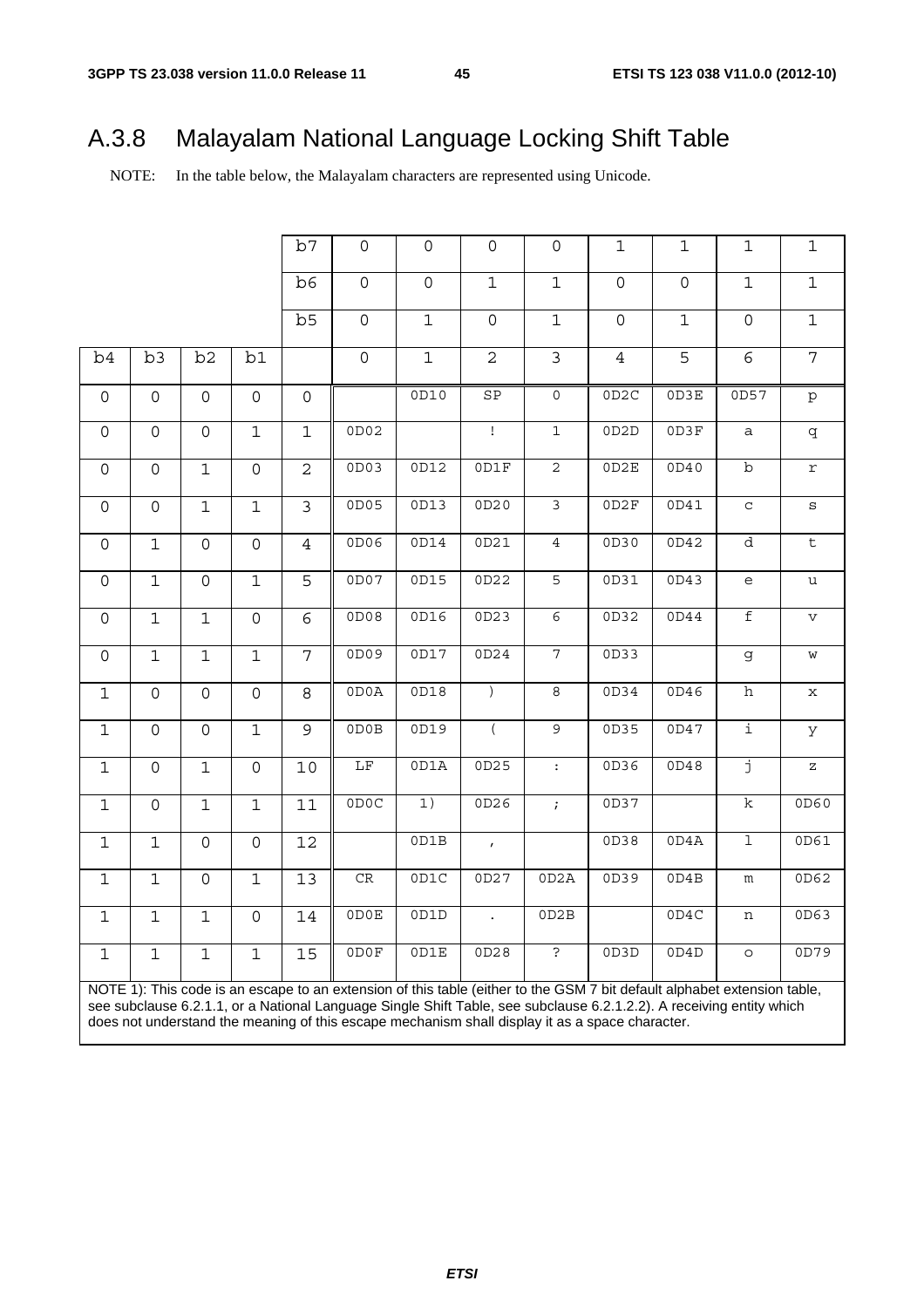# A.3.9 Oriya National Language Locking Shift Table

NOTE: In the table below, the Oriya characters are represented using Unicode.

|                     |                     |                     |                     | b7             | $\mathsf{O}$                                                                                                             | $\mathsf{O}$        | $\mathsf{O}$         | $\mathsf{O}$        | $\mathbf{1}$        | $\mathbf{1}$        | $\mathbf 1$                                       | $\mathbf{1}$                                                                                               |
|---------------------|---------------------|---------------------|---------------------|----------------|--------------------------------------------------------------------------------------------------------------------------|---------------------|----------------------|---------------------|---------------------|---------------------|---------------------------------------------------|------------------------------------------------------------------------------------------------------------|
|                     |                     |                     |                     | b6             | $\mathsf{O}\xspace$                                                                                                      | $\mathsf{O}\xspace$ | $\mathbf 1$          | $1\,$               | $\mathsf{O}\xspace$ | $\mathsf{O}\xspace$ | $\mathbf 1$                                       | $\mathbf 1$                                                                                                |
|                     |                     |                     |                     | b5             | $\mathsf{O}\xspace$                                                                                                      | $\mathbf 1$         | $\mathsf{O}\xspace$  | $\mathbf{1}$        | $\mathsf{O}$        | $\mathbf{1}$        | $\mathsf{O}\xspace$                               | $\mathbf 1$                                                                                                |
| b4                  | b3                  | b <sub>2</sub>      | b1                  |                | $\mathsf{O}$                                                                                                             | $\mathbf 1$         | $\mathbf{2}$         | $\mathfrak{Z}$      | $\overline{4}$      | 5                   | 6                                                 | $\overline{7}$                                                                                             |
| $\mathsf{O}$        | $\mathsf{O}$        | $\mathsf{O}\xspace$ | $\mathsf{O}\xspace$ | 0              | 0B01                                                                                                                     | 0B10                | ${\tt SP}$           | $\mathsf{O}\xspace$ | 0B2C                | 0B3E                | 0B56                                              | $\mathtt{p}$                                                                                               |
| $\mathsf{O}$        | $\mathsf{O}$        | $\mathsf{O}\xspace$ | $\mathbf 1$         | $\mathbf 1$    | 0B02                                                                                                                     |                     | $\overline{1}$       | $\overline{1}$      | 0B2D                | 0B3F                | a                                                 | q                                                                                                          |
| $\mathsf{O}\xspace$ | $\mathsf{O}\xspace$ | $\mathbf 1$         | $\mathsf{O}\xspace$ | $\overline{c}$ | 0B03                                                                                                                     |                     | 0B1F                 | $\overline{c}$      | 0B2E                | 0B40                | $\rm b$                                           | $\mathtt{r}$                                                                                               |
| 0                   | $\mathsf{O}\xspace$ | $\mathbf 1$         | $\overline{1}$      | $\overline{3}$ | 0B05                                                                                                                     | 0B13                | 0B20                 | $\overline{3}$      | 0B2F                | 0B41                | $\rm{C}$                                          | $\mathtt{s}$                                                                                               |
| 0                   | $\mathbf 1$         | $\mathsf{O}$        | $\overline{0}$      | $\overline{4}$ | 0B06                                                                                                                     | 0B14                | 0B21                 | $\overline{4}$      | 0B30                | 0B42                | $\overline{d}$                                    | $\overline{\mathsf{t}}$                                                                                    |
| $\mathsf{O}\xspace$ | $\mathbf 1$         | $\mathsf{O}\xspace$ | $\mathbf{1}$        | $\overline{5}$ | 0B07                                                                                                                     | 0B15                | 0B22                 | $\overline{5}$      |                     | 0B43                | $\mathsf{e}% _{t}\!\left( \mathcal{A}_{t}\right)$ | $\mathtt{u}$                                                                                               |
| $\mathsf O$         | $\overline{1}$      | $\overline{1}$      | $\overline{0}$      | $\overline{6}$ | 0B08                                                                                                                     | 0B16                | 0B23                 | $\overline{6}$      | 0B32                | 0B44                | $\overline{f}$                                    | $\rm v$                                                                                                    |
| $\mathsf O$         | $\overline{1}$      | $\mathbf 1$         | $\overline{1}$      | $\overline{7}$ | 0B09                                                                                                                     | 0B17                | 0B24                 | $\overline{7}$      | 0B33                |                     | g                                                 | $\mathsf{W}% _{T}=\mathsf{W}_{T}\!\left( a,b\right) ,\ \mathsf{W}_{T}=\mathsf{W}_{T}\!\left( a,b\right) ,$ |
| $\mathbf 1$         | $\mathsf{O}\xspace$ | $\mathsf{O}\xspace$ | $\mathbf 0$         | 8              | 0B0A                                                                                                                     | 0B18                | $\overline{)}$       | $\infty$            |                     |                     | $\overline{h}$                                    | $\mathbf x$                                                                                                |
| $\mathbf{1}$        | $\mathsf{O}\xspace$ | $\mathsf{O}\xspace$ | $\mathbf{1}$        | 9              | 0B0B                                                                                                                     | 0B19                | $\overline{(\ }$     | 9                   | 0B35                | 0B47                | $\mathbf{i}$                                      | У                                                                                                          |
| $\mathbf{1}$        | $\mathsf{O}$        | $\mathbf 1$         | $\mathsf{O}\xspace$ | 10             | $\rm LF$                                                                                                                 | 0B1A                | 0B25                 | $\div$              | 0B36                | 0B48                | j                                                 | $\mathbf{z}$                                                                                               |
| $\mathbf 1$         | $\mathsf{O}$        | $\mathbf 1$         | $\mathbf{1}$        | 11             | 0B0C                                                                                                                     | 1)                  | 0B26                 | $\mathcal{L}$       | 0B37                |                     | $\rm k$                                           | 0B57                                                                                                       |
| $\mathbf{1}$        | $\mathbf 1$         | $\mathsf{O}\xspace$ | $\mathbf 0$         | 12             |                                                                                                                          | 0B1B                | $\mathcal{L}^{\pm}$  |                     | 0B38                |                     | $\overline{1}$                                    | 0B60                                                                                                       |
| $\mathbf 1$         | $\mathbf 1$         | 0                   | $\mathbf 1$         | 13             | CR                                                                                                                       | 0B1C                | 0B27                 | 0B2A                | 0B39                | 0B4B                | ${\mathfrak m}$                                   | 0B61                                                                                                       |
| $\mathbf{1}$        | $\overline{1}$      | $\mathbf 1$         | $\mathsf{O}$        | 14             |                                                                                                                          | 0B1D                | $\ddot{\phantom{a}}$ | 0B2B                | 0B3C                | $\overline{OB4C}$   | n                                                 | 0B62                                                                                                       |
| $\mathbf{1}$        | $\mathbf 1$         | $\mathbf 1$         | $\mathbf{1}$        | 15             | 0B0F                                                                                                                     | 0B1E                | 0B28                 | $\ddot{\cdot}$      | 0B3D                | 0B4D                | $\circ$                                           | 0B63                                                                                                       |
|                     |                     |                     |                     |                | NOTE 1): This code is an escape to an extension of this table (either to the GSM 7 bit default alphabet extension table, |                     |                      |                     |                     |                     |                                                   |                                                                                                            |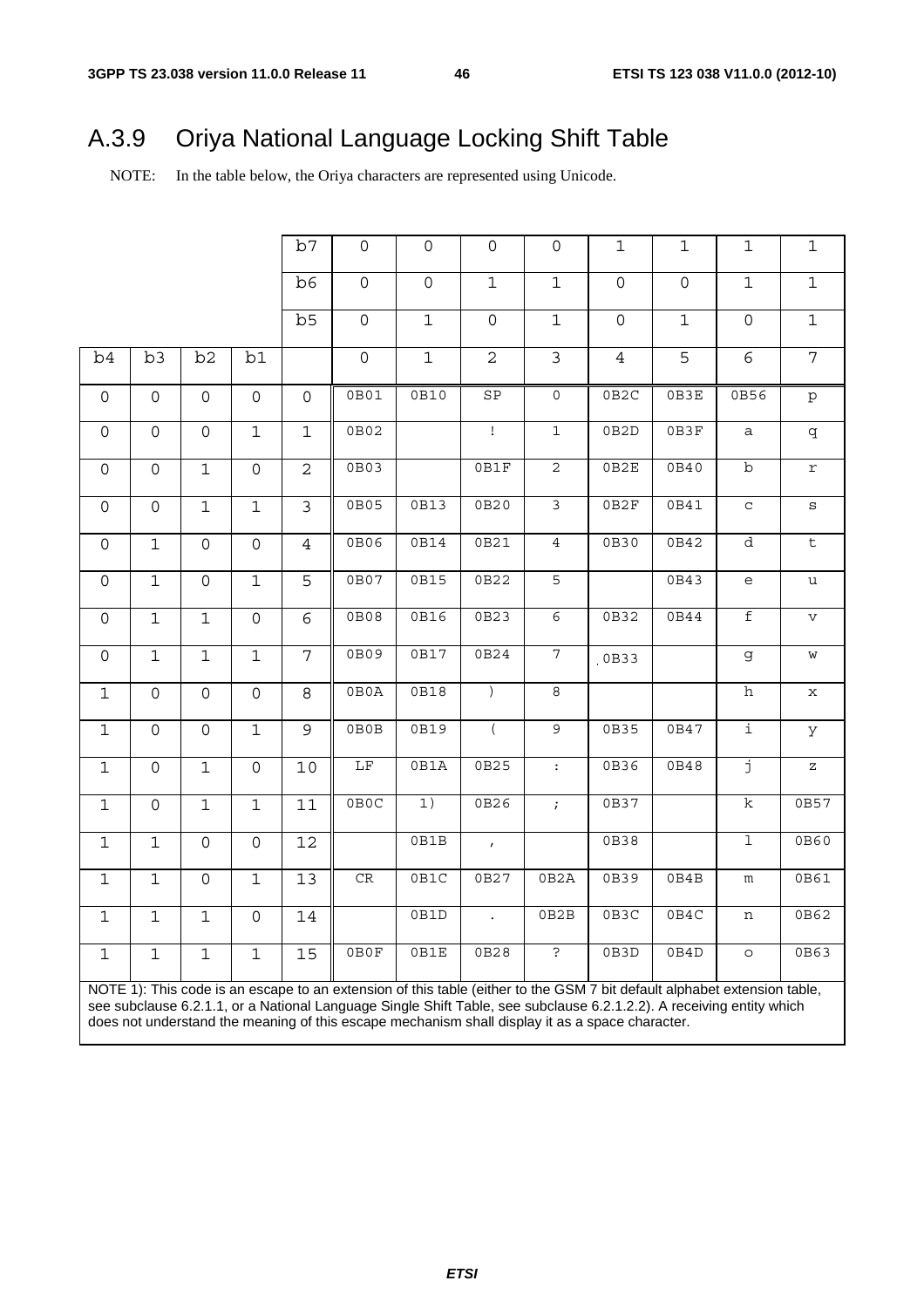# A.3.10 Punjabi National Language Locking Shift Table

NOTE: In the table below, the Punjabi characters are represented using Unicode.

|                     |                     |                     |                     | b7                      | $\mathsf{O}\xspace$                                                                                                      | $\mathsf{O}\xspace$ | $\mathsf{O}\xspace$         | $\mathsf{O}\xspace$ | $\mathbf{1}$        | $\mathbf{1}$        | $\mathbf{1}$                      | $\mathbf{1}$                      |
|---------------------|---------------------|---------------------|---------------------|-------------------------|--------------------------------------------------------------------------------------------------------------------------|---------------------|-----------------------------|---------------------|---------------------|---------------------|-----------------------------------|-----------------------------------|
|                     |                     |                     |                     | b6                      | $\mathsf{O}\xspace$                                                                                                      | $\mathsf{O}\xspace$ | $\mathbf 1$                 | $\mathbf 1$         | $\mathsf{O}\xspace$ | $\mathsf{O}\xspace$ | $\mathbf 1$                       | $\mathbf 1$                       |
|                     |                     |                     |                     | b5                      | $\mathsf{O}\xspace$                                                                                                      | $\mathbf 1$         | $\mathsf{O}\xspace$         | $\mathbf{1}$        | $\mathsf{O}\xspace$ | $\mathbf{1}$        | $\mathsf{O}\xspace$               | $\mathbf 1$                       |
| b4                  | b3                  | b2                  | b1                  |                         | $\mathsf{O}\xspace$                                                                                                      | $\mathbf 1$         | $\overline{c}$              | $\mathfrak{Z}$      | $\overline{4}$      | 5                   | 6                                 | $\overline{7}$                    |
| $\mathsf O$         | $\mathsf{O}$        | $\mathsf{O}$        | $\mathsf{O}\xspace$ | $\mathsf{O}$            | 0A01                                                                                                                     | 0A10                | ${\tt SP}$                  | $\mathsf{O}\xspace$ | 0A2C                | 0A3E                | 0A51                              | $\mathtt{p}$                      |
| $\mathsf{O}$        | $\mathsf{O}$        | $\mathsf{O}\xspace$ | $\mathbf 1$         | $\mathbf 1$             | 0A02                                                                                                                     |                     | $\mathbf{I}$                | $\mathbf 1$         | 0A2D                | 0A3F                | a                                 | q                                 |
| $\mathsf{O}$        | $\mathsf{O}\xspace$ | $\mathbf 1$         | $\mathbf 0$         | $\overline{c}$          | 0A03                                                                                                                     |                     | 0A1F                        | $\mathbf{2}$        | 0A2E                | 0A40                | $\rm b$                           | $\mathtt{r}$                      |
| $\mathsf{O}\xspace$ | $\mathsf{O}\xspace$ | $\mathbf 1$         | $\overline{1}$      | $\overline{\mathbf{3}}$ | 0A05                                                                                                                     | 0A13                | 0A20                        | $\overline{3}$      | 0A2F                | 0A41                | $_{\rm C}$                        | $\mathtt{s}$                      |
| 0                   | $\mathbf 1$         | 0                   | $\mathbf 0$         | 4                       | 0A06                                                                                                                     | 0A14                | 0A21                        | $\overline{4}$      | 0A30                | 0A42                | $\overline{d}$                    | $\overline{t}$                    |
| $\mathsf O$         | $\mathbf 1$         | $\mathsf{O}\xspace$ | $\mathbf 1$         | 5                       | 0A07                                                                                                                     | 0A15                | 0A22                        | $\overline{5}$      |                     |                     | $\mathsf{e}% _{t}\left( t\right)$ | $\mathtt{u}$                      |
| $\mathsf{O}$        | $\mathbf 1$         | $\mathbf 1$         | $\mathsf{O}\xspace$ | 6                       | 0A08                                                                                                                     | 0A16                | 0A23                        | $\overline{6}$      | 0A32                |                     | $\overline{\mathtt{f}}$           | $\mathbf v$                       |
| $\mathsf{O}\xspace$ | $\mathbf 1$         | $\mathbf 1$         | $\mathbf 1$         | $\overline{7}$          | 0A09                                                                                                                     | 0A17                | 0A24                        | $\overline{7}$      | 0A33                |                     | g                                 | W                                 |
| $\mathbf 1$         | $\mathsf{O}$        | $\mathsf{O}\xspace$ | $\overline{0}$      | 8                       | 0A0A                                                                                                                     | 0A18                | $\left( \right)$            | 8                   |                     |                     | h                                 | X                                 |
| $\mathbf{1}$        | $\mathsf{O}\xspace$ | 0                   | $\mathbf{1}$        | 9                       |                                                                                                                          | 0A19                | $\overline{(\ }$            | $\overline{9}$      | 0A35                | 0A47                | $\overline{1}$                    | У                                 |
| $\mathbf{1}$        | $\mathsf{O}\xspace$ | $\mathbf 1$         | $\mathsf{O}\xspace$ | 10                      | $\overline{\rm LF}$                                                                                                      | 0A1A                | 0A25                        | $\div$              | 0A36                | 0A48                | j                                 | $\mathbf{Z}% _{0}=\mathbf{Z}_{0}$ |
| $\mathbf{1}$        | $\mathsf{O}\xspace$ | $\mathbf 1$         | $\mathbf{1}$        | 11                      |                                                                                                                          | 1)                  | 0A26                        | $\mathcal{L}$       |                     |                     | $\rm k$                           | 0A70                              |
| $\mathbf 1$         | $\mathbf 1$         | $\mathsf{O}\xspace$ | $\mathbf 0$         | 12                      |                                                                                                                          | 0A1B                | $\mathcal{L}_{\mathcal{A}}$ |                     | 0A38                |                     | $\overline{1}$                    | 0A71                              |
| $\mathbf 1$         | $\mathbf{1}$        | $\mathsf{O}\xspace$ | $\mathbf{1}$        | 13                      | CR                                                                                                                       | 0A1C                | 0A27                        | 0A2A                | 0A39                | 0A4B                | ${\mathfrak m}$                   | 0A72                              |
| $\mathbf{1}$        | $\mathbf 1$         | $\mathbf 1$         | $\overline{0}$      | 14                      |                                                                                                                          | 0A1D                | $\mathcal{L}^{\pm}$         | 0A2B                | 0A3C                | 0A4C                | n                                 | 0A73                              |
| $\mathbf 1$         | $\mathbf 1$         | $\mathbf 1$         | $\mathbf{1}$        | 15                      | 0A0F                                                                                                                     | 0A1E                | 0A28                        | $\ddot{ }$          |                     | 0A4D                | $\circ$                           | 0A74                              |
|                     |                     |                     |                     |                         | NOTE 1): This code is an escape to an extension of this table (either to the GSM 7 bit default alphabet extension table, |                     |                             |                     |                     |                     |                                   |                                   |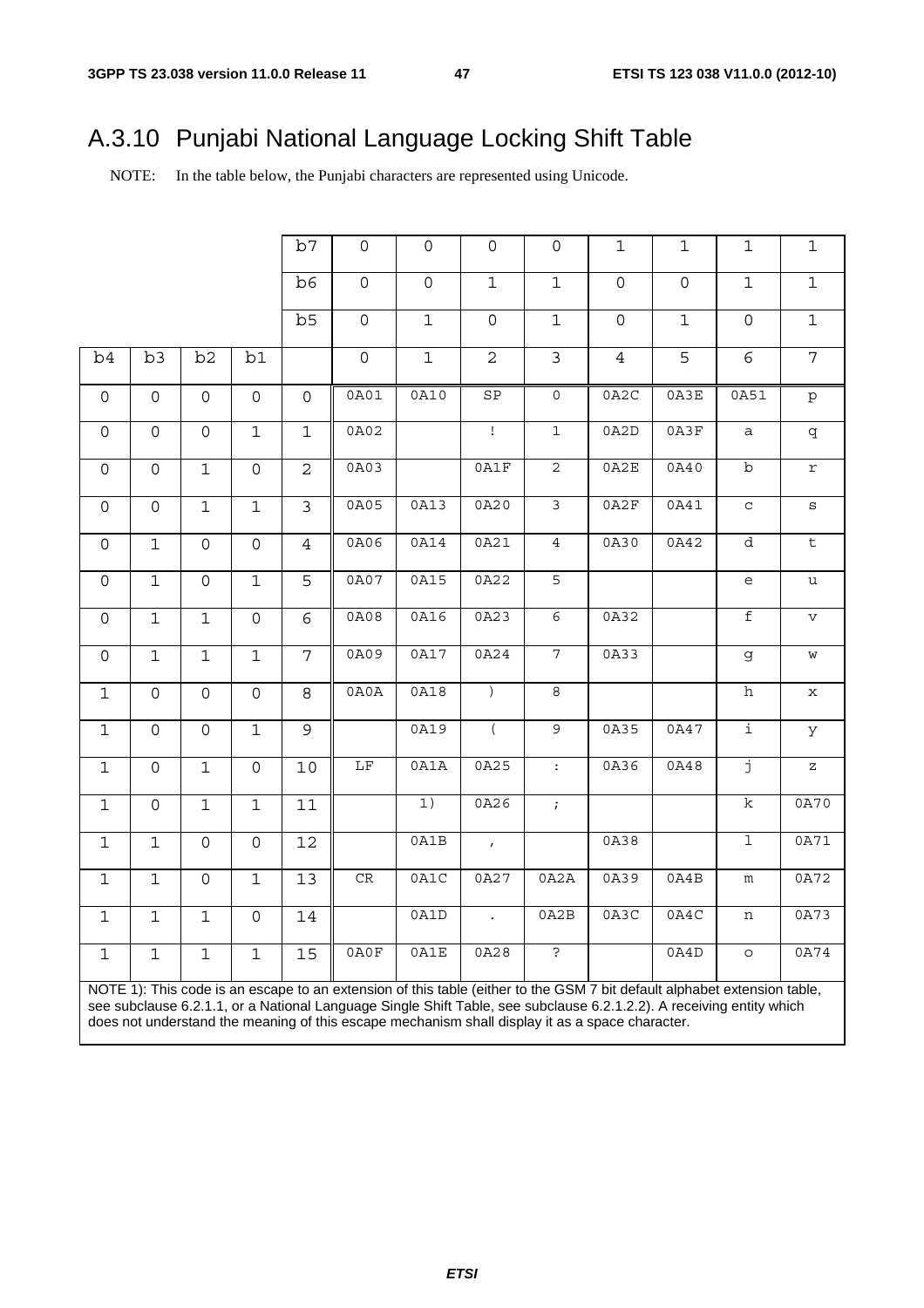# A.3.11 Tamil National Language Locking Shift Table

NOTE: In the table below, the Tamil characters are represented using Unicode.

|                     |                     |                     |                     | b7                  | $\mathsf{O}\xspace$                                                                                                      | $\mathsf{O}\xspace$ | $\mathsf{O}\xspace$   | $\mathsf{O}\xspace$ | $\mathbf 1$    | $\mathbf{1}$   | $\mathbf{1}$                      | $\mathbf{1}$            |
|---------------------|---------------------|---------------------|---------------------|---------------------|--------------------------------------------------------------------------------------------------------------------------|---------------------|-----------------------|---------------------|----------------|----------------|-----------------------------------|-------------------------|
|                     |                     |                     |                     | b6                  | $\mathsf{O}\xspace$                                                                                                      | $\mathsf{O}\xspace$ | $\mathbf 1$           | $\mathbf{1}$        | $\mathsf{O}$   | $\overline{0}$ | $\mathbf 1$                       | $\mathbf 1$             |
|                     |                     |                     |                     | b <sub>5</sub>      | $\mathsf{O}$                                                                                                             | $\overline{1}$      | $\mathsf{O}\xspace$   | $\mathbf{1}$        | $\overline{0}$ | $\mathbf 1$    | $\mathbf 0$                       | $\mathbf 1$             |
| b4                  | b3                  | b2                  | b1                  |                     | $\mathsf{O}\xspace$                                                                                                      | $\mathbf 1$         | $\overline{2}$        | $\mathfrak{Z}$      | $\overline{4}$ | 5              | 6                                 | $\overline{7}$          |
| $\mathsf{O}\xspace$ | $\mathsf{O}\xspace$ | $\mathsf{O}$        | $\mathsf{O}$        | $\mathsf{O}\xspace$ |                                                                                                                          | 0B90                | ${\tt SP}$            | $\mathsf{O}$        |                | $0$ BBE        | 0BD0                              | $\mathtt{p}$            |
| $\mathsf{O}\xspace$ | $\mathsf{O}\xspace$ | $\mathsf{O}\xspace$ | $\mathbf 1$         | $\mathbf 1$         | 0B82                                                                                                                     |                     | $\mathop{\downarrow}$ | $\mathbf{1}$        |                | 0BBF           | $\mathsf{a}$                      | q                       |
| $\mathsf{O}\xspace$ | $\mathsf{O}\xspace$ | $\mathbf 1$         | $\mathsf{O}\xspace$ | $\overline{2}$      | 0B83                                                                                                                     | 0B92                | 0B9F                  | $\overline{c}$      | $0$ BAE        | 0BC0           | $\rm b$                           | $\mathtt{r}$            |
| $\mathsf{O}\xspace$ | $\mathsf{O}\xspace$ | $\mathbf 1$         | $\mathbf 1$         | 3                   | 0B85                                                                                                                     | 0B93                |                       | 3                   | 0BAF           | 0BC1           | $\mathbf C$                       | $\mathtt{s}$            |
| 0                   | $\overline{1}$      | $\overline{0}$      | $\overline{0}$      | $\overline{4}$      | 0B86                                                                                                                     | 0B94                |                       | $\overline{4}$      | 0BB0           | 0BC2           | d                                 | $\overline{\mathsf{t}}$ |
| $\mathsf{O}$        | $\overline{1}$      | $\mathsf{O}$        | $\overline{1}$      | $\overline{5}$      | 0B87                                                                                                                     | 0B95                |                       | $\overline{5}$      | 0BB1           |                | $\mathsf{e}% _{t}\left( t\right)$ | u                       |
| 0                   | $\overline{1}$      | $\mathbf 1$         | $\overline{0}$      | $\overline{6}$      | 0B88                                                                                                                     |                     | 0BA3                  | $\overline{6}$      | 0BB2           |                | $\overline{\mathtt{f}}$           | $\mathbf v$             |
| $\mathsf{O}$        | $\mathbf 1$         | $\mathbf 1$         | $\mathbf{1}$        | 7                   | 0B89                                                                                                                     |                     | 0BA4                  | 7                   | 0BB3           |                | g                                 | W                       |
| $1\,$               | $\mathsf{O}\xspace$ | $\mathsf{O}\xspace$ | $\mathbf 0$         | 8                   | 0B8A                                                                                                                     |                     | $\big)$               | $\infty$            | 0BB4           | 0BC6           | h                                 | х                       |
| $\mathbf 1$         | $\overline{0}$      | $\mathsf{O}\xspace$ | $\mathbf{1}$        | 9                   |                                                                                                                          | 0B99                | $\overline{(\ }$      | $\overline{9}$      | 0BB5           | 0BC7           | i                                 | У                       |
| $1\,$               | $\mathsf{O}\xspace$ | $\mathbf 1$         | $\mathsf{O}\xspace$ | 10                  | $\rm LF$                                                                                                                 | 0B9A                |                       | $\ddot{\cdot}$      | 0BB6           | 0BC8           | j                                 | $\rm{z}$                |
| $\mathbf 1$         | $\mathsf{O}$        | $\mathbf 1$         | $\mathbf{1}$        | 11                  |                                                                                                                          | $\overline{1)}$     |                       | $\mathcal{L}$       | 0BB7           |                | $\overline{\mathbf{k}}$           | 0BD7                    |
| $\mathbf 1$         | $\mathbf 1$         | $\mathsf{O}\xspace$ | $\mathsf{O}\xspace$ | 12                  |                                                                                                                          |                     | $\mathbf{r}$          | 0BA9                | 0BB8           | 0BCA           | $\overline{1}$                    | 0BF0                    |
| $\mathbf{1}$        | $\mathbf{1}$        | $\mathsf{O}$        | $\mathbf 1$         | 13                  | CR                                                                                                                       | 0B9C                |                       | 0BAA                | 0BB9           | <b>OBCB</b>    | m                                 | 0BF1                    |
| $\mathbf{1}$        | $\mathbf{1}$        | $\mathbf 1$         | $\mathbf 0$         | $14\,$              | 0B8E                                                                                                                     |                     | $\ddot{\phantom{a}}$  |                     |                | 0BCC           | n                                 | 0BF2                    |
| $1\,$               | $\mathbf 1$         | $\mathbf 1$         | $\mathbf 1$         | 15                  | 0B8F                                                                                                                     | 0B9E                | 0BA8                  | ?                   |                | 0BCD           | $\circ$                           | 0BF9                    |
|                     |                     |                     |                     |                     | NOTE 1): This code is an escape to an extension of this table (either to the GSM 7 bit default alphabet extension table, |                     |                       |                     |                |                |                                   |                         |
|                     |                     |                     |                     |                     | see subclause 6.2.1.1, or a National Language Single Shift Table, see subclause 6.2.1.2.2). A receiving entity which     |                     |                       |                     |                |                |                                   |                         |

does not understand the meaning of this escape mechanism shall display it as a space character.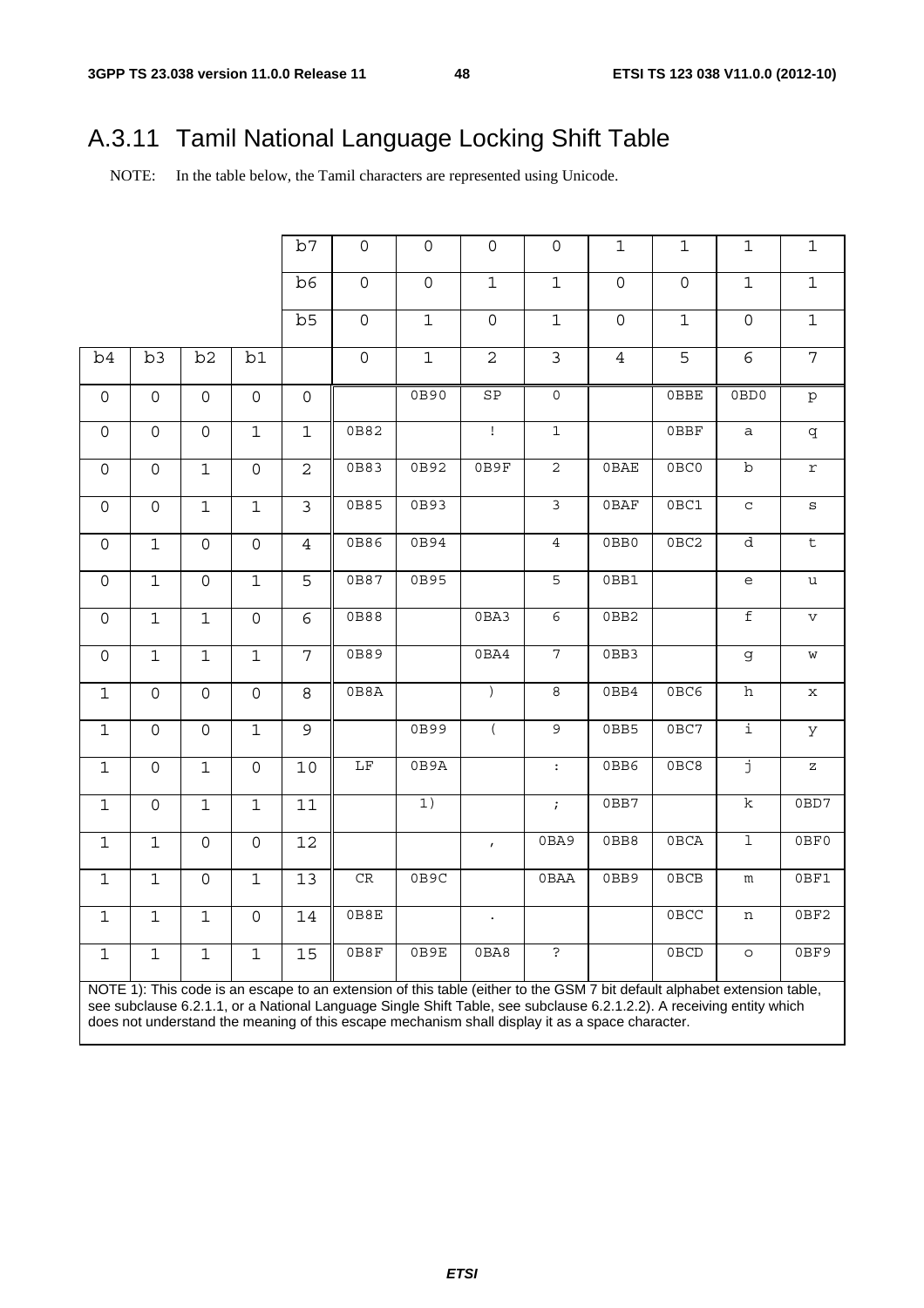# A.3.12 Telugu National Language Locking Shift Table

NOTE: In the table below, the Telugu characters are represented using Unicode.

|                     |                                                                                                                          |                     |                     | b7                      | $\mathsf{O}\xspace$ | $\mathsf{O}\xspace$ | $\mathsf{O}\xspace$         | $\mathsf{O}$            | $\mathbf{1}$        | $\mathbf{1}$        | $\mathbf{1}$                                      | $\mathbf{1}$                                                                                               |
|---------------------|--------------------------------------------------------------------------------------------------------------------------|---------------------|---------------------|-------------------------|---------------------|---------------------|-----------------------------|-------------------------|---------------------|---------------------|---------------------------------------------------|------------------------------------------------------------------------------------------------------------|
|                     |                                                                                                                          |                     |                     | b6                      | $\mathsf{O}\xspace$ | $\mathsf{O}\xspace$ | $\mathbf 1$                 | $\mathbf 1$             | $\mathsf{O}\xspace$ | $\mathsf{O}\xspace$ | $\mathbf 1$                                       | $\mathbf 1$                                                                                                |
|                     |                                                                                                                          |                     |                     | b5                      | $\mathsf{O}\xspace$ | $\mathbf 1$         | $\mathsf{O}$                | $\mathbf{1}$            | $\mathsf{O}\xspace$ | $\mathbf{1}$        | $\mathsf{O}$                                      | $\mathbf 1$                                                                                                |
| b4                  | b3                                                                                                                       | b2                  | b1                  |                         | $\mathsf{O}\xspace$ | $\mathbf 1$         | $\overline{a}$              | $\mathbf{3}$            | $\overline{4}$      | 5                   | 6                                                 | 7                                                                                                          |
| $\mathsf{O}$        | $\mathsf{O}$                                                                                                             | $\mathsf{O}$        | $\mathsf{O}\xspace$ | $\mathsf{O}$            | 0C01                | 0C10                | $\mathtt{SP}$               | $\mathsf{O}\xspace$     | 0C2C                | 0C3E                | 0C55                                              | $\mathtt{p}$                                                                                               |
| 0                   | $\mathsf{O}\xspace$                                                                                                      | $\mathsf{O}\xspace$ | $\mathbf{1}$        | $\mathbf 1$             | 0C02                |                     | $\mathbf{I}$                | $1\,$                   | 0C2D                | 0C3F                | a                                                 | q                                                                                                          |
| 0                   | $\mathsf{O}\xspace$                                                                                                      | $\mathbf 1$         | $\mathbf 0$         | $\mathbf{2}$            | 0C03                | 0C12                | 0C1F                        | $\overline{c}$          | 0C2E                | 0C40                | $\rm b$                                           | $\mathtt{r}$                                                                                               |
| 0                   | $\mathsf{O}\xspace$                                                                                                      | $\mathbf 1$         | $\mathbf 1$         | $\overline{\mathbf{c}}$ | 0C05                | 0C13                | 0C20                        | $\overline{\mathbf{3}}$ | 0C2F                | 0C41                | $\mathtt{C}$                                      | $\mathtt{s}$                                                                                               |
| $\mathsf{O}$        | $\mathbf 1$                                                                                                              | $\mathsf{O}$        | $\mathsf{O}\xspace$ | $\overline{4}$          | 0C06                | 0C14                | 0C21                        | $\overline{4}$          | 0C30                | 0C42                | $\overline{d}$                                    | $\overline{t}$                                                                                             |
| 0                   | $\mathbf 1$                                                                                                              | $\mathsf{O}\xspace$ | $\mathbf 1$         | 5                       | 0C07                | 0C15                | 0C22                        | $\overline{5}$          | 0C31                | 0C43                | $\mathsf{e}% _{t}\!\left( \mathcal{A}_{t}\right)$ | $\mathtt{u}$                                                                                               |
| $\mathsf{O}\xspace$ | $\mathbf{1}$                                                                                                             | $\mathbf 1$         | $\mathsf{O}\xspace$ | 6                       | 0C08                | <b>0C16</b>         | 0C23                        | $\overline{6}$          | 0C32                | 0C44                | f                                                 | $\mathbf v$                                                                                                |
| 0                   | $\mathbf 1$                                                                                                              | $\mathbf 1$         | $\mathbf 1$         | $\overline{7}$          | 0C09                | 0C17                | 0C24                        | $\overline{7}$          | 0C33                |                     | g                                                 | $\mathsf{W}% _{T}=\mathsf{W}_{T}\!\left( a,b\right) ,\ \mathsf{W}_{T}=\mathsf{W}_{T}\!\left( a,b\right) ,$ |
| $\mathbf 1$         | $\mathsf{O}$                                                                                                             | $\mathsf{O}$        | $\mathbf 0$         | 8                       | OC0A                | 0C18                | $\left( \right)$            | 8                       |                     | 0C46                | h                                                 | X                                                                                                          |
| $\mathbf 1$         | $\mathsf{O}\xspace$                                                                                                      | $\mathsf{O}\xspace$ | $\mathbf{1}$        | 9                       | OCOB                | 0C19                | $\overline{(\ }$            | $\overline{9}$          | 0C35                | 0C47                | ï                                                 | У                                                                                                          |
| $\mathbf{1}$        | $\mathsf{O}\xspace$                                                                                                      | $\mathbf 1$         | $\mathsf{O}\xspace$ | 10                      | $\overline{\rm LF}$ | 0C1A                | 0C25                        | $\ddot{\cdot}$          | 0C36                | 0C48                | j                                                 | $\mathbf{Z}% _{0}=\mathbf{Z}_{0}$                                                                          |
| $\mathbf 1$         | $\mathsf{O}\xspace$                                                                                                      | $\mathbf 1$         | $\mathbf{1}$        | $\overline{11}$         | 0C0C                | 1)                  | 0C26                        | $\mathcal{I}$           | 0C37                |                     | $\rm k$                                           | 0C56                                                                                                       |
| $\mathbf 1$         | $\mathbf 1$                                                                                                              | $\mathsf{O}\xspace$ | $\mathsf{O}$        | 12                      |                     | OC1B                | $\mathcal{L}_{\mathcal{A}}$ |                         | 0C38                | 0C4A                | $\mathbf 1$                                       | 0C60                                                                                                       |
| $\mathbf 1$         | $\mathbf{1}$                                                                                                             | $\mathsf{O}\xspace$ | $\mathbf{1}$        | 13                      | CR                  | 0C1C                | 0C27                        | 0C2A                    | 0C39                | 0C4B                | ${\mathfrak m}$                                   | 0C61                                                                                                       |
| $\mathbf{1}$        | $\mathbf{1}$                                                                                                             | $\mathbf 1$         | $\mathsf{O}\xspace$ | 14                      | 0C0E                | OC1D                | $\ddot{\phantom{a}}$        | OC2B                    |                     | 0C4C                | n                                                 | 0C62                                                                                                       |
| $\mathbf 1$         | $\mathbf 1$                                                                                                              | $\mathbf 1$         | $\mathbf{1}$        | 15                      | 0C0F                | 0C1E                | 0C28                        | $\ddot{\cdot}$          | OC3D                | 0C4D                | $\circ$                                           | 0C63                                                                                                       |
|                     | NOTE 1): This code is an escape to an extension of this table (either to the GSM 7 bit default alphabet extension table, |                     |                     |                         |                     |                     |                             |                         |                     |                     |                                                   |                                                                                                            |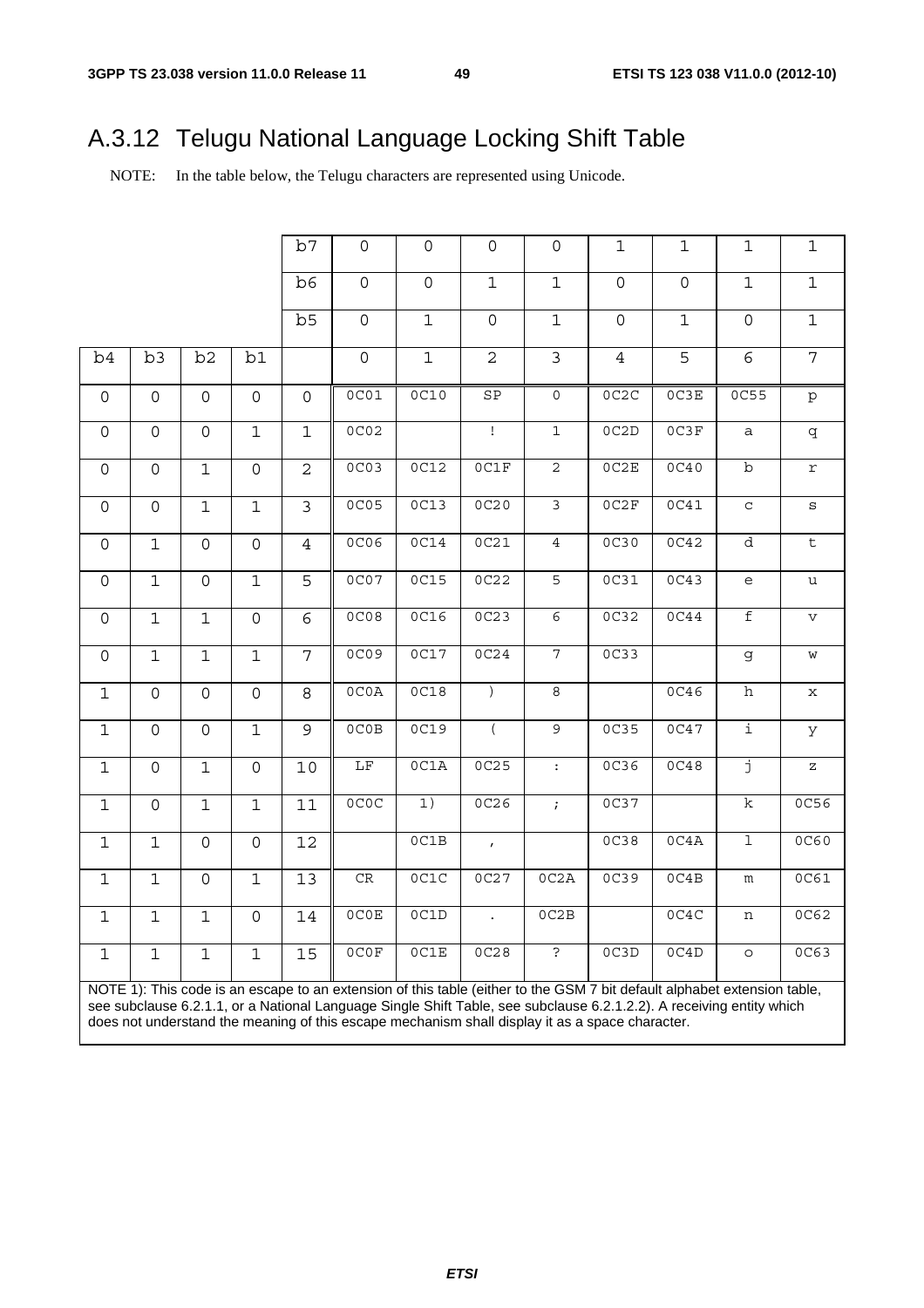# A.3.13 Urdu National Language Locking Shift Table

NOTE: In the table below, the Urdu characters are represented using Unicode.

|                     |                                                                                                                                                                                                                                                                                                                                                     |                     |                     | b7              | $\mathsf{O}\xspace$ | 0           | 0                | 0                   | $\mathbf 1$         | $1\,$          | $\mathbf{1}$                                      | $\mathbf 1$    |
|---------------------|-----------------------------------------------------------------------------------------------------------------------------------------------------------------------------------------------------------------------------------------------------------------------------------------------------------------------------------------------------|---------------------|---------------------|-----------------|---------------------|-------------|------------------|---------------------|---------------------|----------------|---------------------------------------------------|----------------|
|                     |                                                                                                                                                                                                                                                                                                                                                     |                     |                     | b6              | $\mathsf{O}$        | $\mathbf 0$ | $\mathbf 1$      | $\mathbf{1}$        | $\mathbf 0$         | $\overline{0}$ | $\mathbf{1}$                                      | $\mathbf 1$    |
|                     |                                                                                                                                                                                                                                                                                                                                                     |                     |                     | b5              | $\mathsf{O}\xspace$ | $\mathbf 1$ | $\mathsf{O}$     | $\mathbf{1}$        | $\mathsf{O}\xspace$ | $\mathbf{1}$   | 0                                                 | $\mathbf 1$    |
| b4                  | b3                                                                                                                                                                                                                                                                                                                                                  | b2                  | b1                  |                 | $\circ$             | $\mathbf 1$ | $\overline{c}$   | $\mathfrak{Z}$      | $\overline{4}$      | 5              | 6                                                 | $\overline{7}$ |
| $\mathsf{O}$        | 0                                                                                                                                                                                                                                                                                                                                                   | 0                   | $\mathsf{O}\xspace$ | $\mathsf{O}$    | 0627                | 062B        | $\mbox{SP}$      | $\mathsf{O}\xspace$ | 0635                | 06BA           | 0654                                              | $\rm p$        |
| $\mathsf{O}\xspace$ | $\mathsf{O}$                                                                                                                                                                                                                                                                                                                                        | $\mathsf{O}\xspace$ | $\mathbf 1$         | $\mathbf 1$     | 0622                | 062C        | $\mathbf{I}$     | $\mathbf 1$         | 0636                | 06BB           | $\mathsf a$                                       | q              |
| 0                   | $\mathsf{O}$                                                                                                                                                                                                                                                                                                                                        | $\mathbf 1$         | 0                   | $\overline{2}$  | 0628                | 0681        | 068F             | $\mathbf{2}$        | 0637                | 06BC           | b                                                 | r              |
| $\mathsf{O}\xspace$ | $\mathsf{O}\xspace$                                                                                                                                                                                                                                                                                                                                 | $\mathbf 1$         | $\mathbf 1$         | $\mathfrak{Z}$  | 067B                | 0684        | 068D             | $\mathfrak{Z}$      | 0638                | 0648           | $\mathbf C$                                       | $\mathtt{s}$   |
| 0                   | $\mathbf{1}$                                                                                                                                                                                                                                                                                                                                        | $\mathsf{O}\xspace$ | 0                   | $\overline{4}$  | 0680                | 0683        | 0630             | $\overline{4}$      | 0639                | 06C4           | d                                                 | $\sf t$        |
| $\mathsf{O}\xspace$ | $1\,$                                                                                                                                                                                                                                                                                                                                               | $\mathsf{O}\xspace$ | $\mathbf{1}$        | 5               | 067E                | 0685        | 0631             | 5                   | 0641                | 06D5           | $\mathsf{e}% _{t}\!\left( \mathcal{A}_{t}\right)$ | u              |
| $\mathsf{O}\xspace$ | $\mathbf{1}$                                                                                                                                                                                                                                                                                                                                        | $1\,$               | 0                   | 6               | 06A6                | 0686        | 0691             | $\epsilon$          | 0642                | 06C1           | $\mathbf f$                                       | $\mathbf v$    |
| $\mathsf{O}\xspace$ | $\mathbf 1$                                                                                                                                                                                                                                                                                                                                         | $\mathbf{1}$        | $\mathbf{1}$        | 7               | 062A                | 0687        | 0693             | 7                   | 06A9                | 06BE           | g                                                 | W              |
| $\mathbf 1$         | $\mathsf{O}$                                                                                                                                                                                                                                                                                                                                        | $\mathsf{O}\xspace$ | $\mathsf{O}\xspace$ | 8               | 06C2                | 062D        | $\lambda$        | 8                   | 06AA                | 0621           | h                                                 | $\mathbf x$    |
| $\mathbf{1}$        | $\mathsf{O}$                                                                                                                                                                                                                                                                                                                                        | $\mathsf{O}\xspace$ | $\mathbf 1$         | 9               | 067F                | 062E        | $\overline{(\ }$ | $\mathsf 9$         | 06AB                | 06CC           | i                                                 | У              |
| $\mathbf{1}$        | $\mathsf{O}$                                                                                                                                                                                                                                                                                                                                        | $\mathbf 1$         | $\mathsf{O}\xspace$ | 10              | $\overline{\rm LF}$ | 062F        | 0699             | $\ddot{\cdot}$      | 06AF                | 06D0           | j                                                 | $\mathbf z$    |
| $\mathbf 1$         | $\mathsf{O}$                                                                                                                                                                                                                                                                                                                                        | $\mathbf 1$         | $\mathbf 1$         | $\overline{11}$ | 0679                | 1)          | 0632             | $\mathcal{I}$       | 06B3                | 06D2           | $\overline{\mathbf{k}}$                           | 0655           |
| $\mathbf{1}$        | $\mathbf 1$                                                                                                                                                                                                                                                                                                                                         | $\mathsf{O}\xspace$ | $\mathsf{O}\xspace$ | 12              | 067D                | 068C        | $\mathbf{r}$     | 069A                | 06B1                | 064D           | $\overline{1}$                                    | 0651           |
| $1\,$               | $1\,$                                                                                                                                                                                                                                                                                                                                               | $\mathsf{O}\xspace$ | $\mathbf 1$         | 13              | $\mathsf{CR}$       | 0688        | 0696             | 0633                | 0644                | 0650           | m                                                 | 0653           |
| $\mathbf 1$         | $\mathbf 1$                                                                                                                                                                                                                                                                                                                                         | $\mathbf 1$         | $\mathbf 0$         | 14              | 067A                | 0689        |                  | 0634                | 0645                | 064F           | n                                                 | 0656           |
| $\mathbf 1$         | $1\,$                                                                                                                                                                                                                                                                                                                                               | $\mathbf{1}$        | $\mathbf 1$         | 15              | 067C                | 068A        | 0698             | $\ddot{ }$          | 0646                | 0657           | $\circ$                                           | 0670           |
|                     | NOTE 1): This code is an escape to an extension of this table (either to the GSM 7 bit default alphabet extension<br>table, see subclause 6.2.1.1, or a National Language Single Shift Table, see subclause 6.2.1.2.2). A receiving<br>entity which does not understand the meaning of this escape mechanism shall display it as a space character. |                     |                     |                 |                     |             |                  |                     |                     |                |                                                   |                |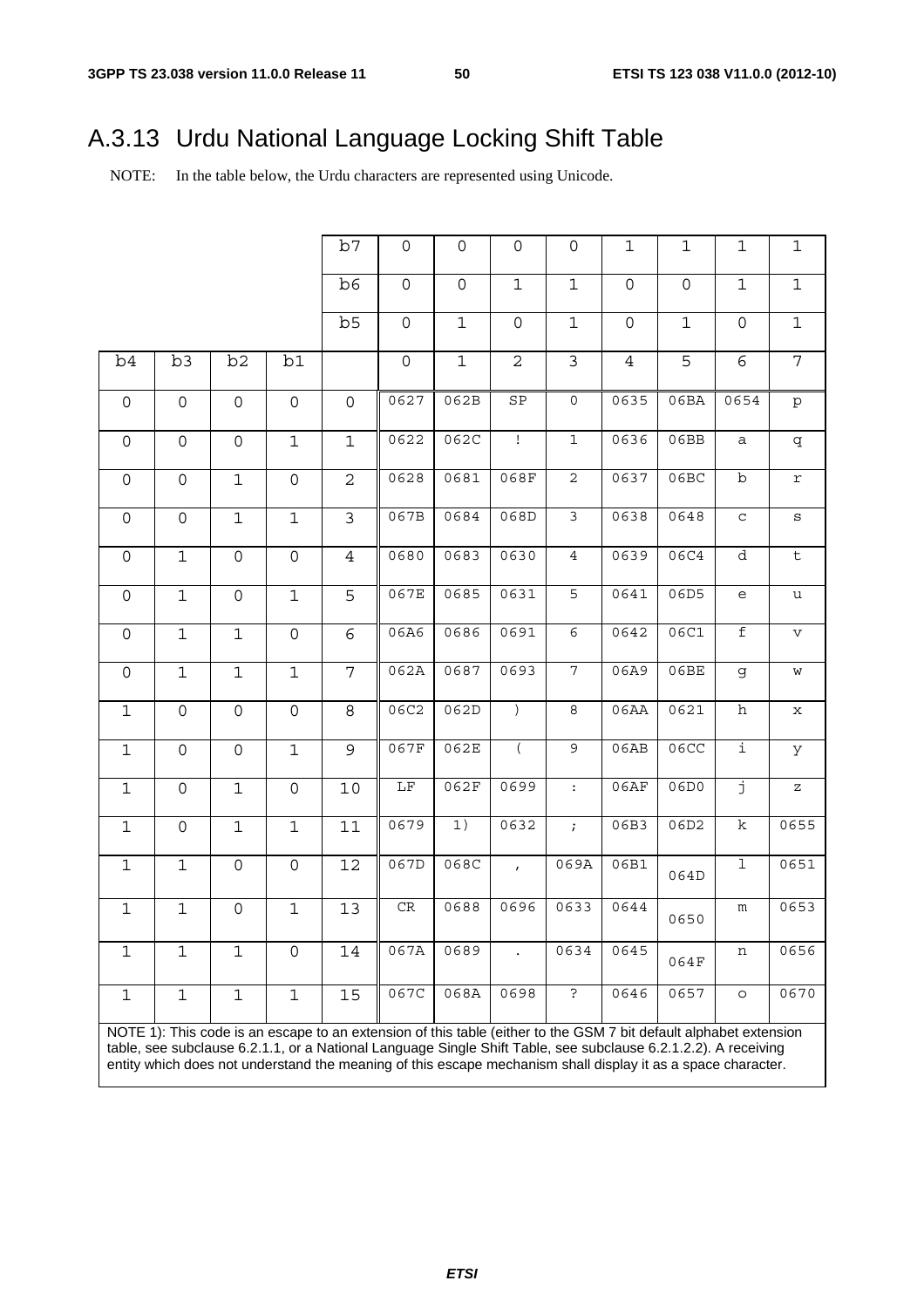# Annex B (informative): Guidelines for creating language tables

# B.1 Introduction

This annex provides guidelines for creating language tables.

It is recommended that the characters and their positions in the table are checked by people fluent in the appropriate language, and preferably endorsed by an appropriate responsible body.

It is recommended that character positions are carefully selected so that receiving entities, which do not support the specific table, display symbols (glyphs) similar to the wanted symbols (glyphs) as far as possible.

# B.2 Template for Single Shift Language Tables

The format and structure of the table below shall be used to document the Language specific character codes used in the National Language selection mechanism.

It is recommended that a National Language Single Shift Table includes the characters represented in the GSM 7 bit default alphabet extension table (as defined in subclause 6.2.1.1) in the same character position. This ensures the availability of these characters in case when the single shift mechanism is used.

Language – (Note. The actual Country and table content will be annotated when the country is known).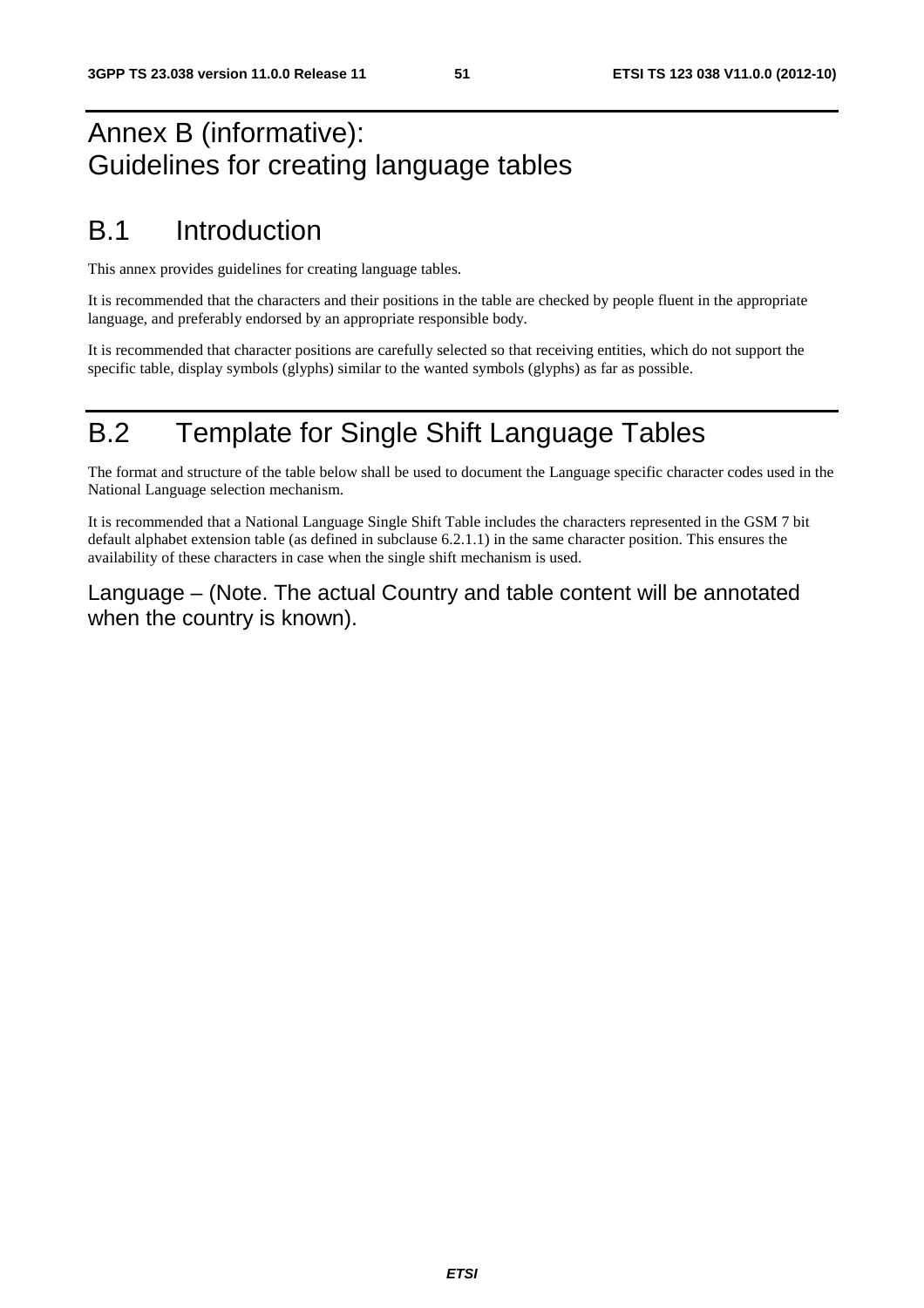|                     |                                                                                                                                                                                                                                                                                                                                                                                                                                                                                     |                     |                     | b7                  | $\mathsf{O}$        | $\mathsf{O}$        | $\mathsf{O}\xspace$ | $\mathbf 0$    | $1\,$               | $\mathbf{1}$        | $1\,$               | $\mathbf 1$    |
|---------------------|-------------------------------------------------------------------------------------------------------------------------------------------------------------------------------------------------------------------------------------------------------------------------------------------------------------------------------------------------------------------------------------------------------------------------------------------------------------------------------------|---------------------|---------------------|---------------------|---------------------|---------------------|---------------------|----------------|---------------------|---------------------|---------------------|----------------|
|                     |                                                                                                                                                                                                                                                                                                                                                                                                                                                                                     |                     |                     | b6                  | $\mathsf{O}\xspace$ | $\mathsf{O}\xspace$ | $\mathbf{1}$        | $\mathbf 1$    | $\mathsf{O}\xspace$ | $\mathsf{O}\xspace$ | $1\,$               | $1\,$          |
|                     |                                                                                                                                                                                                                                                                                                                                                                                                                                                                                     |                     |                     | b5                  | $\mathsf{O}\xspace$ | $\mathbf 1$         | $\mathsf{O}\xspace$ | $\mathbf 1$    | $\mathsf{O}\xspace$ | $\mathbf 1$         | $\mathsf{O}\xspace$ | $\mathbf 1$    |
| b <sub>4</sub>      | b3                                                                                                                                                                                                                                                                                                                                                                                                                                                                                  | b <sub>2</sub>      | b1                  |                     | $\mathsf{O}\xspace$ | $\mathbf 1$         | $\overline{2}$      | $\mathfrak{Z}$ | $\overline{4}$      | 5                   | $\epsilon$          | $\overline{7}$ |
| $\mathsf{O}\xspace$ | $\mathsf{O}$                                                                                                                                                                                                                                                                                                                                                                                                                                                                        | $\mathsf{O}\xspace$ | $\mathsf{O}\xspace$ | $\mathsf{O}\xspace$ |                     |                     |                     |                |                     |                     |                     |                |
| $\mathsf{O}\xspace$ | $\mathsf{O}\xspace$                                                                                                                                                                                                                                                                                                                                                                                                                                                                 | $\mathsf{O}\xspace$ | $\mathbf 1$         | $\mathbf 1$         |                     |                     |                     |                |                     |                     |                     |                |
| $\mathsf{O}\xspace$ | $\mathsf{O}\xspace$                                                                                                                                                                                                                                                                                                                                                                                                                                                                 | $\mathbf 1$         | $\mathsf{O}\xspace$ | $\overline{2}$      |                     |                     |                     |                |                     |                     |                     |                |
| $\mathsf{O}\xspace$ | $\mathsf{O}\xspace$                                                                                                                                                                                                                                                                                                                                                                                                                                                                 | $1\,$               | $\mathbf 1$         | $\mathfrak{Z}$      |                     |                     |                     |                |                     |                     |                     |                |
| $\mathsf{O}\xspace$ | $\mathbf 1$                                                                                                                                                                                                                                                                                                                                                                                                                                                                         | $\mathsf{O}\xspace$ | $\mathsf{O}\xspace$ | $\overline{4}$      |                     |                     |                     |                |                     |                     |                     |                |
| 0                   | $\mathbf 1$                                                                                                                                                                                                                                                                                                                                                                                                                                                                         | $\mathsf{O}\xspace$ | $\mathbf 1$         | 5                   |                     |                     |                     |                |                     |                     |                     |                |
| 0                   | $\mathbf 1$                                                                                                                                                                                                                                                                                                                                                                                                                                                                         | $\mathbf 1$         | 0                   | 6                   |                     |                     |                     |                |                     |                     |                     |                |
| 0                   | $\mathbf 1$                                                                                                                                                                                                                                                                                                                                                                                                                                                                         | $1\,$               | $\mathbf 1$         | 7                   |                     |                     |                     |                |                     |                     |                     |                |
| $\mathbf 1$         | $\mathsf{O}\xspace$                                                                                                                                                                                                                                                                                                                                                                                                                                                                 | $\mathsf{O}\xspace$ | $\mathsf{O}\xspace$ | 8                   |                     |                     |                     |                |                     |                     |                     |                |
| $\mathbf 1$         | $\mathsf{O}\xspace$                                                                                                                                                                                                                                                                                                                                                                                                                                                                 | $\mathsf{O}\xspace$ | $\mathbf 1$         | 9                   |                     |                     |                     |                |                     |                     |                     |                |
| $\mathbf 1$         | $\mathsf{O}\xspace$                                                                                                                                                                                                                                                                                                                                                                                                                                                                 | $\mathbf 1$         | $\mathsf{O}\xspace$ | $10$                | 3)                  |                     |                     |                |                     |                     |                     |                |
| $\mathbf 1$         | $\mathsf{O}\xspace$                                                                                                                                                                                                                                                                                                                                                                                                                                                                 | $\mathbf 1$         | $\mathbf 1$         | $11\,$              |                     | 1)                  |                     |                |                     |                     |                     |                |
| $\mathbf 1$         | $\mathbf 1$                                                                                                                                                                                                                                                                                                                                                                                                                                                                         | $\mathsf{O}\xspace$ | $\mathsf{O}\xspace$ | $12\,$              |                     |                     |                     |                |                     |                     |                     |                |
| $\mathbf 1$         | $\mathbf 1$                                                                                                                                                                                                                                                                                                                                                                                                                                                                         | $\mathsf{O}\xspace$ | $\mathbf 1$         | 13                  | 4)                  |                     |                     |                |                     |                     |                     |                |
| $\mathbf 1$         | $\mathbf 1$                                                                                                                                                                                                                                                                                                                                                                                                                                                                         | $\mathbf{1}$        | $\mathsf{O}$        | $14\,$              |                     |                     |                     |                |                     |                     |                     |                |
| $\mathbf 1$         | 1                                                                                                                                                                                                                                                                                                                                                                                                                                                                                   | 1                   | 1                   | 15                  |                     |                     |                     |                |                     |                     |                     |                |
|                     | NOTE 1): This code is reserved for the extension to another extension table. On receipt of this code, a receiving<br>entity shall display a space until another extension table is defined.<br>NOTE 2): Void<br>NOTE 3): This code is defined as a Page Break character and may be used for example in compressed CBS<br>messages. Any mobile station which does not understand the GSM 7 bit default alphabet table<br>extension mechanism will treat this character as Line Feed. |                     |                     |                     |                     |                     |                     |                |                     |                     |                     |                |

NOTE 4): This code represents a control character and therefore must not be used for language specific characters.

*ETSI*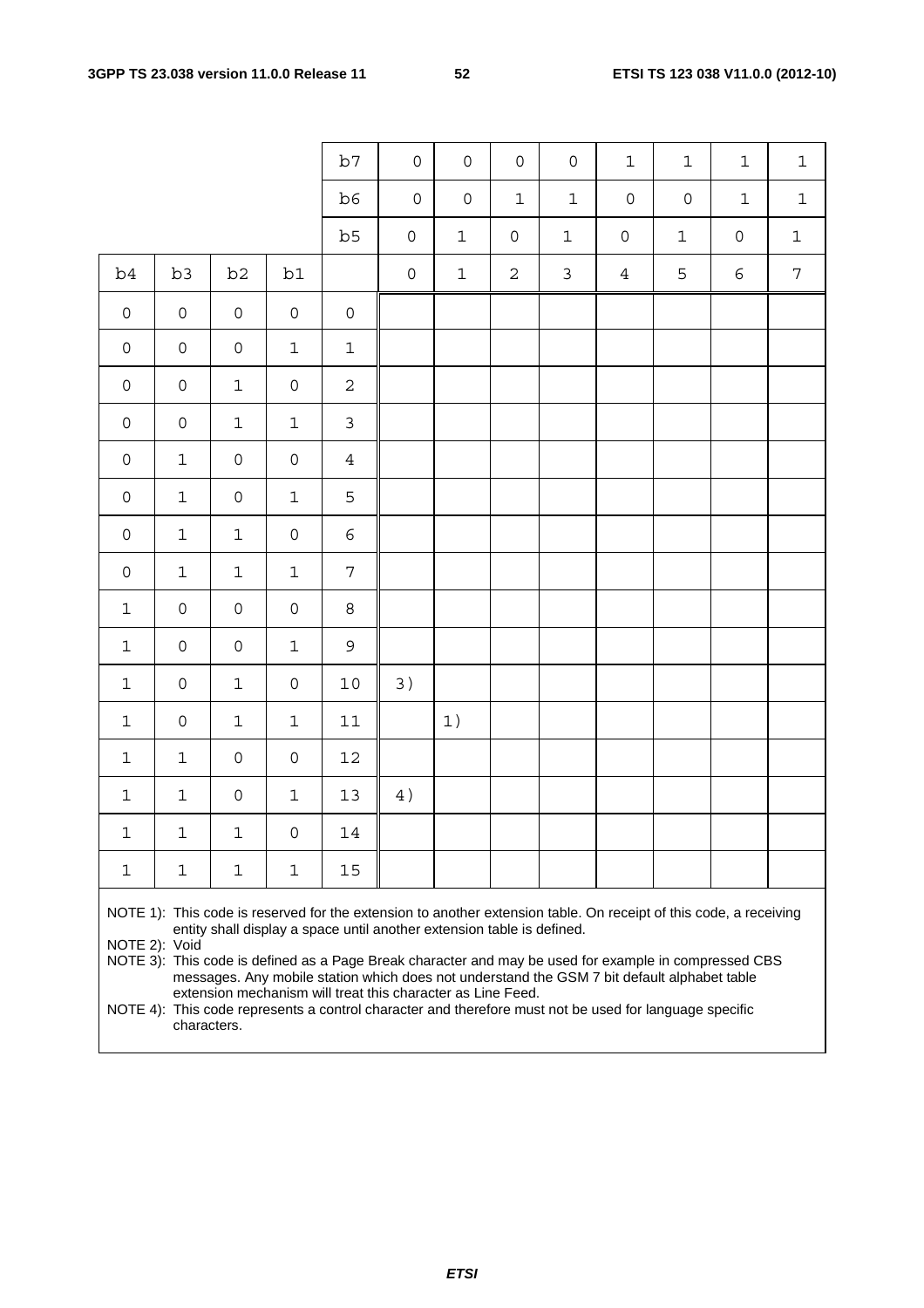# B.3 Template for Locking Shift Language Tables

The format and structure of the table below shall be used to document the Language specific character codes used in the National Language selection mechanism.

Language – (Note. The actual Country and table content will be annotated when the country is known).

|                                                                                                                                                                                                                                                                                                                                                        |              |                     |                     | b7                  | $\mathsf{O}$        | $\mathsf{O}\xspace$ | $\mathsf{O}$        | $\mathsf{O}\xspace$ | $\mathbf 1$         | $\mathbf{1}$ | $\mathbf 1$         | $\mathbf{1}$   |
|--------------------------------------------------------------------------------------------------------------------------------------------------------------------------------------------------------------------------------------------------------------------------------------------------------------------------------------------------------|--------------|---------------------|---------------------|---------------------|---------------------|---------------------|---------------------|---------------------|---------------------|--------------|---------------------|----------------|
|                                                                                                                                                                                                                                                                                                                                                        |              |                     |                     | b6                  | $\mathsf{O}\xspace$ | $\mathsf{O}\xspace$ | $\mathbf 1$         | $1\,$               | $\mathbf 0$         | $\mathbf 0$  | $\mathbf 1$         | $\mathbf 1$    |
|                                                                                                                                                                                                                                                                                                                                                        |              |                     |                     | b5                  | $\mathsf{O}\xspace$ | $1\,$               | $\mathsf{O}\xspace$ | $\mathbf 1$         | $\mathsf{O}\xspace$ | $\mathbf 1$  | $\mathsf{O}\xspace$ | $\mathbf 1$    |
| b4                                                                                                                                                                                                                                                                                                                                                     | b3           | b <sub>2</sub>      | b1                  |                     | $\mathsf{O}$        | $1\,$               | $\mathbf{2}$        | $\mathfrak{Z}$      | $\overline{4}$      | 5            | 6                   | $\overline{7}$ |
| $\mathsf O$                                                                                                                                                                                                                                                                                                                                            | $\mathsf{O}$ | $\mathsf{O}$        | $\mathsf{O}\xspace$ | $\mathsf{O}\xspace$ |                     |                     | SP                  |                     |                     |              |                     |                |
| $\mathsf{O}\xspace$                                                                                                                                                                                                                                                                                                                                    | $\mathsf O$  | $\mathsf{O}\xspace$ | $\mathbf 1$         | $1\,$               |                     |                     |                     |                     |                     |              |                     |                |
| $\mathsf{O}\xspace$                                                                                                                                                                                                                                                                                                                                    | $\mathsf O$  | $\mathbf 1$         | 0                   | $\overline{c}$      |                     |                     |                     |                     |                     |              |                     |                |
| $\mathsf{O}\xspace$                                                                                                                                                                                                                                                                                                                                    | $\mathsf{O}$ | $\mathbf 1$         | $\mathbf 1$         | $\mathfrak{Z}$      |                     |                     |                     |                     |                     |              |                     |                |
| $\mathsf{O}\xspace$                                                                                                                                                                                                                                                                                                                                    | $\mathbf{1}$ | 0                   | 0                   | $\overline{4}$      |                     |                     |                     |                     |                     |              |                     |                |
| $\mathsf{O}\xspace$                                                                                                                                                                                                                                                                                                                                    | $\mathbf{1}$ | 0                   | $\mathbf 1$         | 5                   |                     |                     |                     |                     |                     |              |                     |                |
| $\mathsf{O}\xspace$                                                                                                                                                                                                                                                                                                                                    | $\mathbf{1}$ | $\mathbf 1$         | 0                   | 6                   |                     |                     |                     |                     |                     |              |                     |                |
| $\mathsf{O}\xspace$                                                                                                                                                                                                                                                                                                                                    | $\mathbf{1}$ | $\mathbf 1$         | $\mathbf 1$         | $\overline{7}$      |                     |                     |                     |                     |                     |              |                     |                |
| $\mathbf{1}$                                                                                                                                                                                                                                                                                                                                           | $\mathsf{O}$ | 0                   | 0                   | 8                   |                     |                     |                     |                     |                     |              |                     |                |
| $\mathbf{1}$                                                                                                                                                                                                                                                                                                                                           | $\mathsf{O}$ | 0                   | $\mathbf 1$         | 9                   |                     |                     |                     |                     |                     |              |                     |                |
| $\mathbf 1$                                                                                                                                                                                                                                                                                                                                            | $\mathsf{O}$ | $\mathbf 1$         | 0                   | $10$                | $\rm LF$            |                     |                     |                     |                     |              |                     |                |
| $\mathbf 1$                                                                                                                                                                                                                                                                                                                                            | $\mathsf{O}$ | $\mathbf 1$         | $\mathbf 1$         | $11\,$              |                     | 1)                  |                     |                     |                     |              |                     |                |
| $\mathbf 1$                                                                                                                                                                                                                                                                                                                                            | $\mathbf{1}$ | 0                   | 0                   | $12$                |                     |                     |                     |                     |                     |              |                     |                |
| $\mathbf 1$                                                                                                                                                                                                                                                                                                                                            | $\mathbf 1$  | $\mathsf{O}\xspace$ | 1                   | 13                  | $\rm CR$            |                     |                     |                     |                     |              |                     |                |
| $\mathbf 1$                                                                                                                                                                                                                                                                                                                                            | $\mathbf 1$  | $\mathbf{1}$        | $\mathsf{O}$        | $14\,$              |                     |                     |                     |                     |                     |              |                     |                |
| $\mathbf 1$                                                                                                                                                                                                                                                                                                                                            | $\mathbf 1$  | 1                   | 1                   | 15                  |                     |                     |                     |                     |                     |              |                     |                |
| NOTE 1): This code is an escape to an extension of this table (either to the GSM 7 bit default alphabet extension<br>table, see subclause 6.2.1.1, or a National Language Single Shift Table, see subclause 6.2.1.2.2). A<br>receiving entity which does not understand the meaning of this escape mechanism shall display it as a<br>space character. |              |                     |                     |                     |                     |                     |                     |                     |                     |              |                     |                |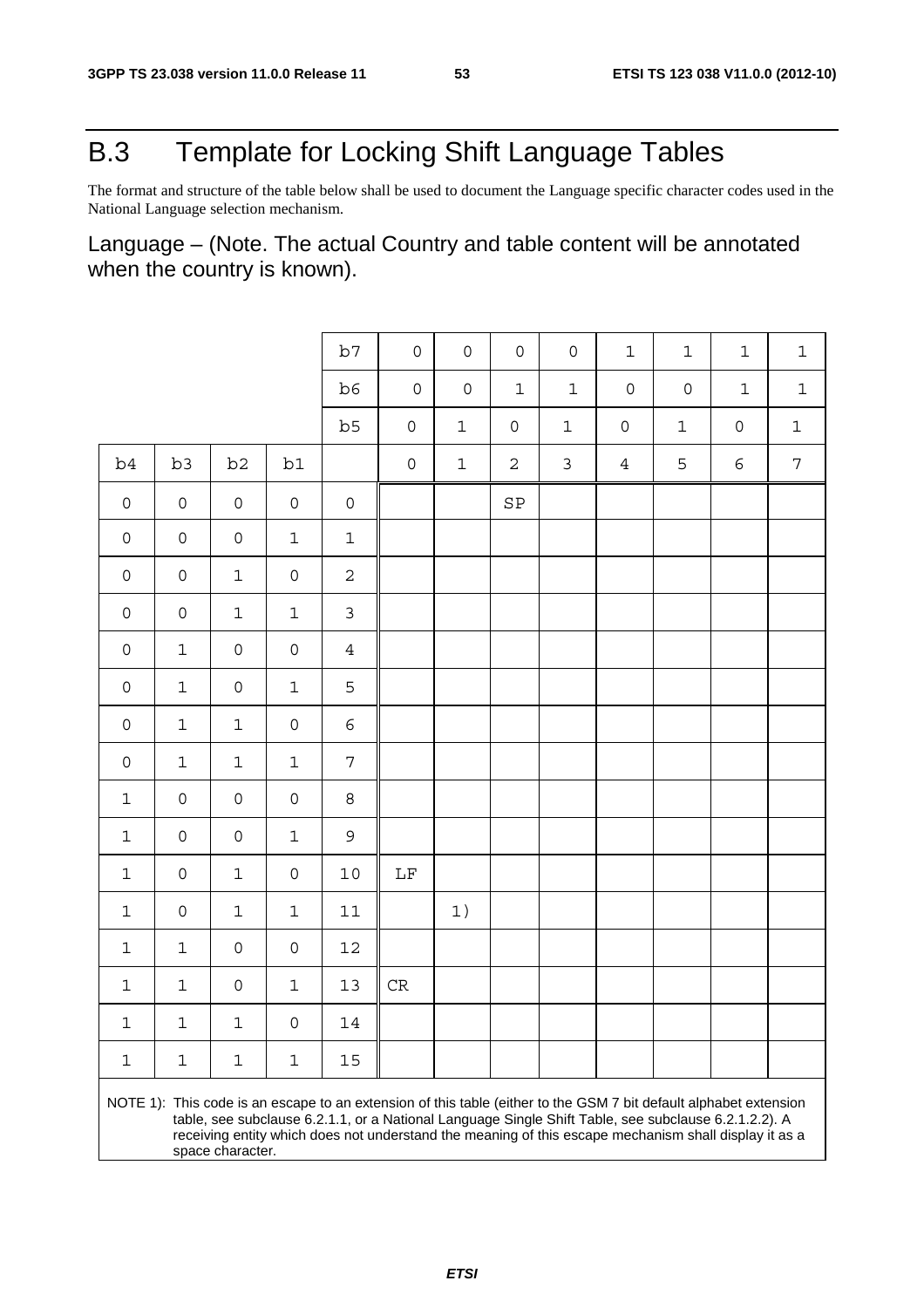# Annex C (Informative): Example for locking shift and single shift mechanisms

# C.1 Introduction

This annex gives an overview on how the national language extension mechanism of the GSM 7 bit default alphabet works. This annex shows how a message with an indication of the Turkish National Language Identifier is decoded, but the same principles apply to other languages.

# C.2 Example of single shift

This example outlines the behaviour of both supporting and non-supporting receiving entities where the Turkish National Language Single Shift Table is indicated in the received message. In this example there is no locking shift mechanism used in parallel.

A non-supporting receiving entity will ignore the National Language Single Shift IE, and decode the message contents using the GSM 7 bit default alphabet table defined in subclause 6.2.1, including possible escape characters to the GSM 7 bit default alphabet extension table specified in subclause 6.2.1.1. For example the Turkish word "Türkçe" will be displayed as "Türkce".

A receiving entity that supports the Turkish National Language Single Shift Table will detect a National Language Single Shift IE in a TP User Data Header. This IE tells the receiving entity that the single shift mechanism is used.

A supporting receiving entity will notice the language code, in this example coded as '0000 0001', and therefore use the Turkish National Language Single Shift Table defined in subclause A.2.1 instead of the GSM 7 bit default alphabet extension table defined in subclause 6.2.1.

If the next character is any character except  $\langle$ escape $\rangle$ , then the GSM 7 bit default alphabet table is used for the decode. If the next character is <escape> then the Turkish language specific table is used for the decode of the one character that follows the <escape>. This process will be repeated until the end of the received message, or until the end of the current segment of a concatenated message.

The Language selection at the start of a message takes 4 octets which correspond to five 7 bit characters which reduces the maximum number of characters per single message to 155.

Thereafter, the number of characters within that single message will be dependent upon the number of times a character is used that is within the National Language Single Shift Table.

Every character used from the National Language Single Shift Table will need an additional character to identify the escape to the National Language Single Shift Table. The available 155 character capacity of a single message will therefore be reduced accordingly. This reduction of overall message length also applies when using characters from the GSM 7 bit default alphabet extension table (see subclause 6.2.1.1) when the National Language Single Shift IE is not used.

# C.3 Example of locking shift

This example outlines the behaviour of both supporting and non-supporting receiving entities where the Turkish National Language Locking Shift Table is indicated in the received message.

A non-supporting receiving entity will ignore the National Language Locking Shift IE, and decode the message contents using the GSM 7 bit default alphabet defined in subclause 6.2.1, including possible escape characters to the GSM 7 bit default alphabet extensions specified in subclause 6.2.1.1.

A receiving entity that supports the scheme will detect a National Language Locking Shift IE in a TP User Data Header. This IE tells the receiving entity that the locking shift mechanism is used. If no National Language Single Shift IE is indicated additionally to the National Language Locking Shift IE, then the whole message is decoded using the National Language Locking Shift Table defined for Turkish language in subclause 6.2.1.2.4.1.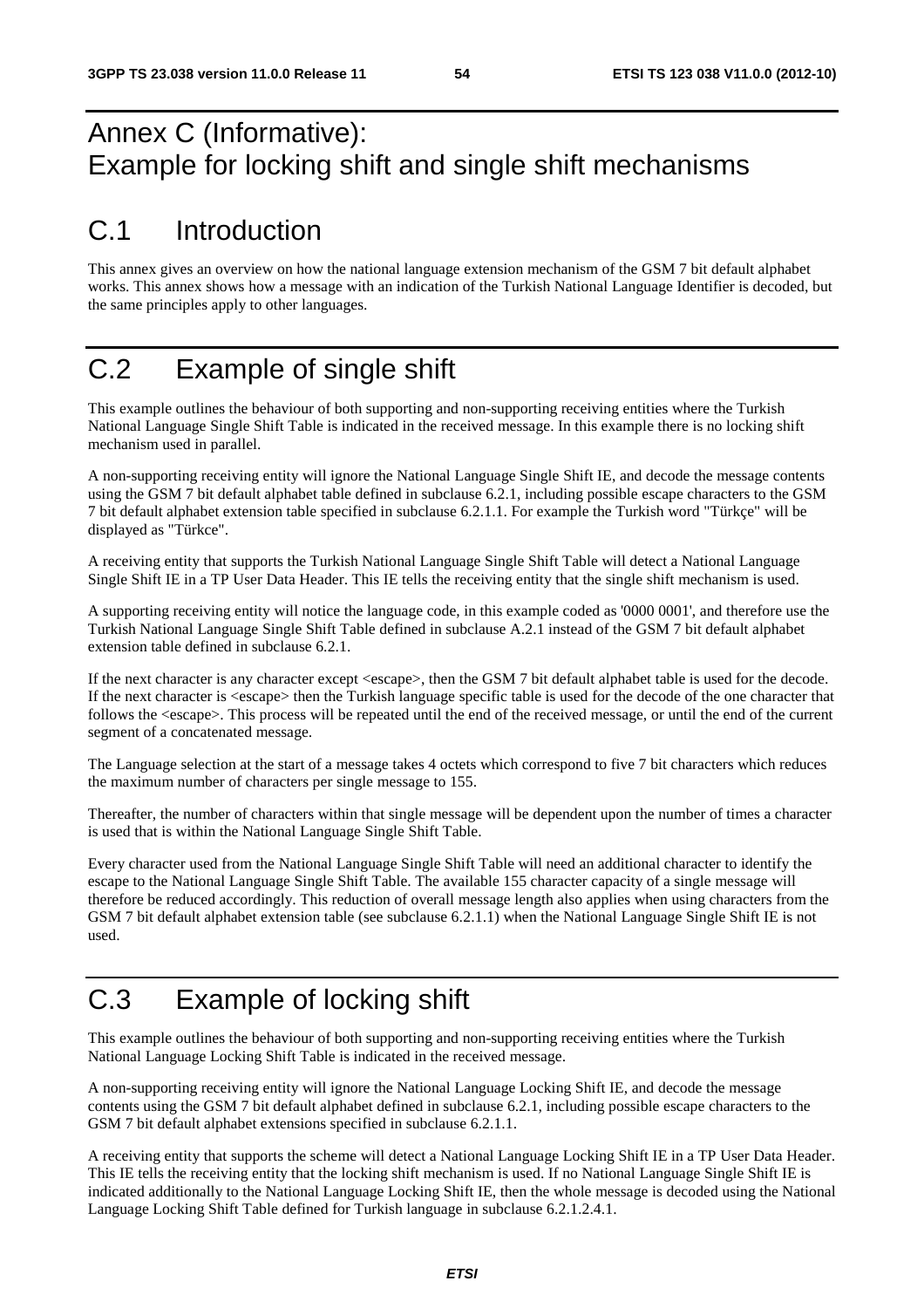#### **3GPP TS 23.038 version 11.0.0 Release 11 55 ETSI TS 123 038 V11.0.0 (2012-10)**

If, in addition to the National Language Locking Shift IE (which may be for Turkish or another language), a National Language Single Shift IE for the Turkish language is indicated, then <escape> makes an exception to the use of the National Language Locking Shift Table for the Turkish or another language. In that case a character following <escape> is decoded using the National Language Single Shift Table for the Turkish language, after which the use of the National Language Locking Shift Table for the Turkish or another language is resumed until the next <escape> or the end of the message is met.

The Language selection at the start of a message takes 4 octets which corresponds to five 7 bit characters which reduces the maximum number of characters per single message to 155, unless the National Language Single Shift IE has also been included, in which case there is a further reduction of 3 octets making 7 octets in total, which corresponds to eight 7 bit characters, which reduces the maximum number of characters per single message to 152.

Thereafter, if the single shift mechanism is used additionally to the locking shift mechanism, the number of characters within that single message will be dependent upon the number of times a character is used that is within the National Language Single Shift Table.

Every character in the National Language Single Shift Table will use an additional character. The available 152 character single message length will therefore be reduced accordingly. This reduction of overall message length also applies when using characters from the GSM 7 bit default alphabet extension table (see subclause 6.2.1.1) when the National Language Single Shift IE is not used.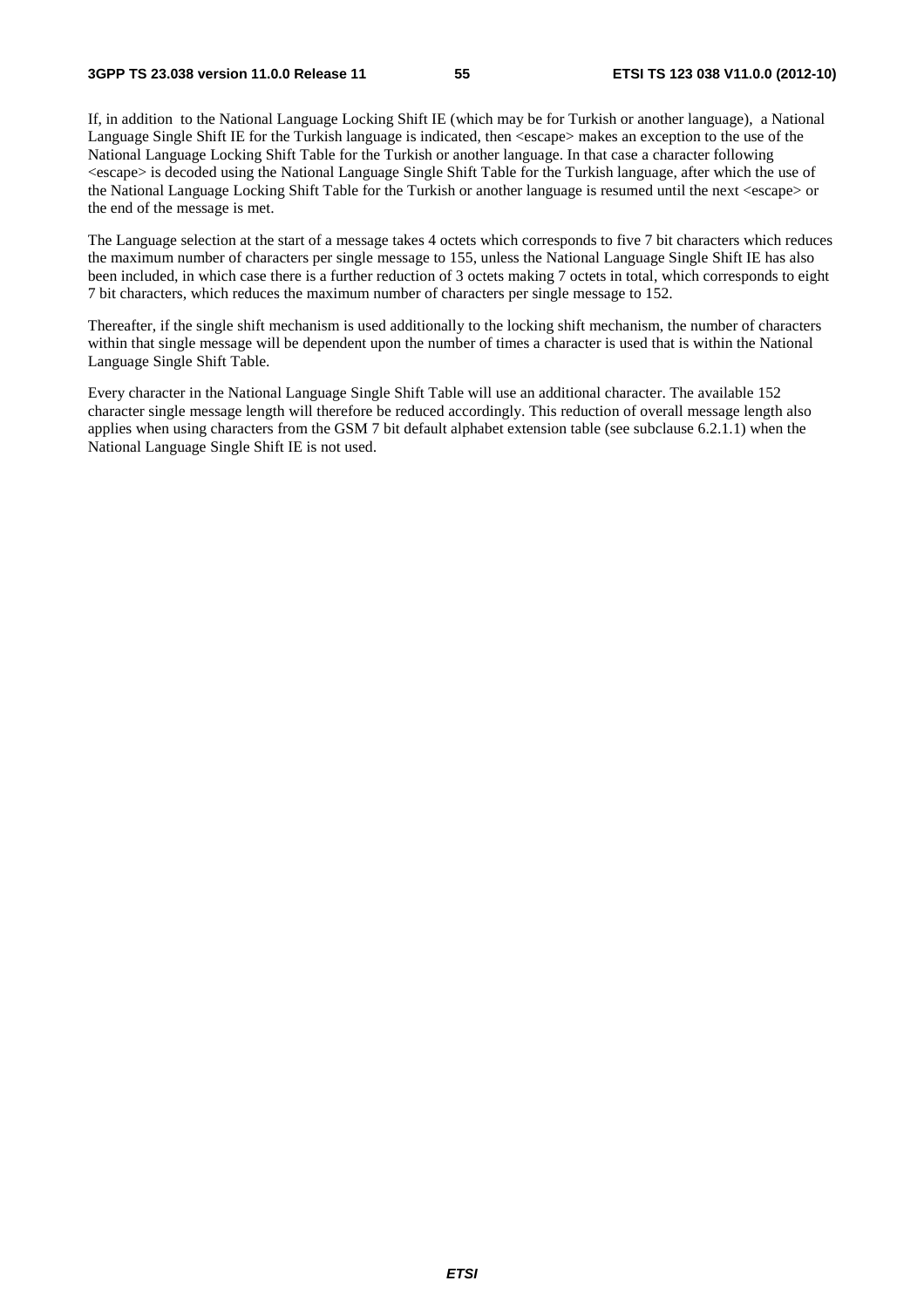# Annex D (informative): Document change history

| TSG#       | <b>TDoc</b>       | <b>VERS INEW</b> | <b>VERS</b> | <b>CR</b> | <b>REV</b>      | Rel              | <b>CAT</b>     | <b>WORK</b><br><b>ITEM</b> | <b>SUBJECT</b>                                                                         |
|------------|-------------------|------------------|-------------|-----------|-----------------|------------------|----------------|----------------------------|----------------------------------------------------------------------------------------|
| T#4        |                   |                  | 3.0.0       | New       |                 |                  |                |                            | Creation of 3GPP TS 23.038 v1.0.0 out of GSM 03.38 v7.1.0                              |
| T#4        | TP-99124          | 3.0.0            | 3.1.0       | 001       |                 | R99              | A              | <b>MExE</b>                | Data Coding Scheme for WAP over USSD and CB                                            |
| T#5        | TP-99177          | 3.1.0            | 3.2.0       | 002       |                 | R99              | B              | <b>TEI</b>                 | Language codes for Hebrew, Arabic and Russian                                          |
| T#6        | TP-99237          | 3.2.0            | 3.3.0       | 003       |                 | R99              | F              | <b>TEI</b>                 | Adaptations for UMTS                                                                   |
| <b>T#8</b> | TP-000074         | 3.3.0            | 4.0.0       | 004       |                 | Rel <sub>4</sub> | B              | <b>TEI</b>                 | Automatic removal of "read" SMS                                                        |
| T#10       | TP-000195         | 4.0.0            | 4.1.0       | 005       |                 | Rel <sub>4</sub> | $\mathbf B$    | <b>TEI</b>                 | Data coding scheme value for the Icelandic language                                    |
| T#11       | TP-010029         | 4.1.0            | 4.2.0       | 006       |                 | Rel <sub>4</sub> | $\mathcal{C}$  | UICC1-<br><b>CPHS</b>      | Message Waiting Indication Status storage on the USIM                                  |
| T#13       | TP-010194         | 4.2.0            | 4.3.0       | 007       |                 | Rel <sub>4</sub> | F              | TEI4                       | Support to UCS2 and editorial corrections                                              |
| T#14       | TP-010280         | 4.3.0            | 4.4.0       | 008       |                 | Rel <sub>4</sub> | F              | TEI4                       | Deletion of GSM 01.04 reference                                                        |
| T#15       | TP-020015         | 4.4.0            | 5.0.0       | 009       |                 | Rel <sub>5</sub> | $\mathbf F$    | TEI5                       | User Data Header support over CBS                                                      |
| T#21       | TP-030173         | 5.0.0            | 6.0.0       | 010       |                 | Rel6             | $\mathbf C$    | TEI6                       | Additional Indications in SMS DCS                                                      |
| T#25       | TP-040205         | 6.0.0            | 6.1.0       | 013       | $\overline{2}$  | Rel6             | F              | TEI6                       | Message Waiting Indication – how to handle Multiple<br><b>Subscriber Profiles</b>      |
| T#25       | TP-040171         | 6.0.0            | 6.1.0       | 014       |                 | Rel <sub>6</sub> | F              | TEI6                       | Enhanced Voice Mail Information - not applicable for CBS                               |
| CT#31      | $CP-060126$ 6.1.0 |                  | 7.0.0       | 015r1     |                 | Rel-7            | $\mathbf{F}$   | TEI7                       | CBS - Reference removal                                                                |
| CT-39      | $CP-080223$ 7.0.0 |                  | 8.0.0       | 0017      | $\overline{5}$  | Rel-8            | B              | TEI8                       | SMS default alphabet. Generic solution for all languages                               |
| CT-39      | CP-080138 7.0.0   |                  | 8.0.0       | 0019      |                 | Rel-8            | B              | TEI8                       | SMS-addition of turkish national language locking shift table                          |
| $CT-40$    | CP-080361         | 8.0.0            | 8.1.0       | 0020      |                 | Rel-8            | $\mathbf F$    | TEI8                       | Corrections to single shift language tables for Turkish and<br>Spanish                 |
| $CT-40$    | CP-080361         | 8.0.0            | 8.1.0       | 0021      | 3               | Rel-8            | F              | TEI8                       | Addition of national language tables for Portuguese                                    |
| $CT-41$    | CP-080536 8.1.0   |                  | 8.2.0       | 0229      | $\mathbf{1}$    | Rel-8            | $\mathbf F$    | TEI8                       | Clarification of Locking / Single shift IE"s for different<br>languages in a single SM |
| $CT-45$    | CP-090682 8.2.0   |                  | 9.0.0       | 0231      | 3               | Rel-9            | B              | TEI9                       | Addition of language tables for India                                                  |
| $CT-45$    | CP-090682 8.2.0   |                  | 9.0.0       | 0232      |                 | Rel-9            | F              | TEI9                       | CBS Message Class 0                                                                    |
| $CT-46$    | CP-090912 9.0.0   |                  | 9.1.0       | 0235      | $\vert 3 \vert$ | Rel-9            | F              | <b>ETWS</b>                | Define the use of data coding scheme for the ETWS warning<br>message                   |
| $CT-46$    | CP-090925         | 9.0.0            | 9.1.0       | 0236      |                 | Rel-9            | $\overline{B}$ | IMS_SCC-<br>$ICS_I1$       | Uniquely identify the I1 protocol in USSD                                              |
|            |                   | 9.1.0            | 9.1.1       |           |                 | Rel-9            |                |                            | Correction of a typo error in the change history table (wrong                          |
|            |                   |                  |             |           |                 |                  |                |                            | version number)                                                                        |
| $CT-51$    |                   | 9.1.1            | 10.0.0      |           |                 | $Rel-10$         |                |                            | Upgrade to Rel-10                                                                      |
| $CT-57$    |                   | 10.0.0           | 11.0.0      |           |                 | $Rel-11$         |                |                            | Upgrade to Rel-11                                                                      |